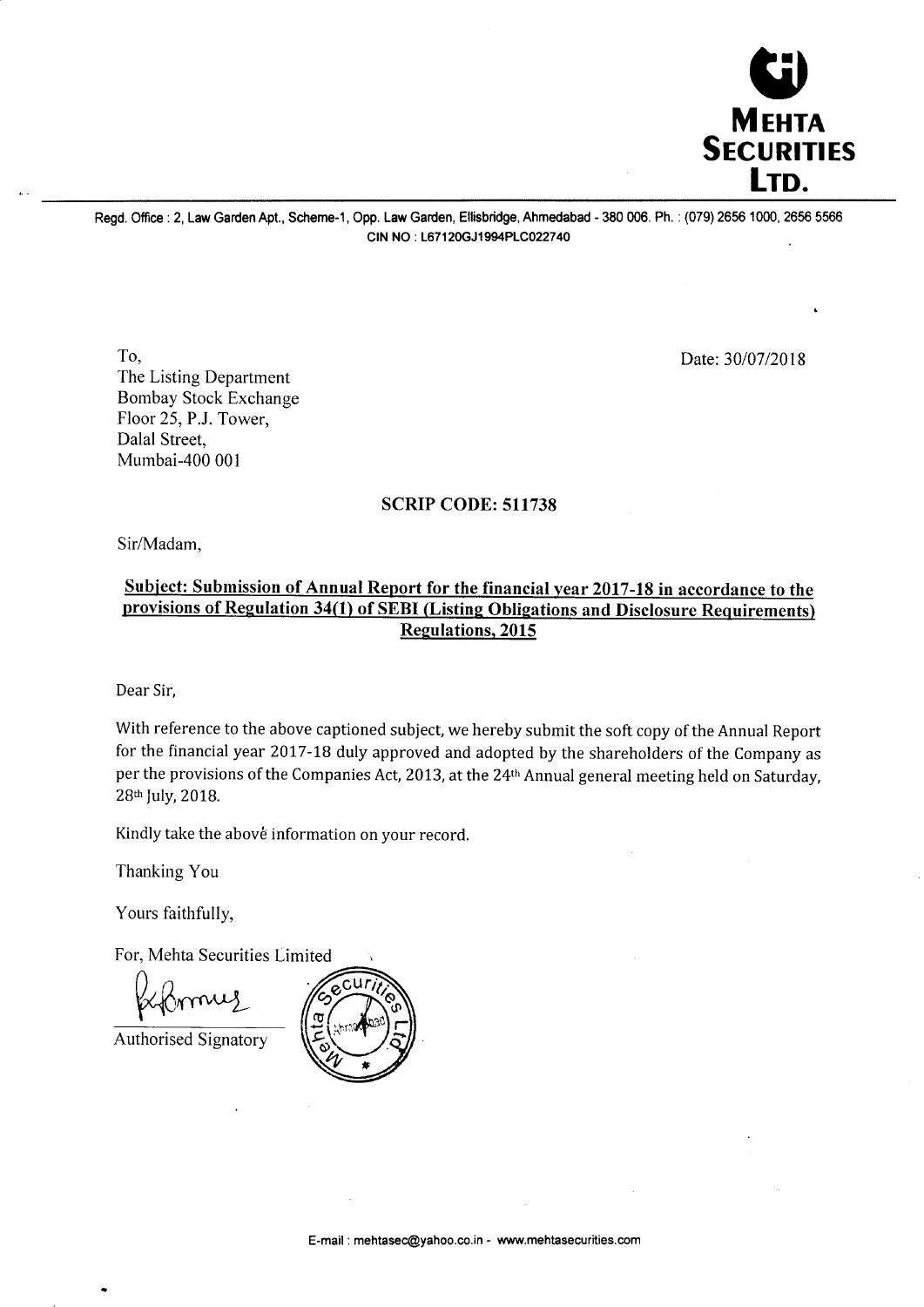# **MEHTA SECURITIES LIMITED**

# AHMEDABAD

 $24^{\text{TH}}$ 

**ANNUAL REPORT** 

**2017-18**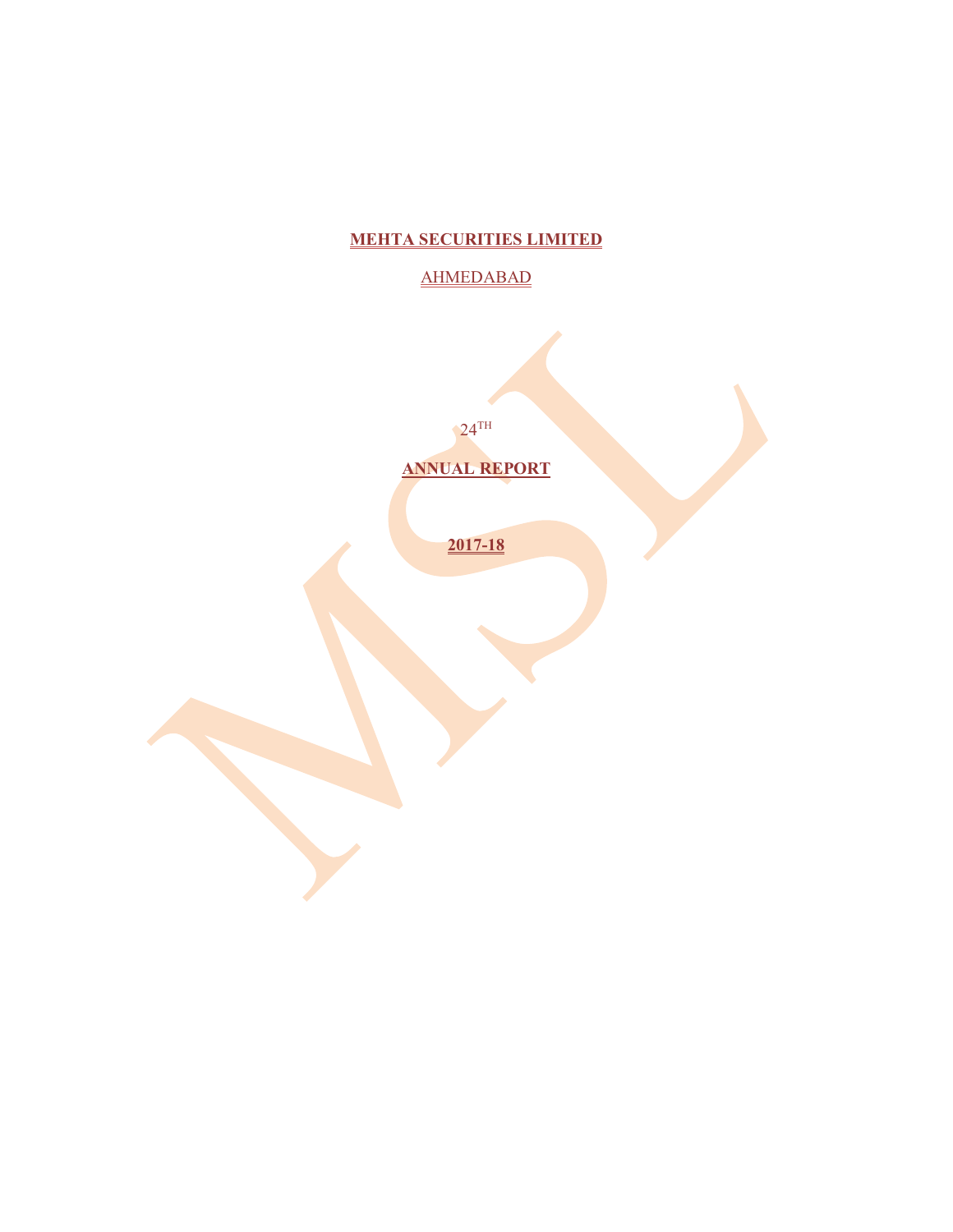

# **INDEX**

| Sr. No. | Particulars                                       | Page No. |
|---------|---------------------------------------------------|----------|
| 1.      | General Details                                   | 2        |
| 2.      | Notice of Annual General Meeting                  | 3        |
| 3.      | <b>Notes</b>                                      | 9        |
| 4.      | Road Map to venue of AGM                          | 15       |
| 5.      | Directors' Report                                 | 24       |
| 6.      | <b>Extract of Annual Return</b>                   | 33       |
| 7.      | Secretarial Audit Report                          | 41       |
| 8.      | Management Discussion and Analysis Report         | 45       |
| 9.      | Corporate Governance Report                       | 50       |
| 10.     | Auditor's Certificate on Corporate Governance     | 51       |
| 11.     | Declaration on Code of Conduct                    | 52       |
| 12.     | Managing Director Certification                   | 52       |
| 13.     | <b>Independent Auditor Report</b>                 | 53       |
| 14.     | <b>Balance Sheet</b>                              | 60       |
| 15.     | Statement of Profit and Loss                      | 62       |
| 16.     | <b>Cash Flow Statement</b>                        | 65       |
| 17.     | Notes forming part of the Accounts                | 66       |
| 18.     | Schedule forming part of the Financial Statements | 74       |
| 19.     | Notes forming part of the Accounts                | 83       |
| 20.     | Proxy Form                                        | 85       |
| 21.     | Attendance Slip                                   | 87       |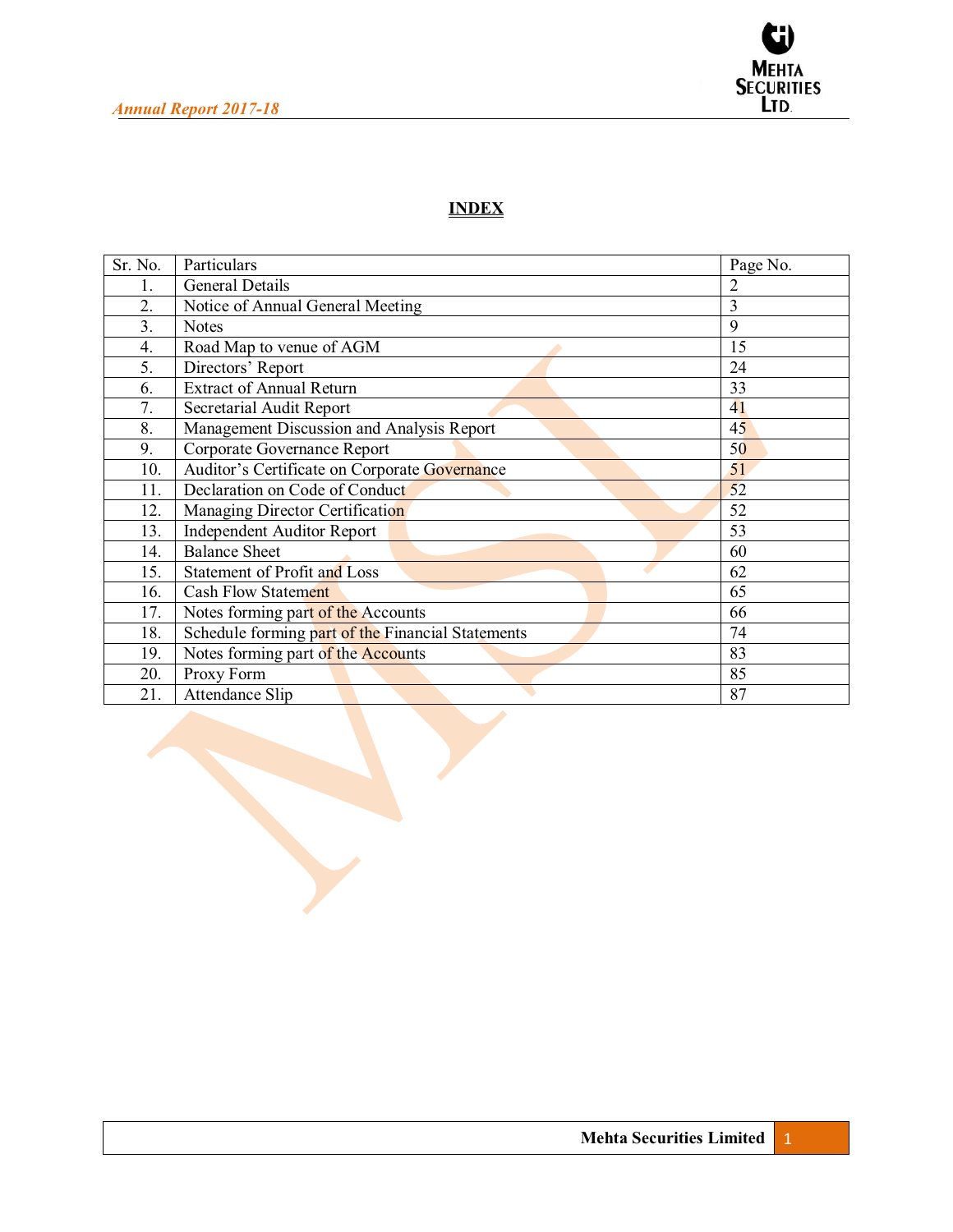

## **GENERAL DETAILS**

## **MEHTA SECURITIES LIMITED**

CIN: L67120GJ1994PLC022740 ISIN: INE241B01010 BSE SCRIP CODE: 511738

## **Registered Office:**

02, Law Garden Apartment, Scheme-1, Opp. Law Garden, Ellisbridge, Ahmedabad- 380 006

#### **Board of Directors:**

Bhavna D. Mehta (DIN: 01590958) Chirag D. Mehta (DIN: 00484709) Upen P. Parekh (DIN: 01649900) Ramnik D. Sojitra (DIN: 00350946)

#### **Auditors:**

M/S P.P. Patel & Brothers Chartered Accountants Vakhariyavad, Near Dr. Arun Parikh Hospital, Dr. Gandhi Road,Himatnagar 383001 Membership No.- 164080 Firm Reg. No.- 107743W

#### **Practising Company Secretary:**

RohitBajpai& Associates 507, Sangita Complex, B/h Claris Corporate House, Opp. Doctor House,Parimal Cross Road, Ahmedabad-380009 Membership No-18490 C.P. No-6559

## **Bankers:**

HDFC Bank

#### **Registrar and Share Transfer Agent: Listing of Equity Shares:**

M/s. PurvaSharegistry (India) Pvt. LtdBSE Limited, 9 Shiv Shakti Industrial Estate PhirozeJeejeebhoy Towers, J. R. Boricha Marg Dalal Street, Lower Parel, Mumbai-400 011 Mumbai  $-400001$ Tele. No. (022) 23016761, 23010771 Fax No. (022) 23012517 E-mail ID: busicomp@vsnl.net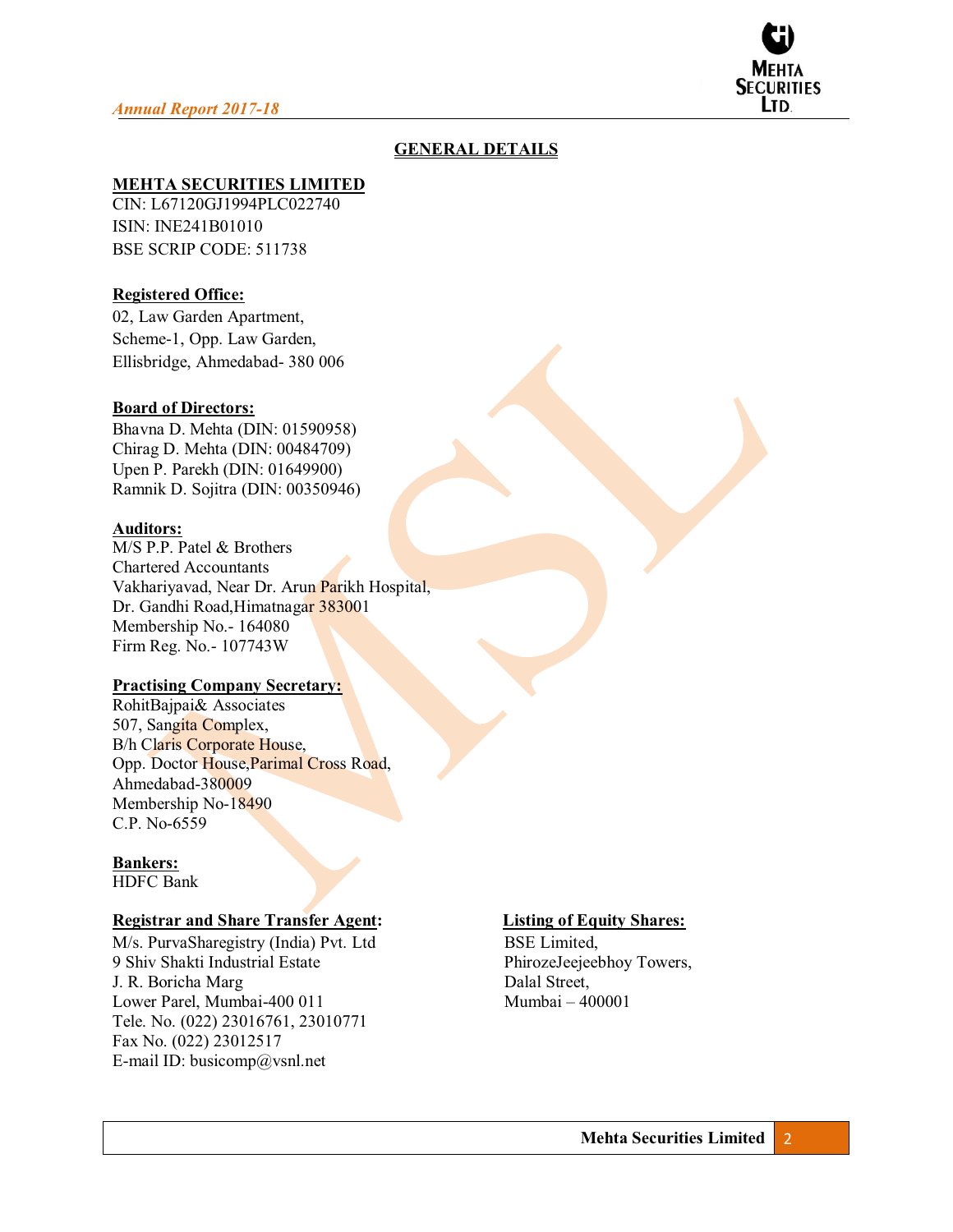

## **NOTICE**

Notice is hereby given that the 24<sup>th</sup> Annual General Meeting of the Members of Mehta Securities Limited (CIN- L67120GJ1994PLC022740) will be held on Saturday, 28<sup>th</sup> July, 2018at 11:00 a.m. at **002, Law Garden Apartment, Scheme-I, opp. Law Garden, Ellisbridge, Ahmedabad-380006 to transact the following business:-** 

#### **ORDINARY BUSINESS:**

- **1.** To receive, consider and adopt the Audited Financial Statements for the Financial Year ended 31st March, 2018 and the Reports of the Board of Directors and the Auditors thereon.
- **2.** To appoint a Director in place of Mr. Chirag D. Mehta (DIN-00484709) who retires by rotation and being eligible offers himself for re-appointment.

## **3.** Ratification of Appointment of Auditors

To consider and, if thoughtfit, to pass the following resolution as an **Ordinary Resolution:** 

**EXEIVED THAT** pursuant to the provisions of Section 139 and other applicable provisions, if any, of the Companies Act, 2013 and the Companies (Audit and Auditors) Rules, 2014, as amended from time to time, the Company hereby ratifies the appointment of M/S. P.P. PATEL & BROTHERS Chartered Accountants (Firm Registration No. 107743W), as Statutory Auditors of the Company to hold office from the conclusion of this Annual General Meeting ("AGM") till the conclusion of the twenty-fifth AGM of the Company to be held in the year 2019, to examine and audit the accounts of the Company at such remuneration as may be mutually agreed between the Board of Directors of the Company and the Auditors."

#### **SPECIAL BUSINESS:**

## **4. APPOINTMENT OF AN INDEPENDENT DIRECTOR FOR SECOND TERM:**

To consider and if thought fit, to pass with or without modification(s), the following resolution as a **Special Resolution:** 

**RESOLVED THAT** pursuant to the provisions of Sections 149, 152 and other applicable Provisions, if any, of the Companies Act, 2013 and the Rules framed there under, read with Schedule IV to the Act, as amended from time to time, and as also pursuant to Securities And Exchange Board Of India ( Listing Obligations And Disclosure Requirements) Regulations, 2015, and also subject to any other Laws as may be applicable to the Company from time to time, Mr. Ramnik D. Sojitra (DIN: 350946 ), a Non-Executive and independent director of the Company whose period of the office is not liable to determination by retirement of Directors by rotation and who has submitted a declaration that he meets the criteria for independence as provided in Section 149(6) of the Act, being eligible for re-appointment and whose first term of Appointment as an Independent Director not liable to retire by rotation for a period of Five years that commenced on 1st April ,2014 and that expires on 31st March ,2019, be and is hereby re appointed as an Independent Director of the Company to hold office on conclusion of initial appointment as an Independent Director w.e.f. 1st April, 2019 till the conclusion of 29th Annual General Meeting of the Company to be held in the year 2023.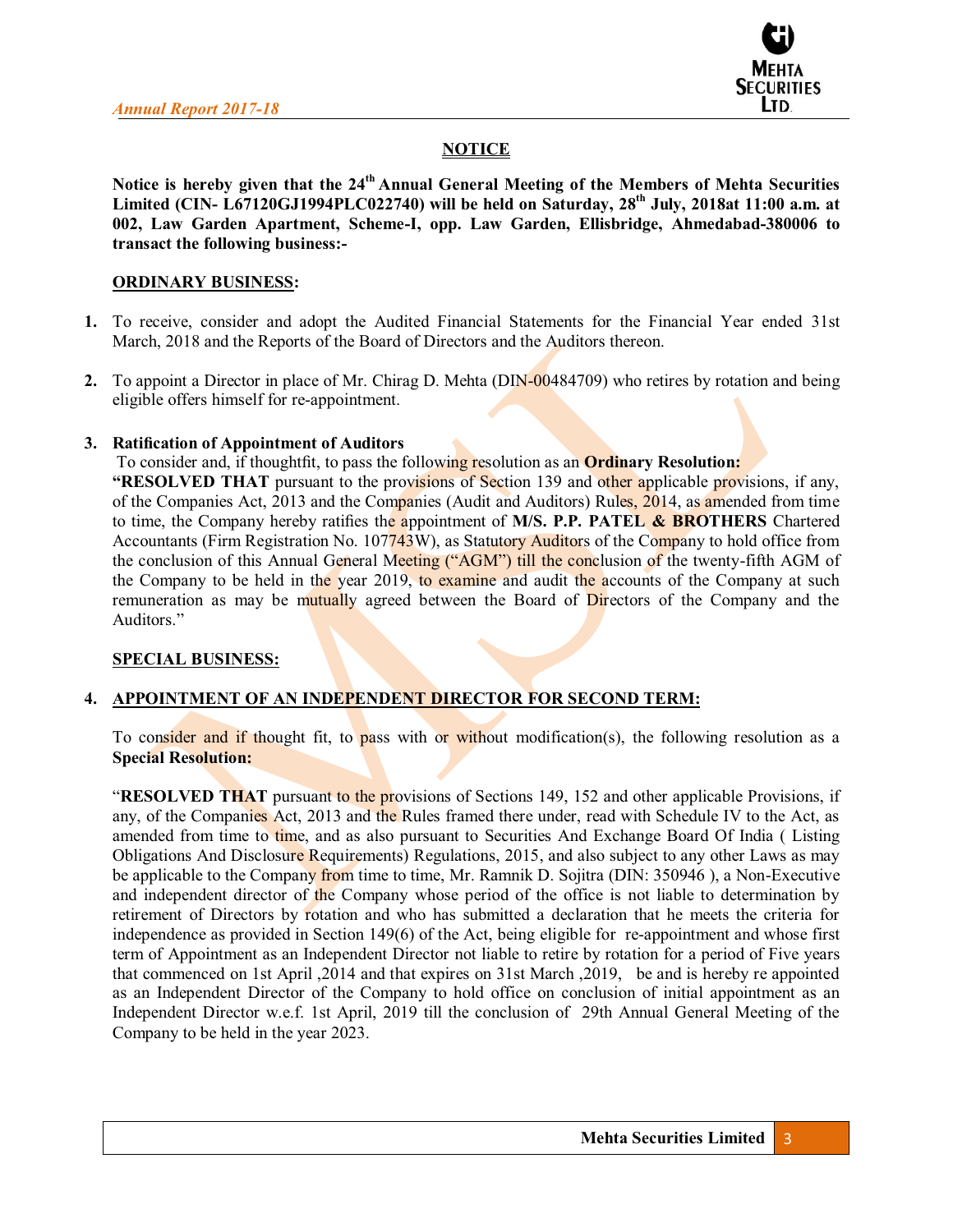

**RESOLVED FURTHER THAT** the Board of Directors of the Company be and are hereby authorised to do all acts, deeds and things as may be necessary, expedient and desirable for the purpose of giving effect to this resolution."

#### **5. APPOINTMENT OF AN INDEPENDENT DIRECTOR FOR SECOND TERM:**

To consider and if thought fit, to pass with or without modification(s), the following resolution as a **Special Resolution:** 

³**RESOLVED THAT** pursuant to the provisions of Sections 149, 152 and other applicable Provisions, if any, of the Companies Act, 2013 and the Rules framed there under, read with Schedule IV to the Act, as amended from time to time, and as also pursuant to SEBI(LODR) 2015**,** Mr. Upen P. Parekh (DIN: 1649900 )**,** a Non-Executive and independent director of the Company whose period of the office is not liable to determination by retirement of Directors by rotation and who has submitted a declaration that he meets the criteria for independence as provided in Section 149(6) of the Act, being eligible for reappointment and whose first term of Appointment as an Independent Director for a period of Five years that commenced on 1st April ,2014 and that expires on 31st March ,2019, be and is hereby re appointed as an Independent Director of the Company to hold office on conclusion of initial appointment as an Independent Director w.e.f. 1st April, 2019 till the conclusion of 29th Annual General Meeting of the Company to be held in the year 2023.

**RESOLVED FURTHER THAT** the Board of Directors of the Company be and is hereby authorised to do all acts, deeds and things as may be necessary, expedient and desirable for the purpose of giving effect to this resolution."

#### **6. LOANS TO DIRECTORS/INTERESTED PARTIES**

To consider and if thought fit, to pass with or without modification(s), the following resolution as a **Special Resolution:** 

**RESOLVED THAT** Pursuant to the provisions of section 185 of the Companies Act, 2013 and any other applicable provisions of the said act as may be applicable, if any, from time to time and any amendments to the said act made effective from time to time and subject to any other Laws, Rules, Regulations, Circulars, Notifications thereto as may be applicable, from time to time, a company may advance any loan including any loan represented by a book debt, or give any guarantee or provide any security in connection with any loan taken by any person in whom any of the Director of the company is interested subject to the condition that the loans are utilized by the borrowing company for its principal business activities.

**FURTHER RESOLVED THAT** the meaning of the expression "any person in whom any of the directors of the company is interested" shall be as referred to in explanation to section  $185(2)$  of the Companies Act, 2013 as amended vide The Companies (Amendment) Act, 2017 and to the extent notified as stated here under:

- (a) Any private company of which any such director is a director or member;
- (b) Any Body Corporate at a General Meeting of which not less than 25% of the total voting power may be exercised or controlled by any such director, or by two or more such director, together;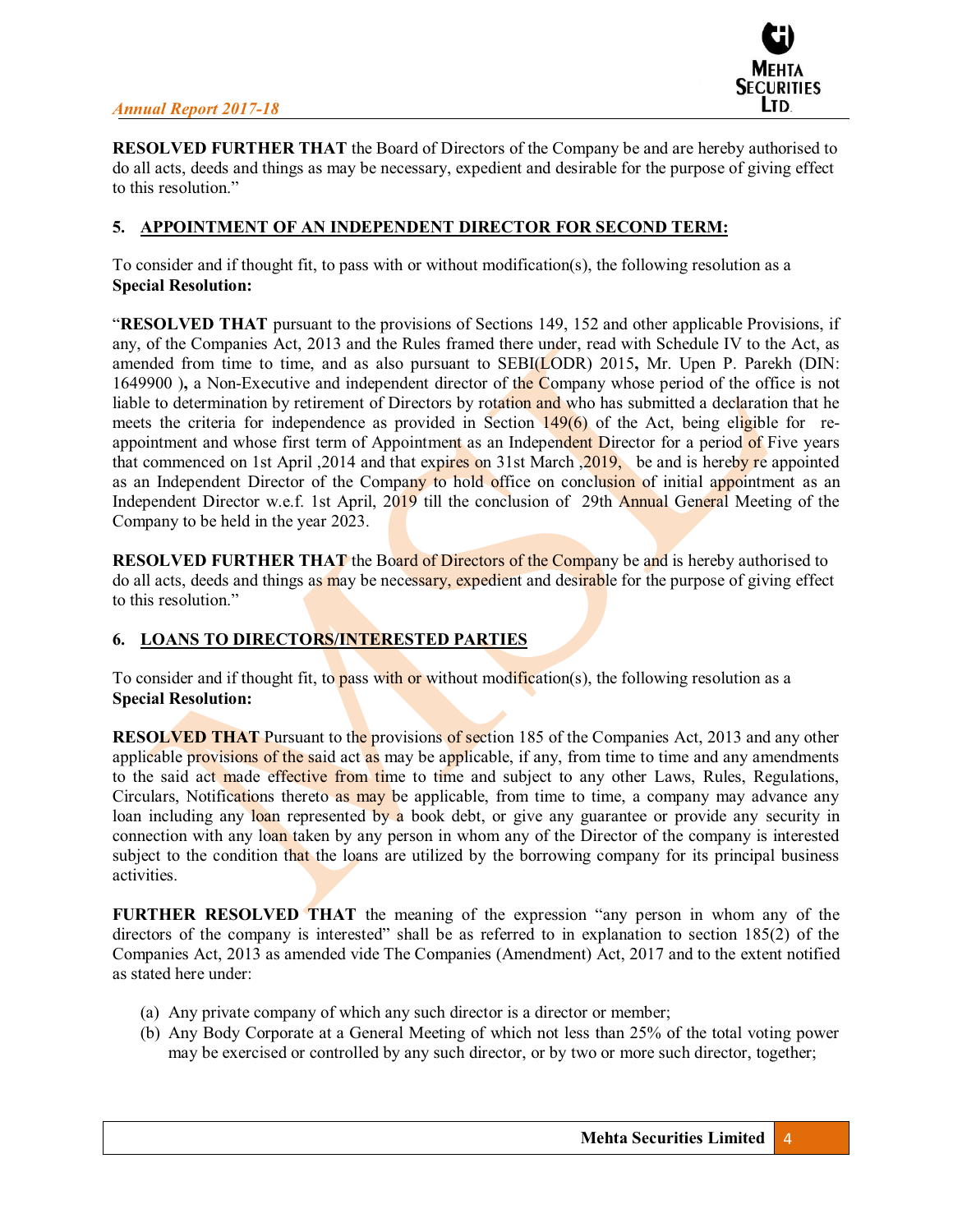

(c) Any Body corporate, the board of directors, Managing Director or Manager, whereof is accustomed to the act in accordance with the directions or instructions of the board, or of any director or directors, of the lending company.

**RESOLVED FURTHER THAT** the board shall ensure that such transactions are in the ordinary course of business and on Arm's Length Basis and are not prejudicial to any of the parties as well as are fair and reasonable to the business needs of the company.

**RESOLVED FURTHER THAT** the Board of Directors of the Company be and is hereby authorised to do all such acts, deeds, matters, and things as, in its absolute discretion, may be considered necessary, expedient or desirable and to settle any question or doubt that may arise in relation thereto in order to give effect to the foregoing resolution or otherwise considered by the Board of Directors to be in the interest of the Company.

## **7. RELATED PARTY TRANSACTIONS:**

To consider and, if thought fit, to pass with or without modification(s), the following resolution as an **Ordinary Resolution**:

**RESOLVED THAT** pursuant to provision of Section 188 of the Companies Act, 2013 read with Rule 15 of Companies (Meeting of Board and its Power) Rule, 2014 and such other applicable provisions, if any, of the Companies Act, 2013 (including any statutory modifications or re-enactments thereof for the time being in force) and subject to **SEBI(Listing Obligations** and Disclosure Requirements) Regulations,2015 as may be amended time to time and any other regulations as may be applicable to the company from time to time and subject to any other applicable laws and regulations from time to time, the consent of members of the Company be and is hereby accorded to the Board of Directors to ratify existing contracts and further be authorized to enter into fresh contracts and/or arrangements with **MEHTA INTEGRATED FINANCE LTD** and **MEHTA HOUSING FINANCE LTD**, Directors, associates their relatives and associated companies/persons as defined under the Act, the details of which are mentioned in the Explanatory Statements of this resolution and as board of directors deems fit and the board be also authorized to enter into any contracts or arrangements with respect to clauses (a) to (e) of sub-section (1) of section 188 exceeding the criteria as mentioned under Rule 15(3) (a)(i) to (iv) or make appointment at a monthly remuneration exceeding the limits prescribed under rule  $15(3)(b)$  of companies (Meeting of Board and its Powers) Rules, 2014 as amended from time to time.

**RESOLVED FURTHER THAT** the Board of Directors of the Company be and is hereby authorised to take such steps as may be necessary for obtaining approvals, statutory, contractual or otherwise, in relation to the above and to settle all matters arising out of and incidental thereto, to sign and execute all deeds, applications, documents, and writings that may be required, on behalf of the Company and generally to do all such acts, deeds, matters and things that may be necessary, proper, expedient or incidental thereto for purpose of giving effect to this Resolution."

## **8. BORROWING LIMITS OF THE COMPANY.**

To consider and, if thought fit, to pass with or without modification(s), the following resolution as a **Special Resolution:**

**"RESOLVED THAT** pursuant to the provisions of Section 180(1) (a), (c), (d) and any other applicable provisions of the Companies Act, 2013 as amended, notified and made effective from time to time and the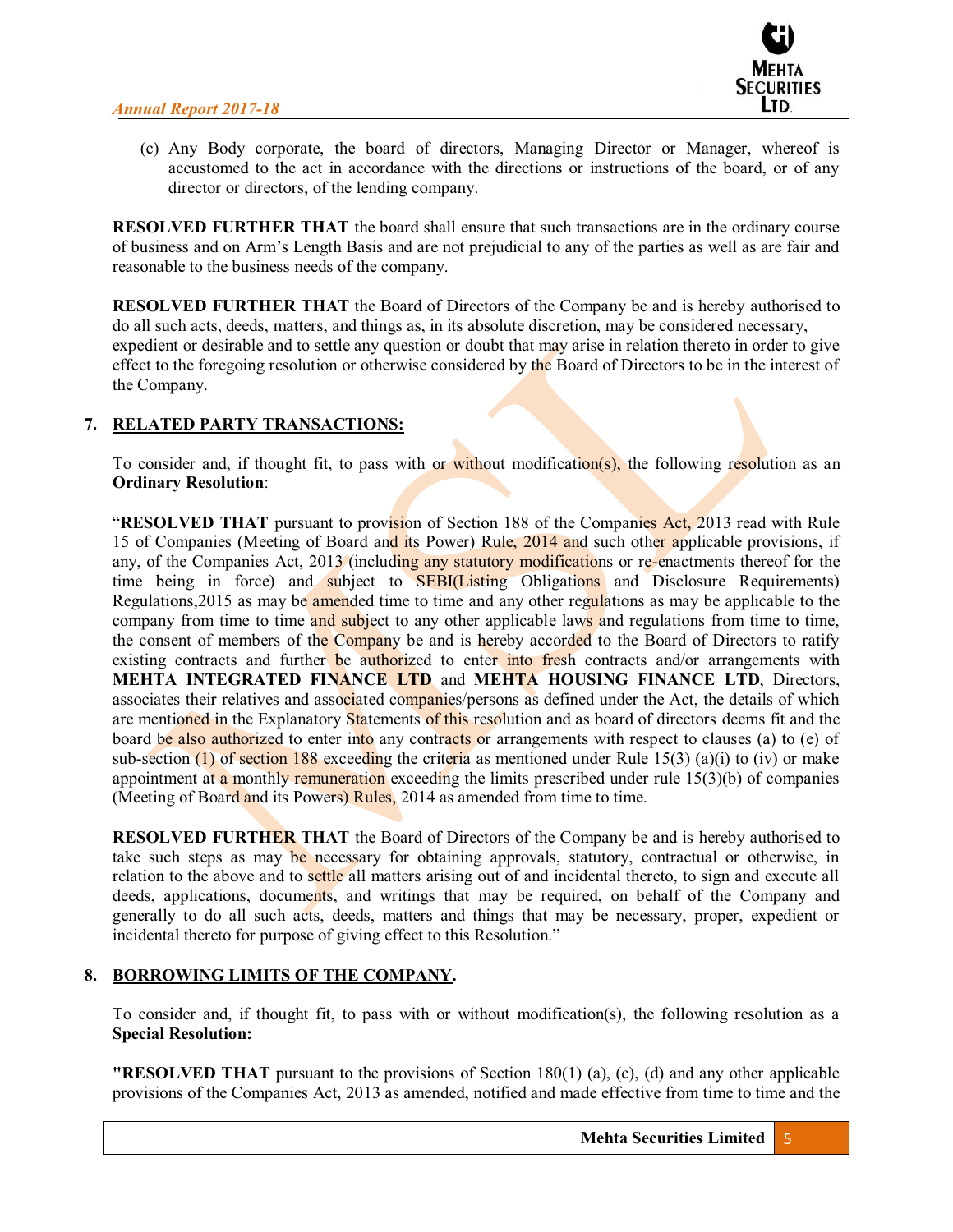

rules made there under, or any other laws for the time being in force (including any statutory modification or amendment thereto or re-enactment thereof for the time being in force) and in terms of Memorandum and Articles of Association of the Company, the Company hereby accords its consent to the Board of **Directors** 

(a) To sell, lease or otherwise dispose of the whole or substantially the whole of the undertaking of the company or where the company owns more than one undertaking, of the whole or substantially the whole of any of such undertakings,

Explanation.—For the purposes of this clause,—

(i) "undertaking" shall mean an undertaking in which the investment of the company exceeds Twenty percent. Of its net worth as per the audited balance sheet of the preceding financial Year or an undertaking which generates twenty per cent. of the total income of the company During the previous financial year;

(ii) the expression "substantially the whole of the undertaking" in any financial year shall mean twenty percent. or more of the value of the undertaking as per the audited balance sheet of the Preceding financial year;

(b) To borrow any sum or sums of money from time to time, from any one or more of Company's bankers and/or from financial institutions, banks/Corporate or other acceptable source whether by way of advances, deposits, loans, non-convertible debentures, bonds or otherwise and whether unsecured or secured not withstanding that the moneys to be borrowed together with moneys already borrowed by the Company will or may exceed the aggregate paid-up share capital of the Company, free reserves and Securities Premium, apart from temporary loans obtained from the company's bankers in the ordinary course of business provided that the total outstanding amount of such borrowings shall not exceed Rupees 250 Crore (Two Hundred and Fifty Crore Rupees) over and above the aggregate of the paid up capital of the company, its free reserves and Securities Premium at any time apart from temporary loans obtained from the company's bankers in the ordinary course of business.

**RESOLVED FURTHER THAT** the Board be and is hereby authorized and empowered to arrange or settle the terms and conditions on which all such monies are to be borrowed from time to time as to interest, repayment, security or otherwise howsoever as it may think fit and to do all such acts, deeds and things, to execute all such documents, instruments and writings as may be required."

(C) To remit, or give time for the repayment of, any debt due from a director."

**RESOLVED FURTHER THAT** the Board of Directors of the Company be and are hereby authorised to do all acts, deeds and things as may be necessary, expedient and desirable for the purpose of giving effect to this resolution."

#### **Creation of Charges on the assets of the Company:**

**"RESOLVED THAT** pursuant to Section  $180(1)(a)$  and other applicable provisions, if any, of the Companies Act, 2013, as amended from time to time, the consent of the Company be and is hereby accorded to the Board of Directors of the Company (hereinafter referred to as the "Board" which term shall include any committee thereof for the time being exercising the powers conferred on the Board by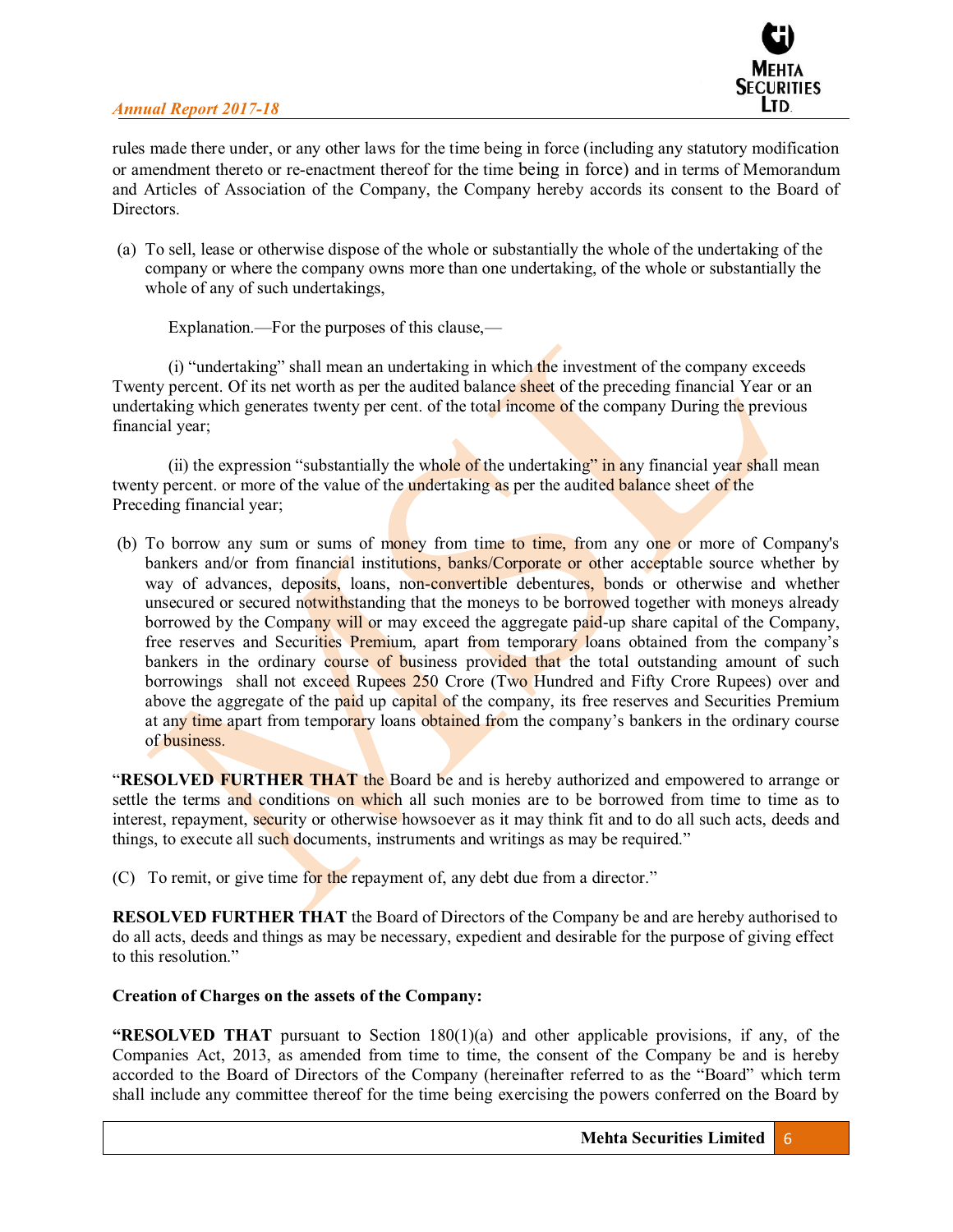

this Resolution) to ratify, accept, create such mortgages, charges and hypothecations/Pledge as may be necessary on such assets of the Company, both present and future, in such manner as the Board/Committee of the Board may think fit and proper, provided that the total amount of loans together with interest thereon, additional interest, compound interest, liquidated damages, commitment charges, premium on pre-payment or on redemption, costs, charges, expenses and all other moneys payable by the Company in respect of the said loans, for which such charges, mortgages, pledge or hypothecations are created, shall not, at any time exceed the limit of Rs. 100 Crore (One Hundred Crore Rupees).

**RESOLVED FURTHER THAT** the Board be and is hereby authorised to finalize with the Lending Agencies/Trustees, the documents for creating the aforesaid mortgages, charges, pledge and/or hypothecations and to accept any modifications to, or to modify, alter or vary, the terms and conditions of the aforesaid documents and to do all such acts and things and to execute all such documents as may be necessary for giving effect to this Resolution."

**RESOLVED FURTHER THAT** the Board of Directors of the Company be and are hereby authorized to do all acts, deeds and things as may be necessary, expedient and desirable for the purpose of giving effect to this resolution."

## **9. PRIVATE PLACEMENT OF NON-CONVERTIBLE DEBENTURE (NCD):**

To consider and if thought fit, to pass, with or without modification(s), the following resolution as a **Special Resolutions**:

**RESOLVED THAT** pursuant to the provisions of Sections 71 and other applicable provisions, if any, of the Companies Act, 2013 read with the Rules framed there under, as may be amended from time to time, consent of the members be and is hereby accorded for making offer $(s)$  or invitation $(s)$  to subscribe to Non-Convertible Debentures ("NCDs") (whether secured or unsecured) on a private placement basis to Banks/Financial Institutions/Trusts/Other eligible Investors, in one or more tranches up to an amount not exceeding overall borrowing limits of the Company, as approved by the Members, from time to time."

**RESOLVED FURTHER THAT the Board of Directors of the Company (including any Committee)** thereof formed for this purpose), be and is hereby authorised to do all such acts, deeds and things and give such directions as may be deemed necessary or expedient to give effect to the above Resolution, including determining the terms and conditions of the NCDs."

#### **10. ADVANCE LOANS, PROVIDE GUARANTEE/SECURITY AND MAKE INVESTMENT IN EXCESS OF THE PRESCRIBED LIMIT**:

To consider and if thought fit, to pass with or without modification(s), the following resolution as a **Special Resolution**:

**EXECUTED THAT** pursuant to provisions of section 186 of Companies Act, 2013 as amended by The Companies (Amendment) Act, 2017 and made effective by commencement notification issued by Central Government from time to time and other applicable provisions, if any and subject to any other Laws as may be applicable to the company from time to time, the consent of the members of the company be and is hereby accorded to existing transactions and further to give loans, provide guarantee/security and make investments in excess of the prescribed limit of a sum not exceeding Rupees 100 crores (Rupees One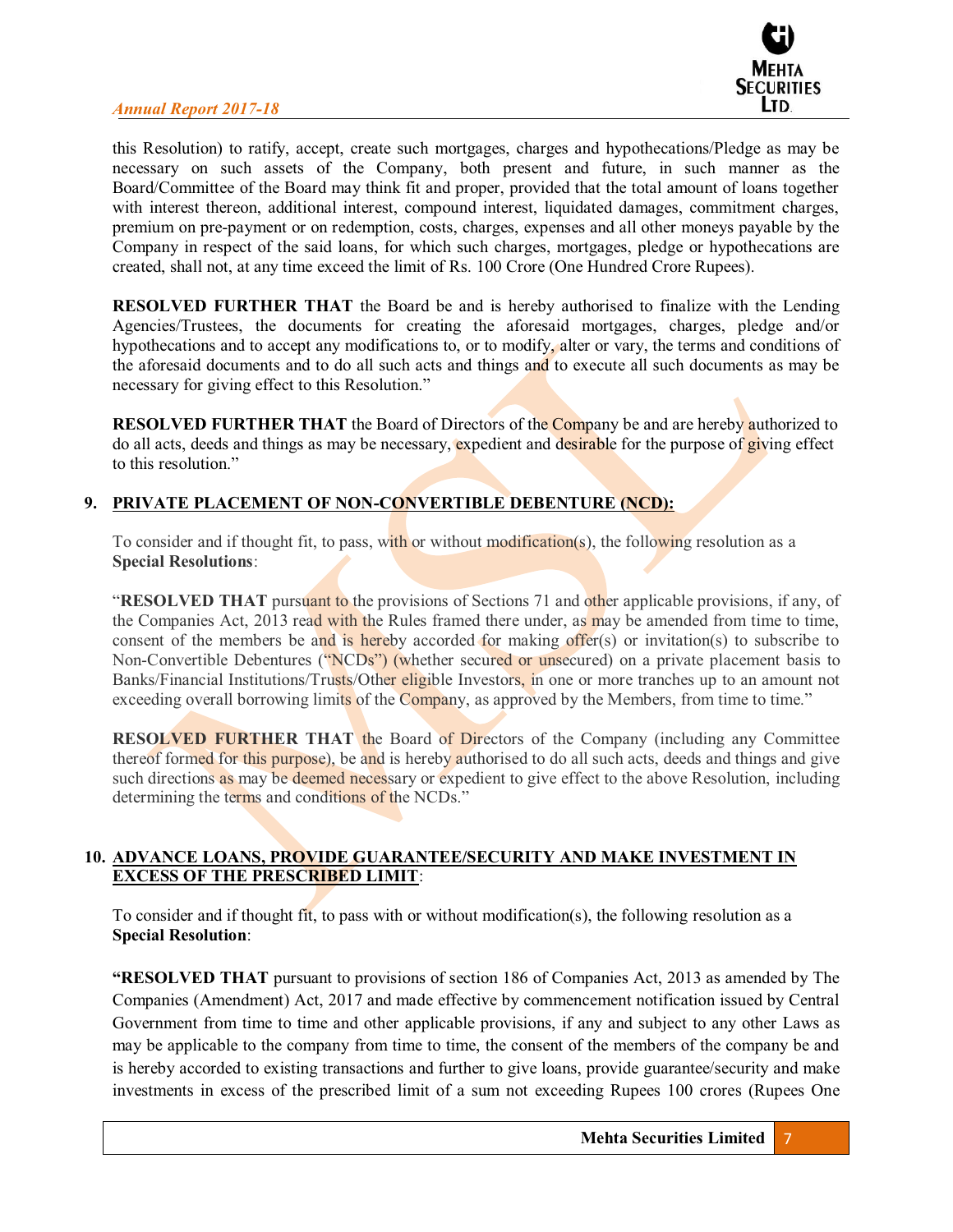

Hundred Crores) by way of giving loans, guarantees to associate Companies and/or other Body Corporate, providing guarantee/security for and/on behalf of its Associate Companies and invest by way of subscription and/or purchase of Shares /Debentures/Bonds, notwithstanding that such investments or such investments together with the Company's existing investments in all other body corporate shall be in excess of the limits prescribed under section 186 of the Act.

**RESOLVED FURTHER THAT** the Board of Directors of the Company be and is hereby authorised to do all such acts, deeds, matters, and things as, in its absolute discretion, may be considered necessary, expedient or desirable and to settle any question or doubt that may arise in relation thereto in order to give effect to the foregoing resolution or otherwise considered by the Board of Directors to be in the interest of the Company."

## **11. CONTRIBUTION TO BONA FIDE AND CHARITABLE FUNDS:**

To consider and, if thought fit to pass with or without modification(s), the following resolution as an **Ordinary Resolution:** 

**RESOLVED THAT** pursuant to the provisions of Section 181 and any other applicable provisions, if any, of the Companies Act, 2013 read with rules, circulars and notifications thereto and any amendments as may be made from time to time and any other laws as may be applicable to the Company, permission be and is hereby accorded to the Board of Directors of the Company ("the Board") to contribute, in one or more tranches, in any financial year, either directly or through a non-profit organization, or in any other manner as considered appropriate by the Board, to such bona fide charitable and other funds as may be deemed fit and appropriate by the Board which in any financial year may exceed 5% of average net profits for the three immediately preceding financial years of the Company or such other percentage as may be prescribed under law from time to time.

**RESOLVED FURTHER THAT** the Board of Directors of the Company be and is hereby authorised to do all acts, deeds, matters and things and take all such other steps as may be considered, necessary, proper or expedient to give effect to this Resolution."

Date:  $30^{th}$  May,  $2018$  Sd<sup>/-</sup>

Place: Ahmedabad By order of Board of Directors: Mrs. Bhavna D. Mehta Managing Director (DIN: 01590958)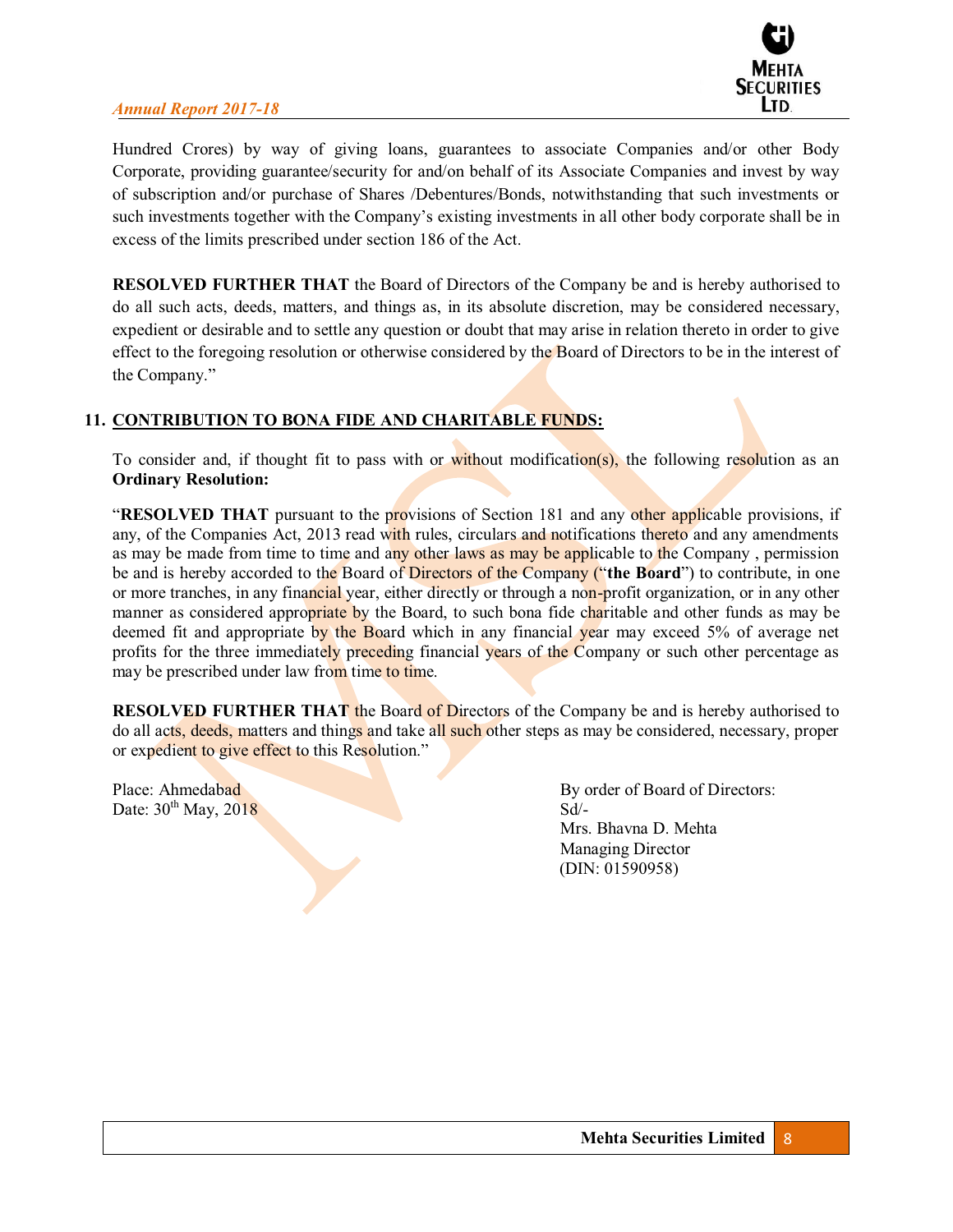

# **NOTES**

- **1. A MEMBER ENTITLED TO ATTEND AND VOTE AT THE MEETING IS ENTITLED TO APPOINT A PROXY TO ATTEND AND VOTE ON POLL INSTEAD OF HIMSELF/HERSELF. THE PROXY NEED NOT BE A MEMBER OF THE COMPANY. APERSON CAN ACT AS PROXY ON BEHALF OF MEMBERS NOT EXCEEDING FIFTY (50) AND HOLDING IN THE AGGREGATE NOT MORE THAN 10% OF THE TOTAL SHARE CAPITAL OF THE COMPANY CARRYING VOTING RIGHTS. IN CASE A PROXY IS PROPOSED TO BE APPOINTED BY A MEMBER HOLDING MORE THAN 10% OF THE TOTAL SHARE CAPITAL OF THE COMPANYCARRYING VOTING RIGHTS, THEN SUCH PROXY SHALL NOT ACT AS A PROXY FOR ANY OTHER PERSON OR MEMBER. IN CASE OF JOINT HOLDERS ATTENDING THE MEETING, ONLY SUCH JOINT HOLDER WHO IS HIGHER IN THE ORDER OF NAMES WILL BE ENTITLED TO VOTE.**
- **2. THE INSTRUMENT APPOINTING PROXY SHOULD HOWEVER BE DEPOSITED AT THE REGISTERED OFFICE OF THE COMPANY NOT LATER THAN 48 HOURS BEFORE THE COMMENCEMENT OF THE MEETING.**
- **3.** The Explanatory Statement pursuant to Section 102 of the Companies Act, 2013, which sets out details relating to Special Business to be transacted at the meeting, is annexed hereto.
- **4.** Members are requested to bring the admission slips along with their copy of the Annual Report at the Meeting.
- **5.** The Company has notified closure of Register of Members and Share Transfer books on **28th July, 2018**  for the purpose of **24thAnnual General Meeting.**
- **6.** All documents referred to in the accompanying notice and explanatory statement will be kept open for inspection at the Registered Office of Company on all working days between **11.00 a.m. to 1.00 p.m. prior to date of AGM.**
- **7.** Members holding the shares in physical mode are requested to notify immediately the change of their address and bank particulars to the R  $\&$  T Agent of the Company. In case shares held in dematerialized form, the information regarding change of address and bank particulars should be given to their respective Depository Participant.
- **8.** In terms of Section 72 of the Companies Act, 2013, nomination facility is available to individual shareholders holding shares in the physical form. The shareholders, who are desirous of availing this facility, may kindly write to Company's R & T Agent  $-M/s$ . Purva Sharegistry (India) Pvt. Ltd., 9 Shiv Shakti Industrial Estate, Lower Parel, Mumbai-400011. Tele. No. (022) 23016761, 23010771, E-mail ID: busicomp@vsnl.netfor nomination form by quoting their folio number.
- **9.** Electronic copy of the Annual Report for 2017-18 is being sent to all the members whose email IDs are registered with the Company/Depository Participants for communication purposes unless any member has requested for a hard copy of the same. For members who have not registered their email address, physical copies of the Annual Report for 2017-18 is being sent in the permitted mode.
- **10.** The copies of the Annual Report will also be made available on Company's website and at the registered office of the company for inspection during normal business hours on working days and also on the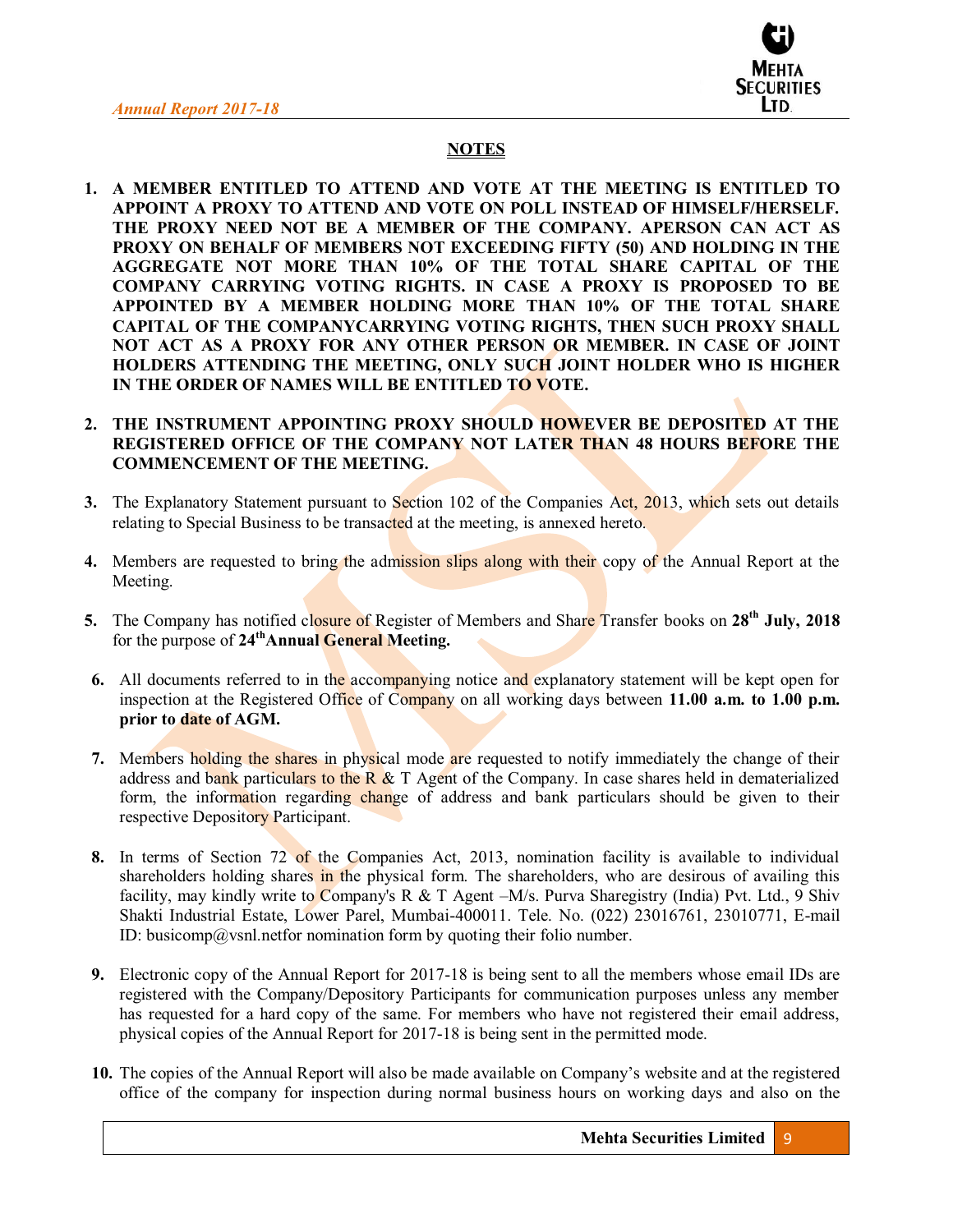

website of the stock exchange where the shares of the Company have been listed viz., BSE Limited www.bseindia.com.

- **11.** Process and manner for members opting for voting through Electronic means:
	- i. In compliance with provisions of Section 108 of the Companies Act, 2013, Rule 20 of the Companies (Management and Administration) Rules, 2014 as amended by the Companies (Management and Administration) Amendment Rules, 2015 and Regulation 44 of the SEBI (Listing Obligations and Disclosure Requirements) Regulations, 2015 , the Company is pleased to provide members facility to exercise their right to vote on resolutions proposed to be considered at the Annual General Meeting (AGM) by electronic means and the business may be transacted through e-Voting Services. The facility of casting the votes by the members using an electronic voting system from a place other than venue of the AGM ("remote e-voting") will be provided by National Securities Depository Limited (NSDL).
	- ii. Members whose names are recorded in the Register of Members or in the Register of Beneficial Owners maintained by the Depositories as on the Cut-off date of 2<sup>1th</sup>July, 2018, shall be entitled to avail the facility of remote e-voting as well as voting at the AGM. Any recipient of the Notice, who has no voting rights as on the Cut-off date, shall treat this Notice as intimation only.
	- iii. Any person, who acquires shares of the Company and become member of the Company after dispatch of the notice and holding shares as of the cut-off date i.e.21<sup>th</sup> July, 2018, may obtain the login ID and password by sending a request at evoting@nsdl.co.in or busicomp@gmail.com.

However, if you are already registered with NSDL for remote e-voting then you can use your existing user ID and password for casting your vote. If you forgot your password, you can reset your password by using "Forgot User Details/Password" option available on www.evoting.nsdl.com or contact NSDL at the following toll free no.: 1800-222-990.

- iv. The remote e-voting will commence on **25thJuly, 2018 at 9.00 a.m**. and will end on **27th July, 2018 at 5.00 p.m.** During this period, the members of the Company holding shares either in physical form or in demat form as on the Cut-off date i.e.21<sup>th</sup>July, 2018, may cast their vote electronically. The members will not be able to cast their vote electronically beyond the date and time mentioned above and the remote e-voting module shall be disabled for voting by NSDL thereafter.
- v. Once the vote on a resolution is cast by the member, he/she shall not be allowed to change it subsequently or cast the vote again.
- vi. The facility for voting through Poll Paper would be made available at the AGM and the members attending the meeting who have not already cast their votes by remote e-voting shall be able to exercise their right at the meeting through Poll Paper. The members who have already cast their vote by remote e-voting prior to the meeting, May also attend the Meeting, but shall not be entitled to cast their vote again.
- **vii.** The voting rights of the members shall be in proportion to their share in the paid up equity share capital of the Company as on the Cut-off date of  $21<sup>th</sup>$ **July, 2018.**
- viii. The Company has appointed CS Sanjay Kukadia, Practicing Company Secretary (Membership No. ACS: 20674; CP No: 11308), to act as the Scrutinizer for conducting the remote e-voting process as well as the voting through Poll Paper at the AGM, in a fair and transparent manner.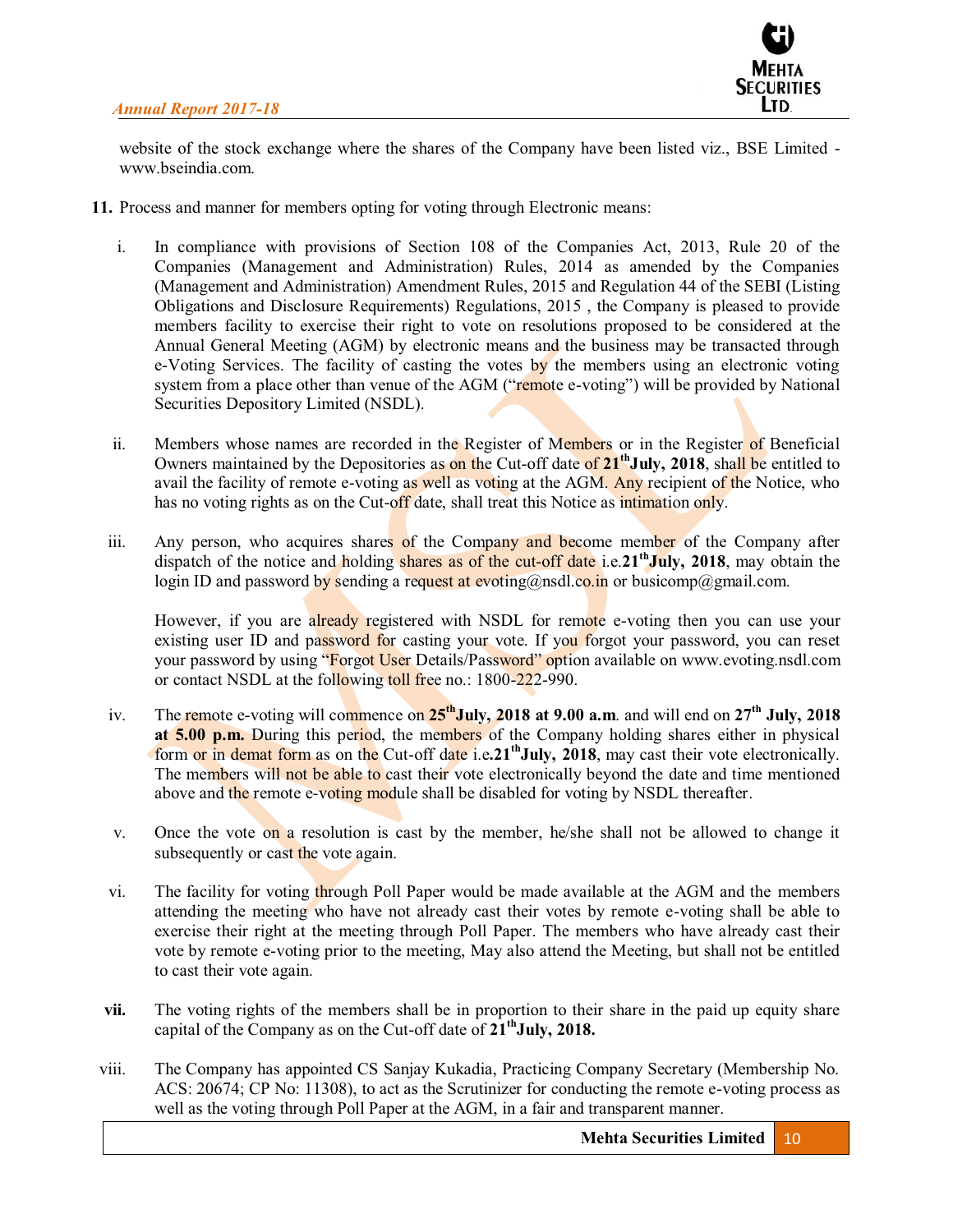

- ix. The Scrutinizer shall after the conclusion of voting at the general meeting, will first count the votes cast at the meeting and thereafter unblock the votes cast through remote e-voting in the presence of at least two witnesses not in the employment of the Company and shall make, not later than three days of the conclusion of the AGM, a consolidated scrutinizer's report of the total votes cast in favour or against, if any, to the Chairman or a person authorized by him in writing, who shall countersign the same and declare the result of the voting forthwith.
- x. The Results declared along with the report of the Scrutinizer shall be placed on the website of the Company www.mehtasecurities.com and on the website of NSDL immediately after the declaration of result by the Chairman or a person authorized by him in writing. The results shall also be immediately forwarded to the BSE Limited, Mumbai.
- xi. The procedure and manner for remote e-voting are, as follows:

#### **Kindly note that the E- voting shall commence on Wednesday, 25thJuly, 2018 at 9:00 A.M. and will end on Friday, 27st July, 2018 at 5:00 P.M.**

- A. In case a Member receives an email from NSDL [for members whose email IDs are registered with the Company/Depository Participants(s)] :
- 1. Visit the e-Voting website of NSDL. Open web browser by typing the following URL: https://www.evoting.nsdl.com
- 2. Once the home page of e-Voting system is launched, click on the icon "Login" which is available under 'Shareholders' section.
- 3. A new screen will open. You will have to enter your User ID, your Password and a Verification Code as shown on the screen.

*Alternatively, if you are registered for NSDL eservices i.e. IDEAS, you can log-in at https://eservices.nsdl.com/ with your existing IDEAS login. Once you log-in to NSDL eservices after using your log-in credentials, click on e-Voting and you can proceed to Step 2 i.e. Cast your vote electronically.* 

4. Your User ID details are given below :

| Manner of holding shares i.e. Demat   Your User ID is:<br>(NSDL or CDSL) or Physical |                                                                                                                                                                       |
|--------------------------------------------------------------------------------------|-----------------------------------------------------------------------------------------------------------------------------------------------------------------------|
| a) For Members who hold shares in demat<br>account with NSDL.                        | 8 Character DP ID followed by 8 Digit<br>Client ID<br>For example if your DP ID is IN300*** and<br>Client ID is $12******$ then your user ID is<br>$IN300***12******$ |
| b) For Members who hold shares in demat<br>account with CDSL.                        | 16 Digit Beneficiary ID<br>For example if your Beneficiary ID<br><sup>1</sup> S<br>12************** then your user ID<br>1S                                           |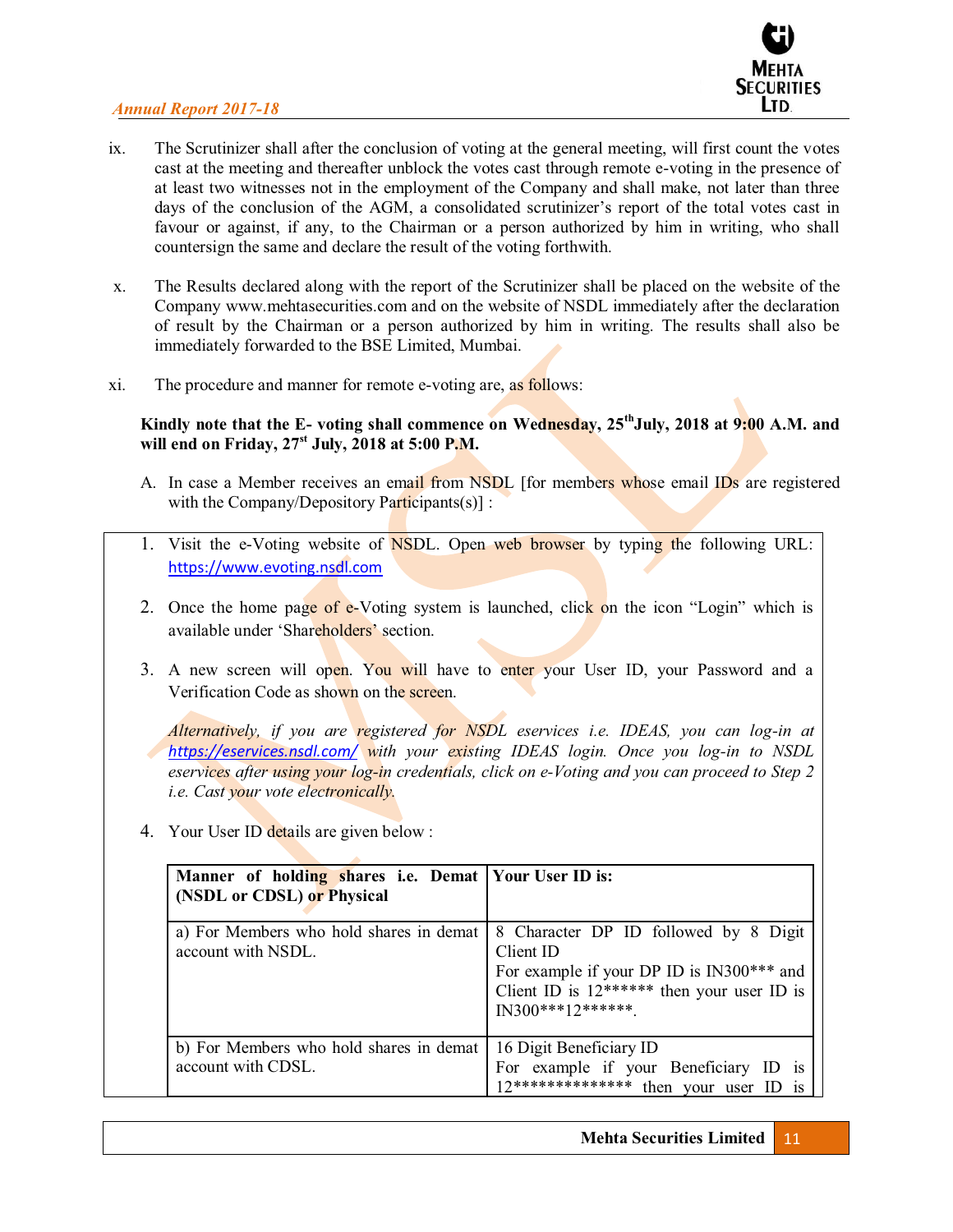|       | <b>0**************</b>                                                                                                                                         |
|-------|----------------------------------------------------------------------------------------------------------------------------------------------------------------|
| Form. | c) For Members holding shares in Physical   EVEN Number followed by Folio Number<br>registered with the company<br>For example if folio number is $001***$ and |
|       | 101456<br>then user<br>EVEN is<br>1S<br>101456001***                                                                                                           |

- 5. Your password details are given below:
	- a) If you are already registered for e-Voting, then you can user your existing password to login and cast your vote.
	- b) If you are using NSDL e-Voting system for the first time, you will need to retrieve the 'initial password' which was communicated to you. Once you retrieve your 'initial password', you need to enter the 'initial password' and the system will force you to change your password.
	- c) How to retrieve your 'initial password'?
		- $(i)$  If your email ID is registered in your demat account or with the company, your 'initial password' is communicated to you on your email ID. Trace the email sent to you from NSDL from your mailbox. Open the email and open the attachment i.e. a pdf file. Open the pdf file. The password to open the .pdf file is your 8 digit client ID for NSDL account, last 8 digits of client ID for CDSL account or **folio** number for shares held in physical form. The .pdf file contains your 'User ID' and your 'initial password'.
		- (ii) If your email  $ID$  is not registered, your 'initial password' is communicated to you on your postal address.
- 6. If you are unable to retrieve or have not received the "Initial password" or have forgotten your password:
	- a) Click on "Forgot User Details/Password?"(If you are holding shares in your demat account with NSDL or CDSL) option available on www.evoting.nsdl.com.
	- b) Physical User Reset Password?" (If you are holding shares in physical mode) option available on www.evoting.nsdl.com
	- c) If you are still unable to get the password by aforesaid two options, you can send a request at evoting@nsdl.co.in mentioning your demat account number/folio number, your PAN, your name and your registered address.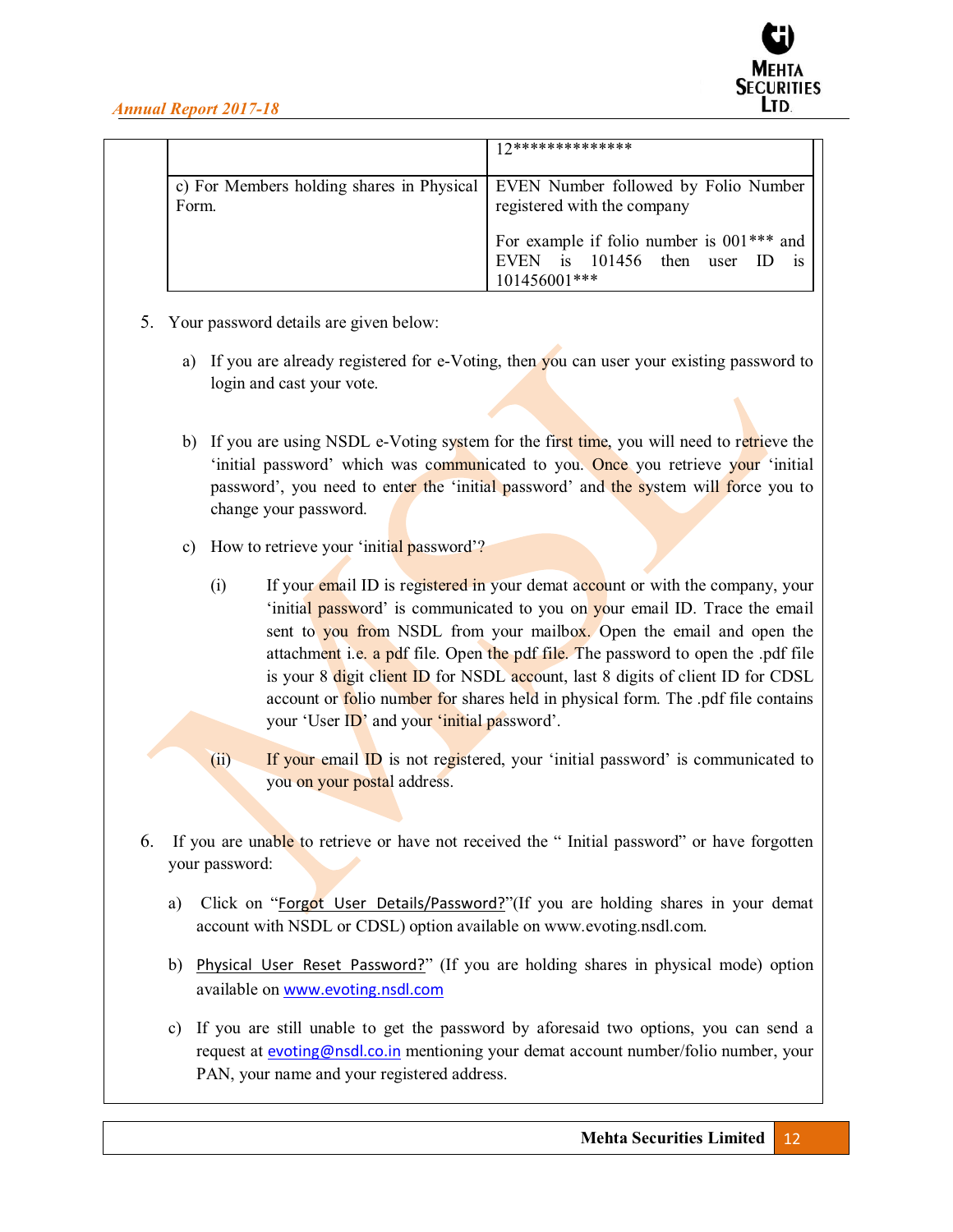

- 7. After entering your password, tick on Agree to "Terms and Conditions" by selecting on the check box.
- 8. Now, you will have to click on "Login" button.
- 9. After you click on the "Login" button, Home page of e-Voting will open.
	- (i) Home page of remote e-voting opens. Click on remote e-voting: Active Voting Cycles.
	- (ii) Select "EVEN" of "Mehta Integrated Finance Limited".
	- (iii) Now you are ready for remote e-voting as Cast Vote page opens.
	- (iv) Cast your vote by selecting appropriate option and click on "Submit" and also "Confirm" when prompted.
	- (v) Upon confirmation, the message "Vote cast successfully" will be displayed.
	- (vi) Once you have voted on the resolution, you will not be allowed to modify your vote.
	- (vii) Institutional shareholders (i.e. other than individuals, HUF, NRI etc.) are required to send scanned copy (PDF/JPG Format) of the relevant Board Resolution/ Authority letter etc. together with **attested** specimen signature of the duly authorised signatory(ies) who are authorised to vote, to the Scrutinizer through e-mail to kukadiasanjay@rediffmail.com with a copy marked to evoting@nsdl.co.in
- B. In case a Member receives physical copy of the Notice of AGM [for members whose email IDs are not registered with the Company/Depository Participants(s) or requesting physical copy] :
	- (i) Initial password is provided as below for the AGM :

| <b>EVEN</b> (Remote e-voting <b>USER ID</b><br><b>Event Number</b> ) | <b>PASSWORD/PIN</b> |
|----------------------------------------------------------------------|---------------------|
|                                                                      |                     |

(ii) Please follow all steps from Sl. No. (ii) to Sl. No. (xii) Above, to cast vote.

#### *Please note that:*

- Institutional shareholders (i.e. other than individuals, HUF, NRI etc.) are required to send scanned copy (PDF/JPG Format) of the relevant Board Resolution/ Authority letter etc. with attested specimen signature of the duly authorized signatory(ies) who are authorized to vote, to the Scrutinizer by e-mail to **kukadiasanjay@rediffmail.com** with a copy marked to evoting@nsdl.co.in.
- It is strongly recommended not to share your password with any other person and take utmost care to keep your password confidential. Login to the e-voting website will be disabled upon five unsuccessful attempts to key in the correct password. In such an event, you will need to go through the "Forgot User Details/Password?" or "Physical User Reset Password?" option available on www.evoting.nsdl.com to reset the password.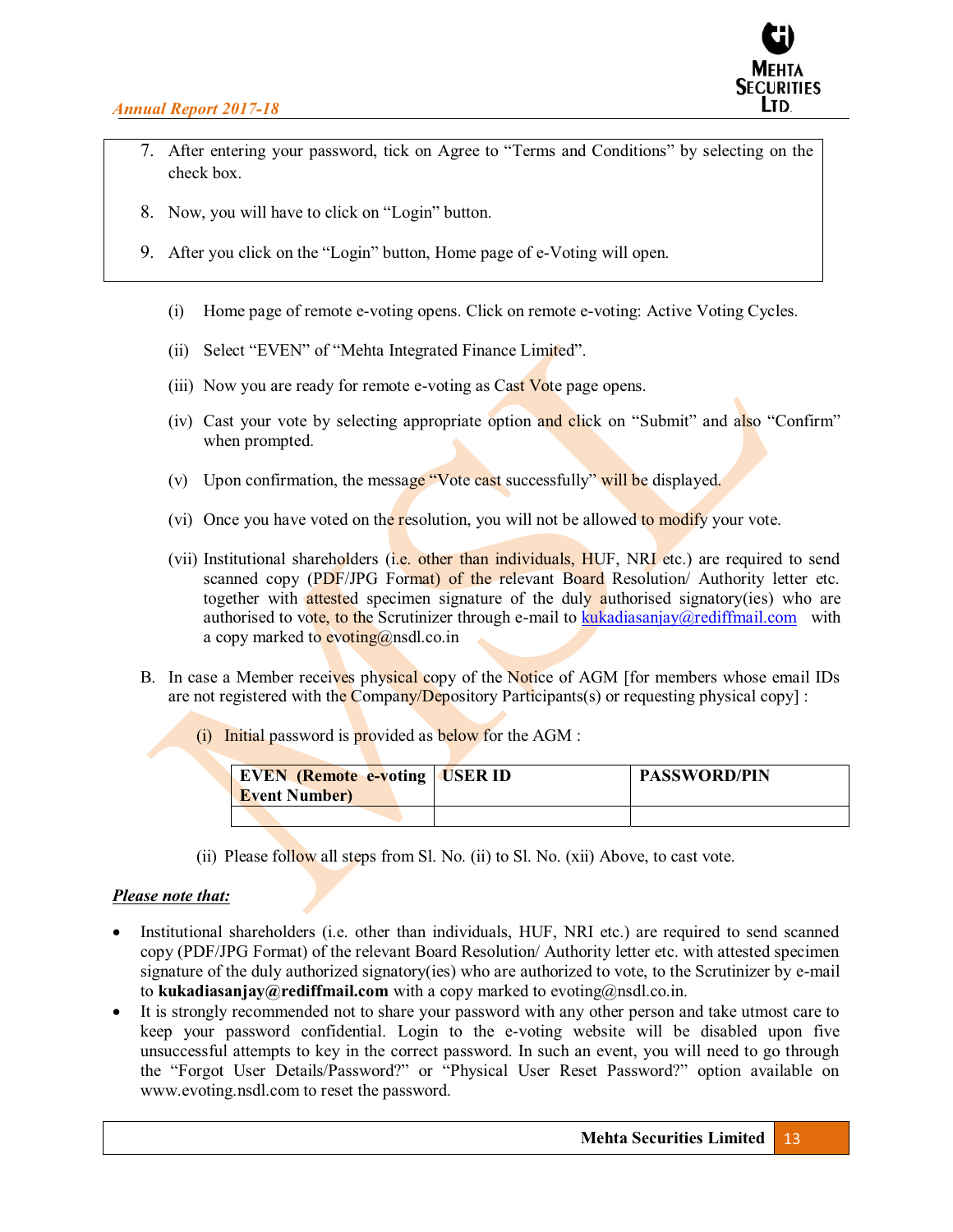

- In case of any queries, you may refer the Frequently Asked Questions (FAQs) for Shareholders and evoting user manual for Shareholders available at the download section of www.evoting.nsdl.com or call on toll free no.: 1800-222-990 or send a request at evoting@nsdl.co.in.
- In case, you wish to get a physical copy of the Annual Report, you may send your request to *www.mehtasecurities.com.* mentioning your Folio/DPID & Client ID No.

| <b>Contact Details</b> |  |
|------------------------|--|
|------------------------|--|

| Company                                       | <b>Registrar Transfer Agent (RTA)</b>   |  |
|-----------------------------------------------|-----------------------------------------|--|
|                                               |                                         |  |
| Mehta Securities Limited                      | M/s PurvaSharegistry (India) Pvt. Ltd.  |  |
| 002, Law Garden Apartment,                    | 9 Shiv Shakti Industrial Estate,        |  |
| Scheme-I, Opp. Law Garden,                    | Lower Parel, Mumbai-400011,             |  |
| Ellisbridge, Ahmedabad 380006,                | Tele. No. (022) 23016761, 23010771      |  |
| Gujarat, India.                               | E- mail ID: busicomp@ysnl.net           |  |
| Tele. 079-26561000                            |                                         |  |
| <b>E-Voting Agency</b>                        | <b>Scrutinizer</b>                      |  |
| National Securities Depository Limited (NSDL) | CS Sanjay Kukadia                       |  |
| E- mail: $info(\hat{\omega})$ nsdl.co.in      | Practicing Company Secretary            |  |
| Tele. (022) 2499 4200                         | E-mail ID: kukadiasanjay@rediffmail.com |  |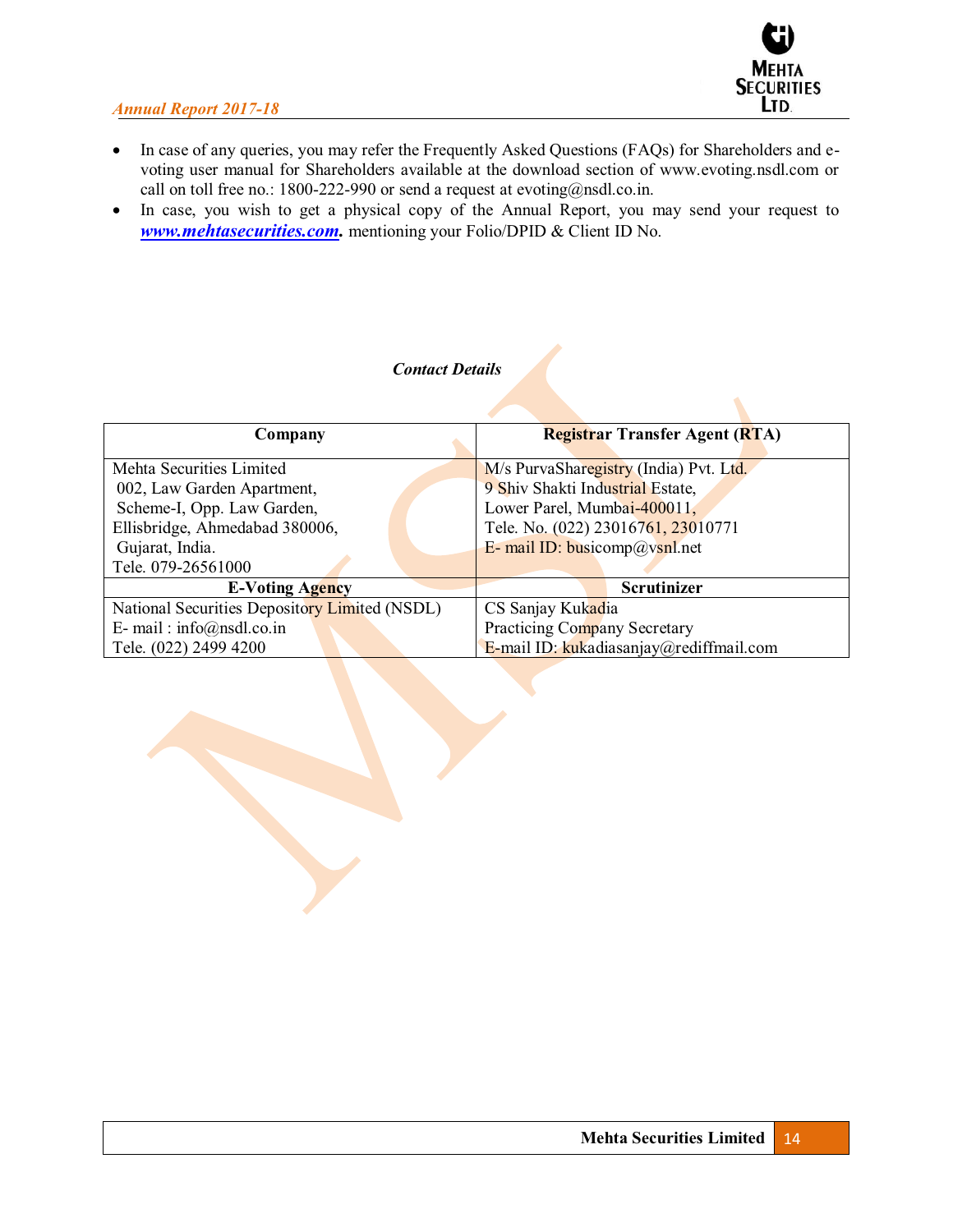

| SV Desai Marg                                           | BSNL Office<br>Super Mall<br>â                                                                                         | Sushrusha Navneet<br>Memorial Hospital                                                   | Krupashankar Joshi Na <sup>69</sup><br>Leading Properties<br>NetailRd<br>Idea Cellular Ltd<br>鹽              | Mithkhali<br>Circle.      |
|---------------------------------------------------------|------------------------------------------------------------------------------------------------------------------------|------------------------------------------------------------------------------------------|--------------------------------------------------------------------------------------------------------------|---------------------------|
| Parker Lords Eco Inn<br>÷h (<br>Kokilaben Vyas Marg     | Chinantaria Granden de Ra<br>Kokilaben Vyas Marg                                                                       | <b>PI</b> Sasuji<br>Pantaloons Store<br>Westside<br>A                                    | Or Vani Marg<br>Nerailpo                                                                                     | Aithakhail Six Rd         |
| SV Desai Marg<br>elnfochips India Pvt<br>羂              | JadeBlue C G Road<br>Sterlite Technologies<br>Pizza Hut                                                                | Samartheshwar Mahadey Rd<br>Newlyon<br><b>Law Garden Apartment</b>                       | Udright Marg                                                                                                 | Mithakhali Six Rd         |
| <b>B. B.</b> Chimanian Girdinary<br>ø<br>Ø<br>J P Iscon | National Handloom<br>Corporation<br>SMPATEL INSTITUTE<br>OF COMMERCE<br><b>GLS Institute</b><br>÷<br>of Commerce<br>Ŵ, | Netaji Rd<br>Law Garden<br>Law Garden<br>ê<br><b>Handicraft Market</b><br>$\blacksquare$ | <b>Baroda Express</b><br>Bank of Baroda<br>ATM<br>÷<br>Staff College<br>Gujarat Arts and<br>Commerce College | Mithakhali Six Rd<br>Rasa |
| tharlal Rd                                              |                                                                                                                        | NCCRO                                                                                    |                                                                                                              |                           |

# **Road map to the venue of AGM**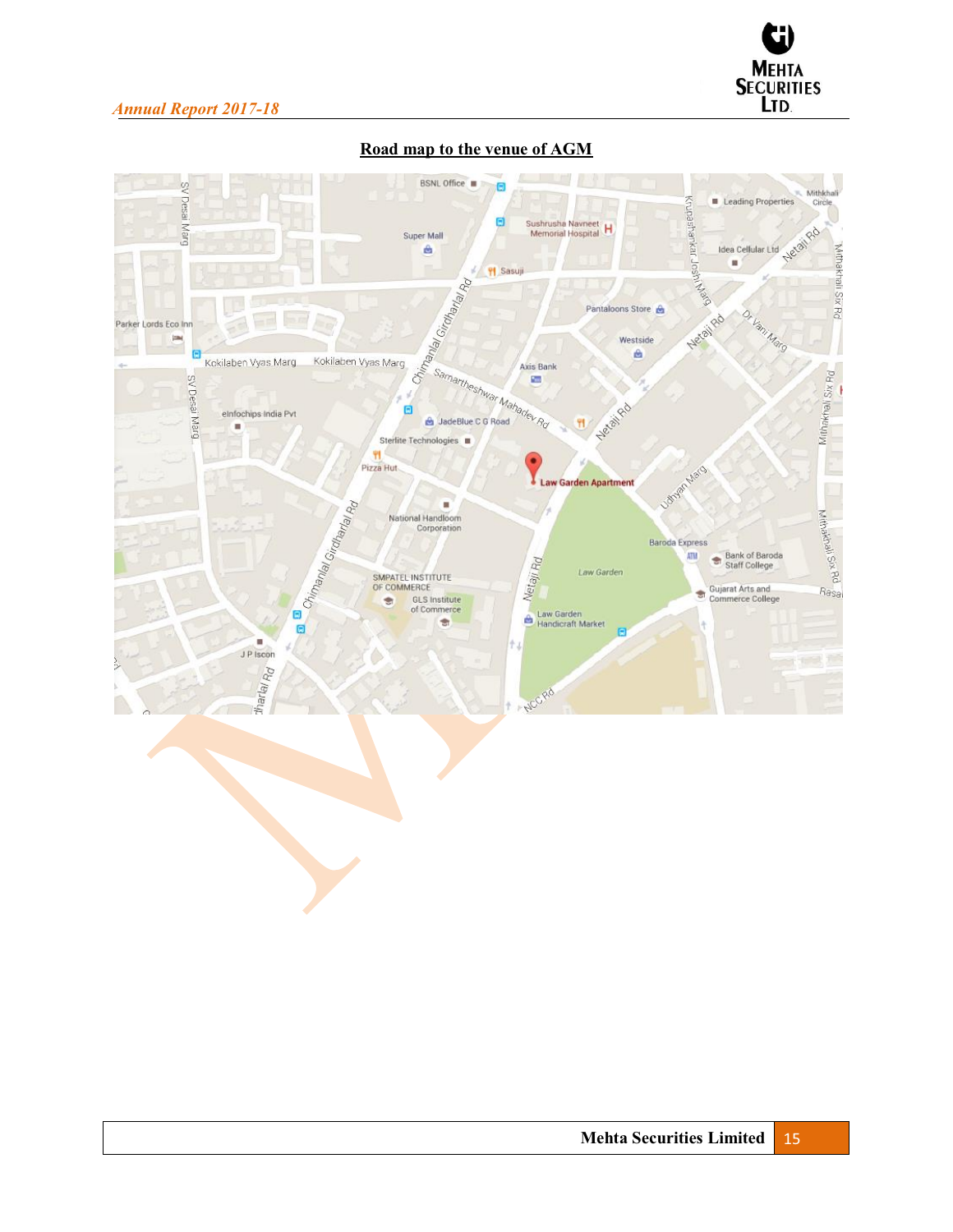

## **ANNEXURE TO THE NOTICE**

Explanatory Statement pursuant to section 102 of the Companies Act, 2013:

#### **In respect of Item No. 4: Appointment of an Independent Director for second term:**

Mr. Ramnik D. Sojitra, aged 58 years,  $(DIN - 350946)$ , is non-executive independent director of the company. He is chairman of Audit committee and member of Nomination & Remuneration committee. Mr. Ramnik D. Sojitra is B.Com as well as passed intermediate examination held by The Institute of Charted Accountant of India (ICAI). He has professional expertise in the field of finance, account and taxation.

Mr. Ramnik D. Sojitra was appointed as an Independent director under the provisions of Companies Act, 2013 with effect from 1st April, 2014 for a term up to five consecutive years on the Board of a Company. The said term of Appointment ceases with effect from  $31<sup>st</sup>$  March, 2019. The Act, by way of an explanation to sub-sections  $(10)$  and  $(11)$  of section 149, clearly states that any tenure of an independent director as on the date of commencement of the Act (Commencement date of the act was 1st April, 2014)shall not be counted as term under the abovementioned sub-sections. He shall, therefore, be eligible for Re-appointment of second tenure by passing of a Special Resolution by the Company. Pursuant to provision of section 149(13) of the Companies Act, 2013, the provisions of sub sections (6) and (7) of section 152 in respect of Retirement of Directors by Rotation shall not be applicable to Independent Directors. In terms of section 149, 150 and 152 and other applicable provisions of the Companies Act, 2013, Mr. Ramnik D. Sojitra (DIN: 350946), who has submitted a declaration that he meets the criteria for independence as provided in Section 149(6) of the Act, being eligible for appointment. be and is hereby re appointed as an Independent Director of the Company to hold office on conclusion of initial appointment as an Independent Director with effect from. 1st April,  $2019$  till the conclusion of  $29<sup>th</sup>$ Annual General Meeting of the Company to be held in the year 2023.

In the opinion of the Board, Mr. Ramnik D. Sojitra fulfils the conditions specified in the Companies Act, 2013 and rules made there under, SEBI (LODR), 2015 and other Laws as may be applicable to the Company for his re-appointment as an Independent Director of the Company and is independent of the management. The Board considers that his continued association would be of immense benefit to the Company and it is desirable to continue to avail services of Mr. Ramnik D. Sojitra as an Independent Director.

Accordingly, the Board recommends the resolution in relation to re-appointment of Mr. Ramnik D. Sojitra as an Independent Director, for the approval by the shareholders of the Company.

Except Mr. Ramnik D. Sojitra, none other Directors and their relatives are in any way concerned or interested in the said resolution.

## **In respect of Item No. 5: Appointment of an Independent Director for second term:**

Mr. Upen P. Parekh, aged 58 years,  $(DIN - 1649900)$ , is non-executive independent director of the company. He is chairman of Audit committee and member of Nomination & Remuneration committee. Mr. Upen P. Parekh is B.Com as well as Inter CA. He has professional expertise in the field of finance, account and taxation.

Mr. Upen P. Parekh was appointed as an Independent director under the provisions of Companies Act, 2013 w.e.f 1st April, 2014 for a term up to five consecutive years on the Board of a Company. The said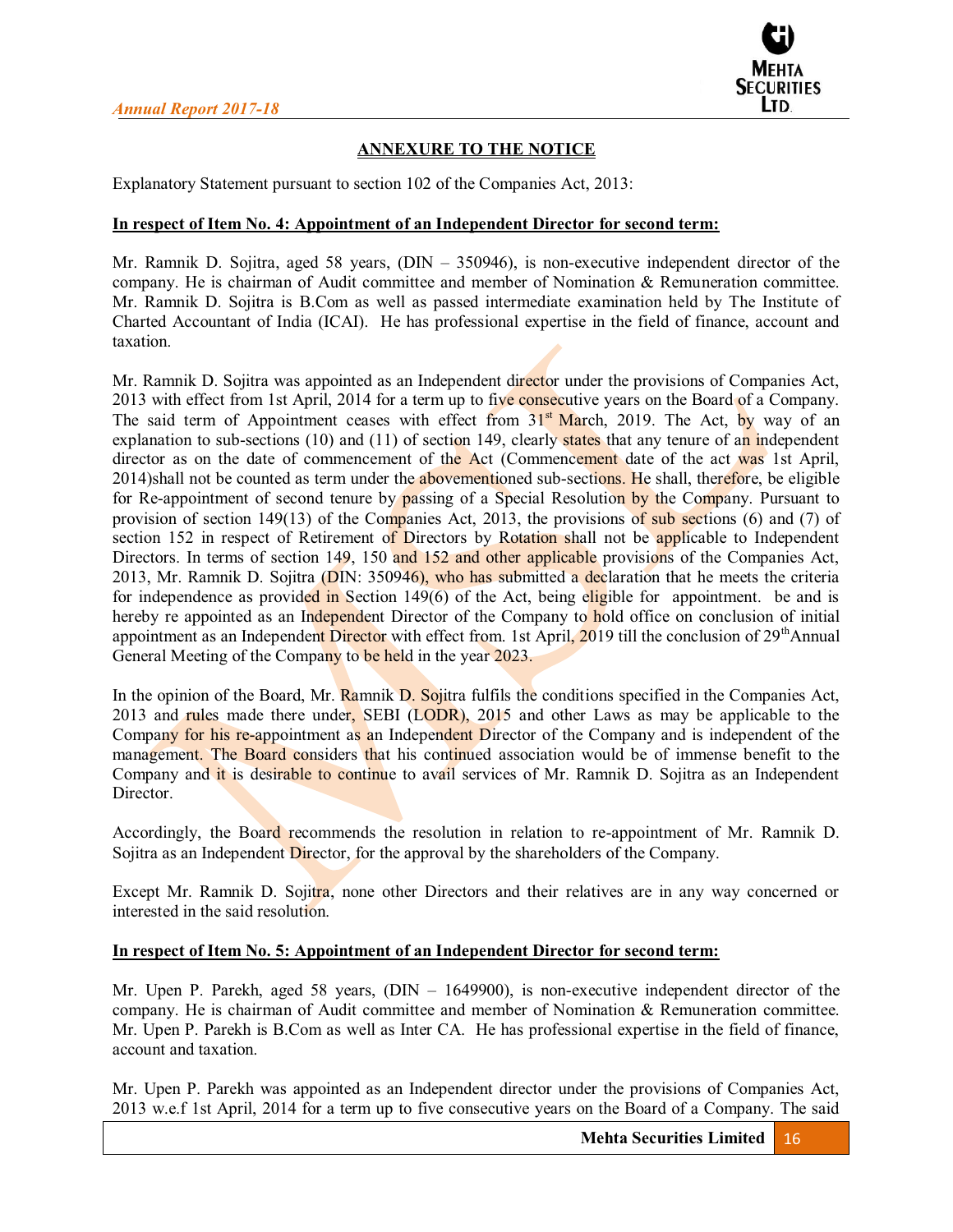

term of Appointment ceases w.e.f 31<sup>st</sup> March, 2019. The Act, by way of an explanation to sub-sections (10) and (11) of section 149, clearly states that any tenure of an independent director as on the date of commencement of the Act (Commencement date of the act was 1st April, 2014)shall not be counted as term under the abovementioned sub-sections. He shall, therefore, be eligible for Re-appointment of second tenure by passing of a Special Resolution by the Company. Pursuant to provision of section 149(13) of the Companies Act, 2013, the provisions of sub sections (6) and (7) of section 152 in respect of Retirement of Directors by Rotation shall not be applicable to Independent Directors. In terms of section 149, 150 and 152 and other applicable provisions of the Companies Act, 2013, Mr. Upen P. Parekh (DIN: 1649900), who has submitted a declaration that he meets the criteria for independence as provided in Section 149(6) of the Act, being eligible for appointment. be and is hereby re appointed as an Independent Director of the Company to hold office on conclusion of initial appointment as an Independent Director w.e.f. 1st April, 2019 till the conclusion of 29th Annual General Meeting of the Company to be held in the year 2023.

In the opinion of the Board, Mr. Upen P. Parekh fulfils the conditions specified in the Companies Act, 2013 and rules made there under, SEBI (LODR), 2015 and other Laws as may be applicable to the Company for his re-appointment as an Independent Director of the Company and is independent of the management. The Board considers that his continued association would be of immense benefit to the Company and it is desirable to continue to avail services of Mr. Upen P. Parekh as an Independent Director.

Accordingly, the Board recommends the resolution in relation to re-appointment of Mr. Upen P. Parekh as an Independent Director, for the approval by the shareholders of the Company.

Except Mr. Upen P. Parekh, none other Directors and their relatives are in any way concerned or interested in the said resolution.

#### **In respect of item no. 6: Loans to Directors/Interested Parties**

The Companies (Amendment) Bill, 2017 has been passed by RajyaSabha on December 19, 2017 and by Loksabha on July 27, 2017, which came into force on getting the President's assent on the  $3<sup>rd</sup>$  January, 2018. Section 185 of the Companies Act, 2013 as amended by The Companies (Amendment) Bill, 2017 was made effective vide notification dated 7<sup>th</sup> May, 2018.

The amendments under the Companies (Amendment) Act, 2017, are broadly aimed at:

• addressing difficulties in implementation owing to stringent compliance requirements;

• facilitating ease of doing business in order to promote growth with employment;

• harmonization with accounting standards, the Securities and Exchange Board of India Act, 1992 and the regulations made there under, and the Reserve Bank of India Act, 1934 and the regulations made there under;

• rectifying omissions and inconsistencies in the Act

The various provisions of The Companies(Amendment)Act, 2017 had been made effective from 26<sup>th</sup> January, 2018 and 9<sup>th</sup> February, 2018 by way of Notifications issued by the Central Government on  $23<sup>rd</sup>$ January, 2018 and 9<sup>th</sup> February, 2018 respectively.

The provisions of section 185 of the Companies Act, 2013 regarding Loans to Directors, etc as amended by The Companies (Amendment) Act, 2017 are not yet made effective by commencement Notification. The Special Resolution is proposed by the Board of Directors to be made effective from the date as may be notified by the Commencement notification as issued by Central Government.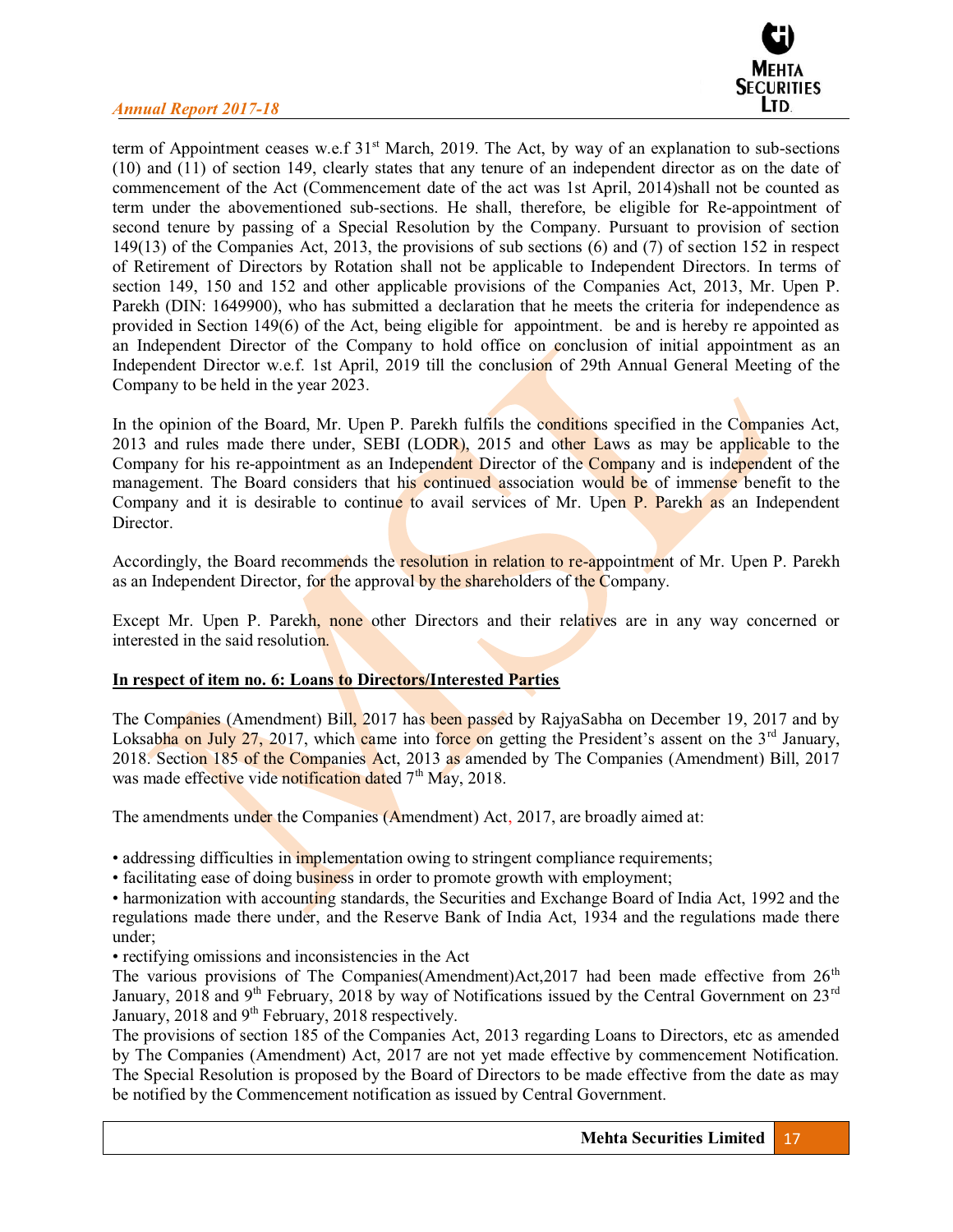

Granting of loan, guarantee or security (referred as assistance) under amended act are categorized as prohibited, conditional and exempted pursuant to sub section (1),(2) and (3) of section 185 of the said act respectively. The prohibition is proposed to be made applicable for assistance to director or his partner or relative or a firm in which such director or relative is a partner or to holding company of the company. The conditional assistance is possible to any person in whom the director is interested (other than prohibited categories) that is explained by way of explanation to section 185(2) of the said act subject to passing a special resolution in compliance with proviso to section 185(2)(a) of the said act. In order to conduct business and align with various legislations, policies, guidelines laid down by various statutory authorities the company in the ordinary course of business is required to advance loan to its directors, relatives and associates directly or indirectly as per section 185 of Companies Act, 2013 which requires approval of members by a Special Resolution. The Board of Directors Recommend the Special Resolution for approval by the members. All the Directors are concerned or interested in the aforesaid resolution.

#### **In respect of Item No. 7: Related Party Transactions:**

The Provision of Section 188(1) of the Companies Act, 2013 that govern Related Party Transactions require a company to obtain prior approval of the Board of Directors and where the value of transactions entered or to be entered into exceeds the **threshold** limits as mentioned in the said section, prior approval of Shareholders by way of Resolution is required.

Further third proviso of Section 188(1) provides that nothing in this sub-section shall apply to any transactions entered into by the company in its ordinary course of business other than transactions which are not on an arm's length basis.

The provisions of Section 188(3) also provide that any contract or arrangement entered into  $u/s$  188(1) may be ratified by the Board or as the case may be, by the shareholders at a meeting within three months from the date on which such contract or arrangement was entered into. Non ratification of such transactions, if any shall make such transactions voidable at the option of the board.

The resolution at item number-7 is proposed to the shareholders authorising the board of directors to enter into related party transactions exceeding the limits as prescribed under the provisions of section 188 and other applicable provisions of the Companies Act, 2013 read with rules thereto and under the listing requirements and any other laws as may be applicable to the company for the financial year 2018-19 and thereafter.

All the prescribed disclosure as required to be given under the provisions of the Companies Act, 2013 and the Companies (Meetings of Board and its Powers) Rules, 2014 are given here in below in tabular format for kind perusal of members: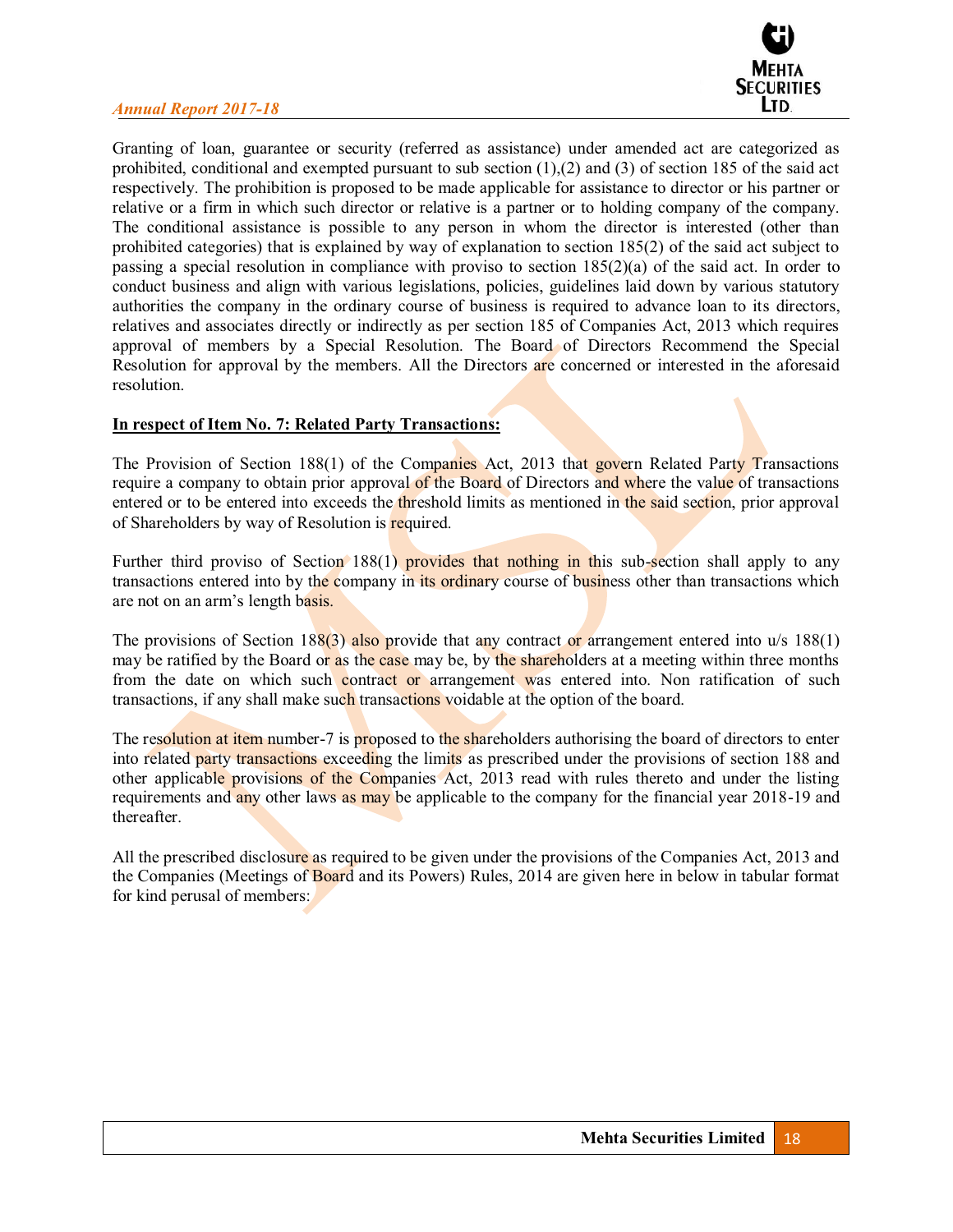

## **PARTICULARS OF PROPOSED TRANSACTIONS FOR THE PURPOSE OF APPROVALS U/S 188 OF THE COMPANIES ACT, 2013**

| <b>NAME</b> of related<br>parties                                         | Nature of relationship with<br>related parties                             | Nature, material terms, monetary<br>value and particulars of contract or<br>arrangement                      |
|---------------------------------------------------------------------------|----------------------------------------------------------------------------|--------------------------------------------------------------------------------------------------------------|
| Mehta Integrated<br>Finance Ltd.                                          | Through Directorship and<br>Shareholding                                   | Dealing in Equities -advisory services,<br>loans and advances as per contract and<br>commercial requirement  |
| Through Directorship and<br>Mehta Housing<br>Finance Ltd.<br>Shareholding |                                                                            | Dealing in Equities -advisory services,<br>loans and advances as per contract and<br>commercial requirement  |
| Bhavna D. Mehta<br>Managing director                                      |                                                                            | Dealing in Equities -advisory services,<br>loans and advances as per contract and<br>commercial requirement  |
| Chirag. D. Mehta                                                          | Director                                                                   | Dealing in Equities -advisory services,<br>loans and advances as per contract and<br>commercial requirement  |
| Darshan V. Mehta                                                          | Relative                                                                   | Dealing in Equities - advisory services,<br>loans and advances as per contract and<br>commercial requirement |
| Darshan V Mehta<br>(HUF)                                                  | Directors of the company are<br>Karta & Co-parceners of this<br><b>HUF</b> | Dealing in Equities -advisory services,<br>loans and advances as per contract and<br>commercial requirement  |
| VP Mehta (HUF)                                                            | Directors of the company are<br>Karta & Co-parceners of this<br><b>HUF</b> | Dealing in Equities -advisory services,<br>loans and advances as per contract and<br>commercial requirement  |
| Shreeji Enterprise<br>(Partnership Firm)                                  | Company is one of the partner of<br>the firm                               | Dealing in Equities -advisory services,<br>loans and advances as per contract and<br>commercial requirement  |

Members are hereby informed that pursuant to second proviso to Section 188(1) of the Companies Act, 2013 as well as under SEBI (Listing Obligations And Disclosure Requirements) Regulations, 2015, as amended and applicable to the company from time to time, no members of the Company shall vote on such resolution, to approve any contract or arrangements which may be entered into by the Company, if such member is related party.

All of the Directors, Promoters, Key Managerial Personnel and their relatives as mentioned above are deemed to be concerned or interested or otherwise in the proposed resolution to the extent of their shareholding and interest mentioned herein above, in the Company.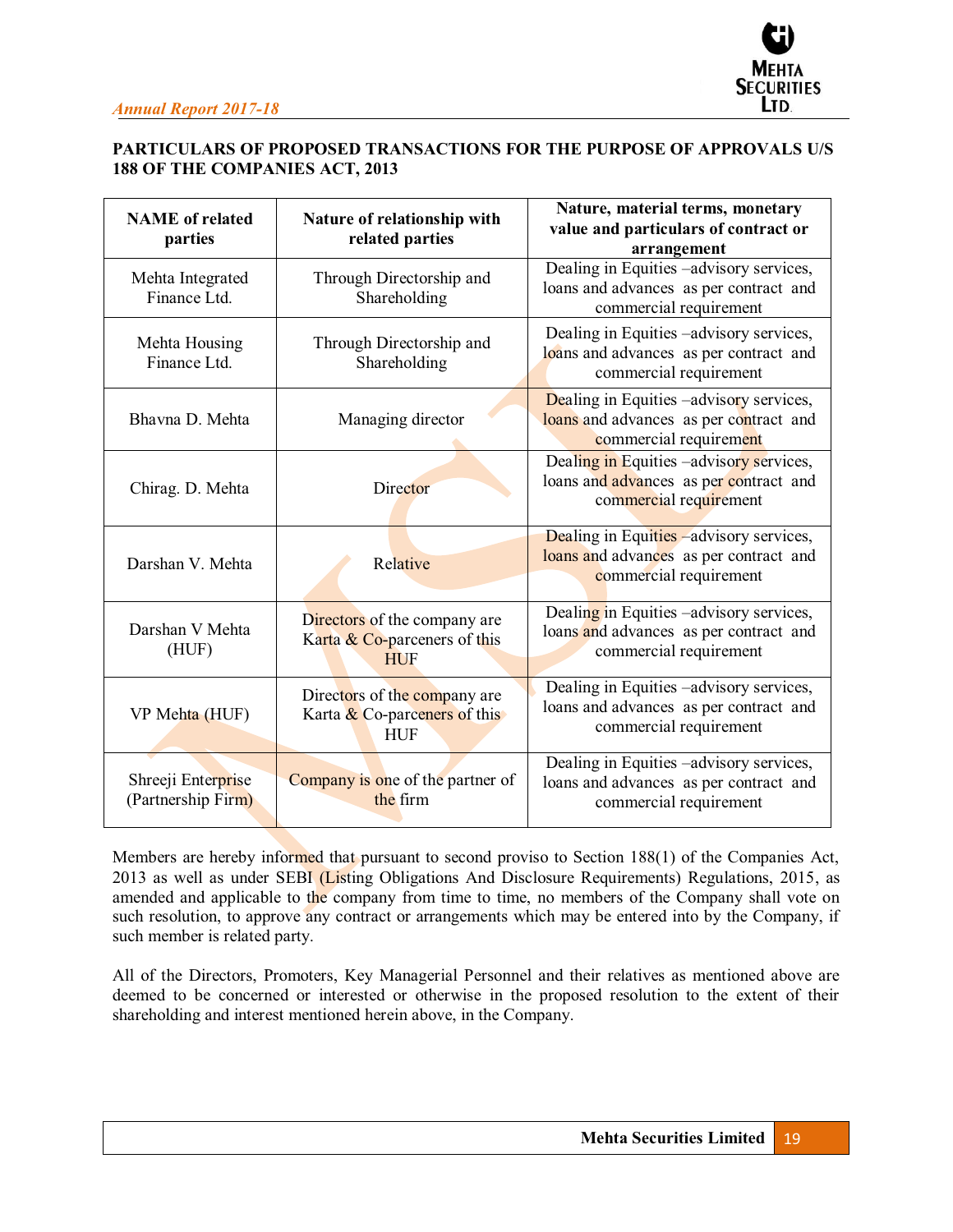

## **In respect of Item No. 8: Borrowing Limits of the Company.**

Under the provisions of Section 180 (1)(a),(c),(d) of the Companies Act, 2013, the Board of Directors of a Company could, with the consent of the shareholders obtained by a Special Resolution, borrow moneys, apart from temporary loans obtained from the Company's Bankers in the ordinary course of business, in excess of the aggregate of paid-up capital, free reserves of the Company, that is to say, reserves not set apart for any specific purpose and Securities Premium and the above powers can be exercised by the Board only with the consent of the shareholders obtained by a Special Resolution.

Under the provisions of Section 180 (1)(a) of the Companies Act, 2013, the Board of Directors of a Company could, with the consent of the shareholders obtained by a Special Resolution, create charge/mortgage/hypothecation on the Company's assets, both present and future, in favor of the lenders/trustees for the holders of debentures/bonds, to secure the repayment of moneys borrowed by the Company (including temporary loans obtained from the Company's Bankers in the ordinary course of business). As such, it is necessary to obtain approval of the shareholders by means of a Special Resolution, to enable the Board of Directors of the Company to create charge/mortgage/hypothecation on the Company's assets, both present and future, in favor of the lenders/trustees for the holders of debentures/bonds, to secure the repayment of moneys borrowed by the Company (including temporary loans obtained from the Company's Bankers in the ordinary course of business). As the documents to be executed between the Company and the lenders/trustees for the holders of debentures/bonds may contain the power to take over the management of the Company in certain events, it is necessary to obtain Members approval under Section 180 (1)(a) of the Companies Act, 2013, by way of a Special Resolution.

The Board recommends the Resolution at Item No.8 of the Notice for approval of the shareholders by a Special Resolution.

None of the Directors and key managerial personnel of the Company except transactions with associates, interested parties or their respective relatives are concerned or interested in the Resolution mentioned at Item No.6 of the Notice.

## **In respect of Item No. 9: Private Placement of Non-Convertible Debenture (NCD):**

As per the provisions of Section 71, read with Rule 14 of the Companies (Prospectus and Allotment of Securities) Rules, 2014, a Company offering or making an invitation to subscribe to Non-Convertible Debentures ("NCDs") on a private placement basis, is required to obtain the prior approval of the Members by way of a Special Resolution, which can be obtained once a year for all the offers and invitations for such NCDs during the year. The approval of the members is being sought by way of a Special Resolution under Section 71 and other applicable provisions, if any, of the Act read with the Rules made there under, to enable the Company to offer or invite subscriptions for NCDs on a private placement basis, in one or more tranches, whether secured or unsecured during the period of one year from the date of passing of the Resolution, up to an amount not exceeding overall borrowing limits of the Company, as approved by the Members from time to time, with authority to the Board to determine the terms and conditions, including the issue price of the NCDs.

None of the Directors, Key Managerial Personnel and their relatives are in any way, concerned or interested in the said resolution except transaction with associates, interested Directors and their relatives. The Board of Directors recommends the Special Resolutions for the approval of the Members of the Company.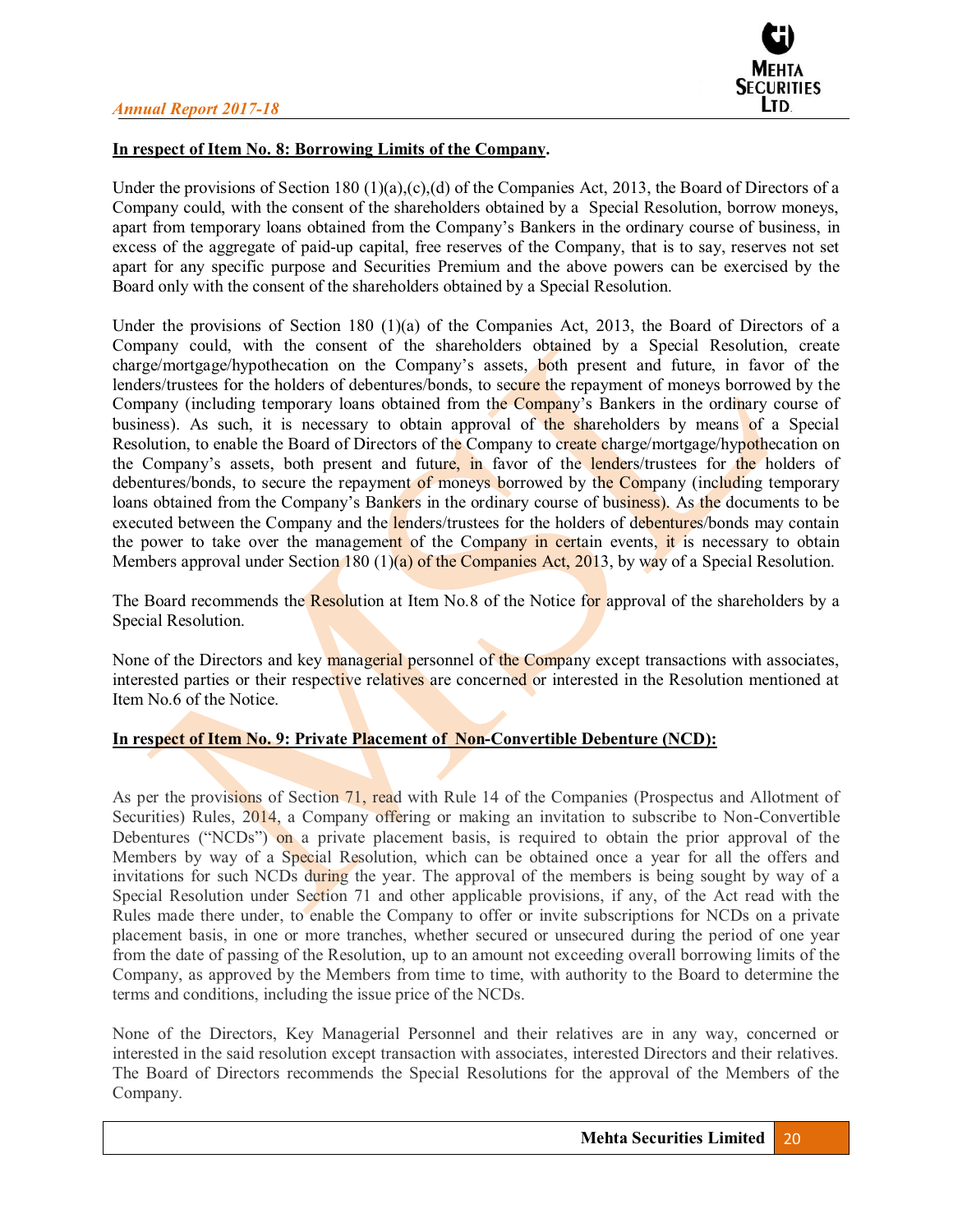

## **In respect of Item No. 10: Advance Loans, Provide Guarantee/Security And Make Investment In Excess Of The Prescribed Limit**:

As on date the Company deals in the core business of making investments and Advisory, therefore the need arises to make investments which may exceed the prescribed limit u/s 186 of Companies Act, 2013 including the limits in accordance with amended section 186 of the Companies (Amendment) Act, 2017 which may be made effective by way of Notification by Central Government. Since the Company wants to utilize its full potential of growth and development by investing its funds in excess of prescribed limit specified in section 186 of the Act, approval of the shareholders of the Company is required by way of Special Resolution to give loans, provide guarantee/security and/or invest in the Shares/Debentures/Bonds of other Body Corporate which shall exceed the limits prescribed under specified section.

The Board of Directors Recommend the Special Resolution for approval by the members.

None of the Directors except Mrs. Bhavna D. Mehta and Chirag D. Mehta are concerned or interested in this Resolution.

#### **In respect of Item No.11: Contribution to Bona Fide and Charitable Funds**

Pursuant to the provisions of Section 181 of the Companies Act, 2013, the Board of Directors of the Company, may contribute to **Bona fide** Charitable and other funds provided that prior permission of the Company in a general meeting shall be required for such contribution in case any amount the aggregate of which, in any financial year, exceeds five per cent of its average net profits for the three immediately preceding financial years.

This resolution is proposed before the general meeting to authorize the Board of Directors to contribute to Bona fide charitable and other funds in excess of the 5% of its average net profits for the three immediately preceding financial years or such other percentage as may be prescribed from time to time under the law for the time being in force.

Date:  $30<sup>th</sup>$  May, 2018

Place: Ahmedabad By order of Board of Directors:

Sd/- Mrs. Bhavna D. Mehta Managing Director (DIN: 01590958)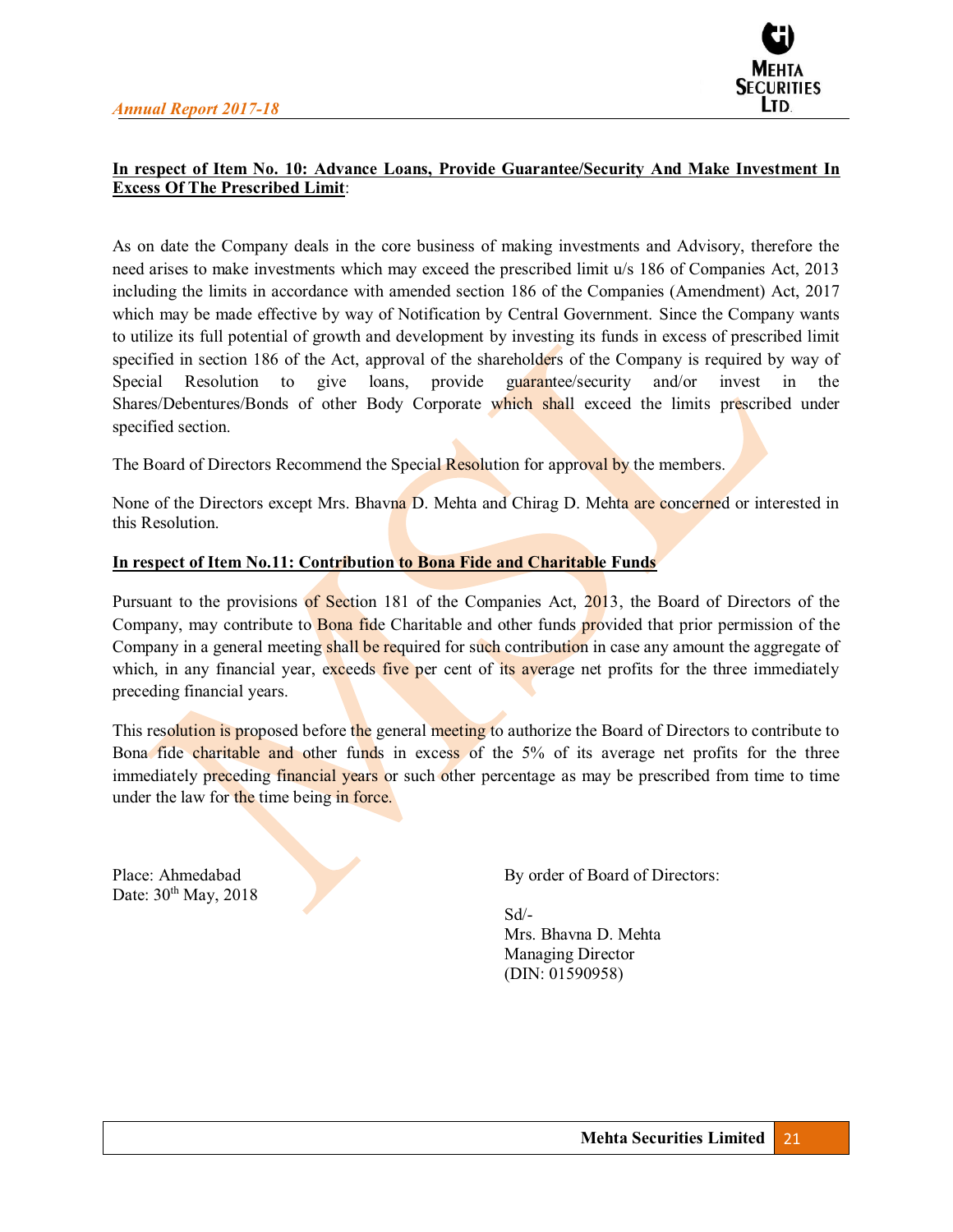## **ANNEXURE-I TO ITEM NO- 2, 4 AND 5 OF THE NOTICE**

Pursuant to Regulation 36(3) of the Securities and Exchange Board of India (Listing Obligations and Disclosure Requirements) Regulations, 2015 and Secretarial Standard-2 issued by Institute of Company Secretaries of India, following information is furnished about the Directors proposed to be appointed / reappointed.

## **1.** Mr. Chirag D. Mehta

| <b>Particulars</b>                              | <b>Details</b>                               |  |
|-------------------------------------------------|----------------------------------------------|--|
| Name of the director                            | Mr. Chirag D. Mehta (DIN-00484709)           |  |
| Age                                             | 33 Years                                     |  |
| Date of first appointment on board              | 01/07/2006                                   |  |
| Qualification                                   | BBA, C.A.(Inter)                             |  |
| Brief resume including experience               | <b>Stock Broking Company</b>                 |  |
| Expertise in specific functional areas          | Capital Market and Investment                |  |
| Other directorships                             | Mehta Housing Finance Limited                |  |
| Chairmanship/Membership of Committees in        | <b>Mehta Housing Finance Limited</b>         |  |
| companies in which position of director is held | <b>Audit Committee</b>                       |  |
|                                                 | <b>Stakeholders' Relationship Committee</b>  |  |
|                                                 | <b>Nomination and Remuneration Committee</b> |  |
| Relationship with other Directors, Managers and | Son of Mrs. BhavnaDarshan. Mehta             |  |
| other Key Managerial Personnel of the company   |                                              |  |
| No. of equity shares held in the company        | 367651                                       |  |
| No. of board meeting attended during the year   | 5                                            |  |
| Terms and conditions of appointment or re-      | Director liable to retire by rotation        |  |
| appointment                                     |                                              |  |

## 2. Mr. Ramnik D. Sojitra

| <b>Particulars</b>                              | <b>Details</b>                                     |
|-------------------------------------------------|----------------------------------------------------|
| Name of the director                            | Mr. Ramnik D. Sojitra (DIN: 350946)                |
| Age                                             | 58 Years                                           |
| Date of first appointment on board              | 20/04/2006                                         |
| Qualification                                   | B.Com, C.A.(Inter)                                 |
| Brief resume including experience               | <b>Stock Broking Company</b>                       |
| Expertise in specific functional areas          | Capital Market and Investment                      |
| Other directorships                             | $\rightarrow$ Mehta Housing Finance Limited        |
|                                                 | $\rightarrow$ Zest Investments Private Limited     |
|                                                 | $\rightarrow$ Patel Corporate FinvestPvt Ltd       |
|                                                 | >Kauntey Finance And Investments Private           |
|                                                 | Limited                                            |
| Chairmanship/Membership of Committees in        | <b>Mehta Housing Finance Limited</b>               |
| companies in which position of director is held | <b>Audit Committee</b>                             |
|                                                 | Stakeholders' Relationship Committee               |
|                                                 | Nomination and Remuneration Committee              |
| Relationship with other Directors, Managers and | None                                               |
| other Key Managerial Personnel of the company   |                                                    |
|                                                 | $M_0$ kto Cognuitica I imitad $\blacksquare$<br>ാറ |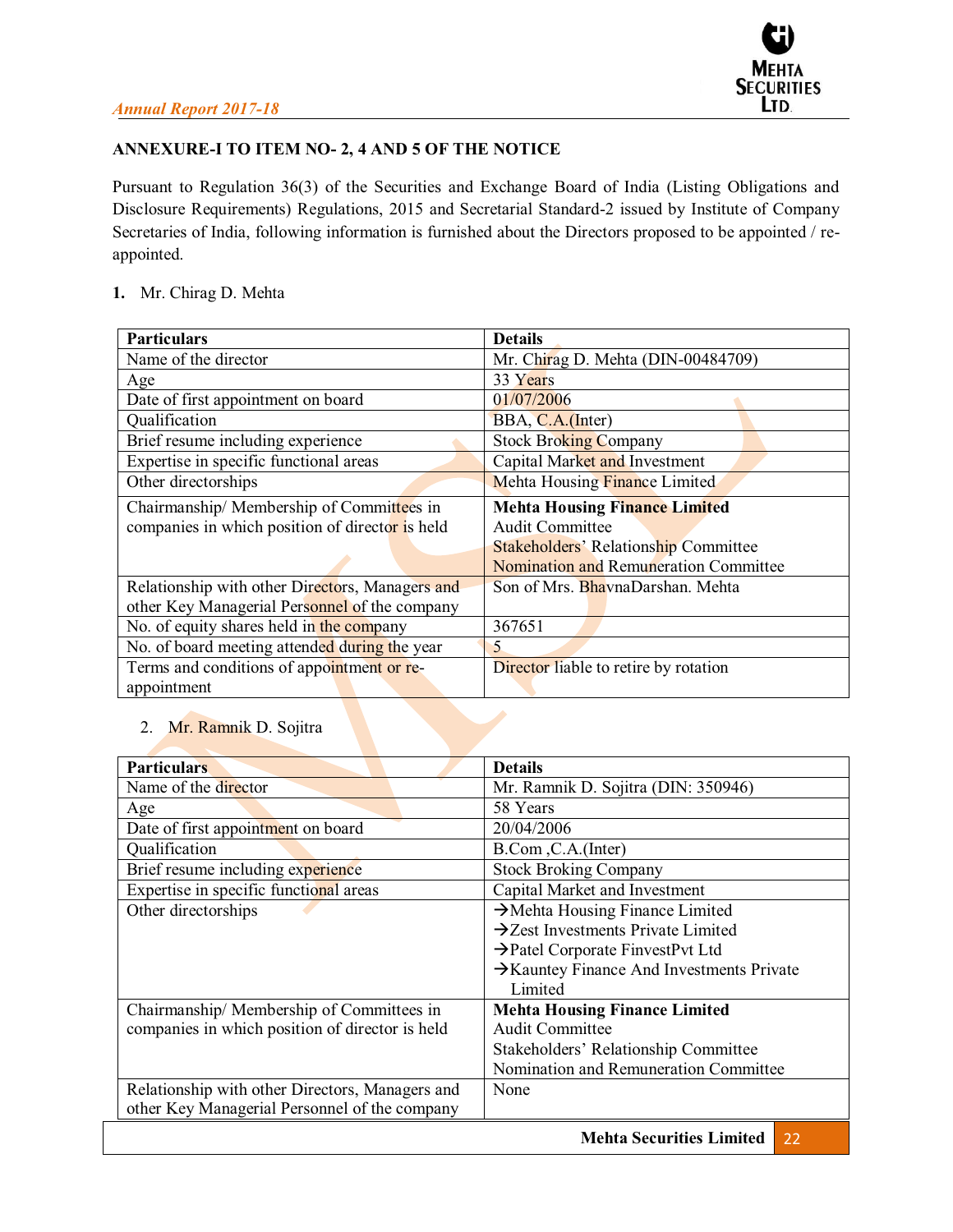

| No. of equity shares held in the company      | None                                   |
|-----------------------------------------------|----------------------------------------|
| No. of board meeting attended during the year |                                        |
| Terms and conditions of appointment or re-    | Non-Executive and Independent Director |
| appointment                                   |                                        |

## 3. Mr. Upen P. Parekh

| <b>Particulars</b>                              | <b>Details</b>                                        |
|-------------------------------------------------|-------------------------------------------------------|
| Name of the director                            | Mr. Upen P. Parekh (DIN: 1649900)                     |
| Age                                             | 58 Years                                              |
| Date of first appointment on board              | 24/12/1997                                            |
| Qualification                                   | B.Com, C.A. (Inter)                                   |
| Brief resume including experience               | <b>Stock Broking Company</b>                          |
| Expertise in specific functional areas          | Capital Market and Investment                         |
| Other directorships                             | $\rightarrow$ Kauntey Finance And Investments Private |
|                                                 | Limited                                               |
|                                                 | >Darshan Stock Broking Private Limited                |
| Chairmanship/Membership of Committees in        | None                                                  |
| companies in which position of director is held |                                                       |
| Relationship with other Directors, Managers and | None                                                  |
| other Key Managerial Personnel of the company   |                                                       |
| No. of equity shares held in the company        | None                                                  |
| No. of board meeting attended during the year   | 5                                                     |
| Terms and conditions of appointment or re-      | Non-Executive and Independent Director                |
| appointment                                     |                                                       |

Place: Ahmedabad<br>Date:  $30^{\text{th}}$  May, 2018

By order of Board of Directors:

 Sd/- Mrs. Bhavna D. Mehta Managing Director (DIN: 01590958)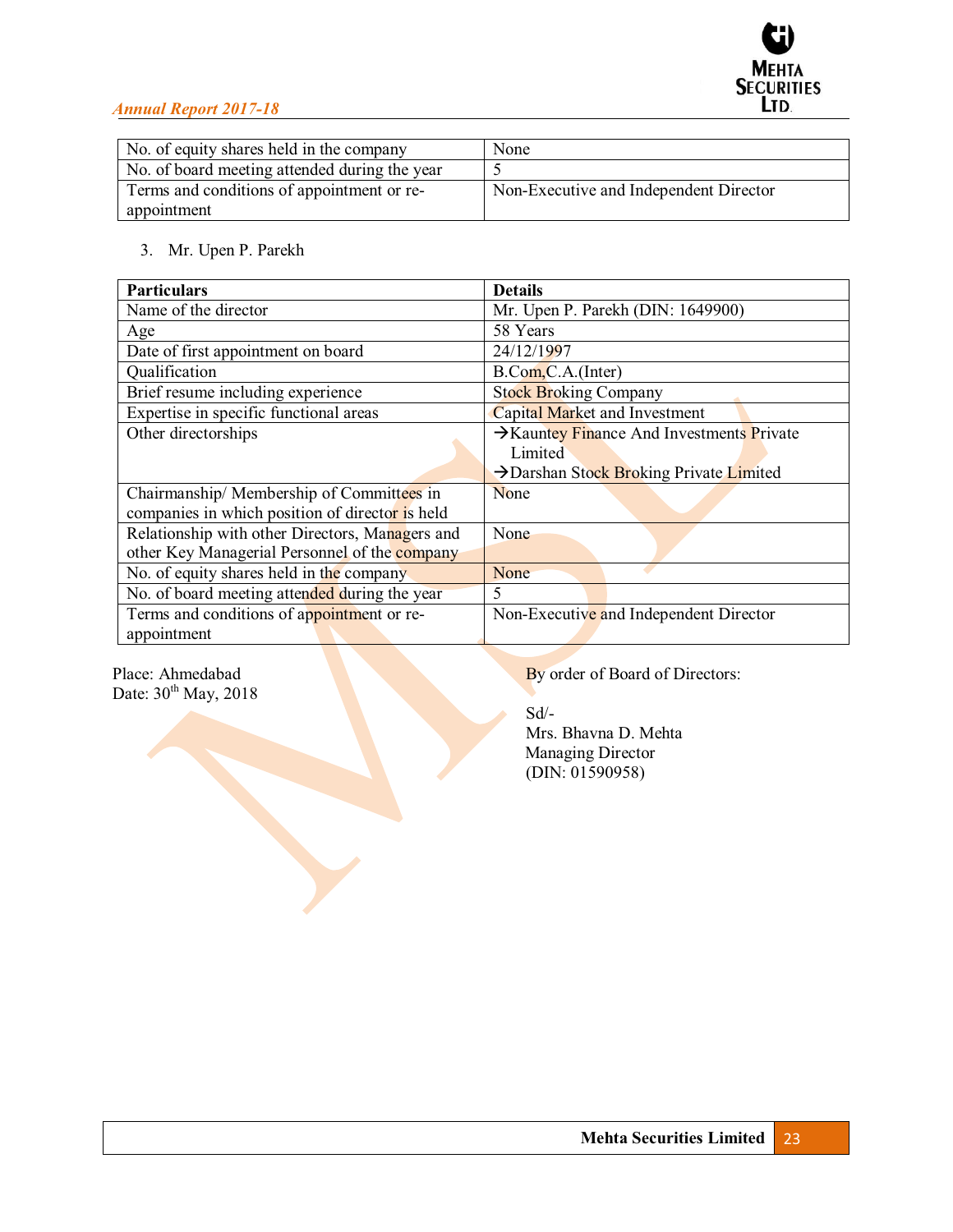

## **DIRECTORS REPORT**

To,

The Members,

Your Directors are pleased to present the 24<sup>th</sup>Annual Report along with audited accounts of your Company for the financial year ended  $31<sup>st</sup>$  March, 2018.

## x **FINANCIAL PERFORMANCE:**

The Financial Performance of the Company for the financial year ended on  $31<sup>st</sup>$  March 2018, as compared to the previous year are summarized below: -

|                                        |             | (Rs. In Lacs) |
|----------------------------------------|-------------|---------------|
| <b>Particulars</b>                     | $2017 - 18$ | 2016-17       |
| Income from operations                 | 6.76        | 47.58         |
| Other Income                           | 39.90       | 45.57         |
| <b>Total Revenue</b>                   | 46.66       | 93.15         |
| Operating $\&$ administrative Expenses | 56.16       | 59.16         |
| Operating Profit before interest,      | (9.50)      | 33.99         |
| depreciation and tax                   |             |               |
| Depreciation/Amortization              | 12.82       | 12.90         |
| Profit/(loss) before finance costs and | (22.32)     | 21.09         |
| exceptional items                      |             |               |
| Interest and financial charges         | 0.00        | 12.43         |
| Exceptional items                      | 0.00        | 0.00          |
| Profit/(loss) before tax               | (22.32)     | 8.67          |
| Tax Expense                            | 0.00        | 0.00          |
| Profit/(loss) after tax                | (22.32)     | 8.67          |

## x **PERFORMANCE HIGHLIGHTS:**

The total revenue of the Company during the financial year which commenced on<sup>1st</sup> April, 2017 and ended on  $31<sup>st</sup>$  March, 2018 was Rs. 46.66 lacs against Rs. 93.15 lacs in the previous financial year which commenced on  $1<sup>st</sup>March$ , 2016 and ended on  $31<sup>st</sup>March$ , 2017. The total expenditure during the current financial year was Rs 68.98 lacs against Rs 84.49lacs in the previous financial year. The Profit/Loss after tax for the year under review was Rs. (22.32) lacs. The said figure during the previous financial year was Rs. 8.67 lacs. The Directors trust that the shareholders will find the performance of the company for financial year 2017-18 to be satisfactory. The Earning per Share (EPS) of the company is Rs. (0.72) per share.

## x **BUSINESS OPERATIONS AND FUTURE OUTLOOK:**

The Company is essentially concentrating on broking activities, advisory and consultancy assignments in capital markets. The company is investing its funds in the capital market and other financial instruments in view of the long term prospects of the Indian economy and the Company is confident that it would be able to take advantage of emerging opportunities in the coming years.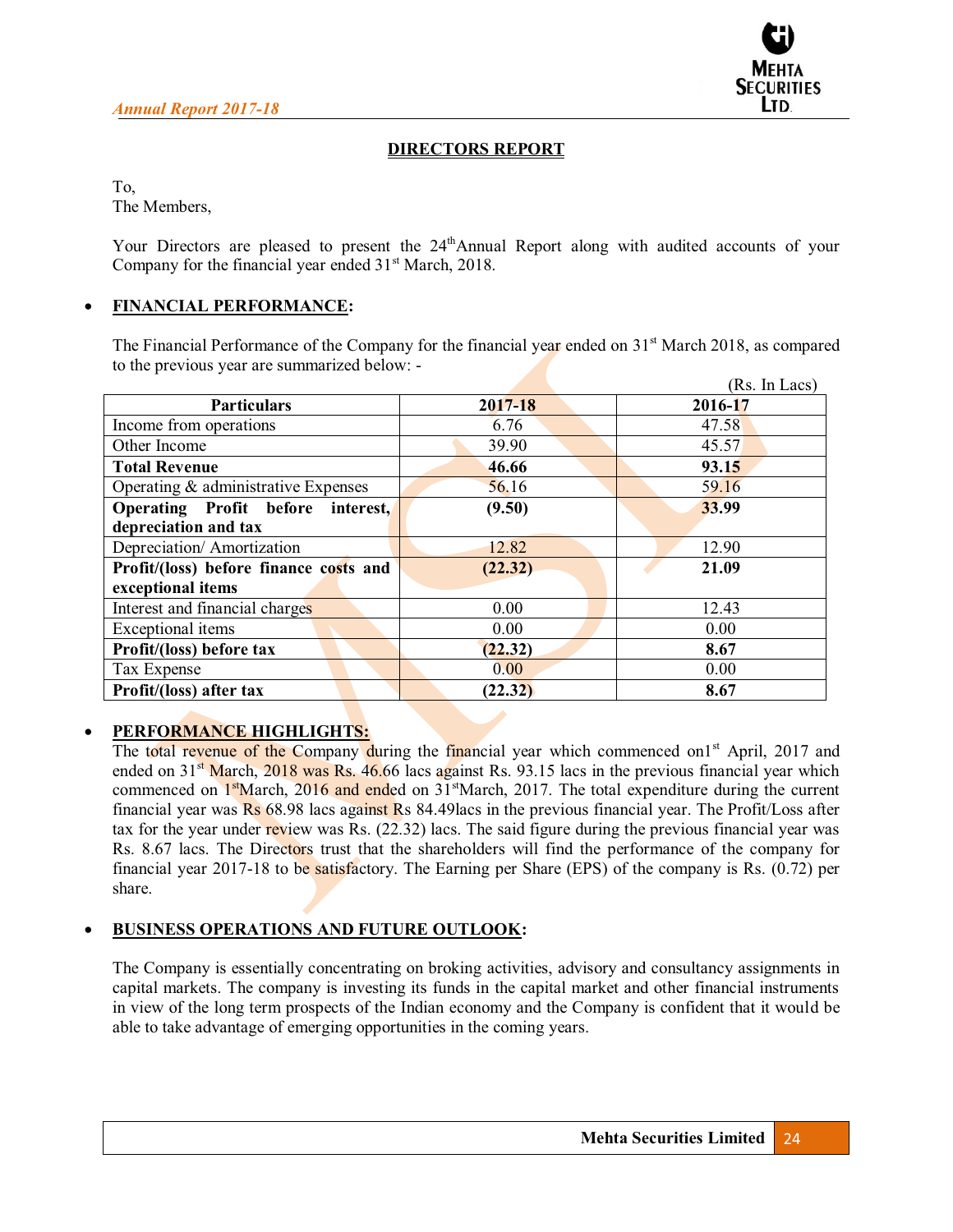

## x **DIVIDEND:**

Your Directors have not recommended any dividend on Equity Shares for the year under review.

## x **AMOUNTS TO BE CARRIED TO ANY RESERVES:**

In view of loss incurred during the year under review no amount has been proposed to be transferred from profit and loss accounts to reserves.

## x **MATERIAL CHANGES AND COMMITMENTS:**

No material changes and commitments have occurred between the end of financial year of the company and the date of this report affecting the financial position of the company as at  $31<sup>st</sup>$  March, 2018.

## x **SUBSIDIARIES, JOINT VENTURE AND ASSOCIATE COMPANIES:**

Your Company does not have any subsidiaries, joint ventures and associate companies.

## x **DIRECTORS AND KEY MANAGERIAL PERSONNEL:**

- $\triangleright$  Pursuant to the requirements of the Companies Act, 2013, Mr. Chirag D. Mehta (DIN-00484709) is liable to retire by rotation and being eligible offer himself for re-appointment.
- $\triangleright$  Pursuant to the provisions of Sections 149, 152 and other applicable Provisions, if any, of the Companies Act, 2013, Mr. Ramnik D. Sojitra (DIN: 350946), a Non-Executive and independent director of the Company whose first term of Appointment as an Independent Director for a period of Five years expires on 31st March ,2019 is proposed for re appointment as an Independent Director of the Company to hold office on conclusion of initial appointment as an Independent Director w.e.f. 1st April, 2019 till the conclusion of 29th Annual General Meeting of the Company to be held in the year 2023.
- $\triangleright$  Pursuant to the provisions of Sections 149, 152 and other applicable Provisions, if any, of the Companies Act, 2013, Mr. Upen P. Parekh (DIN: 1649900), a Non-Executive and independent director of the Company whose first term of Appointment as an Independent Director for a period of Five years expires on 31st March,2019 is proposed for re appointment as an Independent Director of the Company to hold office on conclusion of initial appointment as an Independent Director w.e.f. 1st April, 2019 till the conclusion of 29th Annual General Meeting of the Company to be held in the year 2023.
- $\triangleright$  Brief details of Directors proposed to be appointed/re-appointed as required under Companies Act, 2013 or any other laws, rules and regulation as updated from time to time are provided in the Notice of Annual General Meeting forming part of this Annual Report.

## x **CONSERVATION OF ENERGY, TECHNOLOGY ABSORPTION AND FOREIGN EXCHANGE EARNINGS AND OUTGO :**

Your company is not involved in carrying out any manufacturing activity. The information on Conservation of Energy, Technology Absorption and Foreign Exchange Earnings and Outgo as stipulated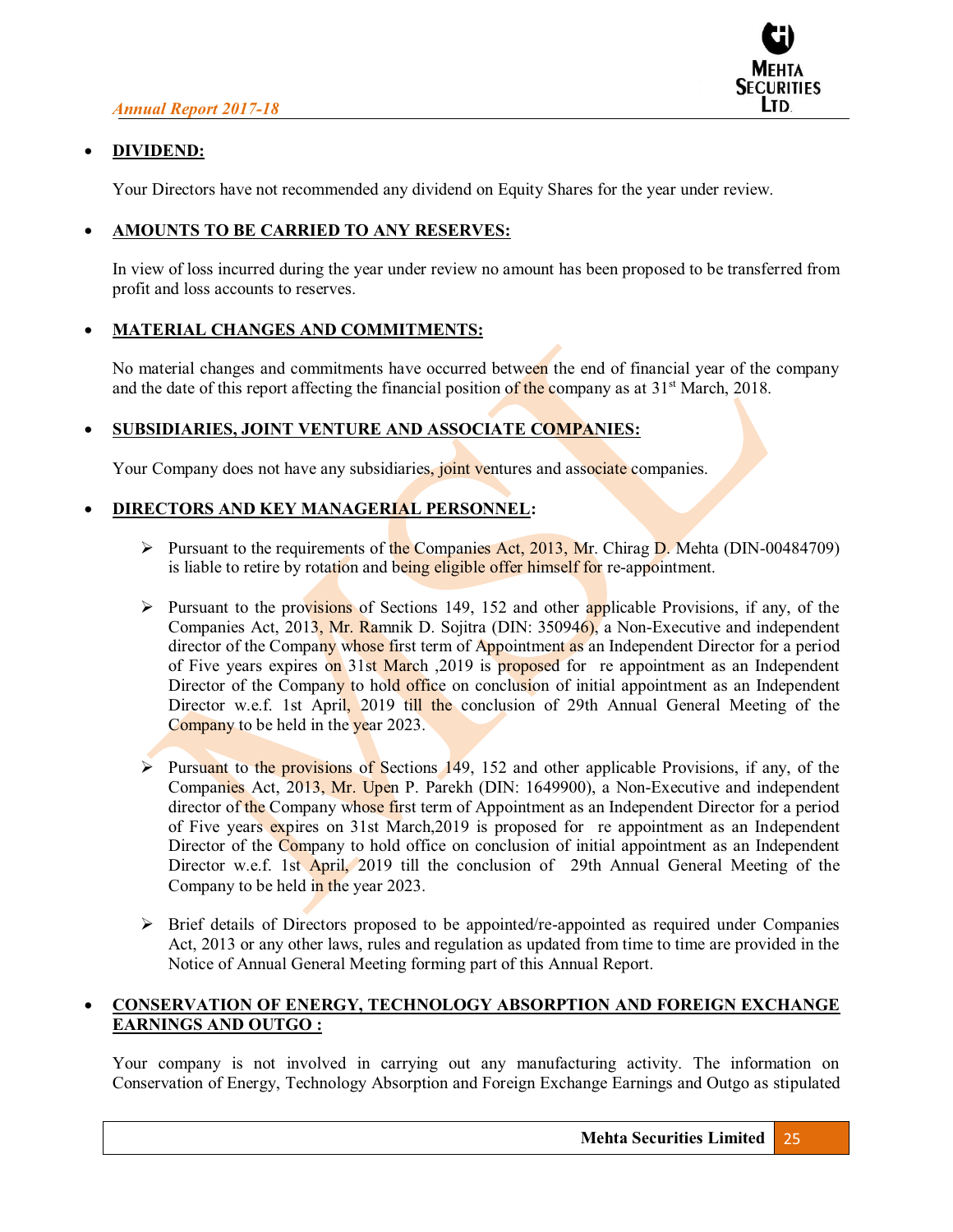

under Section 134(3)(m) of the Companies Act, 2013 read with Rule 8 of the Companies (Accounts) Rules, 2014, is therefore, not required to be furnished.

## x **RELATED PARTY TRANSACTIONS:**

Your Company had not entered into any contract or arrangement with related parties in terms of Section 188 (1) of the Companies Act, 2013. The disclosure of related party transactions as required to be made under Section 134(3) (h) of the Companies Act, 2013 in Form AOC-2 is therefore, not applicable. Transactions with related parties, as per requirements of Accounting Standard 18 are disclosed in the notes to accounts annexed to the financial statements.

## **AUDITORS & AUDITORS' REPORT:**

M/S. P.P. Patel & Brothers, Chartered Accountants(Firm Registration No-107743W) who have consented to act as auditors of company, were appointed as Statutory Auditors of the Company to hold office from the conclusion of 23<sup>nd</sup> Annual General Meeting till the conclusion of 28<sup>th</sup> Annual General Meeting at such remuneration plus service tax or any other applicable taxes payable, if any, at the applicable rate, from time to time, plus out-of-pocket expenses incurred by them for the purpose of audit of the Company's accounts, exclusive of any remuneration, fees or charges payable to them for rendering any other services that may be rendered by them to the Company from time to time other than in the capacity of Auditors, as may be fixed by the Board of Directors.

The Provisions of first proviso to section  $139(1)$  of the Companies Act, 2013 requires to ratify appointment of **M/S. P.P. PATEL & BROTHERS**, Chartered Accountants (Firm Registration No. 107743W), as Statutory Auditors of the Company at such remuneration as may be mutually agreed between the Board of Directors of the Company and the Auditors. Accordingly their appointment as a statutory auditor is proposed to be ratified under item 3 of Notice of an Annual General Meeting.

#### x **AUDIT QUALIFICATION:**

The notes on financial statement referred to in the auditor's report are self explanatory and do not call for any further explanation/comment from the board.

## x **REPORTING OF FRAUDS BY THE AUDITOR:**

There was no instance of fraud during the year under review, which required the Statutory Auditors to report to the Audit Committee and /or Board under Section 143(12) of the Act and Rules framed there under.

#### x **EXTRACT OF ANNUAL RETURN:**

The details forming part of the extract of the Annual Return in Form MGT-9, is annexed to this Report as Annexure-A.

#### x **SECRETARIAL AUDIT REPORT:**

Pursuant to the provisions of Section 204 of the Companies Act, 2013 and rules made there under, the Company had appointed Mr. Rohit Bajpai, Practicing Company Secretary to undertake the Secretarial Audit of the Company. The Secretarial Audit Report for FY 2017-18 is annexed, which forms part of this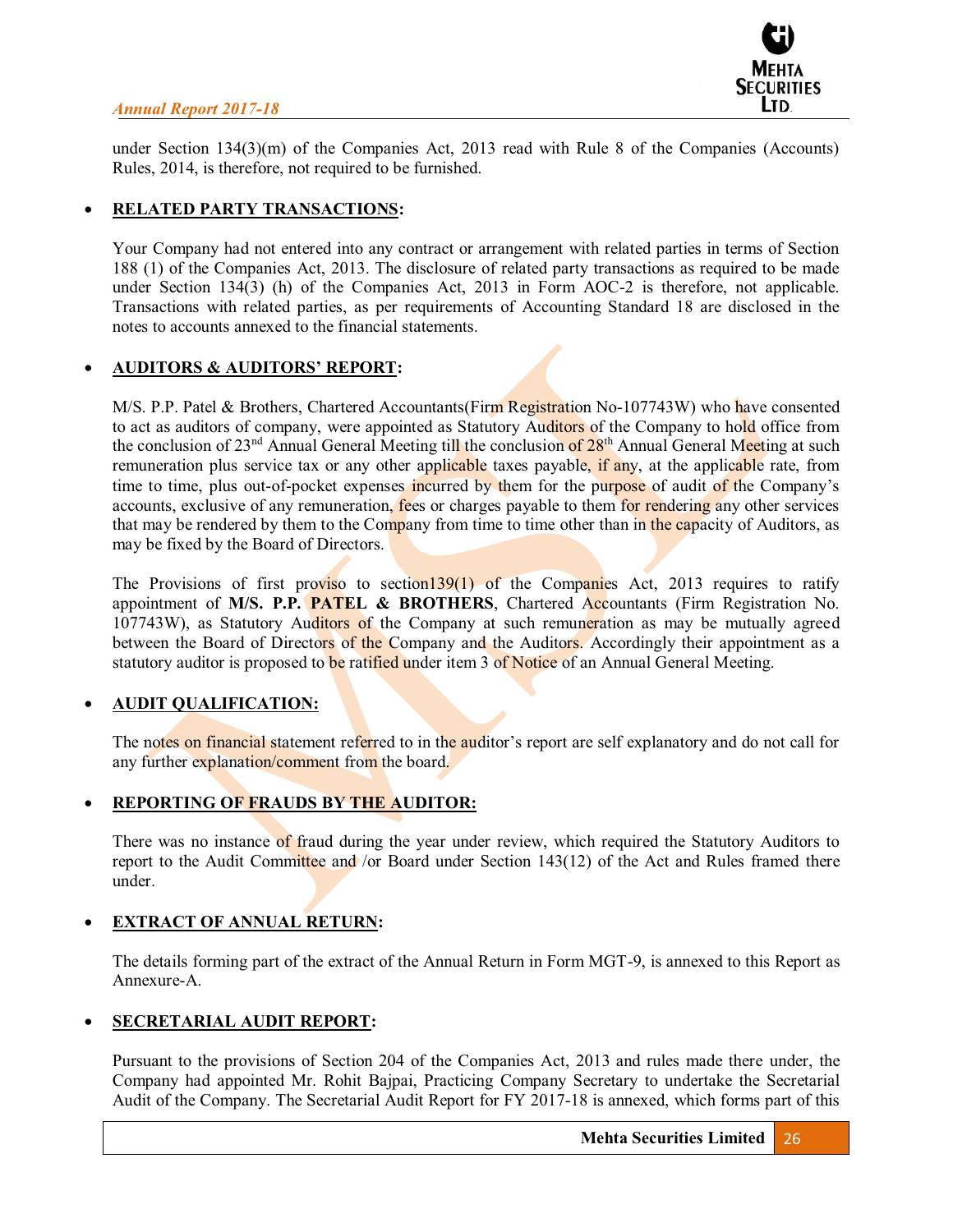

report as Annexure-B. The comment to the qualification, reservation or adverse remark in the Secretarial Audit Report of the Company's as follows:

As the Company's size as well as of operations are very small, therefore there is organizationally and *functionally no need to appoint a full time Company secretary and CFO. However these functions are taken care of by qualified staff in management and law as well as professional directors who are Chartered Accountants and Company Secretaries. The Company employs qualified company secretaries as its staff and has appointed internal auditor.* 

#### x **MANAGEMENT DISCUSSION AND ANALYSIS:**

The report on Management Discussion and Analysis is annexed to this Report as Annexure-C.

#### x **BUSINESS RESPONSIBILITY REPORT:**

The Business Responsibility Report as stipulated under Regulation 34 of SEBI (Listing Obligations and Disclosure Requirements) Regulations, 2015 is not applicable to the Company for the FY ended 31<sup>st</sup> March, 2018.

## x **SUSTAINABILITY AND CORPORATE SOCIAL RESPONSIBILITY:**

We are continuously striving to promote better and more effective sustainability policy and practices. In order to ensure transparent communication of our sustainability efforts to all our stakeholders we have made conscious efforts through technology innovation and effective communication and transparency.

Further, the Company considers CSR as part of its activity and believes that it is imperative for the growth of the country and company. The company is not required to constitute Corporate Social Responsibility Committee of Board under Section 135(1) of Companies Act, 2013.

## x **NUMBER OF BOARD MEETINGS:**

The Board of Directors meet 5 (Five) times during the year under review on.

| Sr. No. | Date       | Directors present |
|---------|------------|-------------------|
|         | 29-04-2017 |                   |
|         | 30-05-2017 |                   |
|         | 14-08-2017 |                   |
|         | 14-11-2017 |                   |
|         | 12-02-2018 |                   |

The Composition of the board and details of attendance of the members at the board meetings during the year are given below: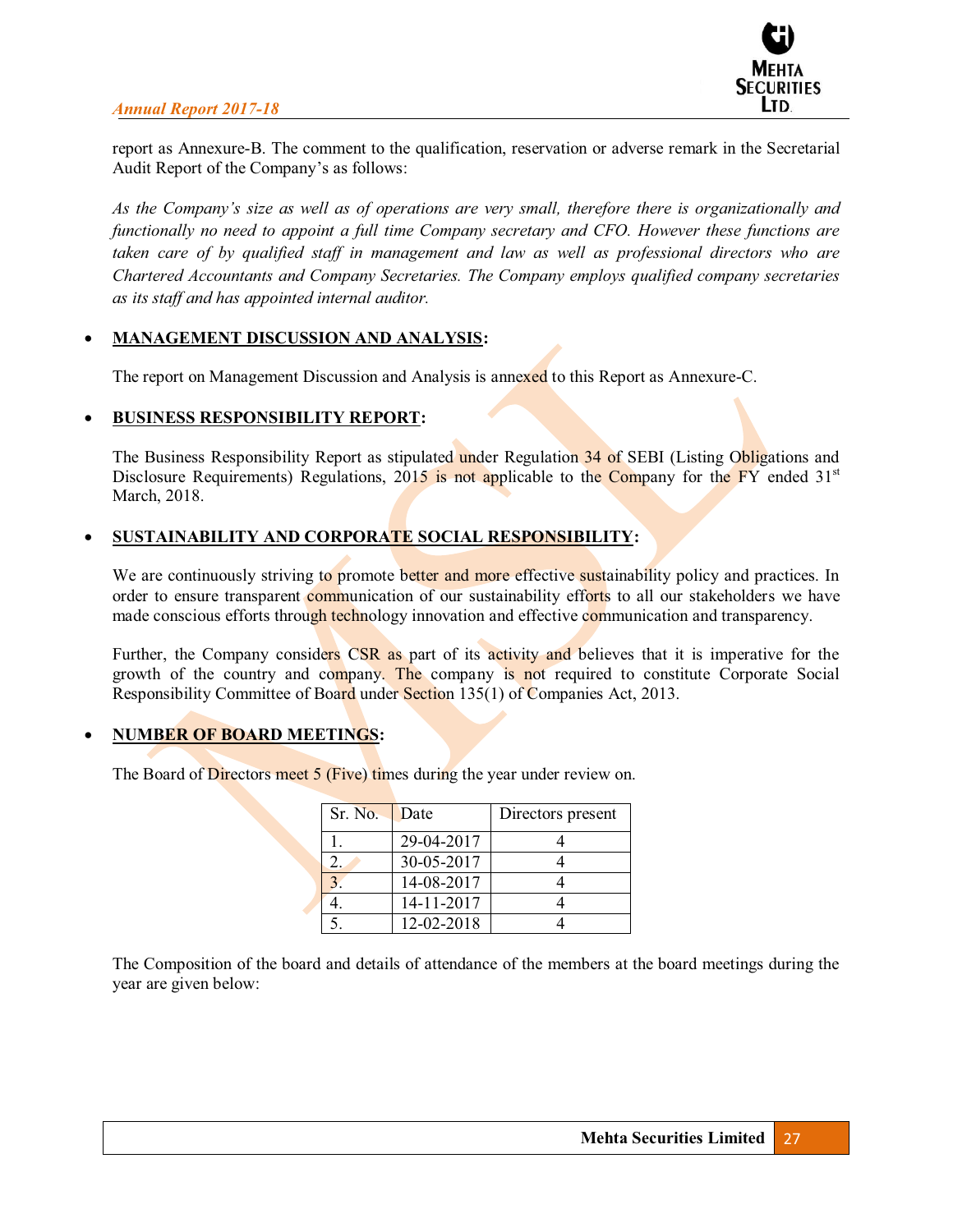| Sr. | <b>Name of Director</b> | <b>Board Meetings</b> |                 |  |  |
|-----|-------------------------|-----------------------|-----------------|--|--|
| No. |                         | <b>Held</b>           | <b>Attended</b> |  |  |
| ı.  | Chirag D. Mehta         |                       |                 |  |  |
| 2.  | Bhavna D. Mehta         |                       |                 |  |  |
| 3.  | Ramniklal D. Sojitra    |                       |                 |  |  |
|     | Upen Parekh             |                       |                 |  |  |

## x **NUMBER OF AUDIT COMMITTEE MEETINGS:**

During the year under review Audit Committee met four times on the dates as follows:

| Sr.No. | Date       | Directors present |
|--------|------------|-------------------|
|        | 30-05-2017 |                   |
|        | 14-08-2017 |                   |
|        | 14-11-2017 |                   |
|        | 12-02-2018 |                   |

The Composition of the Audit Committee and details of attendance of the members at the committee meetings during the year are given below:

| Sr. No. | <b>Name</b>          |  | Category                                                 | No. of Meetings during the year |                 |  |
|---------|----------------------|--|----------------------------------------------------------|---------------------------------|-----------------|--|
|         |                      |  |                                                          | <b>Held</b>                     | <b>Attended</b> |  |
| 1.      | Upen P. Parekh       |  | Chairman, Independent &<br><b>Non-Executive Director</b> |                                 |                 |  |
| 2.      | Chirag D. Mehta      |  | <b>Non-Executive Director</b>                            |                                 |                 |  |
| 3.      | Ramniklal D. Sojitra |  | Chairman, Independent &<br>Non-Executive Director        |                                 |                 |  |

## x **NUMBER OF NOMINATION AND REMUNERATION COMMITTEE MEETINGS:**

As there was no appointment during the year under review, there was no requirement to conduct Nomination and Remuneration Committee meeting and hence no meeting was held.

## x **NUMBER OF STAKEHOLDERS RELATIONSHIP COMMITTEE MEETINGS:**

During the year under review Stakeholders Relationship Committee met four times on the dates as follows:

| Sr.No. | Date       | Directors present |
|--------|------------|-------------------|
|        | 29-04-2017 |                   |
|        | 14-08-2017 |                   |
|        | 14-11-2017 |                   |
|        | 12-02-2018 |                   |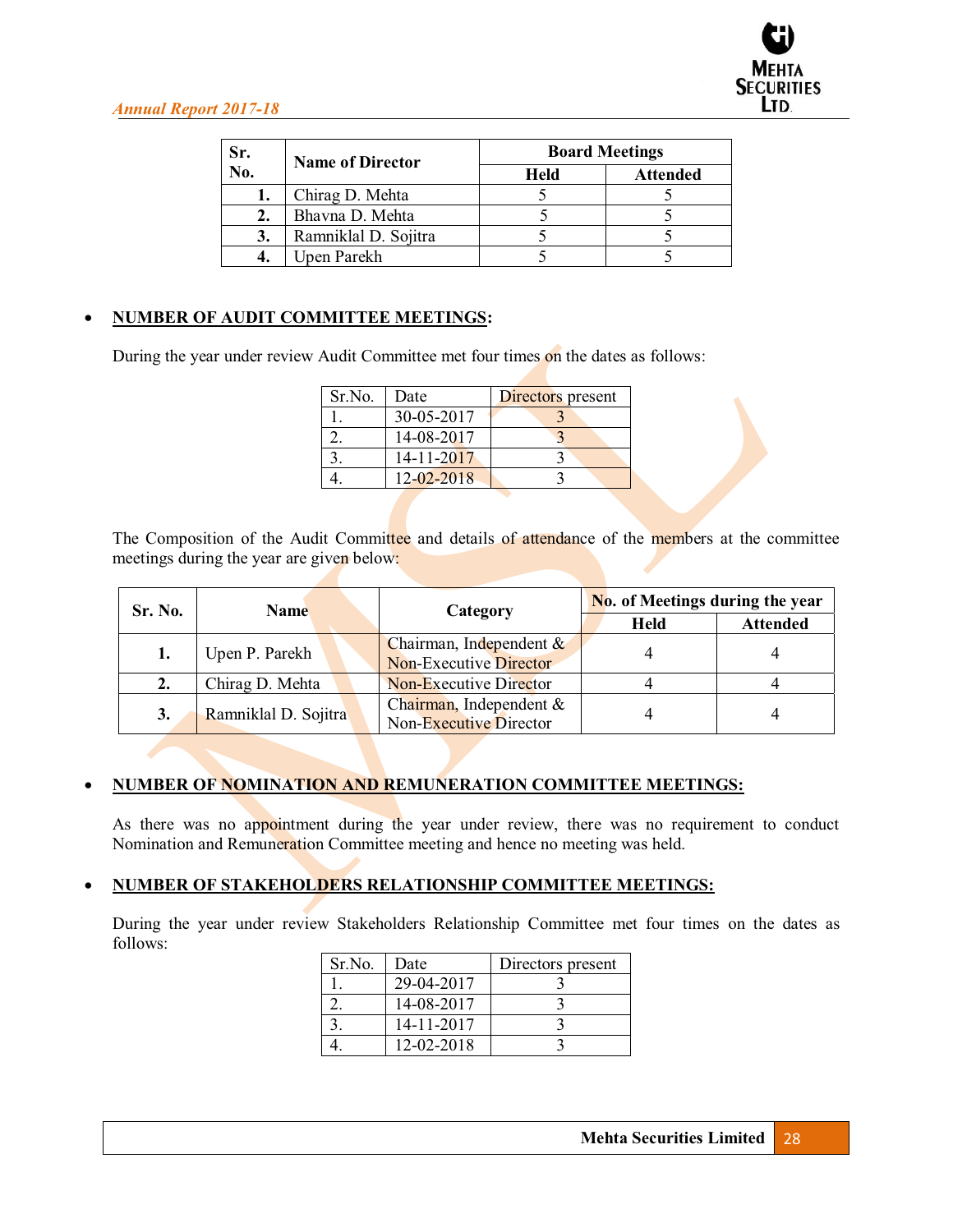The composition of the Stakeholders' Relationship Committee and details of meetings attended by the members are given below:

| Sr. No. | <b>Name</b>          | Category                                             | No. of Meetings during the<br>vear |                 |  |
|---------|----------------------|------------------------------------------------------|------------------------------------|-----------------|--|
|         |                      |                                                      | <b>Held</b>                        | <b>Attended</b> |  |
| 1.      | Ramniklal D. Sojitra | Chairman, Independent $\&$<br>Non-Executive Director | 4                                  |                 |  |
| 2.      | Upen P. Parekh       | Independent & Non-<br><b>Executive Director</b>      |                                    |                 |  |
| 3.      | Chirag D. Mehta      | Non-Executive Director                               |                                    |                 |  |

## **INDEPENDENT DIRECTORS' MEETING:**

The Independent Directors met without the attendance of Non-Independent Directors and members of the Management. The Independent Directors reviewed the performance of Non-Independent Directors and the Board as a whole; the performance of the Chairman of the Company, taking into account the views of Executive Directors and Non-Executive Directors and assessed the quality, quantity and timeliness of flow of information between the Company Management and the Board that is necessary for the Board to effectively and reasonably perform their duties.

## **BOARD EVALUATION:**

The Board adopted a formal mechanism for evaluating its performance as well as that of its Committees and individual Directors, including the Chairman of the Board. The exercise was carried out through a structured evaluation process covering various aspects of the Board functioning such as composition of the Board & committees, experience  $\&$  competencies, performance of specific duties  $\&$  obligations, contribution at the meetings and otherwise, independent judgment, governance issues etc.

## POLICY ON DIRECTORS' APPOINTMENT AND REMUNERATION:

The Company's policy on Directors' appointment and remuneration and other matters provided in section 178(3) of the Companies Act, 2013 is available on the website of the Company.

## x **VIGIL MECHANISM:**

The said policy is uploaded on the website of the Company at www.mehtasecurities.com

## x **INTERNAL FINANCIAL CONTROL SYSTEM AND THEIR ADEQUACY:**

The details in respect of internal financial control and their adequacy are included in the Management Discussion & Analysis Report, which form part of this report.

#### x **RISK MANAGEMENT:**

The Company is not statutorily required to form risk management committee. However, the Audit Committee of the Company evaluates the risk management system regularly.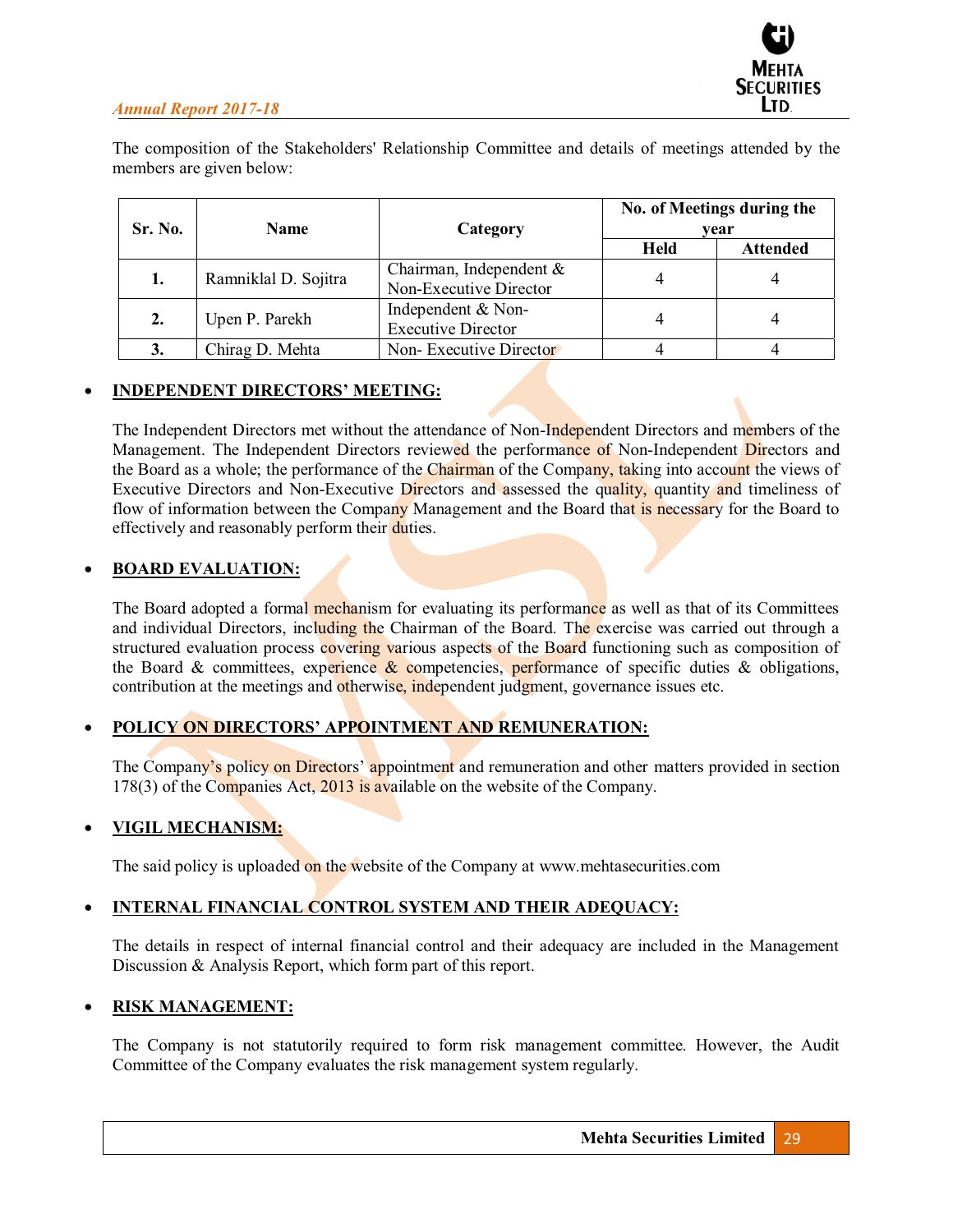

#### x **COMMITTEES OF BOARD:**

Details of various committees constituted by the Board of Directors as per the provisions of applicable sections and provisions of Companies Act, 2013 and SEBI(Listing Obligations And Disclosure Requirements) Regulations, 2015 given in the Corporate Governance Report and forms part ofthis report.

#### x **PARTICULARS OF LOANS, GUARANTEES OR INVESTMENT UNDER SECTION 186:**

During the year under review, your Company has not granted any Loan, Guarantees or made Investments in excess of the limits within the meaning of Section 186of the Act.

#### x **STATEMENT ON DECLARATION OF INDEPENDENCE BY INDEPENDENT DIRECTOR:**

The Company has received declarations from all the Independent Directors of the Company confirming that they meet with the criteria of Independence provided in 149(6) of the Companies Act, 2013 and SEBI (Listing Obligations and Disclosure Requirements) Regulations, 2015. Further, there has been no change in the circumstances which may affect their status as Independent Director during the year.

#### **• DEPOSITS:**

During the year under review, your Company has not accepted any fixed deposits within the meaning of the provisions of Chapter V – Acceptance of Deposits by Companies read with rules thereto.

## x **SIGNIFICANT AND MATERIAL ORDERS PASSED BY THE REGULATORS OR COURTS OR TRIBUNALS IMPACTING THE GOING CONCERN STATUS OF THE COMPANY:**

There were no significant and material orders passed by the regulators or courts or tribunals which would impact the going concern status of the company and the Company's future operations.

#### **DEMATERIALISATION OF SHARES:**

To provide best services to the shareholders and investors, company's equity shares are made available for dematerialization in electronic form in the Depository systems operated by National Securities Depository Limited (NSDL) and Central Depository Service Limited (CDSL).

#### **DIRECTORS RESPONSIBILITY STATEMENT:**

Pursuant to Section 134(5) of the Companies Act, 2013, the Board of Directors, to the best of their knowledge and ability, state the following:

- a) that in preparation of the annual financial statements, the applicable accounting standards have been followed along with proper explanation relating to material departures if any;
- b) that such accounting policies have been selected and applied consistently and judgments and estimates have been made that are reasonable and prudent so as to give a true and fair view of the state of affairs of the company as at 31<sup>st</sup>March, 2018 and of the Profit of the Company for the year ended on that date;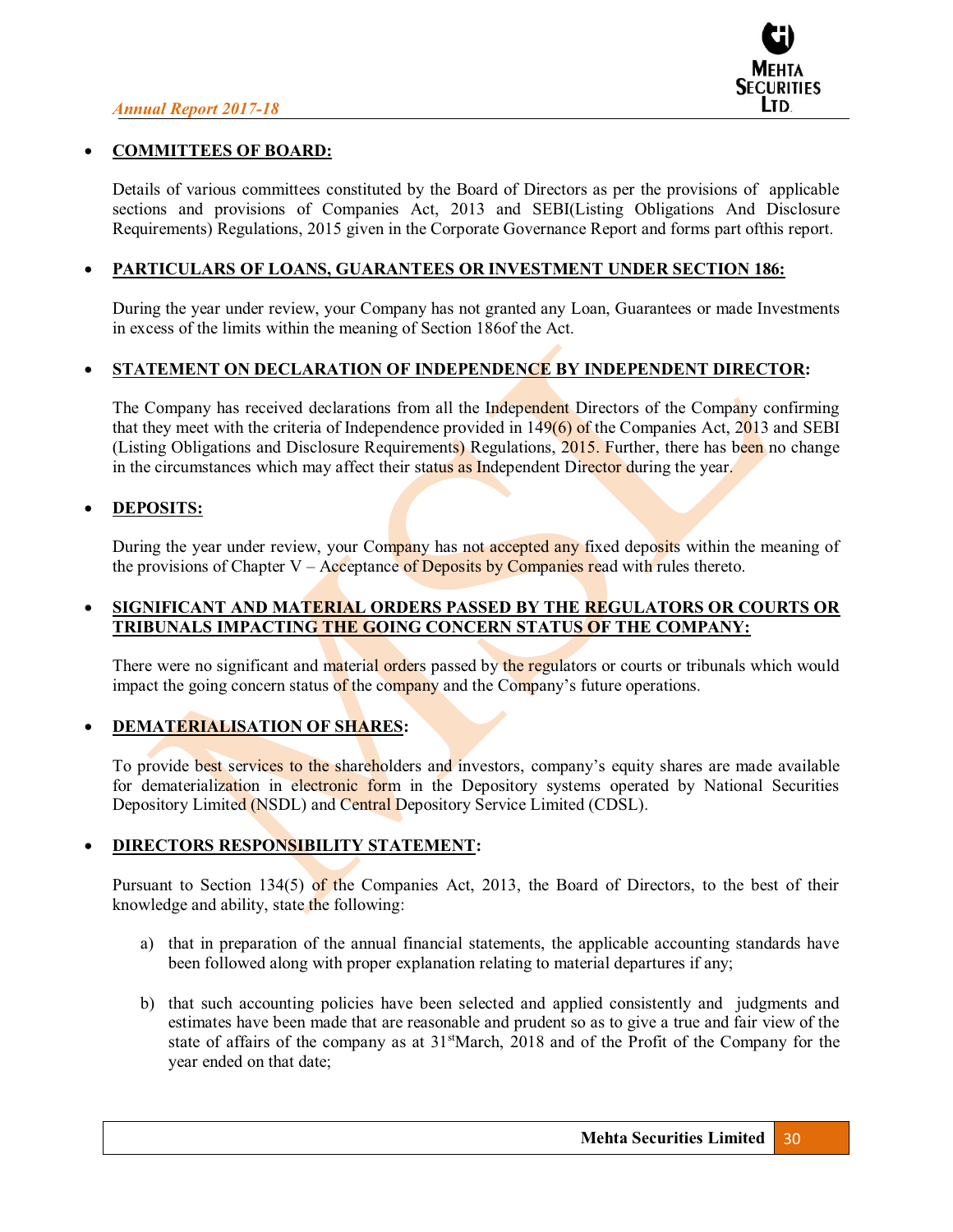

- c) that proper and sufficient care has been taken for the maintenance of adequate accounting records in accordance with the provisions of the Companies Act, 2013 for safeguarding the assets of the company, and for preventing and detecting fraud and other irregularities;
- d) that the annual financial statements have been prepared on a going concern basis;
- e) that the proper internal financial controls were in place and that financial controls were adequate and were operating effectively;
- f) that proper systems to ensure compliance with the provisions of all applicable laws were in place were adequate and operating effectively;

## x **PARTICULARS OF EMPLOYEES :**

The information required under Section 197 of the Companies Act, 2013 read with rule 5(1) of the Companies (Appointment and Remuneration of Managerial Personnel) Rules, 2014 are provided in separate annexure forming part of this Report as  $\Delta$ nnexure  $-D$ .

None of the employees of the Company are in receipt of remuneration in excess of the limits which are required to be disclosed by way of statement under Section 197 of the Companies Act, 2013 read with rule 5(2) and 5(3) of the Companies (Appointment and Remuneration of Managerial Personnel) Rules, 2014. The statement containing particulars of such employees is therefore not required to be furnished.

#### **CORPORATE GOVERNANCE:**

SEBI notified SEBI (Listing Obligations and Disclosure Requirements) Regulations, 2015(Listing Regulations) on 2<sup>nd</sup> September, 2015 which was implemented within a period of Ninety Days of the Notification i.e. by 1<sup>st</sup>December, 2015.

The new Listing Regulations has provided exemption under regulation  $15(2)(a)$  from applicability of Corporate Governance provisions as specified in regulations 17, 18, 19, 20, 21, 22, 23, 24, 25, 26, 27 and clause (b) to (i) of sub-regulation (2) of regulation 46 and Para C,D and E of Schedule V in respect of listed entities having paid-up Equity share Capital not exceeding rupees ten crores and net worth not exceeding rupees twenty five crores as on the last day of the previous financial year.

Your Company falls under the exemption criteria as laid down under Regulation  $15(2)(a)$  and therefore, not required mandatorily to comply with the said regulations.

The Company therefore is not required to make disclosures in Corporate Governance Report as specified in Para C of Schedule V to the Listing Regulations.

However, pursuant to Regulation 15(3) of SEBI (Listing Obligations and Disclosure Requirements) Regulations, 2015, notwithstanding sub-regulation (2) of regulation 15, the provisions of Companies Act, 2013 shall continue to apply, wherever applicable.

The certificate as required under Schedule V (E) of the Listing Regulations, regarding compliance of conditions of Corporate Governance is annexed to this report as Annexure-F.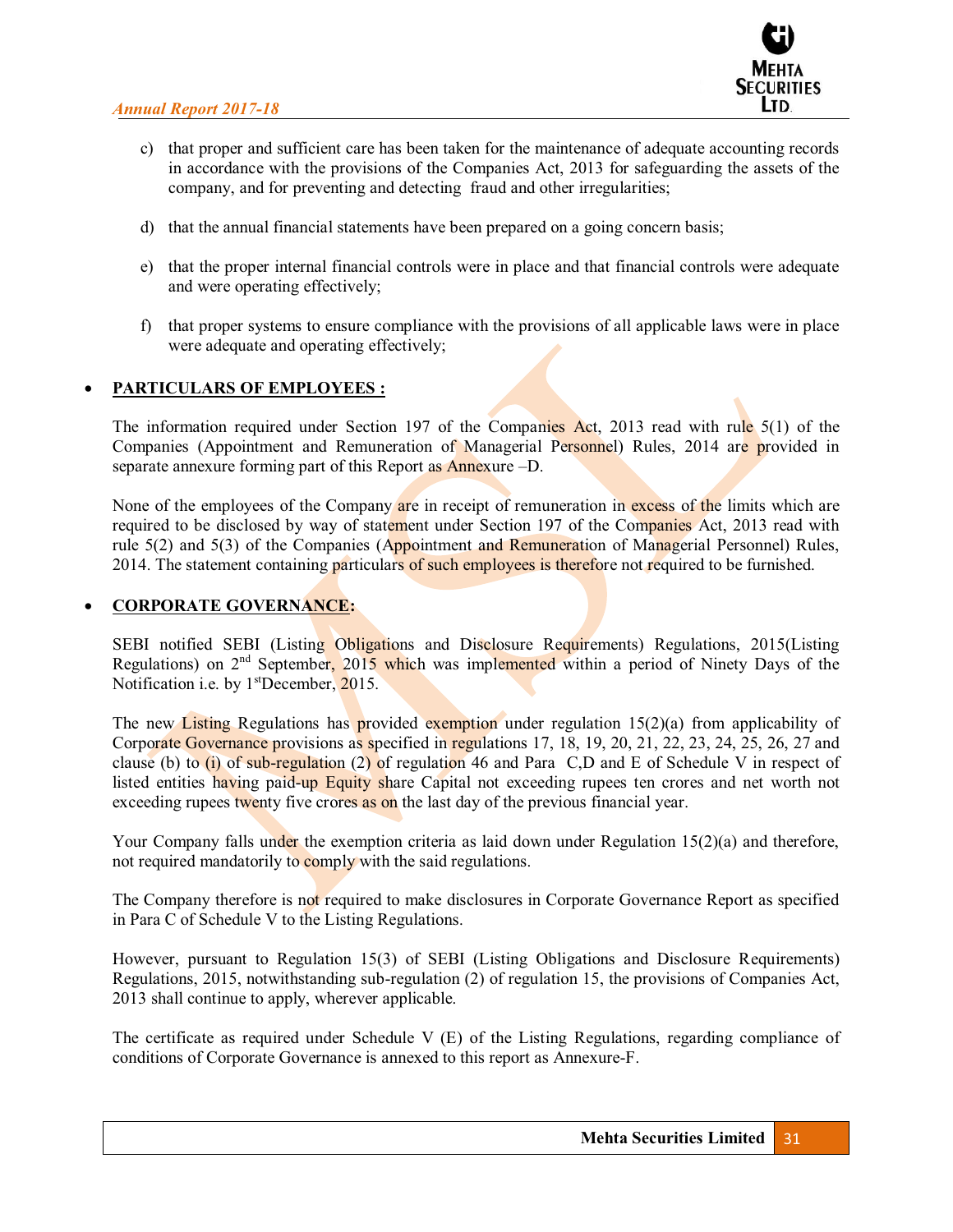

#### **DEMAT SUSPENSE ACCOUNT:**

There are no shares in Demat Suspense/Unclaimed Suspense Account.

## x **PREVENTION OF SEXUAL HARASSMENT AT WORKPLACE:**

No complaint has been brought to the notice of the Management during the year ended 31st March, 2018.

x **FINANCIAL YEAR ALIGNED WITH THE REQUIREMENTS OF COMPANIES ACT, 2013**  The company has aligned the period of financial year to commence from 1st April and end on 31st March every year in compliance with the requirement of section 2(41) of the Companies Act, 2013.

## x **ACKNOWLEDGEMENT:**

The Directors take this opportunity to place on record the appreciation of the valuable contribution and dedication shown by the employees of the Company, RTA, Auditors and Practicing Company Secretary which have contributed to the successful management of the Company's affairs.

The Directors also take this opportunity to thank all the Stakeholders, *Investors*, Clients, Banks, Government, Regulatory Authorities and Stock Exchange for their continued support.

For and on behalf of Board of Directors

 $Sd$   $\sim$   $Sd$   $\sim$ Place: Ahmedabad Mrs. Bhavna D. Mehta Mr.Chirag D. Mehta Date:  $30<sup>th</sup>$  May, 2018 Managing Director Director Director Director (DIN: 01590958) (DIN: 00484709)  $(DIN: 01590958)$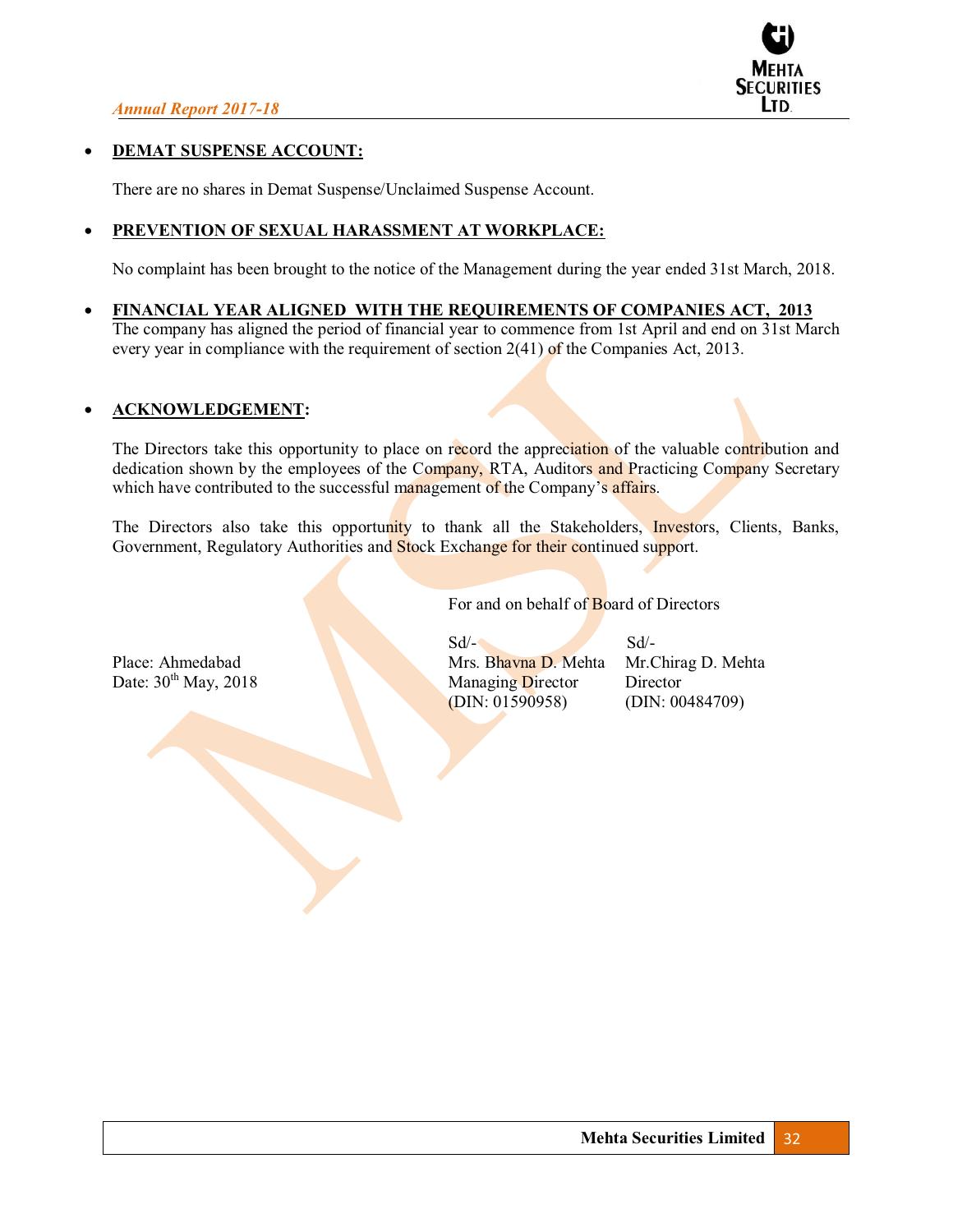

## **ANNEXURE-A TO THE DIRECTORS REPORT FORM NO. MGT-9 EXTRACT OF ANNUAL RETURN**

**[Pursuant to Section 92 (3) of the Companies Act, 2013 and rule 12(1) of the Company (Management & Administration) Rules, 2014]**

|   | I. REGISTRATION & OTHER DETAILS:                                                 |                                                                                                                                                                                                                                        |
|---|----------------------------------------------------------------------------------|----------------------------------------------------------------------------------------------------------------------------------------------------------------------------------------------------------------------------------------|
|   | <b>CIN</b>                                                                       | L67120GJ1994PLC022740                                                                                                                                                                                                                  |
| 2 | <b>Registration Date</b>                                                         | 10/08/1994                                                                                                                                                                                                                             |
| 3 | Name of the Company                                                              | <b>MEHTA SECURITIES LIMITED</b>                                                                                                                                                                                                        |
| 4 | Category/Sub-category of the Company                                             | Company limited by Shares                                                                                                                                                                                                              |
|   |                                                                                  | Non-govt. company                                                                                                                                                                                                                      |
| 5 | Address of the Registered office $\&$<br>contact details                         | 002, Law Garden Apart Scheme-1, Opp. Law<br>Garden Ellis bridge, Ahmedabad-380006. Gujarat,<br>India                                                                                                                                   |
| 6 | Whether listed company                                                           | Listed                                                                                                                                                                                                                                 |
| 7 | Name, Address $\&$ contact details of the<br>Registrar & Transfer Agent, if any. | M/s. PurvaSharegistry (India) Pvt. Ltd.<br>Unit no. $9$<br>Shiv Shakti Ind. Estt.<br>J.R. Borichamarg<br>Opp. Kasturba Hospital Lane<br>Lower Parel $(E)$<br>Mumbai 400 011<br>Tel: 91-22-2301 6761 / 8261<br>Email: busicomp@ysnl.com |

# **II. PRINCIPAL BUSINESS ACTIVITIES OF THE COMPANY**

All the business activities contributing 10% or more of the total turnover of the company shall be stated:

| S.<br>No. | Name and Description of main products / services | <b>NIC Code of the</b><br>Product/service | $\%$ to total<br>turnover of the<br>company |
|-----------|--------------------------------------------------|-------------------------------------------|---------------------------------------------|
|           | Other Financial Service Activities               | 64990                                     | 100                                         |

| III.      | PARTICULARS OF HOLDING, SUBSIDIARY AND ASSOCIATE COMPANIES |                |                                             |                          |                              |  |  |  |  |
|-----------|------------------------------------------------------------|----------------|---------------------------------------------|--------------------------|------------------------------|--|--|--|--|
| S.<br>No. | Name and address of the Company                            | <b>CIN/GLN</b> | Holding/<br>Subsidiary/<br><b>Associate</b> | $%$ of<br>shares<br>held | Applicable<br><b>Section</b> |  |  |  |  |
|           | NIL                                                        | NIL            | NIL                                         | NIL                      | NIL                          |  |  |  |  |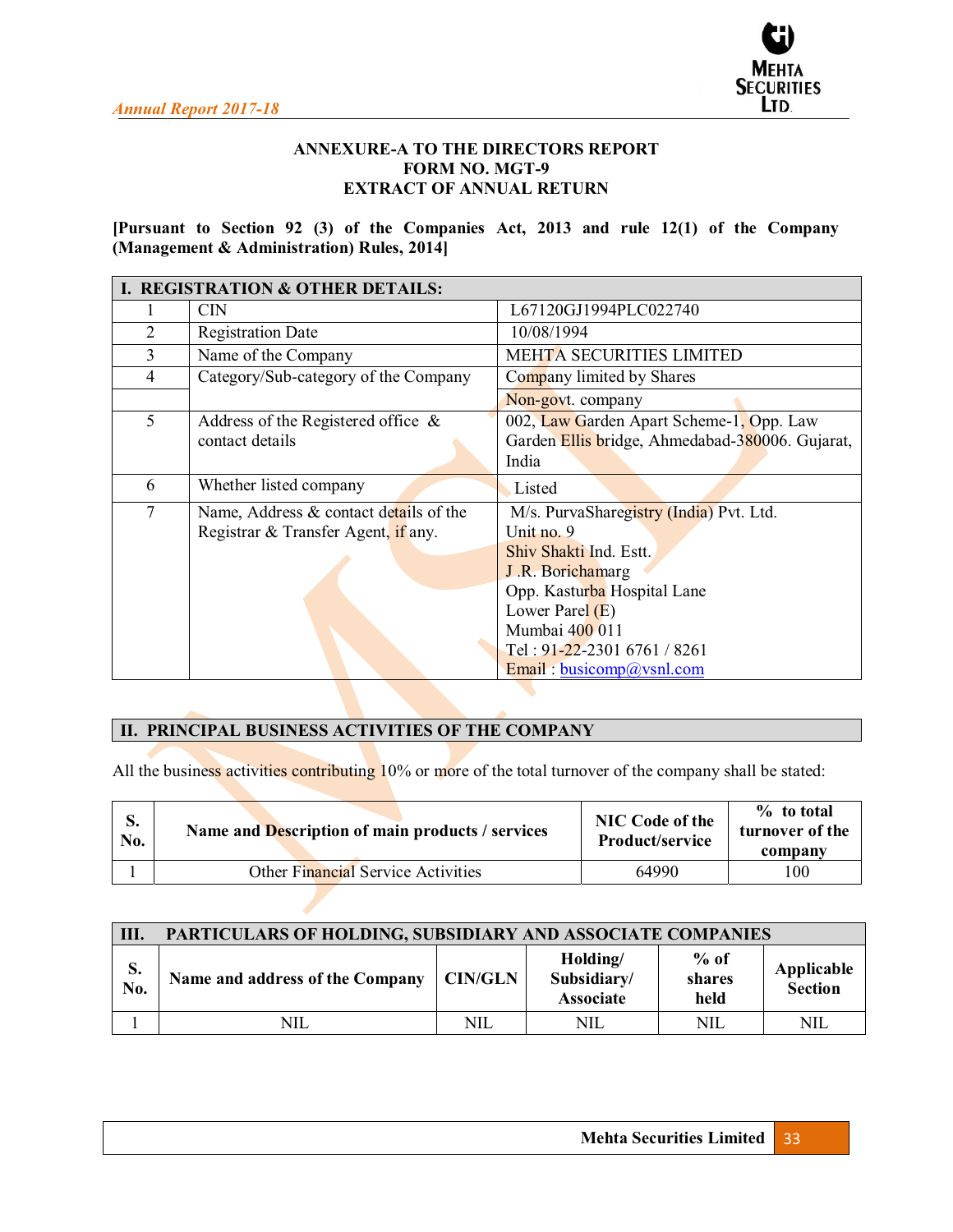

## **IV. SHARE HOLDING PATTERN (Equity share capital breakup as percentage of total equity)**

## **(i) CATEGORY-WISE SHARE HOLDING:**

| <b>Category</b> of<br><b>Shareholders</b> | No. of Shares held at the beginning of the<br>year<br>$%$ of |                  |                  |                               | No. of Shares held at the end of the year<br>$%$ of |                  |                  |                               | $\frac{0}{0}$<br>Change<br>during<br>the year |
|-------------------------------------------|--------------------------------------------------------------|------------------|------------------|-------------------------------|-----------------------------------------------------|------------------|------------------|-------------------------------|-----------------------------------------------|
|                                           | Demat                                                        | Physical         | <b>Total</b>     | <b>Total</b><br><b>Shares</b> | Demat                                               | Physical         | <b>Total</b>     | <b>Total</b><br><b>Shares</b> |                                               |
| A. Promoters                              |                                                              |                  |                  |                               |                                                     |                  |                  |                               |                                               |
| $(1)$ Indian                              |                                                              |                  |                  |                               |                                                     |                  |                  |                               |                                               |
| a) Individual/HUF                         | 1846238                                                      | $\boldsymbol{0}$ | 1846238          | 59.76                         | 1969997                                             | $\mathbf{0}$     | 1969997          | 63.77                         | 4.01                                          |
| b) Central Govt                           | $\overline{0}$                                               | $\boldsymbol{0}$ | $\boldsymbol{0}$ | 0.00                          | $\overline{0}$                                      | $\mathbf{0}$     | $\boldsymbol{0}$ | 0.00                          | 0.00                                          |
| c) State Govt $(s)$                       | $\boldsymbol{0}$                                             | $\boldsymbol{0}$ | $\theta$         | 0.00                          | $\mathbf{0}$                                        | $\mathbf{0}$     | $\overline{0}$   | 0.00                          | 0.00                                          |
| d) Bodies Corp.                           | 224599                                                       | $\mathbf{0}$     | 224599           | 7.27                          | 224599                                              | $\mathbf{0}$     | 224599           | 7.27                          | 0.00                                          |
| e) Banks / FI                             | $\theta$                                                     | $\boldsymbol{0}$ | $\boldsymbol{0}$ | 0.00                          | $\theta$                                            | $\mathbf{0}$     | $\bf{0}$         | 0.00                          | 0.00                                          |
| f) Any other                              | $\theta$                                                     | $\theta$         | $\theta$         | 0.00                          | $\theta$                                            | $\overline{0}$   | $\overline{0}$   | 0.00                          | 0.00                                          |
| Sub-Total $(A)(1)$                        | 2070837                                                      | $\bf{0}$         | 2070837          | 67.03                         | 2194596                                             | $\bf{0}$         | 2194596          | 71.04                         | 4.01                                          |
| (2) Foreign                               |                                                              |                  |                  |                               |                                                     |                  |                  |                               |                                               |
| a) NRI Individuals                        | $\boldsymbol{0}$                                             | $\bf{0}$         | $\boldsymbol{0}$ | 0.00                          | $\bf{0}$                                            | $\boldsymbol{0}$ | $\boldsymbol{0}$ | 0.00                          | 0.00                                          |
| b) Other                                  | $\theta$                                                     | $\overline{0}$   | $\theta$         | 0.00                          | $\theta$                                            | $\boldsymbol{0}$ | $\mathbf{0}$     | 0.00                          | 0.00                                          |
| Individuals                               |                                                              |                  |                  |                               |                                                     |                  |                  |                               |                                               |
| c) Bodies Corp.                           | $\overline{0}$                                               | $\overline{0}$   | $\boldsymbol{0}$ | 0.00                          | $\mathbf{0}$                                        | $\mathbf{0}$     | $\theta$         | 0.00                          | 0.00                                          |
| d) Banks / FI                             | $\boldsymbol{0}$                                             | $\boldsymbol{0}$ | $\boldsymbol{0}$ | 0.00                          | $\overline{0}$                                      | $\boldsymbol{0}$ | $\boldsymbol{0}$ | 0.00                          | 0.00                                          |
| e) Any other                              | $\boldsymbol{0}$                                             | $\boldsymbol{0}$ | $\boldsymbol{0}$ | 0.00                          | $\mathbf{0}$                                        | $\boldsymbol{0}$ | $\boldsymbol{0}$ | 0.00                          | 0.00                                          |
| Sub-Total $(A)(2)$                        | $\boldsymbol{0}$                                             | $\boldsymbol{0}$ | $\boldsymbol{0}$ | 0.00                          | $\mathbf{0}$                                        | $\boldsymbol{0}$ | $\boldsymbol{0}$ | 0.00                          | 0.00                                          |
| <b>Total</b>                              |                                                              |                  |                  |                               |                                                     |                  |                  |                               |                                               |
| shareholding of                           | 2070837                                                      | $\bf{0}$         | 2070837          | 67.03                         | 2194596                                             | $\boldsymbol{0}$ | 2194596          | 71.04                         | 4.01                                          |
| Promoter $(A)$ =<br>$(A) (1) + (A) (2)$   |                                                              |                  |                  |                               |                                                     |                  |                  |                               |                                               |
| <b>B.</b> Public                          |                                                              |                  |                  |                               |                                                     |                  |                  |                               |                                               |
| Shareholding                              |                                                              |                  |                  |                               |                                                     |                  |                  |                               |                                               |
| 1. Institutions                           |                                                              |                  |                  |                               |                                                     |                  |                  |                               |                                               |
| a) Mutual Funds                           | $\mathbf{0}$                                                 | $\overline{0}$   | $\boldsymbol{0}$ | 0.00                          | $\bf{0}$                                            | $\boldsymbol{0}$ | $\boldsymbol{0}$ | 0.00                          | 0.00                                          |
| b) Banks /FI                              | 0                                                            | $\mathbf{0}$     | 0                | 0.00                          | $\bf{0}$                                            | $\bf{0}$         | $\bf{0}$         | 0.00                          | 0.00                                          |
| c) Central Govt                           | $\overline{0}$                                               | $\overline{0}$   | $\boldsymbol{0}$ | 0.00                          | $\mathbf{0}$                                        | $\mathbf{0}$     | $\boldsymbol{0}$ | 0.00                          | 0.00                                          |
| $d)$ State Govt $(s)$                     | $\boldsymbol{0}$                                             | $\boldsymbol{0}$ | $\boldsymbol{0}$ | 0.00                          | $\boldsymbol{0}$                                    | $\boldsymbol{0}$ | $\mathbf{0}$     | $0.00\,$                      | 0.00                                          |
| e) Venture Capital<br>Funds               | $\boldsymbol{0}$                                             | $\boldsymbol{0}$ | $\boldsymbol{0}$ | 0.00                          | $\boldsymbol{0}$                                    | $\boldsymbol{0}$ | $\boldsymbol{0}$ | 0.00                          | 0.00                                          |
| f) Insurance<br>Companies                 | $\boldsymbol{0}$                                             | $\boldsymbol{0}$ | $\boldsymbol{0}$ | 0.00                          | $\boldsymbol{0}$                                    | $\boldsymbol{0}$ | $\boldsymbol{0}$ | 0.00                          | 0.00                                          |
| $g$ ) FIIs                                | $\boldsymbol{0}$                                             | $\boldsymbol{0}$ | $\boldsymbol{0}$ | 0.00                          | $\boldsymbol{0}$                                    | $\boldsymbol{0}$ | $\mathbf{0}$     | 0.00                          | 0.00                                          |
| h) Foreign Venture<br>Capital Funds       | $\boldsymbol{0}$                                             | $\boldsymbol{0}$ | $\boldsymbol{0}$ | 0.00                          | $\boldsymbol{0}$                                    | $\boldsymbol{0}$ | $\boldsymbol{0}$ | 0.00                          | 0.00                                          |

**Mehta Securities Limited** 34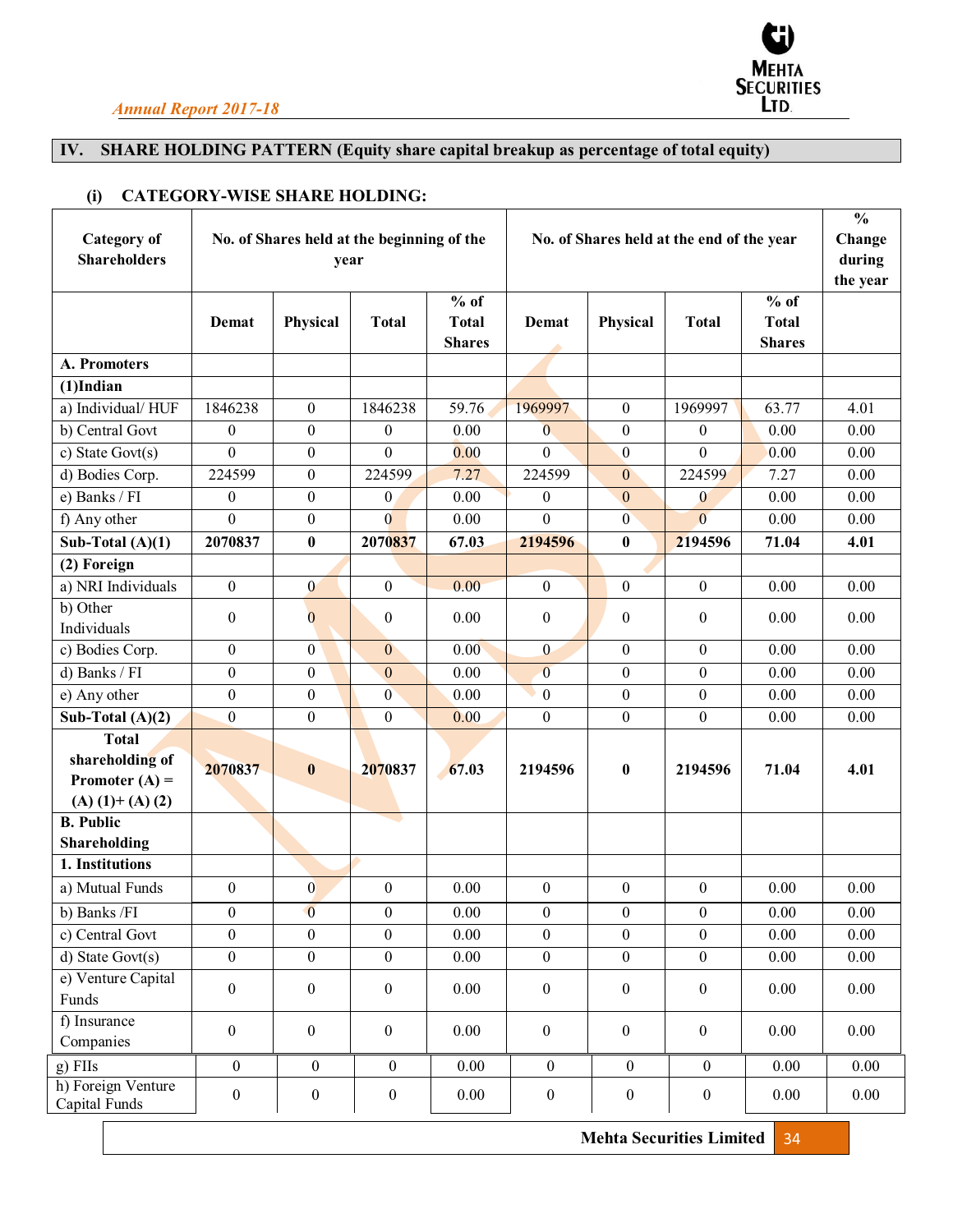

| i) Others (specify)                                                                             | $\theta$         | $\boldsymbol{0}$ | $\boldsymbol{0}$ | 0.00   | $\boldsymbol{0}$ | $\theta$         | $\theta$         | 0.00   | 0.00    |
|-------------------------------------------------------------------------------------------------|------------------|------------------|------------------|--------|------------------|------------------|------------------|--------|---------|
| Sub-total $(B)(1)$ :-                                                                           | $\bf{0}$         | $\bf{0}$         | $\bf{0}$         | 0.00   | $\bf{0}$         | $\bf{0}$         | $\bf{0}$         | 0.00   | 0.00    |
| 2. Non Institutions                                                                             |                  |                  |                  |        |                  |                  |                  |        |         |
| a) Bodies Corp.                                                                                 |                  |                  |                  |        |                  |                  |                  |        |         |
| i) Indian                                                                                       | 135921           | $\theta$         | 135921           | 4.40   | 12462            | $\Omega$         | 12462            | 0.40   | $-4.00$ |
| ii) Overseas                                                                                    | $\boldsymbol{0}$ | $\boldsymbol{0}$ | $\boldsymbol{0}$ | 0.00   | $\boldsymbol{0}$ | $\boldsymbol{0}$ | $\boldsymbol{0}$ | 0.00   | 0.00    |
| b) Individuals                                                                                  |                  |                  |                  |        |                  |                  |                  |        |         |
| i) Individual<br>shareholders<br>holding nominal<br>share capital<br>uptoRs. 1 lakh             | 162282           | 615576           | 777858           | 25.18  | 152024           | 606976           | 759000           | 24.57  | $-0.61$ |
| ii) Individual<br>shareholders<br>holding nominal<br>share capital in<br>excess of Rs 1<br>lakh | 43058            | $\boldsymbol{0}$ | 43058            | 1.39   | 61821            | $\boldsymbol{0}$ | 61821            | 2.00   | 0.61    |
| c) Others (specify)                                                                             |                  |                  |                  |        |                  |                  |                  |        |         |
| Non Resident<br>Indians                                                                         | 4300             | 55700            | 60000            | 1.94   | 4300             | 55700            | 60000            | 1.94   | 0.00    |
| Foreign<br>Corporate Bodies                                                                     | $\boldsymbol{0}$ | $\boldsymbol{0}$ | $\overline{0}$   | 0.00   | $\mathbf{0}$     | $\boldsymbol{0}$ | $\boldsymbol{0}$ | 0.00   | 0.00    |
| Clearing<br>Members                                                                             | 100              | $\overline{0}$   | 100              | 0.00   | 195              | $\boldsymbol{0}$ | 195              | 0.01   | 0.00    |
| <b>Trusts</b>                                                                                   | $\mathbf{0}$     | $\overline{0}$   | $\overline{0}$   | 0.00   | $\theta$         | $\theta$         | $\mathbf{0}$     | 0.00   | 0.00    |
| Hindu Undivided<br>Family                                                                       | 1626             | $\boldsymbol{0}$ | 1626             | 0.05   | 1326             | $\mathbf{0}$     | 1326             | 0.04   | $-0.01$ |
| Depository<br>Receipts                                                                          | $\boldsymbol{0}$ | $\boldsymbol{0}$ | $\overline{0}$   | 0.00   | $\boldsymbol{0}$ | $\boldsymbol{0}$ | $\boldsymbol{0}$ | 0.00   | 0.00    |
| Sub-total $(B)(2)$ :-                                                                           | 347287           | 671276           | 1018563          | 32.97  | 232128           | 662676           | 894804           | 28.96  | $-4.01$ |
| <b>Total Public</b><br>shareholding $(B)$ =<br>$(B) (1) + (B) (2)$                              | 347287           | 671276           | 1018563          | 32.97  | 232128           | 662676           | 894804           | 28.96  | $-4.01$ |
| C. Shares held by<br><b>Custodian for GDRs</b><br>& ADRs                                        | $\boldsymbol{0}$ | $\boldsymbol{0}$ | $\overline{0}$   | 0.00   | $\boldsymbol{0}$ | $\theta$         | $\boldsymbol{0}$ | 0.00   | 0.00    |
| <b>Grand Total</b><br>$(A+B+C)$                                                                 | 2418124          | 671276           | 3089400          | 100.00 | 2426724          | 662676           | 3089400          | 100.00 | 0.00    |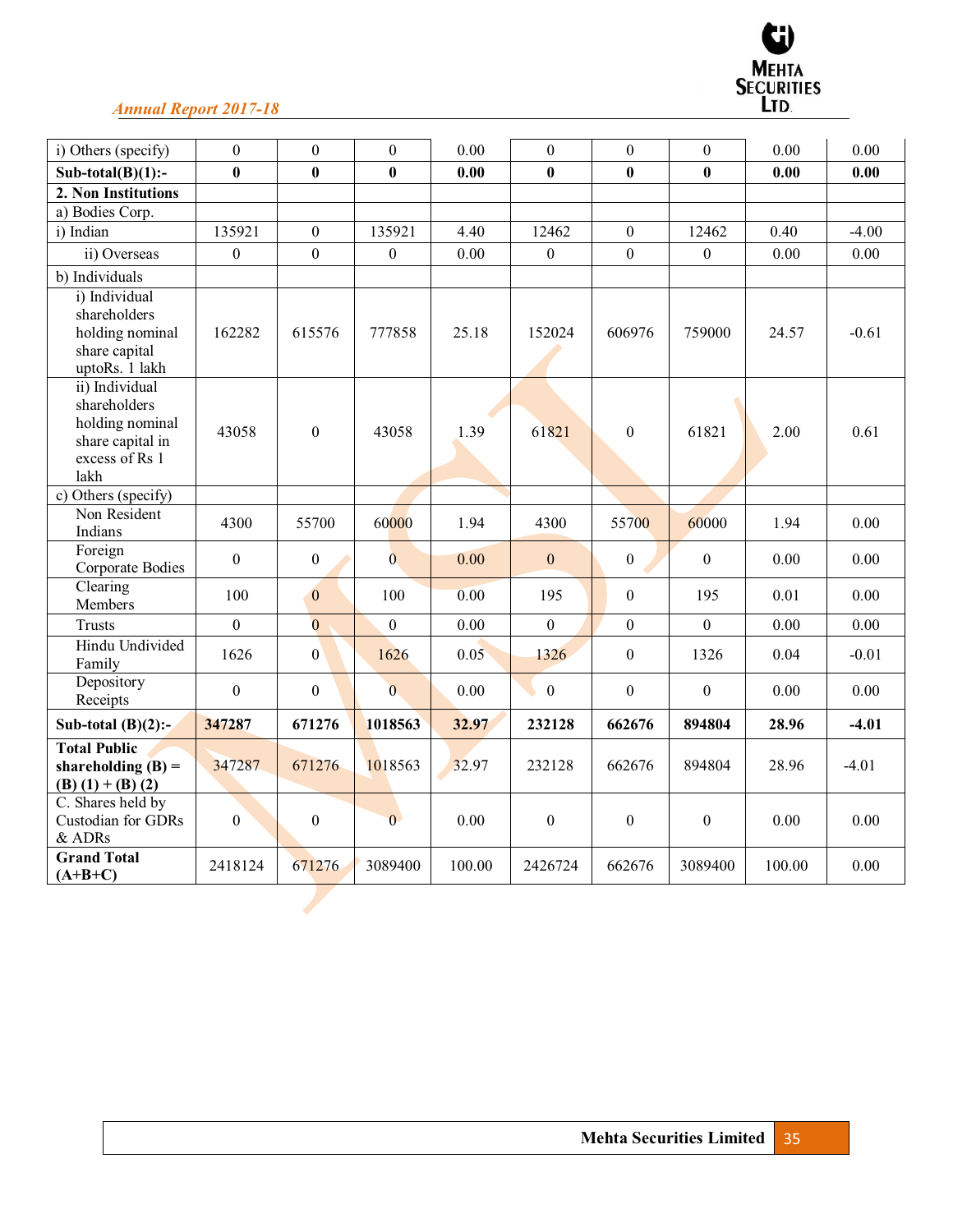

# **(ii) SHAREHOLDING OF PROMOTERS:**

|                |                                               |                         | Shareholding at the<br>beginning of the year              |                                                                                   |                         | Shareholding at the end of<br>the year                    |                                                                            |                                                       |
|----------------|-----------------------------------------------|-------------------------|-----------------------------------------------------------|-----------------------------------------------------------------------------------|-------------------------|-----------------------------------------------------------|----------------------------------------------------------------------------|-------------------------------------------------------|
| S.<br>No.      | <b>Shareholder's Name</b>                     | No. of<br><b>Shares</b> | $%$ of<br>total<br><b>Shares</b><br>of the<br>compan<br>y | $%$ of<br><b>Shares</b><br><b>Pledged</b><br>encumb<br>ered to<br>total<br>shares | No. of<br><b>Shares</b> | $%$ of<br>total<br><b>Shares</b><br>of the<br>compan<br>у | $%$ of<br><b>Shares</b><br>Pledged<br>encumb<br>ered to<br>total<br>shares | % change<br>in<br>shareholdi<br>ng during<br>the year |
| $\mathbf{1}$   | DARSHAN V MEHTA                               | 412126                  | 13.34                                                     | 0.00                                                                              | 535885                  | 17.35                                                     | 0.00                                                                       | 4.01                                                  |
| 3              | <b>BHAVNA D MEHTA</b>                         | 824252                  | 26.68                                                     | 0.00                                                                              | 824252                  | 26.68                                                     | 0.00                                                                       | 0.00                                                  |
| $\overline{4}$ | <b>MEHTA HOUSING</b><br><b>FINANCE LTD</b>    | 148291                  | 4.80                                                      | 0.00                                                                              | 148291                  | 4.80                                                      | 0.00                                                                       | 0.00                                                  |
| 5              | <b>MEHTA INTEGRATED</b><br><b>FINANCE LTD</b> | 76308                   | 2.47                                                      | 0.00                                                                              | 76308                   | 2.47                                                      | 0.00                                                                       | 0.00                                                  |
| 6              | <b>VISHWESH MEHTA</b>                         | 66113                   | 2.14                                                      | 0.00                                                                              | 66113                   | 2.14                                                      | 0.00                                                                       | 0.00                                                  |
| 7              | <b>CHIRAG MEHTA</b>                           | 367651                  | 11.90                                                     | 0.00                                                                              | 367651                  | 11.90                                                     | 0.00                                                                       | 0.00                                                  |
| 8              | VASANTLAL P MEHTA                             | 66113                   | 2.14                                                      | 0.00                                                                              | 66113                   | 2.14                                                      | 0.00                                                                       | 0.00                                                  |
| 9              | <b>DARSHAN MEHTA</b>                          | 66113                   | 2.14                                                      | 0.00                                                                              | 66113                   | 2.14                                                      | 0.00                                                                       | 0.00                                                  |
| 10             | <b>DARSHAN</b><br>VASANTLAL MEHTA             | 43870                   | 1.42                                                      | 0.00                                                                              | 43870                   | 1.42                                                      | 0.00                                                                       | 0.00                                                  |
|                | <b>Total</b>                                  | 2070837                 | 67.03                                                     | 0.00                                                                              | 2194596                 | 71.04                                                     | 0.00                                                                       | 4.01                                                  |

# (iii) **CHANGE IN PROMOTERS' SHAREHOLDING** (SPECIFY IF THERE IS NO CHANGE):

| S. No.         | <b>Particulars</b> | Name of          | Date &                 | Shareholding at the                                 |            |               |            | Cumulative |  |
|----------------|--------------------|------------------|------------------------|-----------------------------------------------------|------------|---------------|------------|------------|--|
|                |                    | <b>Promoters</b> | <b>Reason</b>          | beginning of the year<br><b>Shareholding during</b> |            |               |            |            |  |
|                |                    |                  |                        |                                                     |            | the year      |            |            |  |
|                |                    |                  |                        | No. of                                              | % of total | No. of        | % of total |            |  |
|                |                    |                  |                        | <b>Shares</b>                                       | shares     | <b>Shares</b> | shares     |            |  |
|                | At the             | Darshan          | $1st$ April            | 412126                                              | 13.34      | 412126        | 13.34      |            |  |
|                | beginning          | Mehta            | 2017                   |                                                     |            |               |            |            |  |
|                | of the year        | Other            |                        | 1658711                                             | 53.69      | 1658711       | 53.69      |            |  |
| $\overline{2}$ | Change             | Darshan          | 16the June             | 123759                                              | 4.01       |               |            |            |  |
|                | during the         | Mehta            | 2017                   |                                                     |            |               |            |            |  |
|                | year*              |                  | (Acquisition           |                                                     |            |               |            |            |  |
|                |                    |                  | of the shares)         |                                                     |            |               |            |            |  |
|                |                    | Other            | No Change              |                                                     |            |               |            |            |  |
| 3              | At the end         | Darshan          | 31 <sup>st</sup> March | 535885                                              | 17.35      | 535885        | 17.35      |            |  |
|                | of the year        | Mehta            | 2018                   |                                                     |            |               |            |            |  |
|                |                    | Other            |                        | 1658711                                             | 53.69      | 1658711       | 53.69      |            |  |

*\*During the Financial Year there was a total acquisition by the Promoter namely Darshan V. Mehta of*  1, 23,759 *equity shares (4.01%) of the Company as an off market transaction from the Public Category. [BSE Disclosure dated 16thJune, 2017]*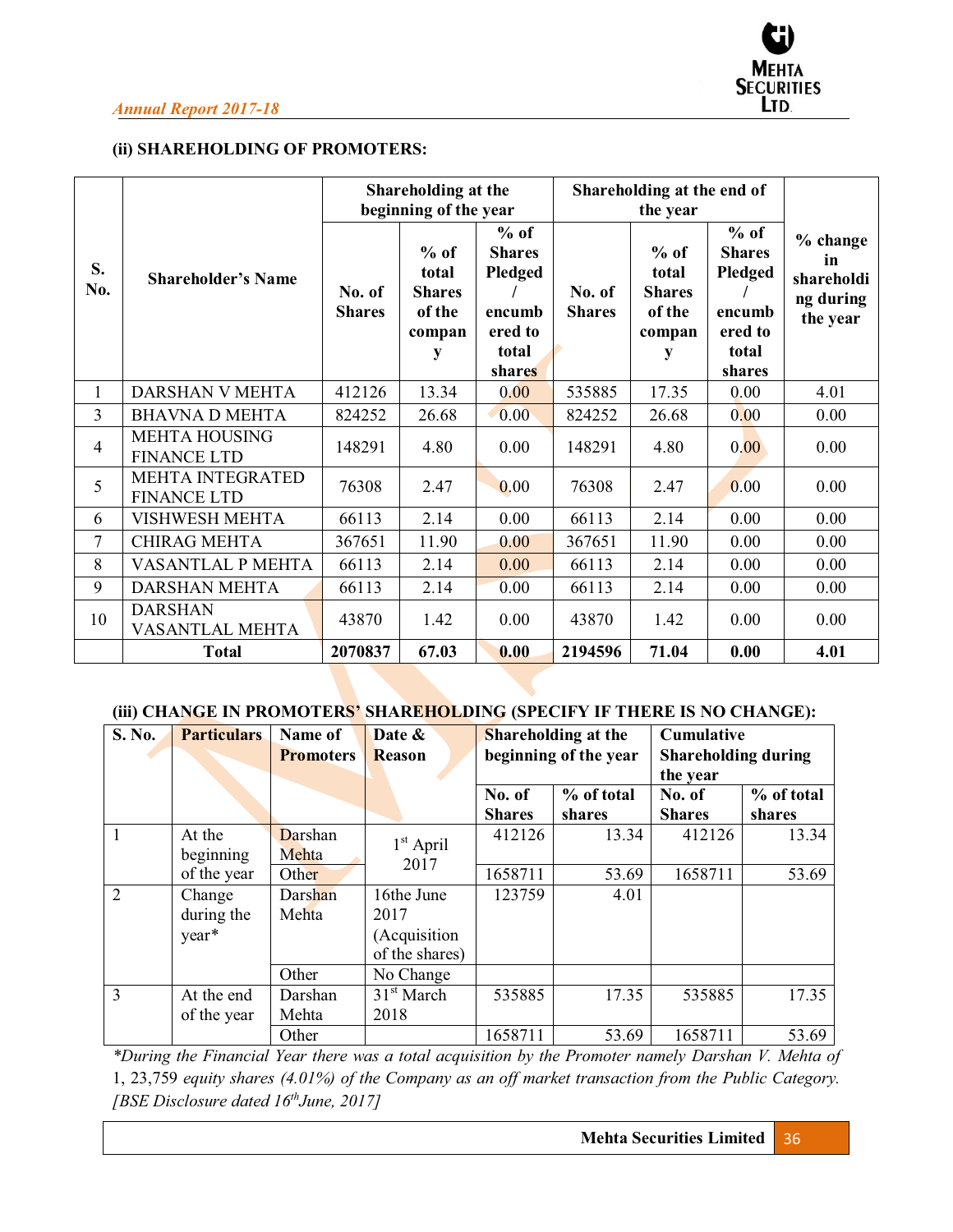

# **(iv) SHAREHOLDING PATTERN OF TOP TEN SHAREHOLDERS (OTHER THAN DIRECTORS, PROMOTERS & HOLDERS OF GDRS AND ADRS):**

| Sr                | Name of Shareholder                         | Shareholding at the<br>beginning of the<br>vear |                      | Change in<br>shareholding (No. of<br>shares) |                   | <b>Shareholding at</b><br>the end of the year |                           |
|-------------------|---------------------------------------------|-------------------------------------------------|----------------------|----------------------------------------------|-------------------|-----------------------------------------------|---------------------------|
| N<br>$\mathbf{0}$ |                                             | No. of<br>shares                                | % of total<br>shares | Increase                                     | <b>Decrease</b>   | No. of<br>shares                              | $%$ of<br>total<br>shares |
| 1                 | <b>ARUN MAHESWARI</b>                       | 32700                                           | 1.06                 |                                              | -                 | 32700                                         | 1.06                      |
| $\overline{2}$    | <b>KUNAL D SHETH</b>                        | 10358                                           | 0.34                 | 18763                                        | -                 | 29121                                         | 0.94                      |
| 3                 | <b>MEHIDPURWALA</b><br>FURNISHERS P. LTD.   | 6000                                            | 0.19                 | -                                            |                   | 6000                                          | 0.19                      |
| 4                 | <b>MANGALA KOCHAR</b>                       | 6800                                            | 0.22                 | $\overline{\phantom{0}}$                     | 6800              | $\overline{0}$                                | 0.00                      |
| 5                 | <b>JEETENDRA KUMAR</b><br><b>LUNIYA</b>     | 5000                                            | 0.16                 | -                                            | -                 | 5000                                          | 0.16                      |
| 6                 | <b>ALOK KUMAR</b><br><b>MAHESHWARI</b>      | 5000                                            | 0.16                 |                                              | -                 | 5000                                          | 0.16                      |
| 7                 | <b>NARESH KUMAR JAIN</b>                    | 4500                                            | 0.15                 | 4500                                         | -                 | 4500                                          | 0.15                      |
| 8                 | <b>SOJITRA RAMNIKLAL</b><br><b>DUDABHAI</b> | 4300                                            | 0.14                 |                                              | $\qquad \qquad -$ | 4300                                          | 0.14                      |
| 9                 | <b>HIMANSHU C MEHTA</b>                     | 4072                                            | 0.13                 | ٠                                            | 4072              | $\theta$                                      | 0.00                      |
| 10                | NILESH J PATWA                              | 3500                                            | 0.11                 | $\overline{\phantom{0}}$                     | -                 | 3500                                          | 0.11                      |
| 11                | <b>JATAN B SHAH</b>                         | 3000                                            | 0.10                 | ٠                                            | -                 | 3000                                          | 0.10                      |
| 12                | <b>GRD CAPITAL MKT. LTD</b>                 | 3000                                            | 0.10                 | ۰                                            | -                 | 3000                                          | 0.10                      |

# **(iv)SHAREHOLDING OF DIRECTORS AND KEY MANAGERIAL PERSONNEL:**

| <b>Name of Directors</b> | the year         | <b>Shareholding at</b><br>Change in<br>the beginning of<br>of shares) |                 | shareholding (No.        |                  | Shareholding at the<br>end of the year |
|--------------------------|------------------|-----------------------------------------------------------------------|-----------------|--------------------------|------------------|----------------------------------------|
|                          | No. of<br>shares | $%$ of<br>total<br>shares                                             | <b>Increase</b> | <b>Decrease</b>          | No. of<br>shares | % of total<br>shares                   |
| Bhavna D. Mehta          | 824252           | 26.68                                                                 |                 | -                        | 824252           | 26.68                                  |
| Chirag D. Mehta          | 367651           | 11.90                                                                 |                 | -                        | 367651           | 11.90                                  |
| Upen P. Parekh           |                  |                                                                       | -               | -                        |                  |                                        |
| Ramniklal D. Sojitra     | 4300             | 0.14                                                                  | -               | $\overline{\phantom{a}}$ | 4300             | 0.14                                   |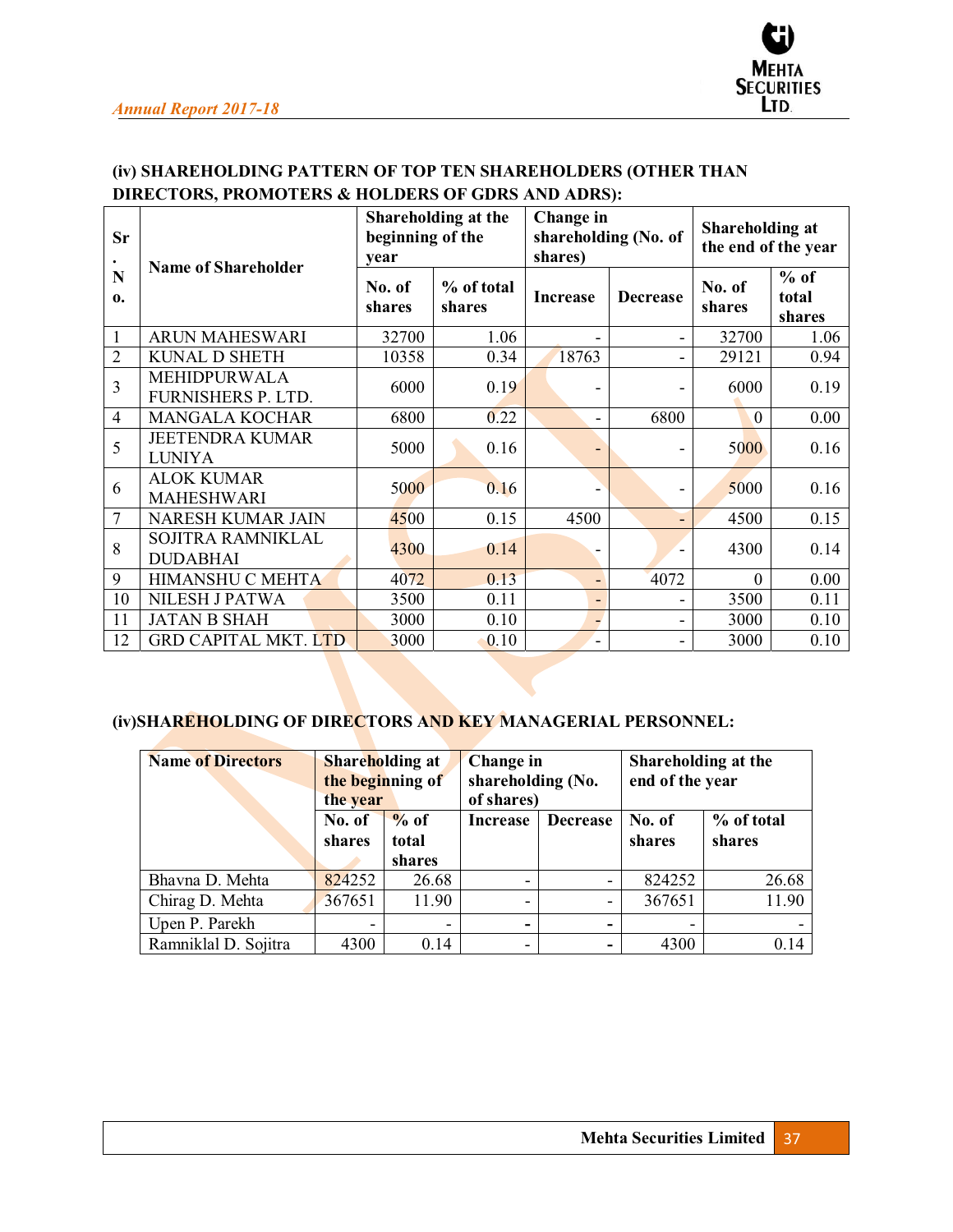# **SECURITIES** LTD.

# *Annual Report 2017-18*

# **V. INDEBTEDNESS**

Indebtedness of the Company including interest outstanding/accrued but not due for payment: (Amt. Rs/Lacs)

| <b>Particulars</b>                                  | <b>Secured Loans</b><br>excluding<br>deposits | <b>Unsecured</b><br>Loans | <b>Deposits</b> | <b>Total</b><br><b>Indebtedness</b> |
|-----------------------------------------------------|-----------------------------------------------|---------------------------|-----------------|-------------------------------------|
| Indebtedness at the beginning of the financial year |                                               |                           |                 |                                     |
| Principal Amount<br>$\ddot{1}$                      |                                               |                           |                 |                                     |
| ii) Interest due but not paid                       |                                               |                           |                 |                                     |
| iii) Interest accrued but not due                   |                                               |                           |                 |                                     |
| Total (i+ii+iii)                                    |                                               |                           |                 |                                     |
| Change in Indebtedness during the financial year    |                                               |                           |                 |                                     |
| * Addition                                          |                                               |                           |                 |                                     |
| * Reduction                                         |                                               |                           |                 |                                     |
| <b>Net Change</b>                                   |                                               |                           |                 |                                     |
| Indebtedness at the end of the financial year       |                                               |                           |                 |                                     |
| i) Principal Amount                                 |                                               |                           |                 |                                     |
| ii) Interest due but not paid                       |                                               |                           |                 |                                     |
| iii) Interest accrued but not<br>due                |                                               |                           |                 |                                     |
| Total (i+ii+iii)                                    |                                               |                           |                 |                                     |

# **VI. REMUNERATION OF DIRECTORS AND KEY MANAGERIAL PERSONNEL**

# *A. REMUNERATION TO MANAGING DIRECTOR, WHOLE-TIME DIRECTORS AND/OR MANAGER :*

| S.<br>No.      | <b>Particulars of Remuneration</b>                                                       | Name of MD/WTD/<br><b>Manager</b> | <b>Total</b><br>Amount |
|----------------|------------------------------------------------------------------------------------------|-----------------------------------|------------------------|
|                | Name                                                                                     | Bhavna D. Mehta                   | (Rs.)                  |
|                | Designation                                                                              | Managing Director                 |                        |
| 1              | Gross salary                                                                             |                                   |                        |
|                | (a) Salary as per provisions contained in section $17(1)$ of the<br>Income-tax Act, 1961 | 3,66,500                          | 3,66,500               |
|                | (b) Value of perquisites $u/s$ 17(2) Income-tax Act, 1961                                |                                   |                        |
|                | (c) Profits in lieu of salary under section $17(3)$ Income- tax Act,<br>1961             |                                   |                        |
| $\overline{2}$ | <b>Stock Option</b>                                                                      |                                   |                        |
| 3              | <b>Sweat Equity</b>                                                                      |                                   |                        |
|                | Commission                                                                               |                                   |                        |
| 4              | - as $\%$ of profit                                                                      |                                   |                        |
|                | - others, specify                                                                        |                                   |                        |
| 5              | Others, please specify                                                                   |                                   |                        |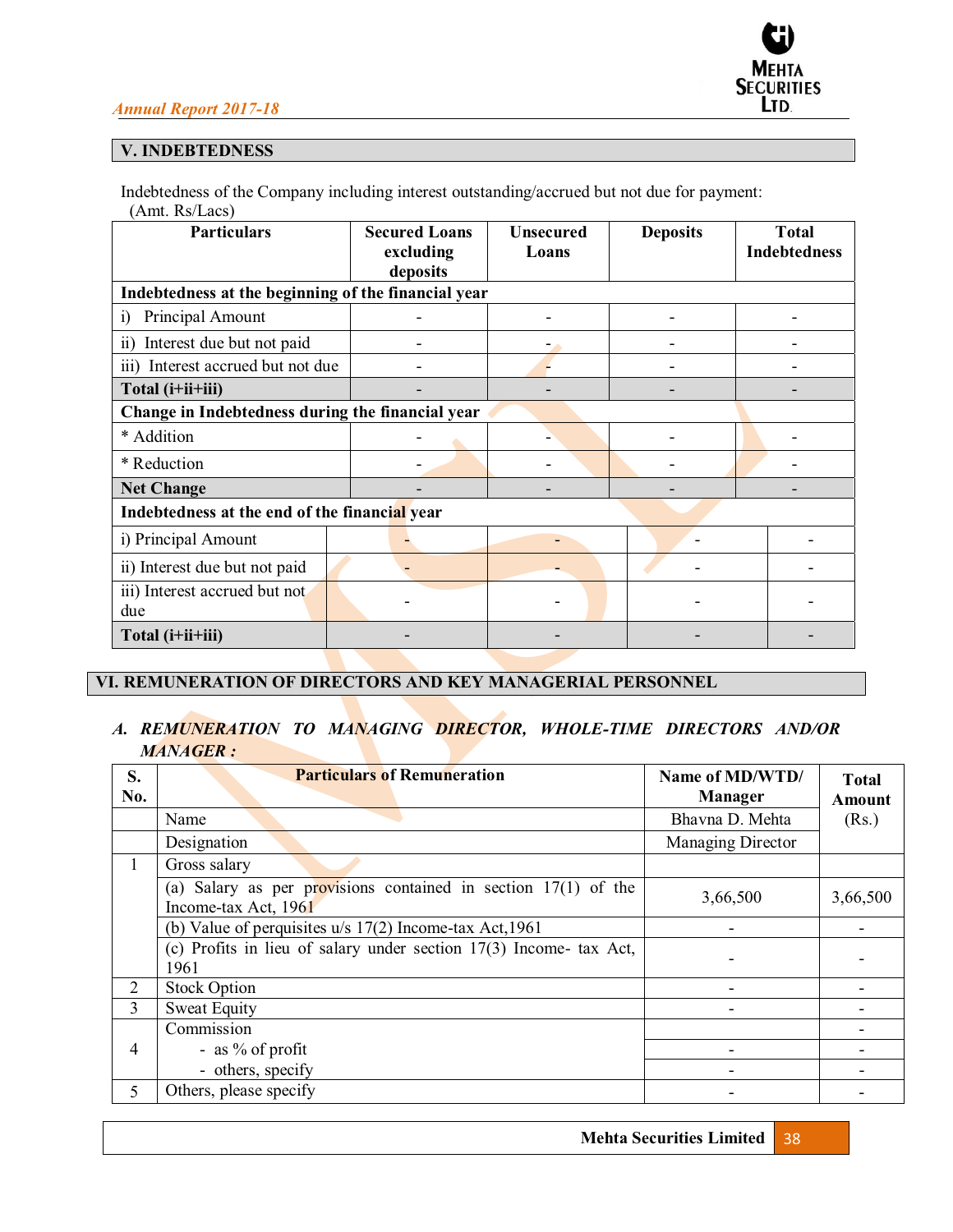

| $\mathbf{r}$<br>Total<br>(A)                            | 3,66,500  | 3,66,500  |
|---------------------------------------------------------|-----------|-----------|
| .<br>$\tilde{\phantom{a}}$<br>the Act<br>Ceiling as per | 30,00,000 | 30,00,000 |

# *B. REMUNERATION TO OTHER DIRECTORS:*

| SN. | <b>Particulars of Remuneration</b>                      | <b>Name of Directors</b> | <b>Total</b><br>Amount<br>(Rs.) |           |
|-----|---------------------------------------------------------|--------------------------|---------------------------------|-----------|
|     | <b>Independent Directors</b>                            | Ramniklal D.<br>Sojitra  | Upen P. Parekh                  |           |
|     | Fee for attending board committee meetings<br>$\bullet$ |                          |                                 |           |
| л.  | Commission                                              |                          |                                 |           |
|     | Others, please specify<br>$\bullet$                     |                          |                                 |           |
|     | Total $(1)$                                             |                          |                                 |           |
|     | <b>Other Non-Executive Directors</b>                    | Chirag D. Mehta          |                                 |           |
| 2   | Fee for attending board committee meetings              | 2,12,000                 |                                 | 2,12,000  |
|     | Commission                                              |                          |                                 |           |
|     | Others, please specify<br>٠                             |                          |                                 |           |
|     | Total $(2)$                                             | 2,12,000                 |                                 | 2,12,000  |
|     | Total $(B)=(1+2)$                                       | 2,12,000                 |                                 | 2,12,000  |
|     | Total Managerial Remuneration $(A+B)$                   |                          |                                 | 5,78,500  |
|     | Overall Ceiling as per the Act                          |                          |                                 | 30,00,000 |

# *C. REMUNERATION TO KEY MANAGERIAL PERSONNEL OTHER THAN MD/MANAGER/WTD:*

| S.<br>No.      | <b>Particulars of Remuneration</b>                                                          |            | <b>Name of Key Managerial Personnel</b> |           |          |
|----------------|---------------------------------------------------------------------------------------------|------------|-----------------------------------------|-----------|----------|
|                |                                                                                             | <b>CEO</b> | <b>CFO</b>                              | <b>CS</b> |          |
|                | Name                                                                                        |            |                                         |           | (Rs/Lac) |
|                | Designation                                                                                 |            |                                         |           |          |
|                | Gross salary                                                                                |            |                                         |           |          |
|                | (a) Salary as per provisions<br>contained in section $17(1)$ of<br>the Income-tax Act, 1961 |            |                                         |           |          |
|                | (b) Value of perquisites $u/s$<br>17(2) Income-tax Act, 1961                                |            |                                         |           |          |
|                | (c) Profits in lieu of salary<br>under section $17(3)$ Income-<br>tax Act, 1961             |            |                                         |           |          |
| 2              | <b>Stock Option</b>                                                                         |            |                                         |           |          |
| 3              | <b>Sweat Equity</b>                                                                         |            |                                         |           |          |
| $\overline{4}$ | Commission<br>- as $\%$ of profit<br>- others, specify                                      |            |                                         |           |          |
| 5              | Others, please specify                                                                      |            |                                         |           |          |

**Mehta Securities Limited** 39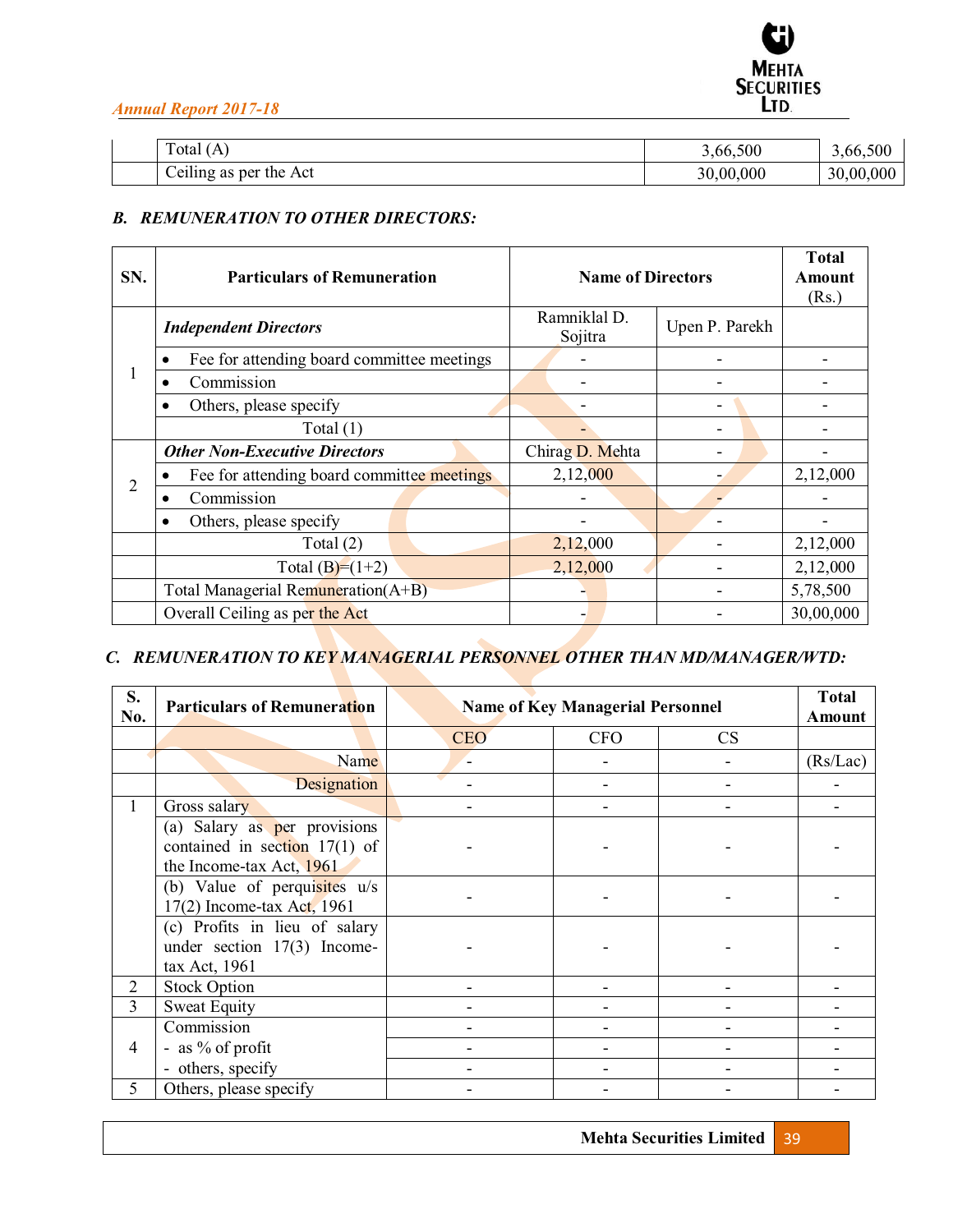

| VII. PENALTIES / PUNISHMENT/ COMPOUNDING OF OFFENCES: |                                              |                                    |                                                                                  |                                                 |                                          |  |  |
|-------------------------------------------------------|----------------------------------------------|------------------------------------|----------------------------------------------------------------------------------|-------------------------------------------------|------------------------------------------|--|--|
| <b>Type</b>                                           | <b>Section of</b><br>the<br>Companies<br>Act | <b>Brief</b><br><b>Description</b> | <b>Details of Penalty /</b><br>Punishment/<br><b>Compounding fees</b><br>imposed | <b>Authority [RD /</b><br>NCLT/<br><b>COURT</b> | Appeal made, if<br>any (give<br>Details) |  |  |
| A. COMPANY                                            |                                              |                                    |                                                                                  |                                                 |                                          |  |  |
| Penalty                                               |                                              |                                    |                                                                                  |                                                 |                                          |  |  |
| Punishment                                            |                                              |                                    |                                                                                  |                                                 |                                          |  |  |
| Compounding                                           | None                                         |                                    |                                                                                  |                                                 |                                          |  |  |
| <b>B. DIRECTORS</b>                                   |                                              |                                    |                                                                                  |                                                 |                                          |  |  |
| Penalty                                               |                                              |                                    |                                                                                  |                                                 |                                          |  |  |
| Punishment                                            |                                              |                                    |                                                                                  |                                                 |                                          |  |  |
| Compounding                                           |                                              |                                    | None                                                                             |                                                 |                                          |  |  |
|                                                       | <b>C. OTHER OFFICERS IN DEFAULT</b>          |                                    |                                                                                  |                                                 |                                          |  |  |
| Penalty                                               |                                              |                                    |                                                                                  |                                                 |                                          |  |  |
| Punishment                                            |                                              |                                    | None                                                                             |                                                 |                                          |  |  |
| Compounding                                           |                                              |                                    |                                                                                  |                                                 |                                          |  |  |
|                                                       |                                              |                                    |                                                                                  |                                                 |                                          |  |  |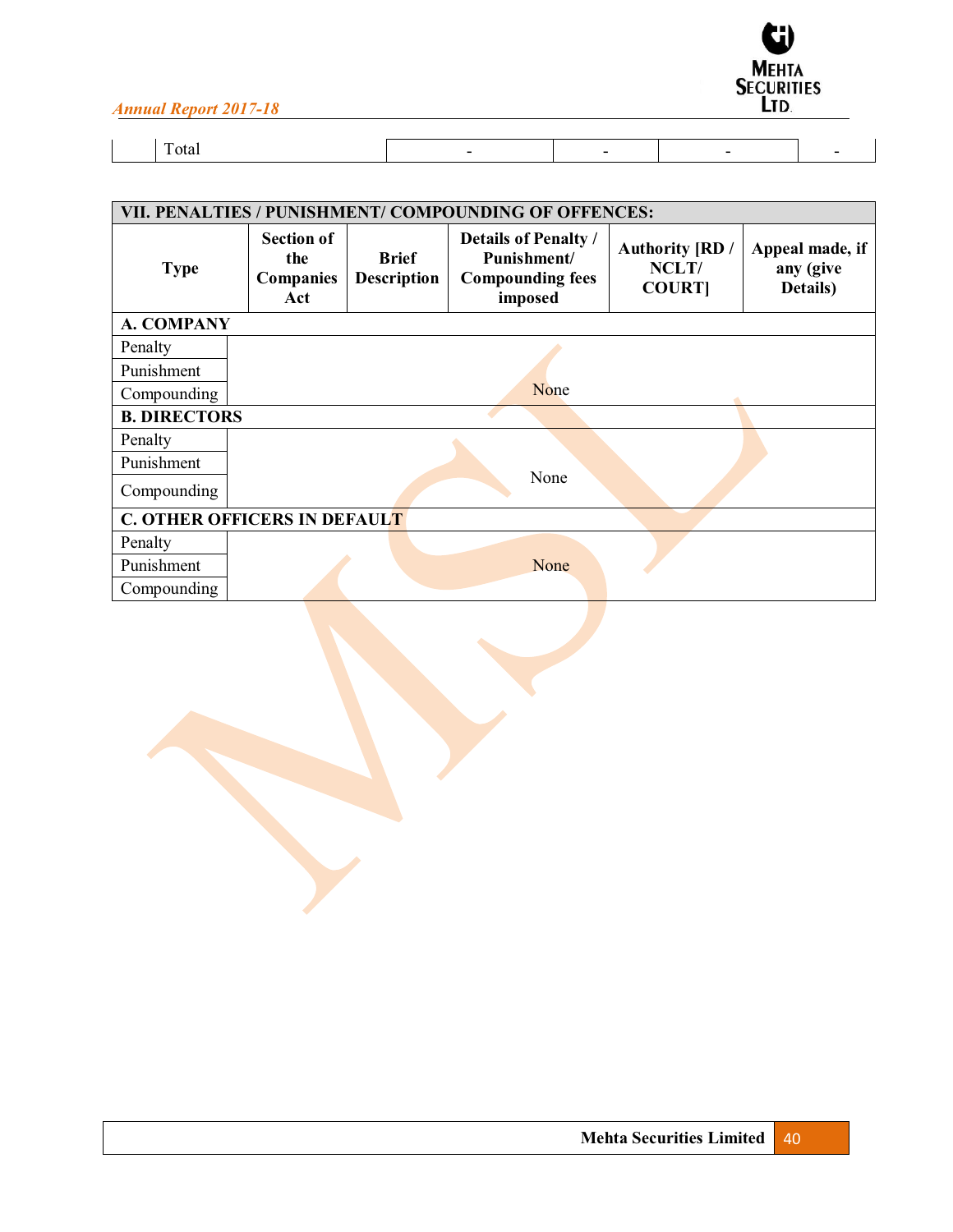

# **ANNEXURE-B TO THE DIRECTORS REPORT FORM NO. MR-3 SECRETARIAL AUDIT REPORT**

# **FOR THE FINANCIAL YEAR ENDED ON 31ST MARCH, 2018**

*[Pursuant to section 204(1) of the Companies Act, 2013 and Rule No.9 of the Companies (Appointment and Remuneration Personnel) Rules, 2014]*

# To, The Members, **Mehta Securities Limited**

We have conducted the secretarial audit of the compliance of applicable statutory provisions and the adherence to good corporate practices by **Mehta Securities Limited** (hereinafter called the Company). Secretarial Audit was conducted in a manner that provided us a reasonable basis for evaluating the corporate conducts/statutory compliances and expressing our opinion thereon.

Based on our verification of the Company's books, papers, minute books, registers, forms and returns filed and other records maintained by the Company and also the information provided by the Company, its officers, agents and authorized representatives during the conduct of secretarial audit, We hereby report that in our opinion, the company has, during the audit period covering the financial year ended on *31st March,2018*complied with the statutory provisions listed hereunder *except deviations as mentioned below*  and also that the Company has Board-processes and compliance mechanism in place to the extent, in the manner and subject to the reporting made hereinafter:

We have examined the books, papers, minute books, registers, forms and returns filed and other records maintained by **Mehta Securities Limited** for the financial year ended on *31st March, 2018* according to the provisions of:

- i. The Companies Act, 2013(the Act) and the rules made there under;
- ii. The Securities Contracts (Regulation) Act, 1956 ('SCRA') and the rules made there under;
- iii. The Depositories Act, 1996 and the Regulations and Bye-laws framed there under;
- iv. Foreign Exchange Management Act, 1999 and the rules and regulations made there under to the extent of Foreign Direct Investment, Overseas Direct Investment and External Commercial Borrowings;
- v. The Following Regulations and Guidelines prescribed under the Securities and Exchange Board of India Act, 1992 ('SEBI Act') viz.:
	- a) The Securities and Exchange Board of India (Substantial Acquisition of Shares and Takeovers)Regulations, 2011**;**
	- b) The Securities and Exchange Board of India (Prohibition of Insider Trading) Regulations, 2015;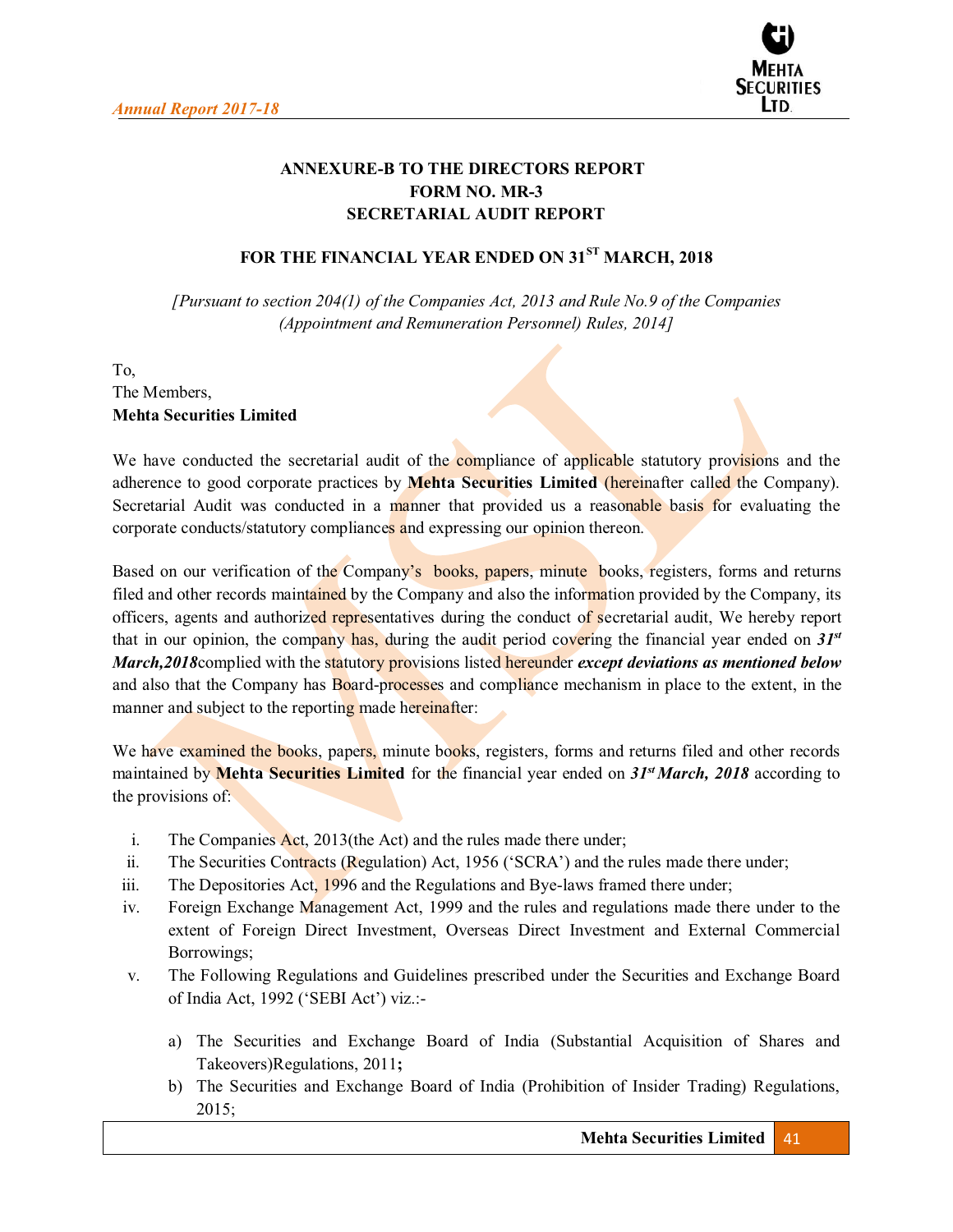

- c) The Securities and Exchange Board of India (Issue of Capital and Disclosure Requirements) Regulations, 2009;
- d) The Securities and Exchange Board of India (Employee Stock Option Scheme and Employee Stock Purchase Scheme)Guidelines, 1999 & SEBI(Share Based Employee Benefit) Regulation, 2014;
- e) The Securities and Exchange Board of India (Registrars to an Issue and Share Transfer Agents)Regulations,1993 regarding the Companies Act and dealing with client;
- f) The Securities and Exchange Board of India (Buyback of Securities) Regulations, 1998;
- g) The Securities and Exchange Board of India (Listing Obligations and Disclosure Requirements) Regulation, 2015
- h) The Securities and Exchange Board of India (Stock- brokers and sub- brokers) Regulation, 1992
- i) Other laws applicable to the Company as per representation made by the management:

We have also examined compliance with the applicable clauses of the following:

- I. Secretarial Standards issued by The Institute of Company Secretaries of India;
- II. The Listing Agreements entered into by the Company with Bombay Stock Exchange, SEBI (Listing Obligation and Disclosure Requirement), Regulation, 2015.

During the period under review the Company has complied with the provisions of the Act, Rules, Regulations, Guidelines, Standards, etc. mentioned above *except deviations as mentioned below:* 

- x *The Companies Act, 2013(the Act) and the rules made there under;* 
	- o *The Company has not appointed Company Secretary (CS) and Chief Financial Officer (CFO);*

*a<sub>7</sub> The Management has informed that as the Company's size as well as operations are very small, therefore there is organizationally and functionally no need to appoint Company secretary and CFO but to comply the provision of the Companies Act, the company is in process of employing whole time Company Secretary and CFO as KMP in the Company. However, currently these functions are taken care of by professional directors who are Chartered Accountants and Company Secretaries. The Company has employed qualified company secretary as its staff and*  has appointed internal auditor. The Company has also appointed a Practicing Company *Secretary as Secretarial Auditor to look after the regulatory compliances of the Company And Company is regular in all the Compliances till date.*"

- *The Securities and Exchange Board of India (Listing Obligation and Disclosure Requirement), Regulation, 2015:* 
	- o *It has been noted a deviation in complying with the Regulation 47 of the said Regulation;*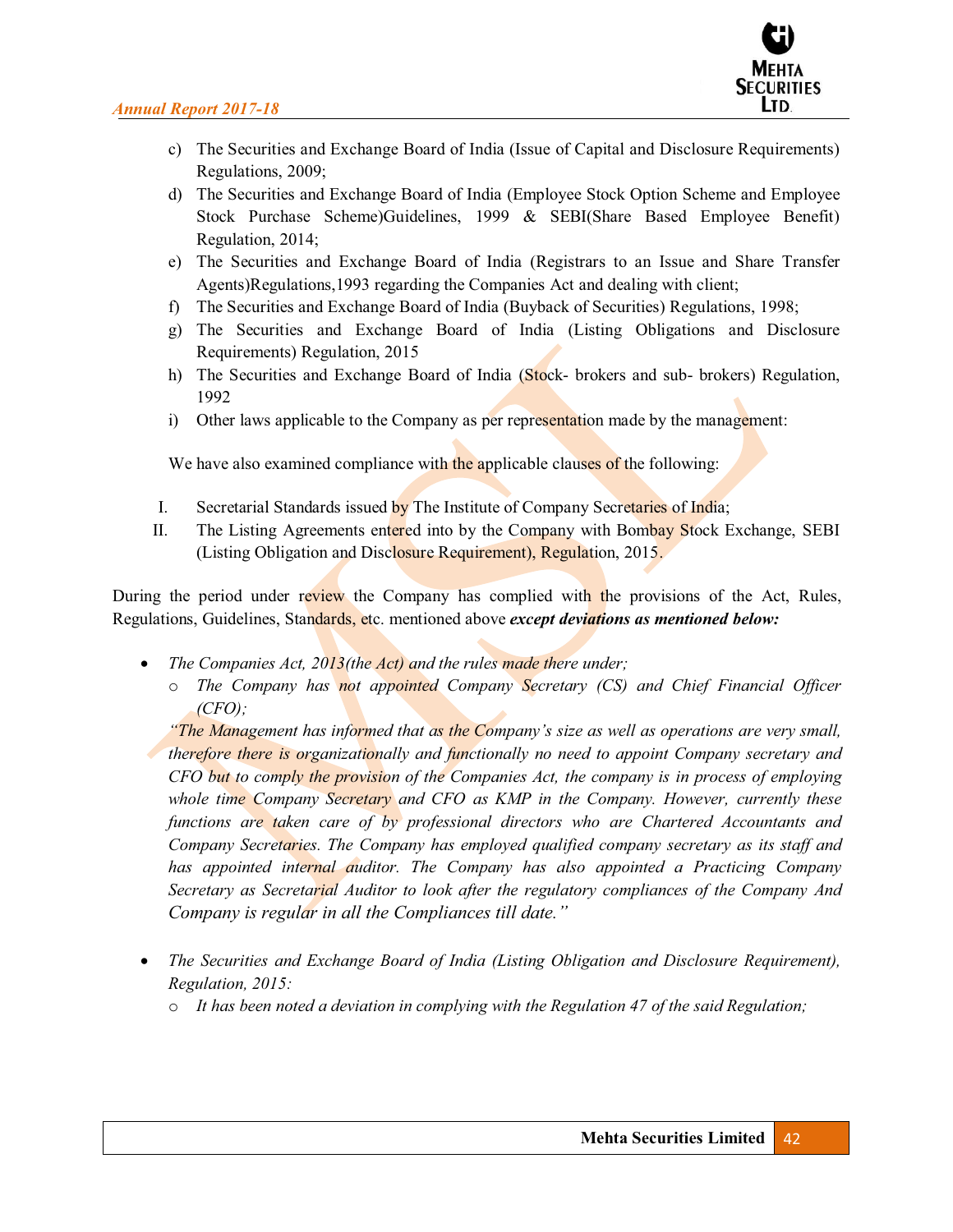

*<sup>4</sup>The Company gives prior intimation to stock exchange about the meeting of the board of directors in which financial results viz. quarterly, half yearly, or annual is to be considered in Compliance with Listing Requirements.*"

*<sup>47</sup>The Company also discloses the outcome of the meeting of the Board of Directors held to consider the Financial Results to the Stock Exchange in Compliance with Listing Requirements.*"

"Looking to the size and operations of the company, the above compliances take care of sufficient *disclosure to Investors of the company.*"

#### **We further report that:**

The Board of Directors of the Company is constituted with Executive Directors, Non-Executive Directors and Independent Directors. The changes in the composition of the Board of Directors that took place during the period under review were carried out in compliance with the provisions of the Act.

As explained by the Company notices are given to all directors to schedule the Board Meetings, agenda and detailed notes on agendas were sent at least seven days in advance and a system exists for seeking and obtaining further information and clarifications on the agenda items before the meeting and for meaningful participation at the meeting.

Majority of the decisions at the Board Meetings and Committee meetings are carried out unanimously as recorded in the minutes of the respective meetings.

We further report that there are adequate systems and processes in the company commensurate with the size and operations of the company to monitor and ensure compliance with applicable laws, rules, regulations and guidelines.

This report is to be read with our letter of even date which is annexed as **Annexure A** and forms an integral part of this report.

# **For Rohit Bajpai& Associates**

**CS Rohit Bajpai**  Practicing Company Secretary Date:  $30^{th}$  MAY, 2018 Place: **Ahmedabad Certificate of Practice No. 6559**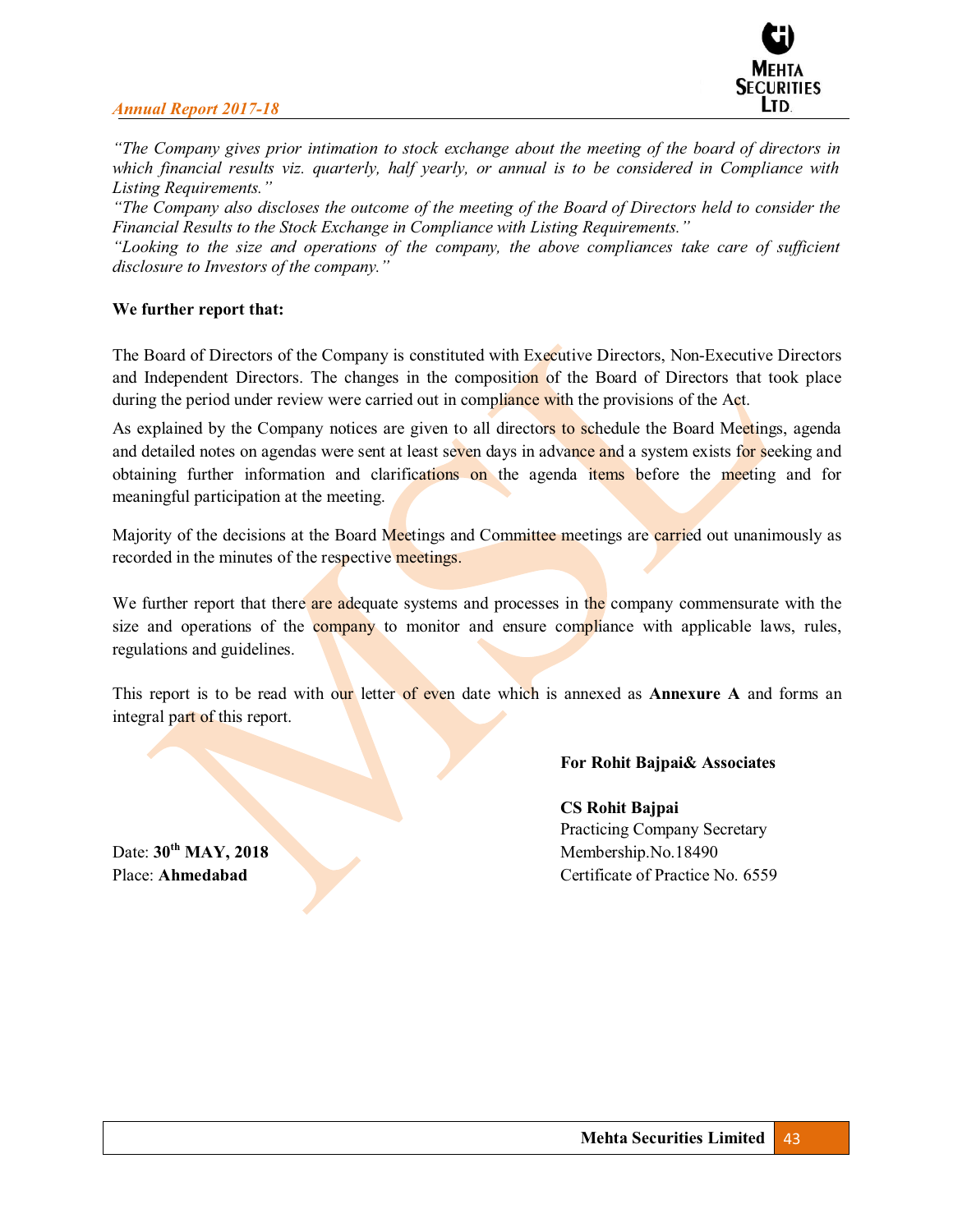

# **Annexure-A to Secretarial Auditor's report**

To, The Members

### **Mehta Securities Limited**

Our report of even date is to be read along with this letter.

- 1. Maintenance of secretarial record is the responsibility of the management of the company. Our responsibility is to express an opinion on these secretarial records based on my audit.
- 2. We have followed the audit practices and processes as were appropriate to obtain reasonable assurance about the correctness of the contents of the Secretarial records. The verification was done on test basis to ensure that correct facts are reflected in secretarial records. We believe that the processes and practices, we followed provide a reasonable basis for our opinion.
- 3. We have not verified the correctness and appropriateness of financial records and books of Accounts of the company. We have relied upon the report of Statutory Auditors regarding Compliance of Companies Act, 2013 and Rules made there under relating to maintenance of Books of Accounts, Papers and Financial Statements of the relevant Financial Year, which give a true and fair view of the state of the affairs of the Company.
- 4. Where ever required, we have obtained the Management representation about the compliance of laws, rules and regulations and happening of events etc.
- 5. The compliance of the provisions of Corporate and other applicable laws, rules, regulations, standards is the responsibility of management. My examination was limited to the verification of procedures on test basis.
- 6. The Secretarial Audit report is neither an assurance as to the future viability of the company nor of the efficacy or effectiveness with which the management has conducted the affairs of the company.

### **For Rohit Bajpai& Associates**

### **CS RohitBajpai**

Practicing Company Secretary Date:  $30^{TH}$  MAY, 2018<br>Membership No. 18490 Place: **Ahmedabad** Certificate of Practice No. 6559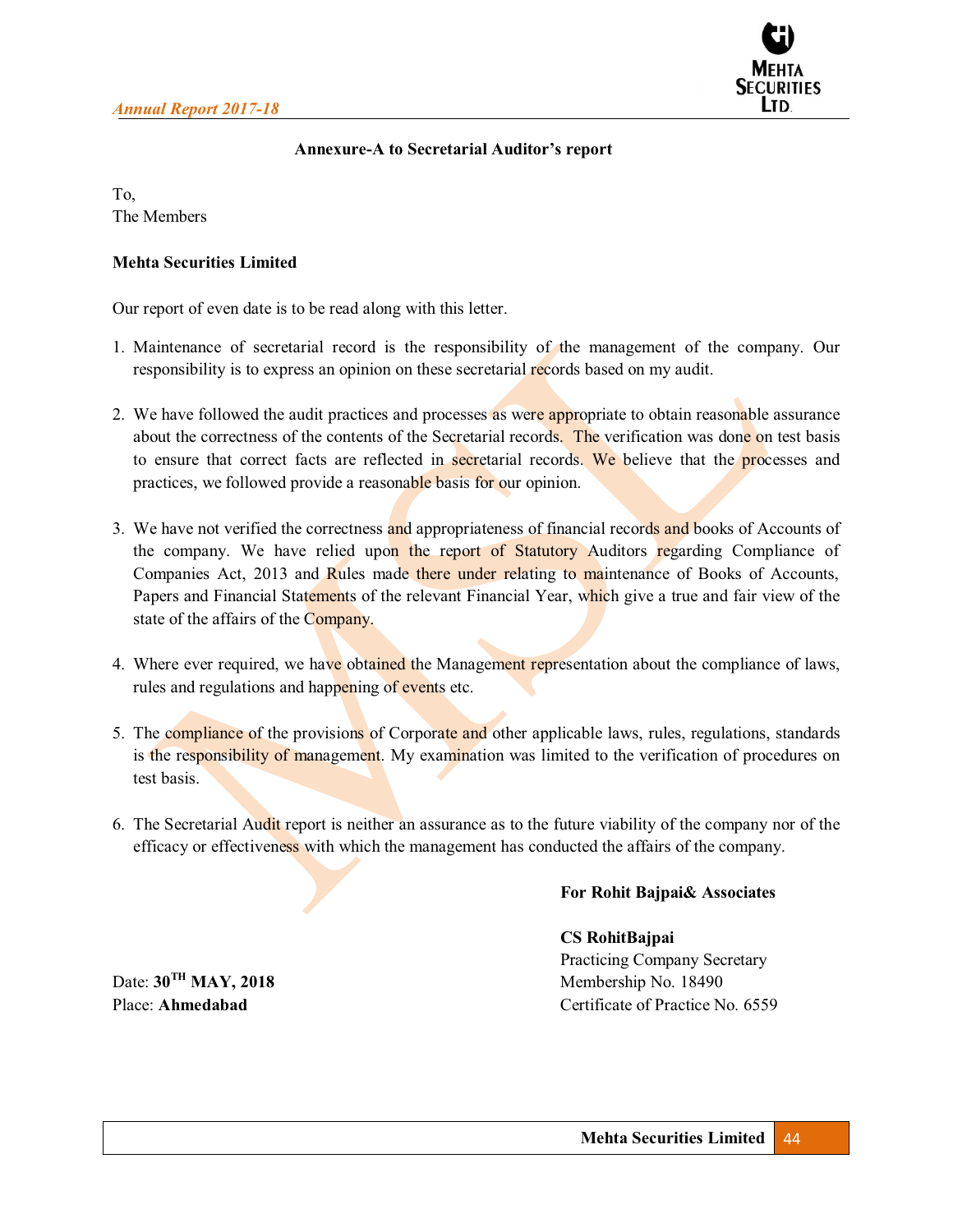

# **ANNEXURE-C TO THE DIRECTORS REPORT**

### **MANAGEMENT DISCUSSION AND ANALYSIS**

To, The Members,

# x **ECONOMIC REVIEW:**

Over the past two fiscal years, the Indian stock market has soared, outperforming many other major markets. Over the coming year, the government will need to ensure that the process of resolving the major indebted cases and recapitalizing the public sector banks is carried to a successful conclusion. The Market had come off from record high in January 2018 due to several factors such as rise in US Bond yields, Political uncertainty, escalating geopolitical tensions, rising crude oil prices and scams in the Banking sectors. Few of these concerns still persist and would continue to weigh on the Market. Besides, a weak march quarter earnings outlook for the Banking sector and a drop in Equity Mutual fund inflows are other woes. Equity market may be expected to remain range bound and the stocks with fundamental traits are likely to outperform.

Concerns over geopolitical tensions and ongoing trade spat between China and US may adversely affect dollar but hawkish sounding Federal Reserve policy on US interest rates shall negate the fall. US Economy is believed to continue to firm and inflation will touch expected target in coming months. The said global situation shall have significant positive impact on Indian Capital Market.

A series of major reforms undertaken in India over the past year will allow real GDP growth to reach 6.75 percent this fiscal and will rise to 7.0 to 7.5 percent in 2018-19, thereby re-instating India as the world's fastest-growing major economy. The reform measures undertaken in 2017-18 can be strengthened further in 2018-19.

# x **INDUSTRY STRUCTURE AND DEVELOPMENT:**

The development of Indian security markets began with launch of Bombay Stock Exchange (BSE), Mumbai in July 1875 and Ahmedabad Stock exchange in 1894 and 22 other exchange in various cities over the years.

The year 2017-18 witnessed the highest ever fund raising by public shares sales. The fund raising from the primary market this year is expected to see a drop due to market volatility and political uncertainty. Globally things are very volatile. Interest rates are going up in US. The flattening of the yield curve is signaling a recession two years from now. The trigger for recession could be anything. There is US-China trade war or the possibility of war between US and Russia.

The Indian currency is weakening steadily and the outlook isn't rosy. The rupee has lost nearly  $3\%$  of its value since start of 2018 and it is second biggest loser in the BRICS Group: Brazil, Russia, India, China, and South Africa. The Russian ruble is the only currency that has lost more value than the rupee in 2018 so far. The fall in Indian rupee can be attributed to higher crude oil prices, widening the trade deficit and higher capital out flows. The vicious circle of the dollar deficit and weakening rupee can be offset if other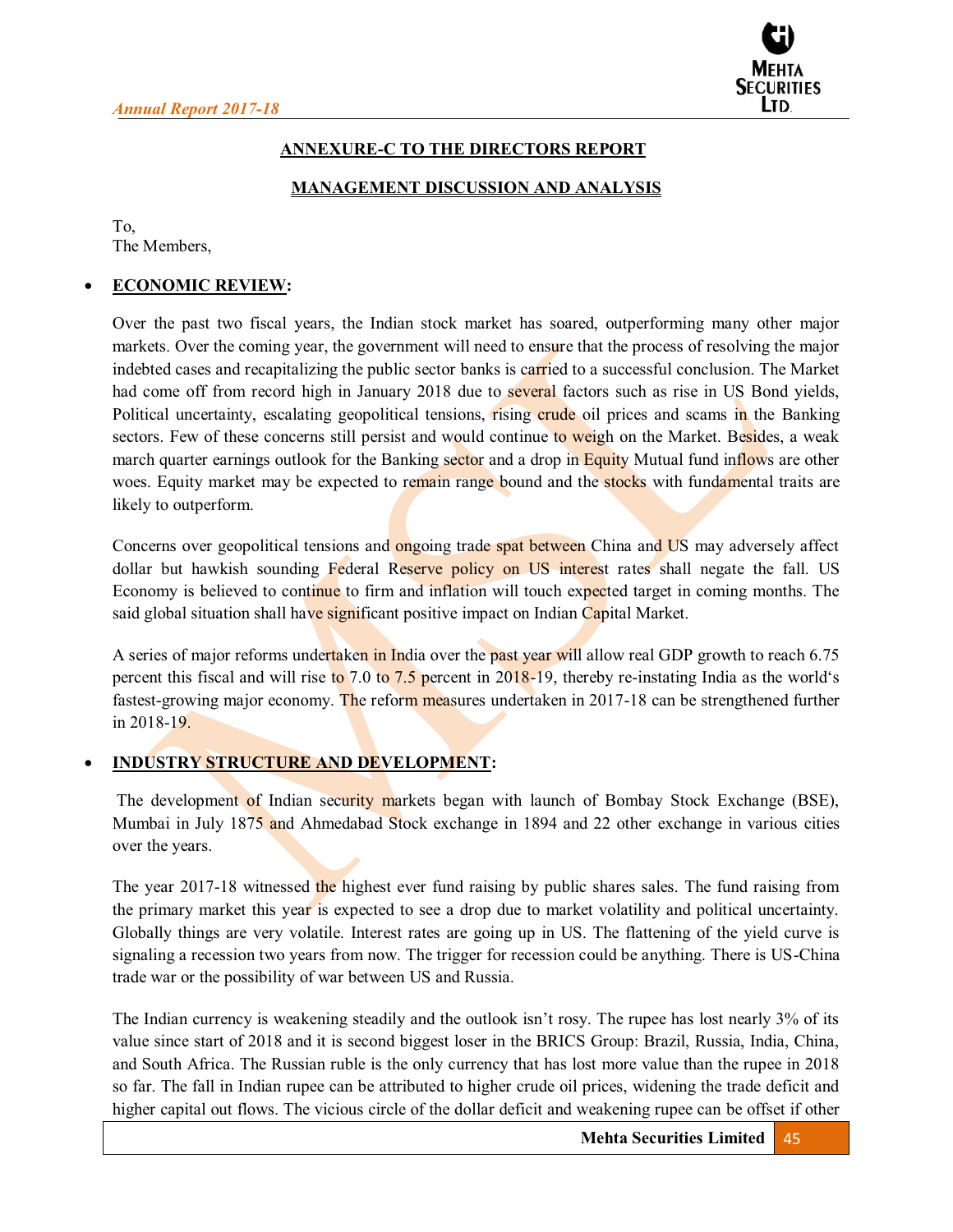

sections of the economy earn additional dollars. For instance,the capital market. Unfortunately, foreign investment in Indian equities and bonds has slowed down too. However, the Reserve Bank of India (RBI) can utilize its dollar reserves to support the rupee in order to take care of situation.

# x **OPPORTUNITIES AND THREATS:**

The recovery proceedings against past dues of the company are in progress. There is huge delay in recovering the dues from them due to slow and pro-defendant legal system. However the company has implemented the action plan for speedy recovery of dues from its defaulters. The company does not have powers like Bank under various legislations. The Indian financial markets are stable and the company is sure to get benefits of the overall economic growth environment. The company is exploiting opportunities in the capital market and investment banking. The present government is also supportive of business growth and for the purpose amended many Acts and introduced new laws like The Insolvency and Bankruptcy Code, 2016, amendments in Companies Act, 2013, Income Tax Act, 1961, making effective Goods and Service Tax for making the business easy in India. On the whole foreign investors are very positive on India and its policies. Ease of doing business, however, still needs to improve. Some of reforms have been initiated which shall continue irrespective of Government in power. And thereby attract foreign investment, relaxing  $FDI$  in many sectors and other steps to grow the economy by the government creates optimistic business environment. It shall also be helpful to your Company for resolving its pending issues related to past dues from various business transactions carried out.

# x **SEGMENT WISE PERFORMANCE:**

The company operated in two major segments of consulting and investments. The capital raising activity is rising as the market is under recovery stage of business cycle. The new measures adopted by government in power are positive to the growth of capital market. The capital market has already gained momentum and it will definitely improve the performance of company under its two major segment i.e. consulting and investment. The World Bank had forecast a growth rate of 7.3% for India this year and 7.5% for 2019-20 and noted that country's economy has recovered from the effect of demonetization and Goods and Service Tax (GST). India is a large market with vast infrastructural gaps that needs to be plugged in its quest for next phase of industrial growth.

# x **OUTLOOK:**

The Indian economy is growing strongly and remains a bright spot in the global landscape. India's overall outlook remains positive, although growth was slow temporarily as a result of disruptions to consumption and business activity from the recent withdrawal of high-denomination banknotes from circulation. The country's economy has recovered from effect of demonetization and GST. The nation's expansion will pick up as economic reforms accelerate. The government has made significant progress on important economic reforms, which will support strong and sustainable growth going forward. Therefore, the company is optimistic about the recovery of Indian economy and the capital market. India is relatively less impacted from global protectionist measures as domestic consumption is around 65% of GDP.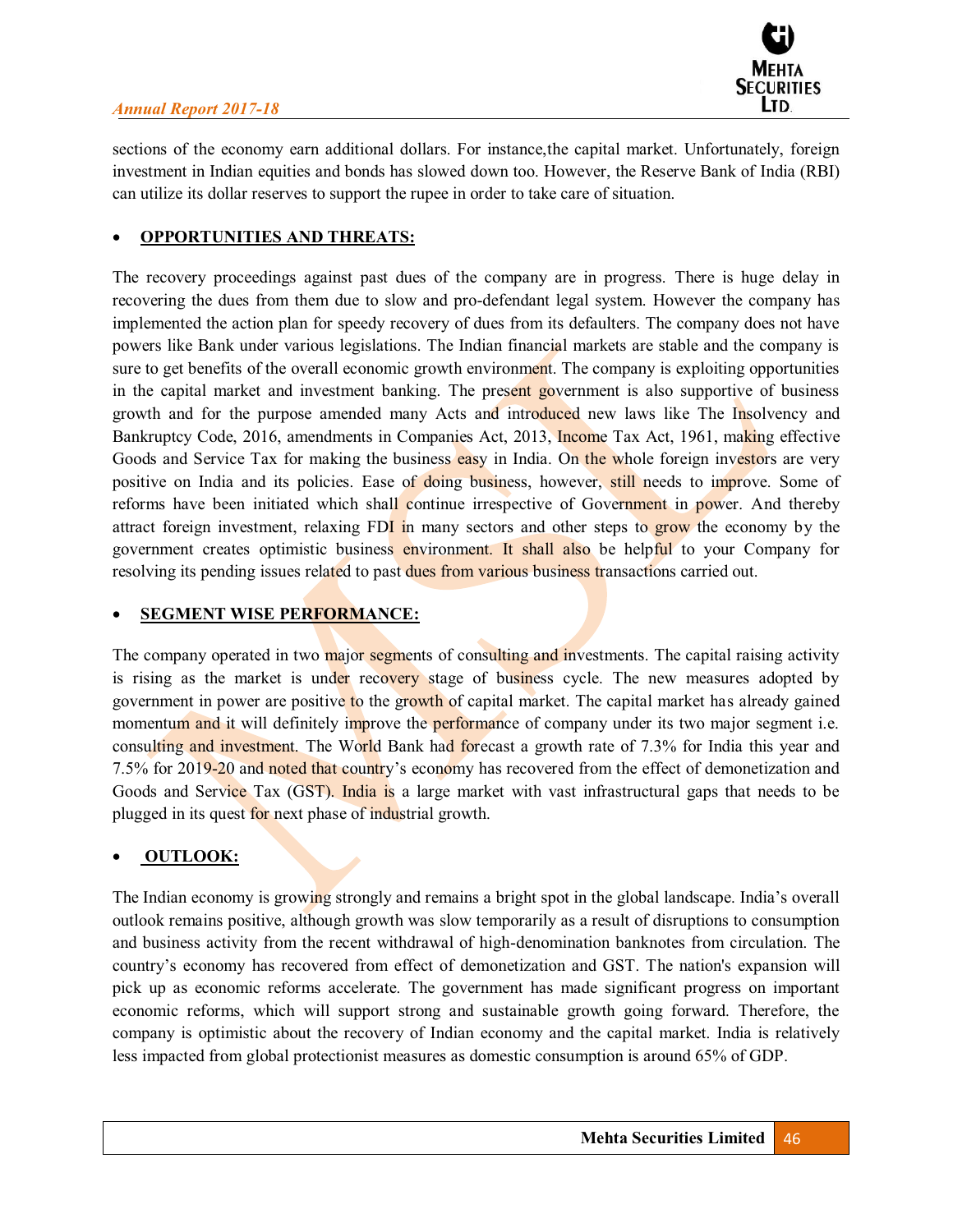

# x **RISKS AND CONCERNS:**

The capital market industry is mainly dependent on economic growth of country and capital market is also further affected by number of issues arising out of International policies of foreign government as well any change in international business environment. The industrial growth is very sensitive which is dependent on many factors which may be social, financial, economical or political and also natural climatic conditions in the country. However, with the positive attitude of country which can mitigate the avoidable risks. Geopolitical tensions, raising crude oil prices, rising US bond yields, scams in the banking sector are some of the affecting factors that the country witnessed during the year under review. The country faced the said concerns with positive measures by way of making amendments or introducing new laws that can assist to grow the economy. Foreign investors are very positive for India and trust its policies which are very much investor friendly. It is expected that the said efforts shall continue during the coming years irrespective of the Government which is in power.

# x **INTERNAL CONTROL SYSTEMS AND THEIR ADEQUACY:**

The company has implemented proper system for safeguarding the operations/business of the company, through which the assets are verified and frauds, errors are reduced and accounts, information connected to it are maintained such, so as to timely completion of the statements.

The Company has adequate systems of Internal Controls commensurate with its size and operations to ensure orderly and efficient conduct of business. These controls ensure safeguarding of assets, reduction and detection of fraud and **error**, adequacy and completeness of the accounting records and timely preparation of reliable financial information. The company has internal audit and verification at regular intervals.

The requirement of having internal auditor compulsory by statue in case of listed and other classes of companies as prescribed shall further strengthen the internal control measures of company.

# **DISCUSSION ON FINANCIAL PERFORMANCE WITH RESPECT TO OPERATIONAL PERFORMANCE**

The financial performance of the Company for the financial year 2017-18 is described in the Directors' Report under the head "Financial Performance".

# x **MATERIAL DEVELOPMENTS IN HUMAN RESOURCES:**

The cordial employer- employee relationship also continued during the year under the review. The company has continued to give special attention to human resources.

### x **CAUTIONARY STATEMENT:**

Statement in this management discussion and analysis report, describing the company's objectives, estimates and expectations may constitute "forward looking statements" within the meaning of applicable laws or regulations. Actual results may differ materially from those either expressed or implied. The Company undertakes no obligation to publicly update or revise any forward-looking statements, whether as a result of new information, future events, or otherwise.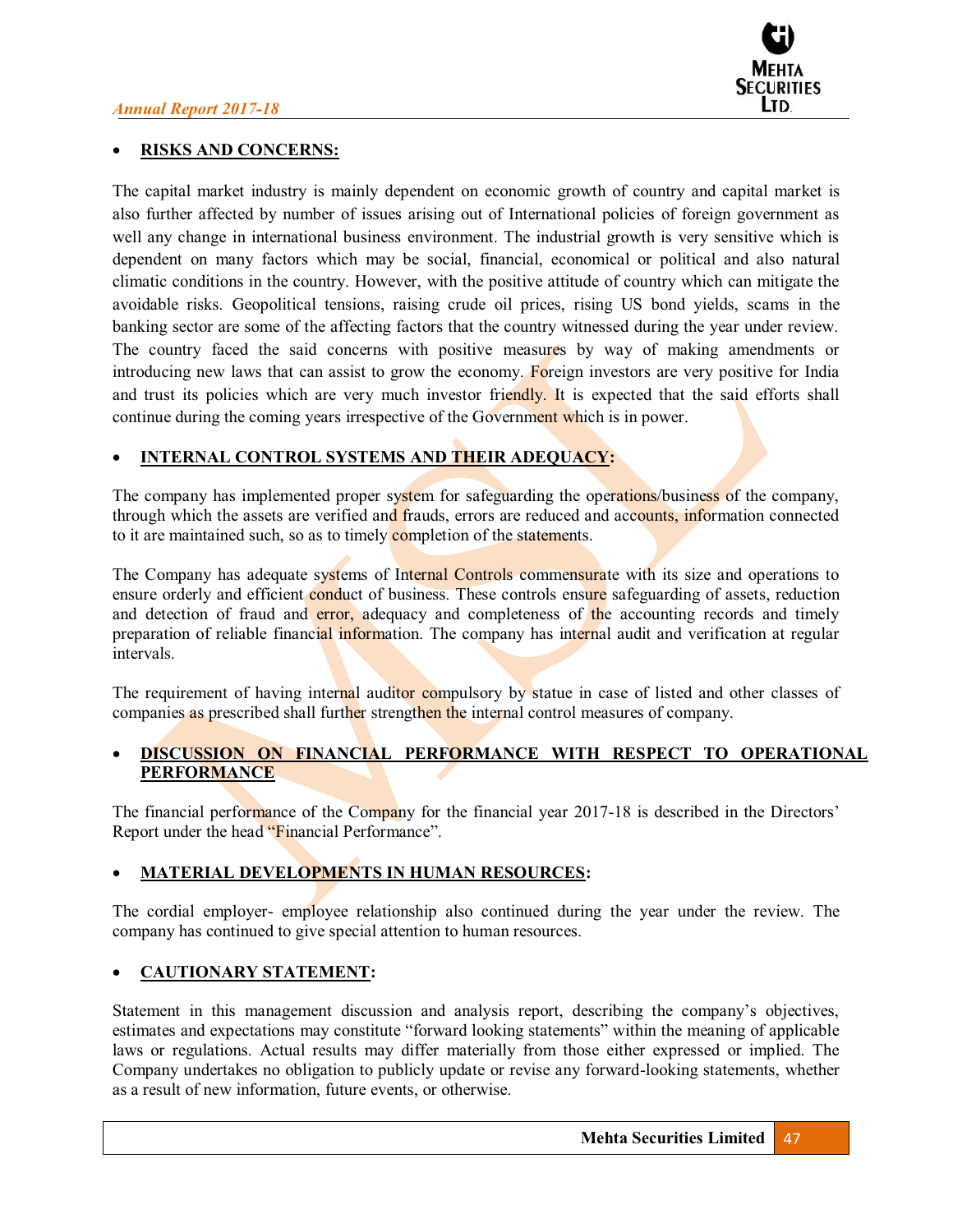

# **• DISCLOSURE OF ACCOUNTING TREATMENT**

In preparation of financial statements, a treatment as prescribed in an Indian accounting standard has been followed.

For and on behalf of Board of Directors

 $Sd$ - $Sd$ -Place: Ahmedabad Mrs. Bhavna D. Mehta Mr.Chirag D. Mehta Date:  $30^{\text{th}}$  May, 2018 Managing Director Director Date: 30<sup>th</sup> May, 2018 Managing Director Director Director Director (DIN: 01590958) (DIN: 00484709)  $(DIN: 01590958)$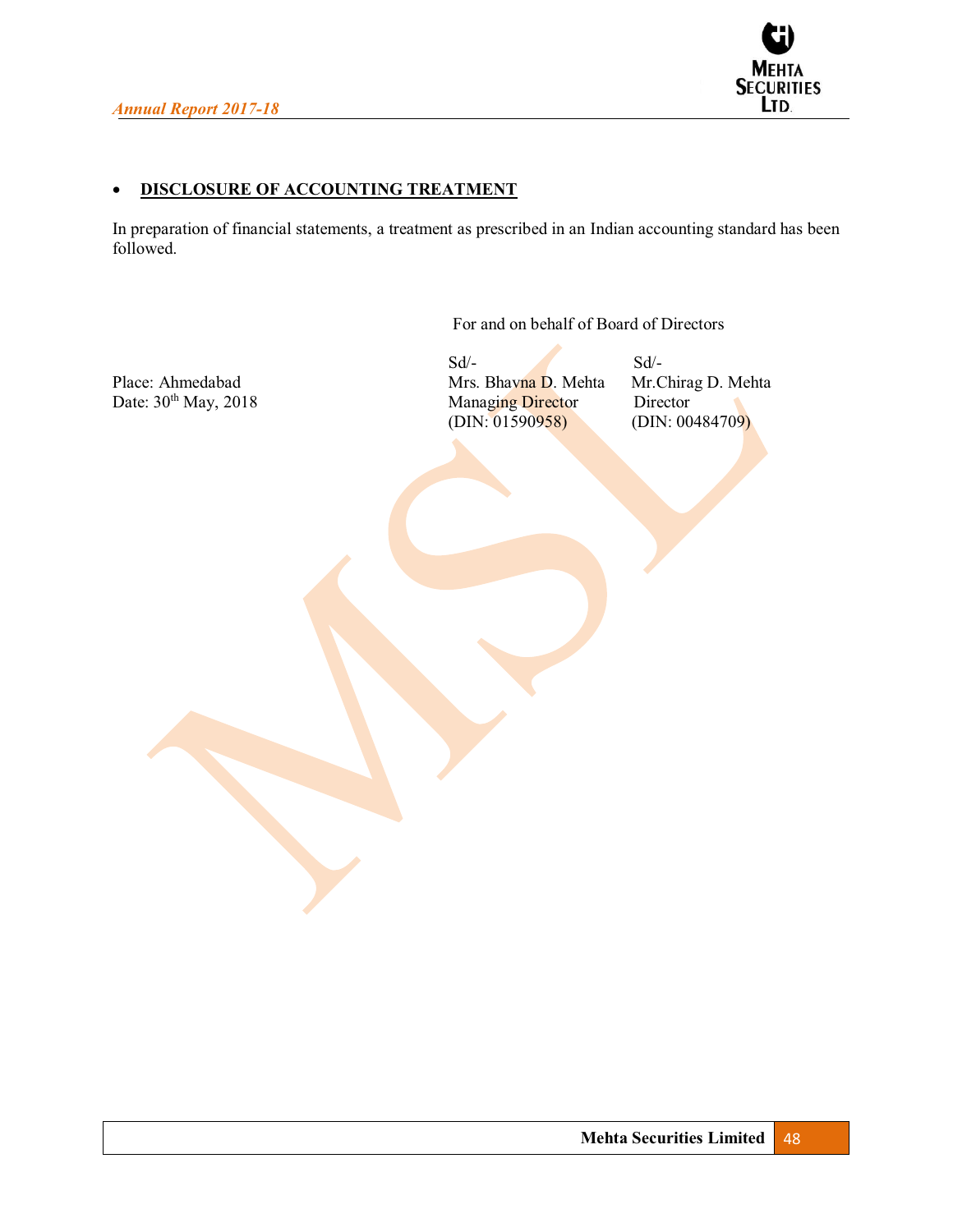

# **ANNEXURE-D**

### **Information pursuant to Section 197 of the Companies Act, 2013 read with Rule 5(1) of the Companies (Appointment and Remuneration of Managerial Personnel) Rules, 2014**

**i. The ratio of the remuneration of each Director to the median remuneration of the employees of the Company for the financial year 2017-18and the percentage increase in remuneration of each Director, Chief Executive Officer, in the financial year 2017-18:** 

| <b>Name of Director and KMP</b>                        | <b>Ratio of remuneration</b>           | % increase in                         |
|--------------------------------------------------------|----------------------------------------|---------------------------------------|
|                                                        | to median remuneration<br>of Employees | remuneration in the<br>financial year |
| <b>Executive Director and Key Managerial Personnel</b> |                                        |                                       |
| Mrs. Bhavna D. Mehta                                   |                                        |                                       |
| (Managing Director)                                    | 1.92:1                                 | N.A.                                  |
| DIN: 01590958                                          |                                        |                                       |
| <b>Non-Executive Directors</b>                         |                                        |                                       |
| Mr. ChiragD. Mehta                                     |                                        |                                       |
| (Non-Executive Director)                               | 1.12:1                                 | N.A.                                  |
| DIN: 00484709                                          |                                        |                                       |
| Mr. Ramniklal D. Sojitra                               |                                        |                                       |
| (Non-Executive Independent)                            | <b>NIL</b>                             | N.A.                                  |
| Director)                                              |                                        |                                       |
| DIN: 00350946                                          |                                        |                                       |
| Mr. Upen P. Parekh                                     |                                        |                                       |
| (Non-Executive Independent                             | <b>NIL</b>                             | N.A.                                  |
| Director)                                              |                                        |                                       |
| DIN: 01649900                                          |                                        |                                       |

- **ii. The percentage increase in the median remuneration of employees in the financial year:** Not Applicable
- **iii. The number of permanent employees on the rolls of Company:**5
- **iv. Average percentile increase already made in the salaries of employees other than the managerial personnel in the last financial year and its comparison with the percentile increase in the managerial remuneration and justification thereof and point out if there are any exceptional circumstances for increase in the managerial remuneration:**

There was no increase in the salaries of employees other than the managerial personnel and of managerial personnel for financial year 2017-18.

**v. Affirmation that the remuneration is as per the Remuneration Policy of the Company:**  The Company affirms remuneration is as per the remuneration Policy of the Company.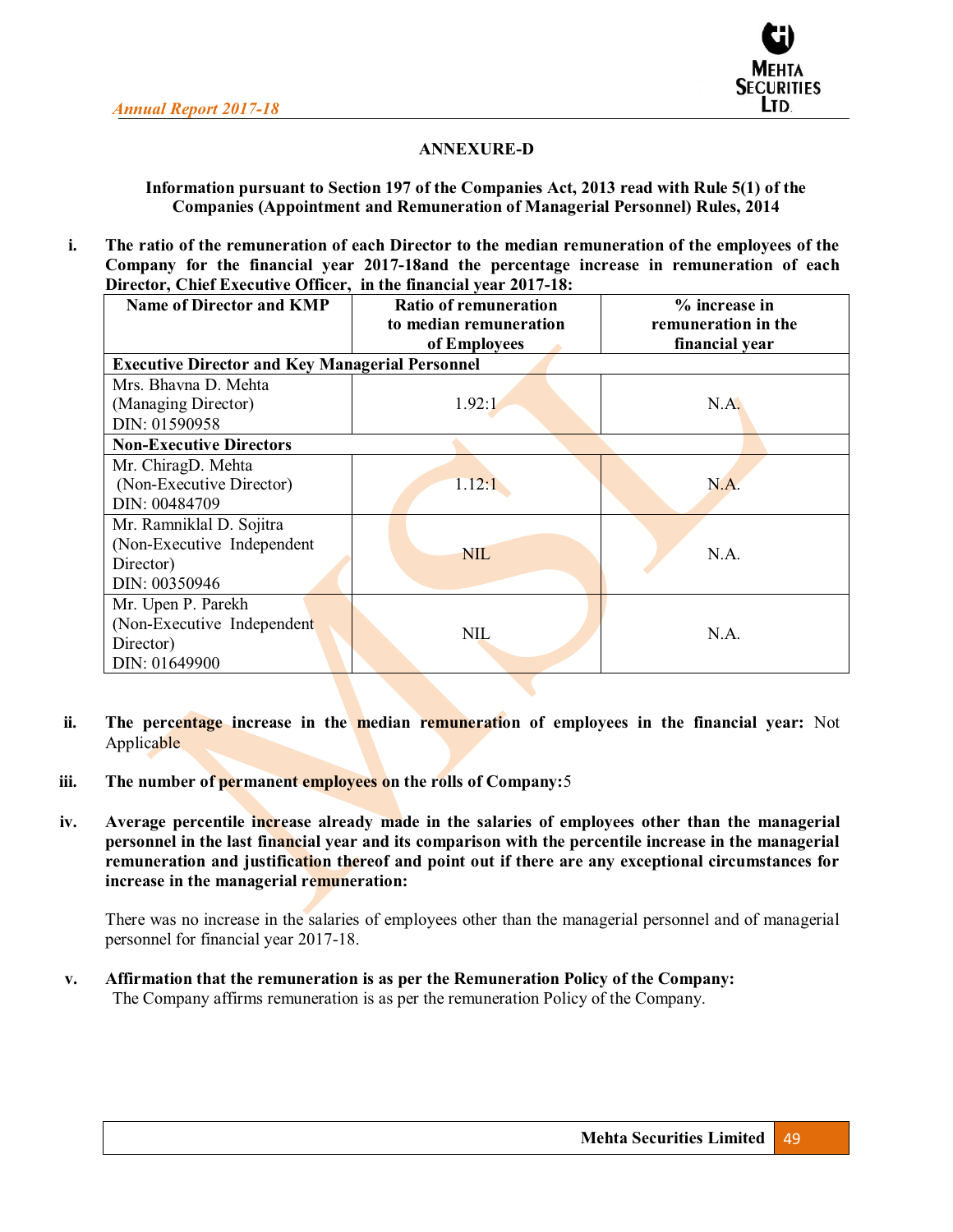

# **ANNEXURE-E**

#### **CORPORATE GOVERNANCE REPORT**

#### **INTRODUCTION:**

Corporate Governance is about ensuring transparency, disclosure and reporting that conforms fully to the existing laws of the country and to promote ethical conduct of business throughout organization. It brings intimate relationship between all stakeholders, the society and the management of the company for fetching value and overall growth and trust amongst all the stakeholders. The philosophy of the Company in relation to corporate governance is to ensure transparency in all its operations, make disclosures and enhance shareholder value without compromising on compliance of with the laws and regulations.

SEBI notified SEBI (Listing Obligations and Disclosure Requirements) Regulations, 2015 (LODR) on 2nd September, 2015 which was implemented within a period of Ninety Days of the Notification i.e. by 1<sup>st</sup>December, 2015.

SEBI Listing Regulations 2015 (LODR) has provided exemption under regulation  $15(2)(a)$  from applicability of Corporate Governance provisions as specified in regulations 17, 18, 19, 20, 21, 22, 23, 24, 25, 26, 27 and clause (b) to (i) of sub-regulation (2) of regulation 46 and para  $C$ , D and E of Schedule V in respect of listed entities having paid-up Equity share Capital not exceeding rupees ten crores and net worth not exceeding rupees twenty five crores as on the last day of the previous financial year.

Your Company falls under the exemption criteria as laid down under Regulation 15(2) (a) and therefore, not required mandatorily to comply with the said regulations.

The Company therefore is not required to make disclosures in Corporate Governance Report as specified in Para C, D AND E of Schedule V to the Listing Regulations.

However, pursuant to Regulation 15(3) of SEBI (Listing Obligations and Disclosure Requirements) Regulations, 2015, notwithstanding sub-regulation (2) of regulation 15, the provisions of Companies Act, 2013 shall continue to apply, wherever applicable.

The Corporate Governance report of the Company for the Financial Year 2017-18 under review on the compliance of various Corporate Governance principles as laid down under, Companies Act, 2013 read with rules thereto and **SEBI** (Listing Obligations and Disclosure Requirements) Regulations, 2015 to the extent applicable is annexed to this report as Annexure - E.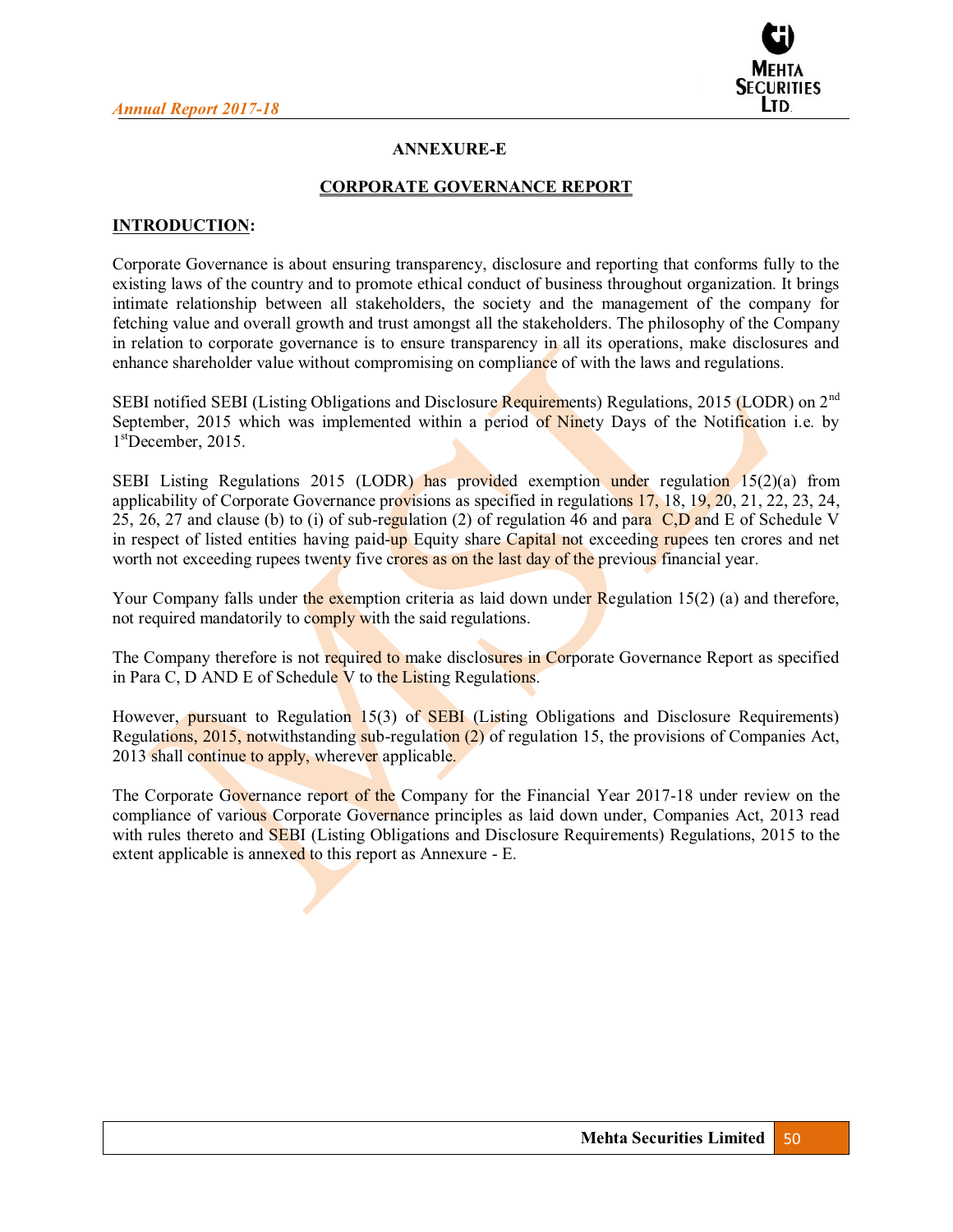

### **ANNEXURE-F**

#### **AUDITORS CERTIFICATE ON CORPORATE GOVERNANCE**

Corporate Identity No: L67120GJ1994PLC022740 Nominal Capital: Rs. 350 Lacs

# **To, The members of Mehta Securities limited**

We have examined all the relevant records of **Mehta Securities limited** for the purpose of certifying compliance of the conditions of the Corporate Governance under SEBI (Listing Obligations and Disclosure Requirements) Regulations, 2015 (LODR)

The SEBI (Listing Obligations and Disclosure Requirements) Regulations, 2015(LODR) came into effect with effect from December 01, 2015 replacing the earlier Listing Agreement which was applicable to the Company.

The said Listing Regulations has provided exemption under regulation  $15(2)(a)$  from applicability of Corporate Governance provisions as specified in regulations 17, 18, 19, 20, 21, 22, 23, 24, 25, 26, 27 and clause (b) to (i) of sub-regulation (2) of regulation 46 and para  $C, D$  and E of Schedule V in respect of listed entities having paid-up Equity share Capital not exceeding rupees ten crores and net worth not exceeding rupees twenty five crores as on the last day of the previous financial year.

The Company falls under the **exemption** criteria as laid down under Regulation 15(2) (a) and therefore, not required mandatorily to comply with the said regulations.

We are, therefore, not required to give compliance certificate in requirement with Part E of schedule V of SEBI (Listing Obligations and Disclosure Requirements) Regulations, 2015 regarding compliance of conditions of corporate governance.

We have obtained all the information and explanations which to the best of our knowledge and belief were necessary for the purposes of certification.

The compliance of conditions of corporate governance is the responsibility of the Management. Our examination was limited to the procedure and implementation process adopted by the Company for ensuring the compliance of the conditions of the corporate governance.

This certificate is neither an assurance as to the future viability of the Company nor of the efficacy or effectiveness with which the management has conducted the affairs of the Company.

In our opinion and to the best of our information and according to the explanations and information furnished to us, we certify that the Company has complied with all the mandatory conditions of Corporate Governance as stipulated in the said Listing Agreement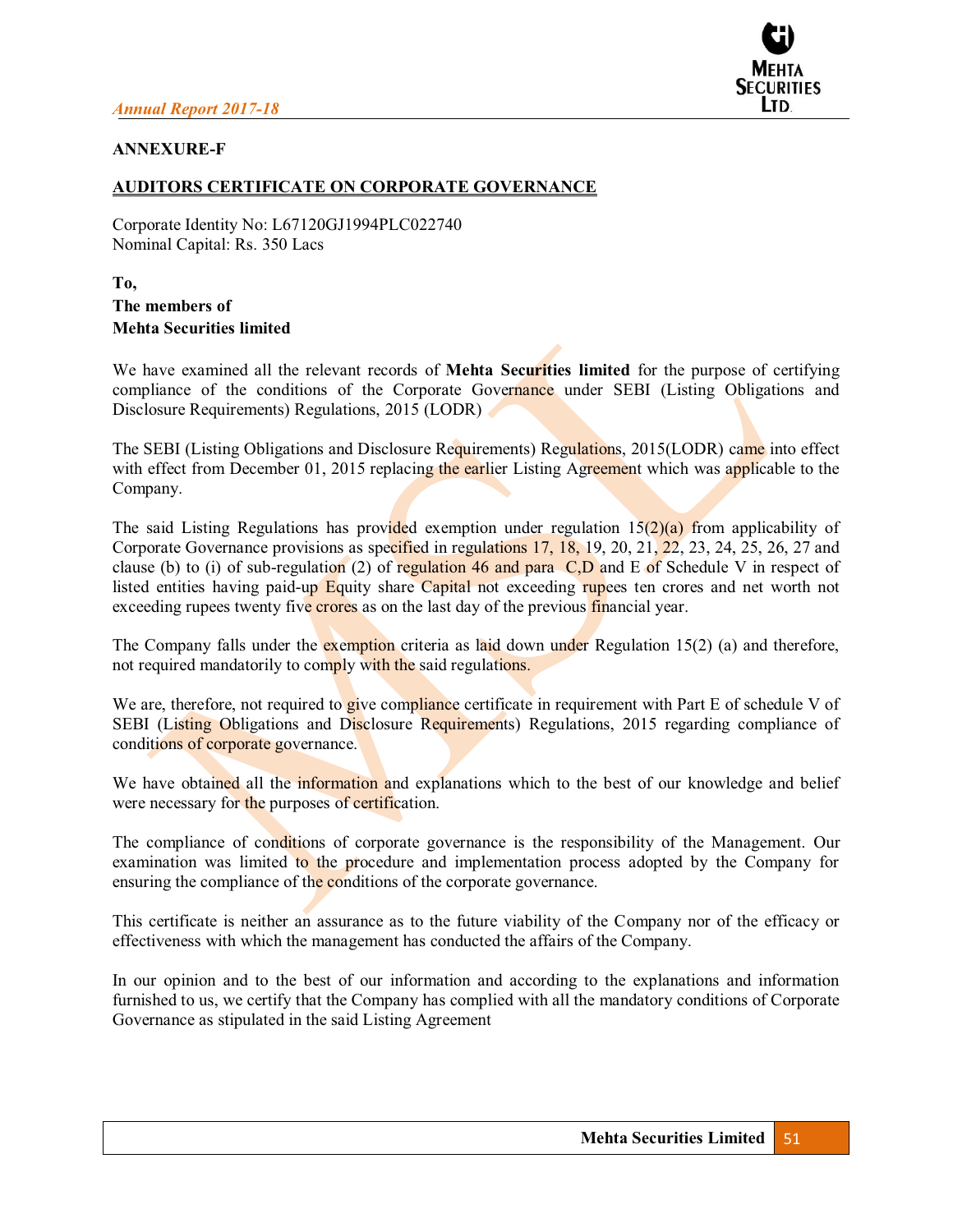

For, P.P. Patel & Bros. Chartered Accountants Firm Reg. No. 107743W Sd/-<br>P. P. Patel Membership No.: - 164080

Place: Ahmedabad<br>Date:  $30^{\text{th}}$  May, 2018

# **DECLARATION ON CODE OF CONDUCT**

**Note:** The Company is exempted from taking declaration signed by Chief Executive Officer stating that the members of Board of Directors and Senior Management personnel have affirmed compliance with the code of conduct of board of directors and senior management under regulation 15 (2) read with regulation 17(5) of The SEBI (Listing Obligations and Disclosure Requirements) Regulations, 2015(LODR).

# **MANAGING DIRECTOR / CHIEF EXECUTIVE OFFICER CERTIFICATION**

**Note:** The Company is exempted from obtaining compliance certificate from chief executive officer and chief financial officer required to be obtained under regulation 17(8) of The SEBI (Listing Obligations and Disclosure Requirements) Regulations, 2015(LODR) under regulation 15 (2) The SEBI (Listing Obligations and Disclosure Requirements) Regulations, 2015(LODR).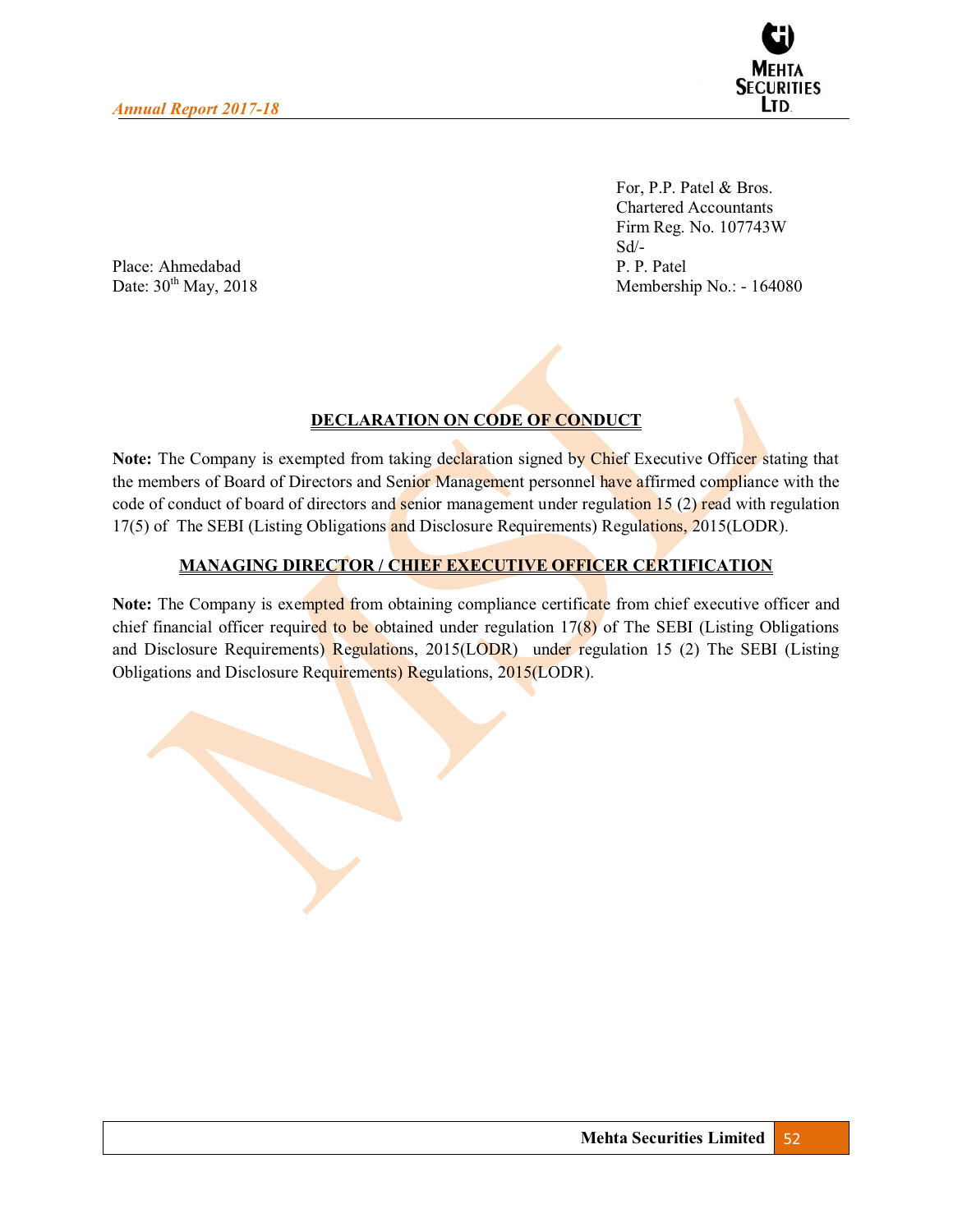

# **INDEPENDENT AUDITORS' REPORT**

#### **To, The Members of Mehta Securities Limited**

#### **Report on the Financial Statements**

We have audited the accompanying Ind AS financial statements of MEHTA SECURITIES LIMITED ("the Company"), which comprise the Balance Sheet as at March 31, 2018, the Statement of Profit and Loss, including the statement of Other Comprehensive Income, the Cash Flow Statement and the Statement of Changes in Equity for the year then ended, and a summary of significant accounting policies and other explanatory information

#### **Management's Responsibility for the Financial Statements**

The Company's Board of Directors is responsible for the matters stated in Section 134(5) of the Companies Act, 2013 ("the Act") with respect to the preparation of these Ind AS financial statements that give a true and fair view of the financial position, financial performance including other comprehensive income, cash flows and changes in equity of the Company in accordance with accounting principles generally accepted in India, including the Indian Accounting Standards (Ind AS) specified under section 133 of the Act., read with Rule 7 of the Companies (Accounts) Rules, 2014 and the Companies (Indian Accounting Standards) Rules, 2015, as amended.

This responsibility also includes maintenance of adequate accounting records in accordance with the provisions of the Act for safeguarding of the assets of the Company and for preventing and detecting frauds and other irregularities; selection and application of appropriate accounting policies; making judgments and estimates that are reasonable and prudent; and the design, implementation and maintenance of adequate internal financial control that were operating effectively for ensuring the accuracy and completeness of the accounting records, relevant to the preparation and presentation of the Ind AS financial statements that give a true and fair view and are free from material misstatement, whether due to fraud or error.

#### **Auditor's Responsibility**

We believe that the audit evidence we have obtained is sufficient and appropriate to provide a basis for our audit opinion on the Ind AS financial statements

We have taken into account the provisions of the Act, the accounting and auditing standards and matters which are required to be included in the audit report under the provisions of the Act and the Rules made there under.

We conducted our audit of the Ind AS financial statements in accordance with the Standards on Auditing, issued by the Institute of Chartered Accountants of India, as specified under Section 143(10) of the Act. Those Standards require that we comply with ethical requirements and plan and perform the audit to obtain reasonable assurance about whether the financial statements are free from material misstatement.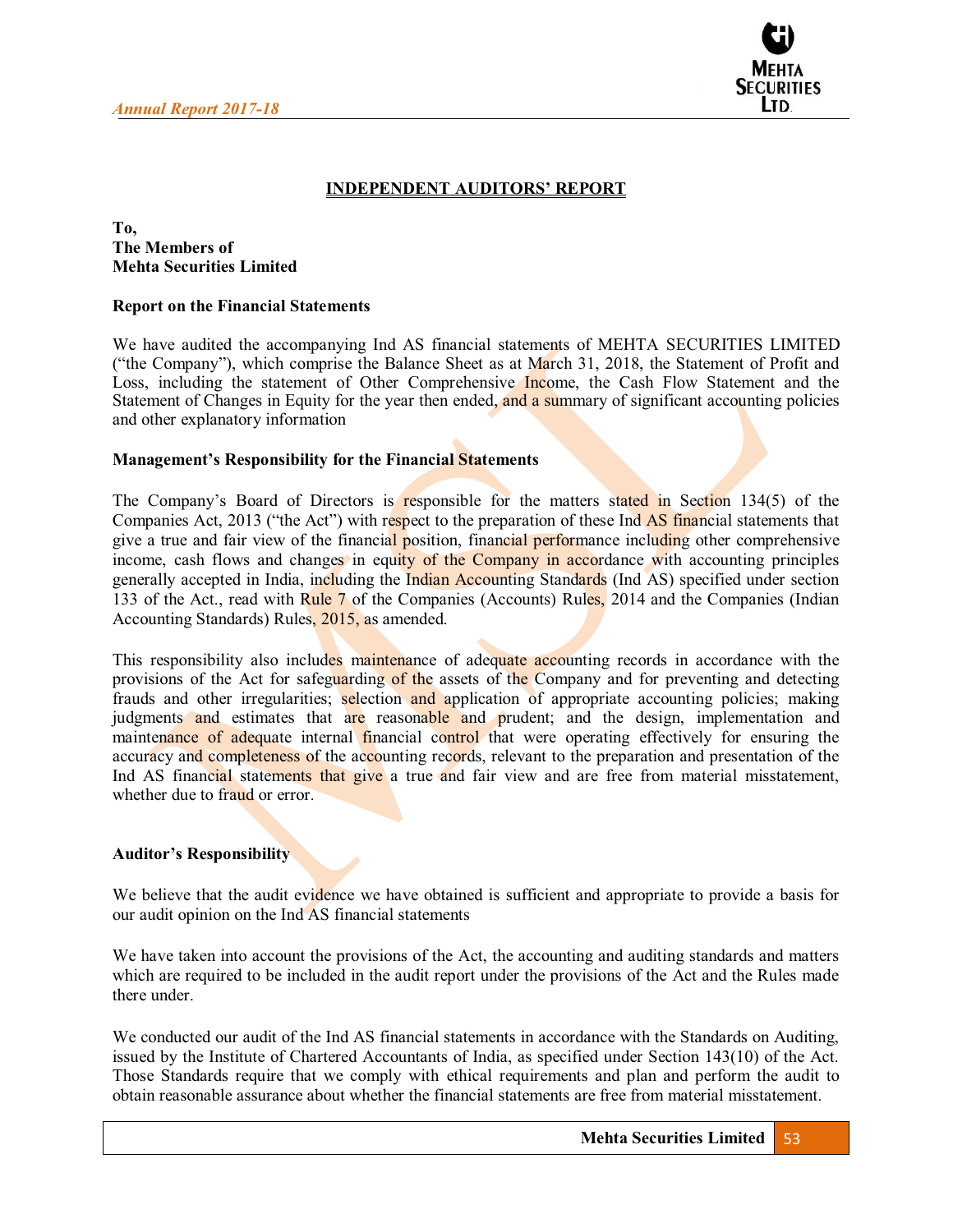

An audit involves performing procedures to obtain audit evidence about the amounts and disclosures in the financial statements. The procedures selected depend on the auditor's judgment, including the assessment of the risks of material misstatement of the Ind AS financial statements, whether due to fraud or error. In making those risk assessments, the auditor considers internal financial control relevant to the Company's preparation of the Ind AS financial statements that give a true and fair view in order to design audit procedures that are appropriate in the circumstances. An audit also includes evaluating the appropriateness of accounting policies used and the reasonableness of the accounting estimates made by the Company's Directors, as well as evaluating the overall presentation of the Ind AS financial statements.

# **Opinion**

In our opinion and to the best of our information and according to the explanations given to us, the Ind AS financial statements give the information required by the Act in the manner so required and give a true and fair view in conformity with the accounting principles generally accepted in India, of the state of affairs of the Company as at March 31, 2018, its loss including other comprehensive income, its cash flows and the changes in equity for the year ended on that date.

# **Report on Other Legal and Regulatory Requirements**

- 1. As required by the Companies (Auditor's report) Order, 2016 ("the Order") issued by the Central Government of India in terms of sub-section (11) of section 143 of the Act, we give in the Annexure A a statement on the matters specified in paragraphs 3 and 4 of the Order.
- 2. As required by section  $143$  (3) of the Act, we report that:
	- a) We have sought and obtained all the information and explanations which to the best of our knowledge and belief were necessary for the purpose of our audit;
	- b) In our opinion, proper books of account as required by law have been kept by the Company so far as it appears from our examination of those books;
	- c) The Balance Sheet, Statement of Profit and Loss including the Statement of Other Comprehensive Income, the Cash Flow Statement and Statement of Changes in Equity dealt with by this Report are in agreement with the books of account;
	- d) In our opinion, the aforesaid Ind AS financial statements comply with the Accounting Standards specified under section 133 of the Act, read with Rule 7 of the Companies (Accounts) Rules, 2014, Companies (Indian Accounting Standards) Rules, 2015, as amended;
	- e) On the basis of written representations received from the directors as on March 31, 2018, and taken on record by the Board of Directors, none of the directors is disqualified as on March 31, 2018, from being appointed as a director in terms of section 164 (2) of the Act;
	- f) With respect to the adequacy of the internal financial controls over financial reporting of the Company and the operating effectiveness of such controls, refer to our separate Report in "Annexure B" to this report;
	- g) With respect to the other matters to be included in the Auditor's Report in accordance with Rule 11 of the Companies (Audit and Auditors) Rules, 2014, as amended, in our opinion and to the best of our information and according to the explanations given to us:
		- i. The Company has disclosed the impact of pending litigations on its financial position in its Ind AS financial statements.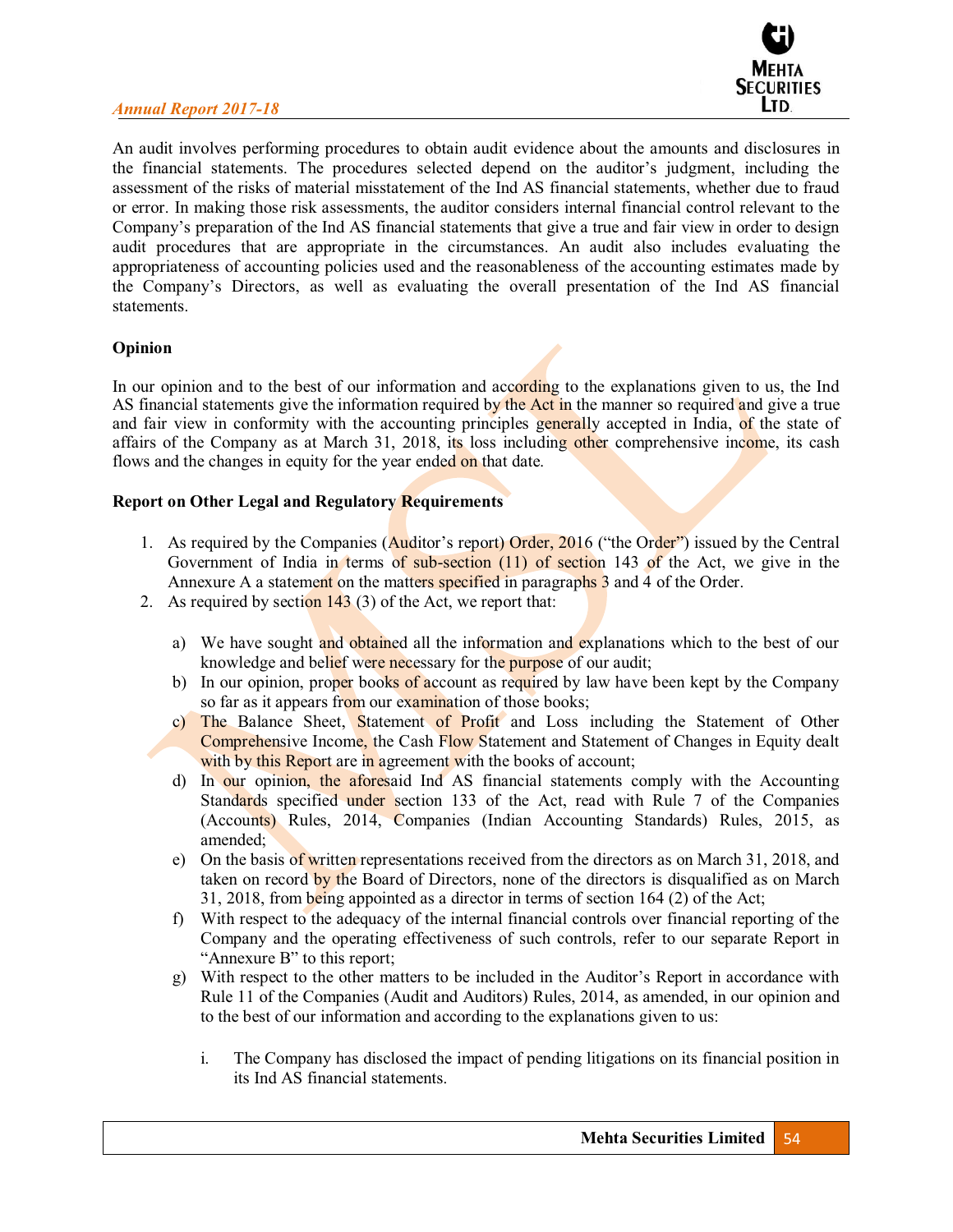

- ii. The Company has made provision, as required under the applicable law or accounting standards, for material foreseeable losses, if any, on long-term contracts including derivative contracts;
- iii. There were no amounts which were required to be transferred to the Investor Education and Protection Fund by the Company

### **Other Matter**

The comparative financial information of the Company for the year ended March 31, 2017 and the transition date opening balance sheet as at April 1, 2016 prepared in accordance with Ind AS, included in these Ind AS financial statements, have been audited by the predecessor auditor who had audited the financial statements for the relevant periods. The report of the predecessor auditor on the comparative financial information and the opening balance sheet dated April1, 2016 expressed an unmodified opinion.

For and on behalf of, For, P.P. Patel & Bros. Chartered Accountants Firm Reg. No. 107743W

 $Sd$ <sup>-</sup> P. P. Patel Membership No.: - 164080

Place: Ahmedabad Date:  $30<sup>th</sup>$  May, 2018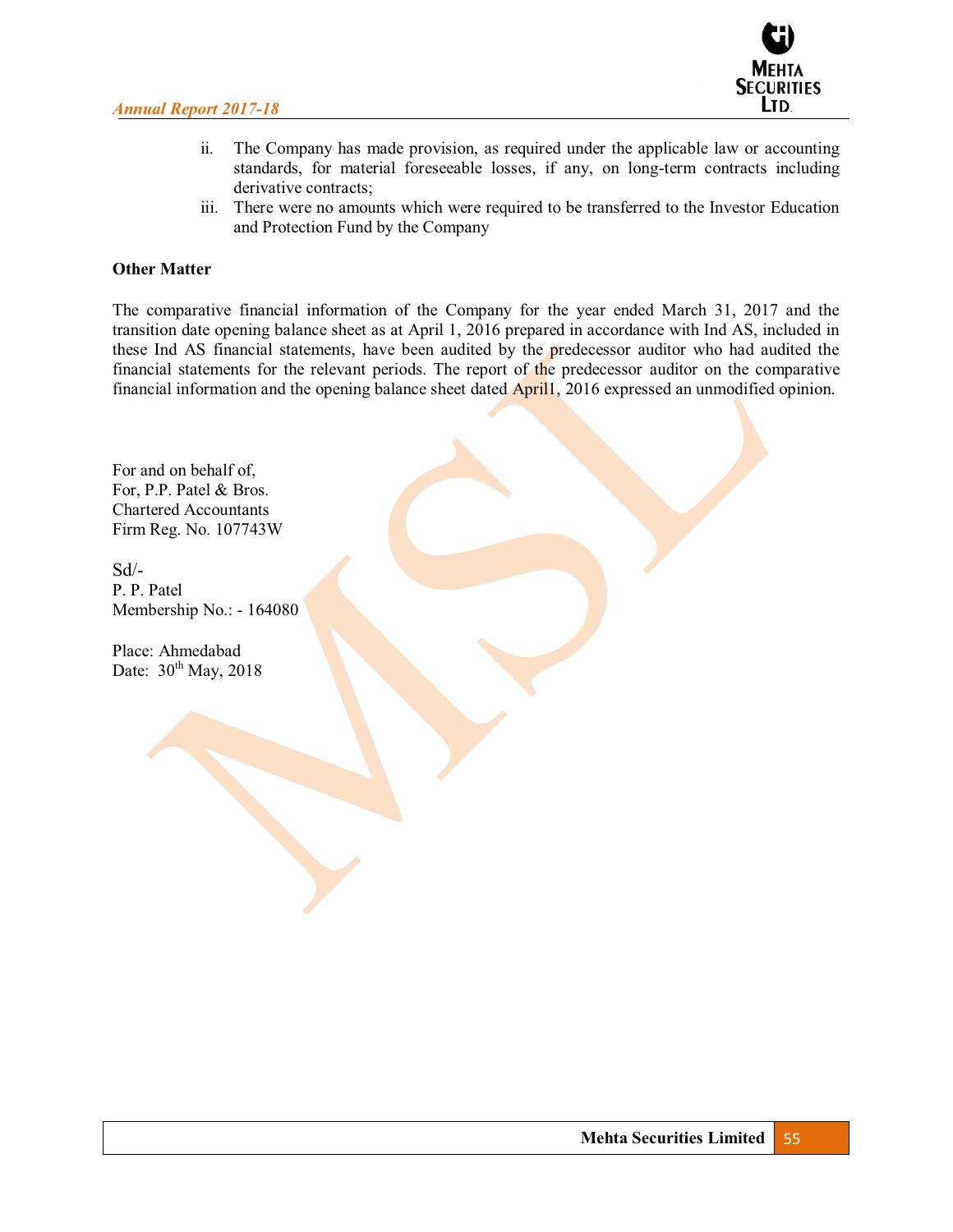

# "Annexure A" to the Independent Auditors' Report

Referred to in paragraph 1 under the heading 'Report on Other Legal & Regulatory Requirement' of our report of even date to the financial statements of the Company for the year ended March 31, 2018:

- 1) (a) The Company has maintained proper records showing full particulars, including quantitative details and situation of fixed assets;
	- (b) The Fixed Assets have been physically verified by the management in a phased manner, designed to cover all the items over a period of three years, which in our opinion, is reasonable having regard to the size of the company and nature of its business. Pursuant to the program, a portion of the fixed asset has been physically verified by the management during the year and no material discrepancies between the books records and the physical fixed assets have been noticed.
	- (c) The title deeds of immovable properties are held in the name of the company.
- 2) (a) The management has conducted the physical verification of inventory at reasonable intervals.
	- b) The discrepancies noticed on physical verification of the inventory as compared to books records which has been properly dealt with in the books of account were not material.
- 3) The Company has not granted any loans, secured or unsecured to companies, firms, Limited Liability partnerships or other parties covered in the Register maintained under section 189 of the Act. Accordingly, the provisions of clause 3 (iii) (a) to  $(C)$  of the Order are not applicable to the Company and hence not commented upon.
- 4) In our opinion and according to the information and explanations given to us, the company has not given any loan to directors  $\frac{u}{s}$  185 and not given any loan, guarantee or provided security under section 186 of the Companies Act, 2013.
- 5) The Company has not accepted any deposits from the public and hence the directives issued by the Reserve Bank of India and the provisions of Sections 73 to 76 or any other relevant provisions of the Act and the Companies (Acceptance of Deposit) Rules, 2015 with regard to the deposits accepted from the public are not applicable.
- 6) As informed to us, the maintenance of Cost Records has not been specified by the Central Government under sub-section (1) of Section 148 of the Act, in respect of the activities carried on by the company.
- 7) (a) According to information and explanations given to us and on the basis of our examination of the books of account, and records, the Company has been generally regular in depositing undisputed statutory dues including Provident Fund, Employees State Insurance, Income-Tax, Sales tax, Service Tax, Duty of Customs, Duty of Excise, Value added Tax, Cess and any other statutory dues with the appropriate authorities. According to the information and explanations given to us, no undisputed amounts payable in respect of the above were in arrears as at March 31, 2018 for a period of more than six months from the date on when they become payable.
	- b) According to the information and explanation given to us, there are no dues of income tax, sales tax, service tax, duty of customs, duty of excise, value added tax outstanding on account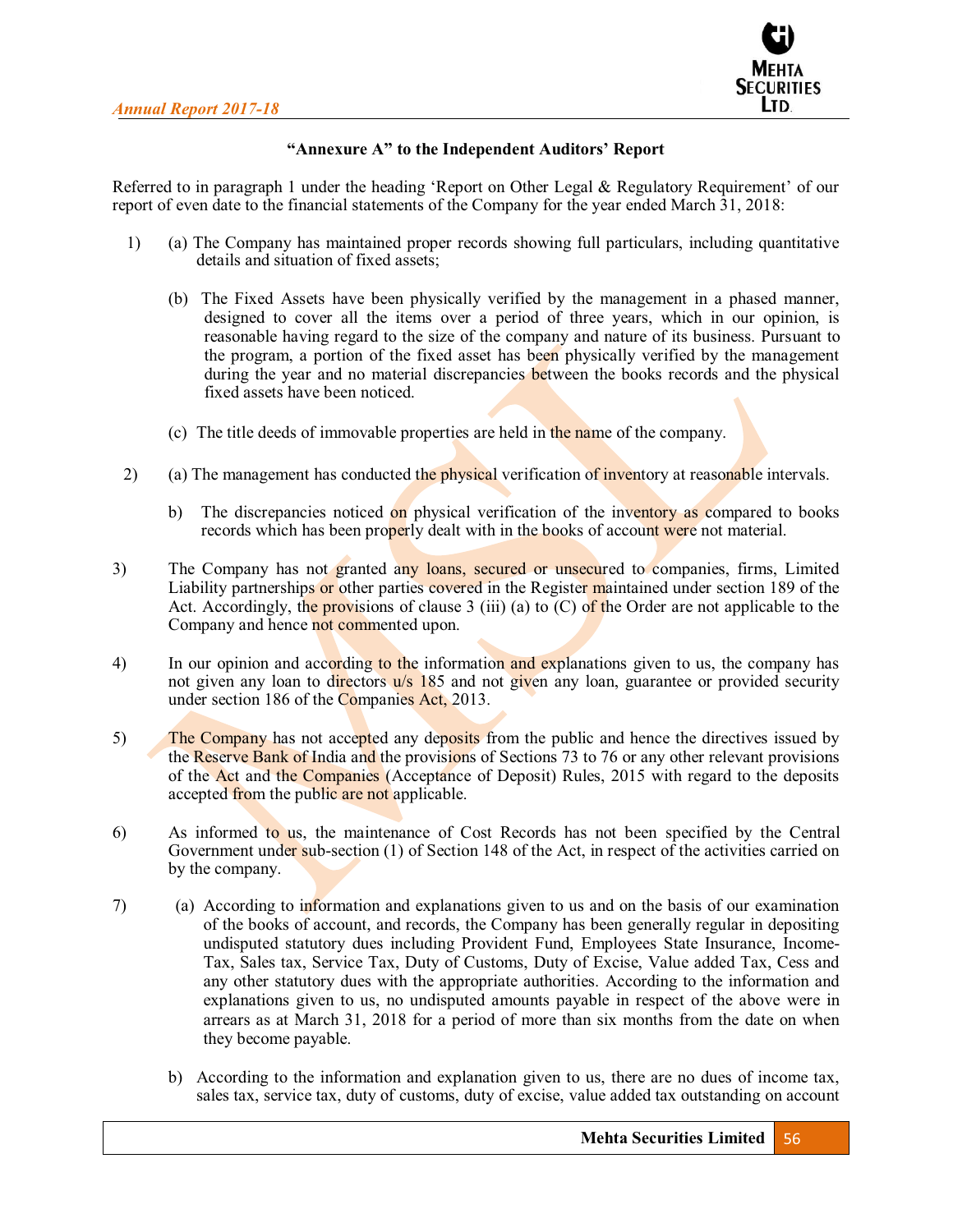

of any dispute.

- 8) In our opinion and according to the information and explanations given to us, the Company has not defaulted in the repayment of dues to banks. The Company has not taken any loan either from financial institutions or from the government and has not issued any debentures.
- 9) Based upon the audit procedures performed and the information and explanations given by the management, the company has not raised moneys by way of initial public offer or further public offer including debt instruments and term Loans. Accordingly, the provisions of clause 3 (ix) of the Order are not applicable to the Company and hence not commented upon.
- 10) Based upon the audit procedures performed and the information and explanations given by the management, we report that no fraud by the Company or on the company by its officers or employees has been noticed or reported during the year.
- 11) Based upon the audit procedures performed and the information and explanations given by the management, the managerial remuneration has been paid or provided in accordance with the requisite approvals mandated by the provisions of section 197 read with Schedule V to the Companies Act;
- 12) In our opinion, the Company is not a Nidhi Company. Therefore, the provisions of clause 3 (xii) of the Order are not applicable to the Company.
- 13) In our opinion, all transactions with the related parties are in compliance with section 177 and 188 of Companies Act, 2013 and the details have been disclosed in the Financial Statements as required by the applicable accounting standards.
- 14) Based upon the audit **procedures** performed and the information and explanations given by the management, the company has not made any preferential allotment or private placement of shares or fully or partly convertible debentures during the year under review. Accordingly, the provisions of clause 3  $(xiv)$  of the Order are not applicable to the Company and hence not commented upon.
- 15) Based upon the audit procedures performed and the information and explanations given by the management, the company has not entered into any non-cash transactions with directors or persons connected with him. Accordingly, the provisions of clause 3 (xv) of the Order are not applicable to the Company and hence not commented upon.
- 16) In our opinion, the company is not required to be registered under section 45 IA of the Reserve Bank of India Act, 1934 and accordingly, the provisions of clause 3 (xvi) of the Order are not applicable to the Company and hence not commented upon.

For and on behalf of, P. P. Patel & Bros. Chartered Accountants Firm Reg. No. 107743W  $Sd$ -P. P. Patel Membership No.: - 164080 Place: Ahmedabad Date: 30th May, 2018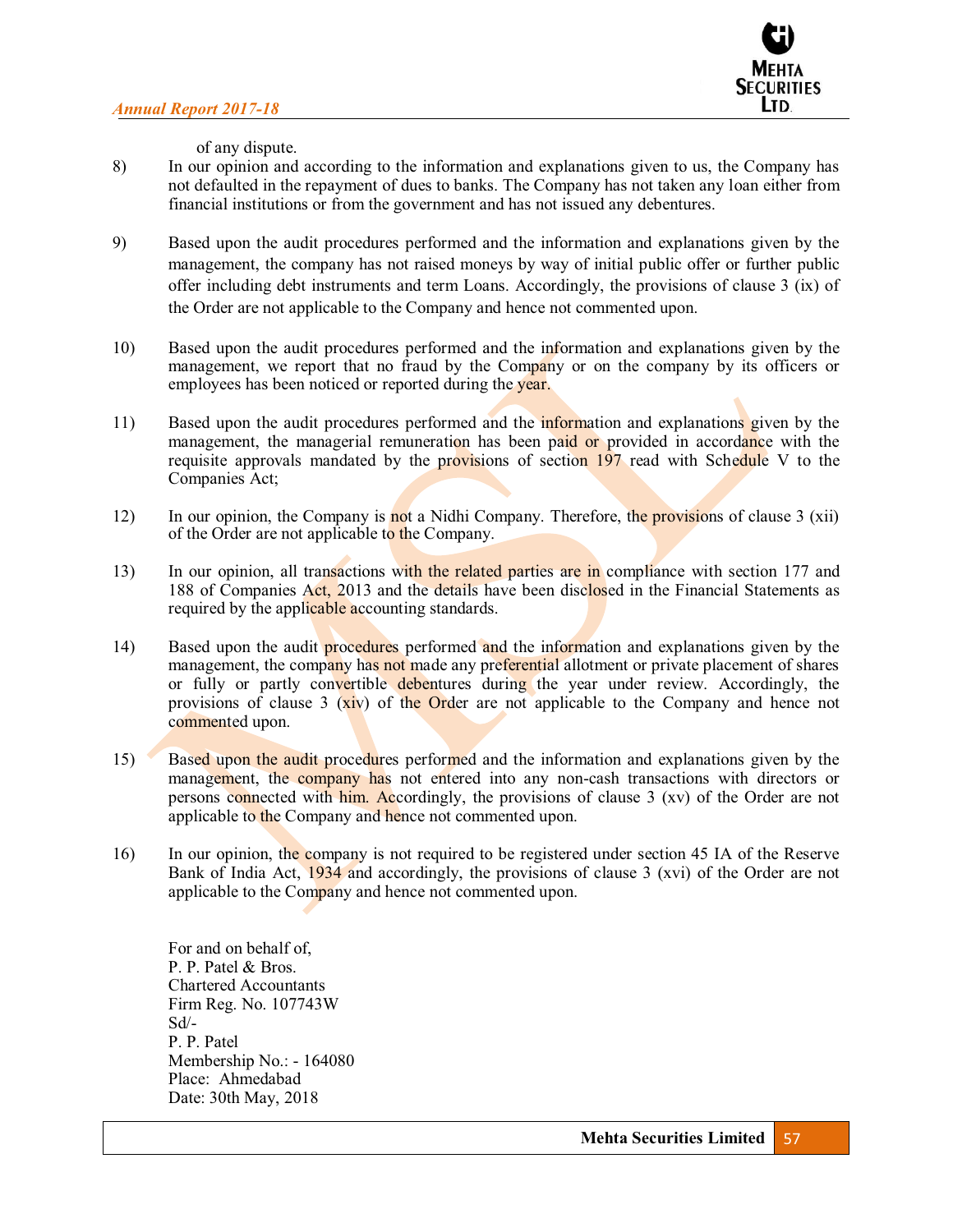

# "Annexure B" to the Independent Auditor's Report of even date on the Standalone Financial **Statements of Mehta Securities Limited**

# **Report on the Internal Financial Controls under Clause (i) of Sub-section 3 of Section 143 of the Companies Act, 2013 ("the Act")**

We have audited the internal financial controls over financial reporting of Mehta Securities Limited ("the Company") as of **March 31, 2018** in conjunction with our audit of the standalone financial statements of the Company for the year ended on that date.

#### **Management's Responsibility for Internal Financial Controls**

The Company's management is responsible for establishing and maintaining internal financial controls based on "the internal control over financial reporting criteria established by the Company considering the essential components of internal control stated in the Guidance Note on Audit of Internal Financial Controls over Financial Reporting issued by the Institute of Chartered Accountants of India". These responsibilities include the design, implementation and maintenance of adequate internal financial controls that were operating effectively for ensuring the orderly and efficient conduct of its business, including adherence to company's policies, the safeguarding of its assets, the prevention and detection of frauds and errors, the accuracy and completeness of the accounting records, and the timely preparation of reliable financial information, as required under the Companies Act, 2013.

#### **Auditors' Responsibility**

Our responsibility is to express an opinion on the Company's internal financial controls over financial reporting based on our audit. We conducted our audit in accordance with the Guidance Note on Audit of Internal Financial Controls Over Financial Reporting (the "Guidance Note") and the Standards on Auditing, issued by ICAI and deemed to be prescribed under section 143(10) of the Companies Act, 2013, to the extent applicable to an audit of internal financial controls, both applicable to an audit of Internal Financial Controls and, both issued by the Institute of Chartered Accountants of India. Those Standards and the Guidance Note require that we comply with ethical requirements and plan and perform the audit to obtain reasonable assurance about whether adequate internal financial controls over financial reporting was established and maintained and if such controls operated effectively in all material respects.

Our audit involves performing procedures to obtain audit evidence about the adequacy of the internal financial controls system over financial reporting and their operating effectiveness. Our audit of internal financial controls over financial reporting included obtaining an understanding of internal financial controls over financial reporting, assessing the risk that a material weakness exists, and testing and evaluating the design and operating effectiveness of internal control based on the assessed risk. The procedures selected depend on the auditor's judgment, including the assessment of the risks of material misstatement of the financial statements, whether due to fraud or error.

We believe that the audit evidence we have obtained is sufficient and appropriate to provide a basis for our audit opinion on the Company's internal financial controls system over financial reporting.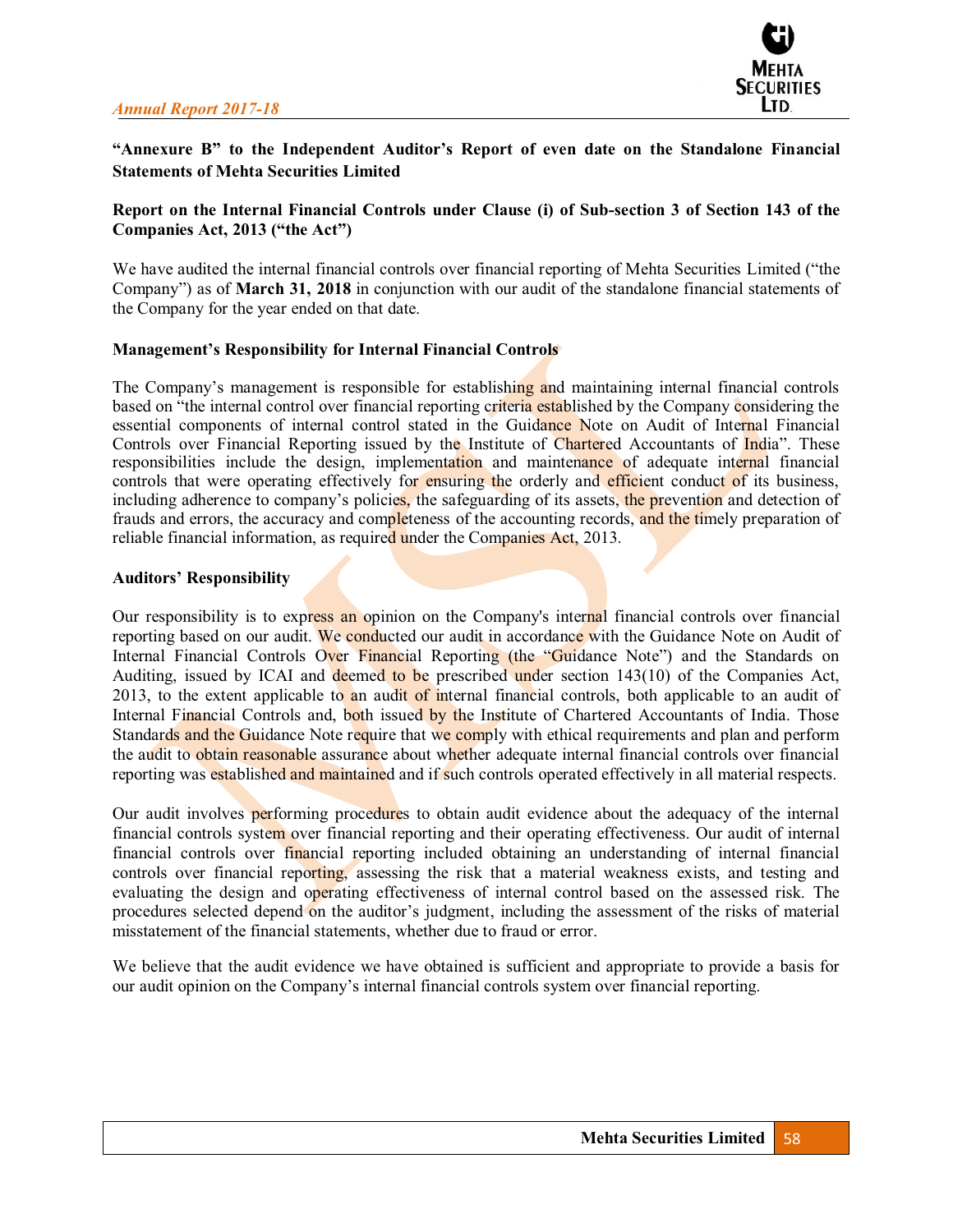

# **Meaning of Internal Financial Controls over Financial Reporting**

A company's internal financial control over financial reporting is a process designed to provide reasonable assurance regarding the reliability of financial reporting and the preparation of financial statements for external purposes in accordance with generally accepted accounting principles. A company's internal financial control over financial reporting includes those policies and procedures that (1) pertain to the maintenance of records that, in reasonable detail, accurately and fairly reflect the transactions and dispositions of the assets of the company; (2) provide reasonable assurance that transactions are recorded as necessary to permit preparation of financial statements in accordance with generally accepted accounting principles, and that receipts and expenditures of the company are being made only in accordance with authorizations of management and directors of the company; and (3) provide reasonable assurance regarding prevention or timely detection of unauthorized acquisition, use, or disposition of the company's assets that could have a material effect on the financial statements.

#### **Inherent Limitations of Internal Financial Controls over Financial Reporting**

Because of the inherent limitations of internal financial controls over financial reporting, including the possibility of collusion or improper management override of controls, material misstatements due to error or fraud may occur and not be detected. Also, projections of any evaluation of the internal financial controls over financial reporting to future periods are subject to the risk that the internal financial control over financial reporting may become inadequate because of changes in conditions, or that the degree of compliance with the policies or procedures may deteriorate.

#### **Opinion**

In our opinion, the Company has, in all material respects, an adequate internal financial controls system over financial reporting and such internal financial controls over financial reporting were operating effectively as at March 31,  $2018$ , based on "the internal control over financial reporting criteria established by the Company considering the essential components of internal control stated in the Guidance Note on Audit of Internal Financial Controls Over Financial Reporting issued by the Institute of Chartered Accountants of India".

For and on behalf of, For, P.P. Patel & Bro Chartered Accountants Firm Reg. No. 107743W Sd/- P.P. Patel Membership No.: - 164080

Place: Ahmedabad Date:  $30<sup>th</sup>$  May, 2018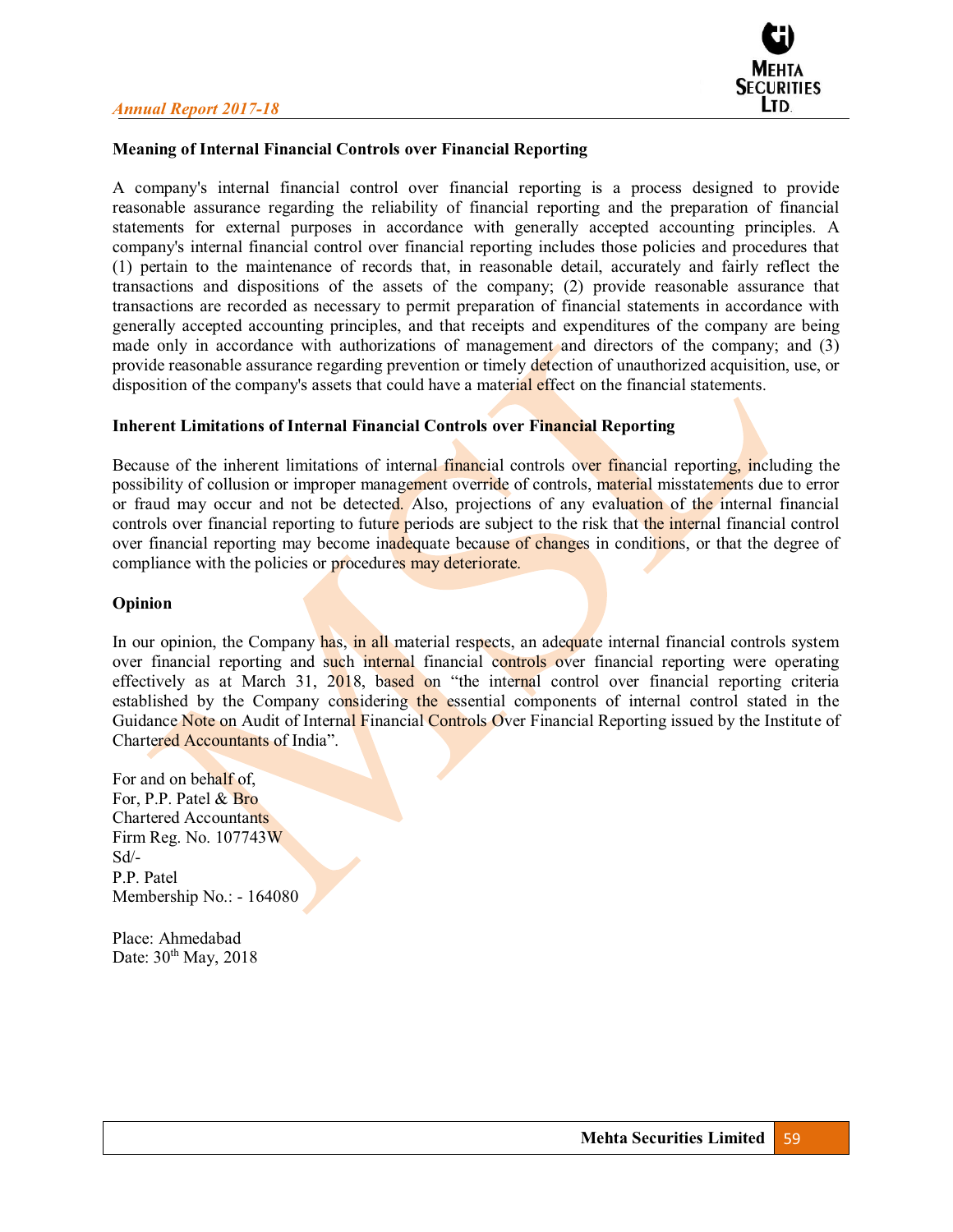| <b>MEHTA SECURITIES LIMITED</b> |                                                                     |  |  |  |
|---------------------------------|---------------------------------------------------------------------|--|--|--|
|                                 | <b>BALANCE SHEET AS AT 31<sup>ST</sup> MARCH, 2018(Rs. In Lakh)</b> |  |  |  |

| <b>Particulars</b>                             | <b>Note</b><br>No.      | <b>Figures</b> as<br>at $31^{st}$ | Figures as at<br>31 <sup>st</sup> March | Figures as at<br>at1st<br>April, |
|------------------------------------------------|-------------------------|-----------------------------------|-----------------------------------------|----------------------------------|
|                                                |                         | March 2018                        | 2017                                    | 2016                             |
| $\mathbf{1}$                                   | $\overline{2}$          | 3                                 | $\overline{\mathbf{4}}$                 | 5                                |
| $(1)$ ASSETS                                   |                         |                                   |                                         |                                  |
| <b>Non-current assets</b>                      |                         |                                   |                                         |                                  |
| (a) Property, Plant and Equipment              | $\mathbf{1}$            | 22.94                             | 28.76                                   | 17.09                            |
| (b) Capital work-in-progress                   |                         | 0.00                              | 0.00                                    | 0.00                             |
| (c) Investment Property                        |                         | 0.00                              | 0.00                                    | 0.00                             |
| (d) Goodwill                                   |                         | 0.00                              | 0.00                                    | 0.00                             |
| (e) Other Intangible assets                    | $\mathbf{I}$            | 17.21                             | 21.51                                   | 26.89                            |
| (f) Intangible assets under development        |                         | 0.00                              | 0.00                                    | 0.00                             |
| (g) Biological Assets other than bearer plants |                         | 0.00                              | 0.00                                    | 0.00                             |
| (h) Financial Assets                           |                         | 0.00                              | 0.00                                    | 0.00                             |
| (i) Investments                                | $\overline{2}$          | 1166.48                           | 1070.00                                 | 1292.20                          |
| (ii) Trade receivables                         |                         | 0.00                              | 0.00                                    | 0.00                             |
| (iii) Loans                                    |                         | 0.00                              | 0.00                                    | 0.00                             |
| (iv) Others (to be specified)                  |                         | 0.00                              | 0.00                                    | 0.00                             |
| (i) Deferred tax assets (net)                  |                         | 0.00                              | 0.00                                    | 0.00                             |
| (j) Other non-current assets                   |                         | 0.00                              | 0.00                                    | 0.00                             |
| (2) Current assets                             |                         |                                   |                                         |                                  |
| (a) Inventories                                |                         | 0.00                              | 0.00                                    | 0.00                             |
| (b) Financial Assets                           |                         |                                   |                                         |                                  |
| (i) Investments                                | $\overline{\mathbf{3}}$ | 491.92                            | 477.62                                  | 175.87                           |
| (ii) Trade receivables                         |                         |                                   |                                         |                                  |
| (iii) Cash and cash equivalents                | $\overline{4}$          | 7.70                              | 3.16                                    | 17.77                            |
| (iv) Bank balances other than (iii) above      |                         | 0.00                              | 0.00                                    | 0.00                             |
| $(v)$ Loans                                    |                         | 0.00                              | 0.00                                    | 0.00                             |
| (vi) Others (to be specified)                  | 5                       | 1.81                              | 4.55                                    | 1.97                             |
| (c) Current Tax Assets (Net)                   |                         | 0.00                              | 0.00                                    | 0.00                             |
| (d) Other current assets                       | 6                       | 2.43                              | 3.21                                    | 0.00                             |
| <b>Total Assets</b>                            |                         | 1710.49                           | 1608.81                                 | 1531.80                          |
| <b>EQUITY AND LIABILITIES</b>                  |                         |                                   |                                         |                                  |
| <b>Equity</b>                                  |                         |                                   |                                         |                                  |
| (a) Equity Share capital                       | $\overline{7}$          | 308.94                            | 308.94                                  | 308.94                           |
| (b) Other Equity                               | 8                       | 379.37                            | 401.69                                  | 393.03                           |
| <b>LIABILITIES</b>                             |                         |                                   |                                         |                                  |
| <b>Non-current liabilities</b>                 |                         |                                   |                                         |                                  |
|                                                |                         |                                   |                                         |                                  |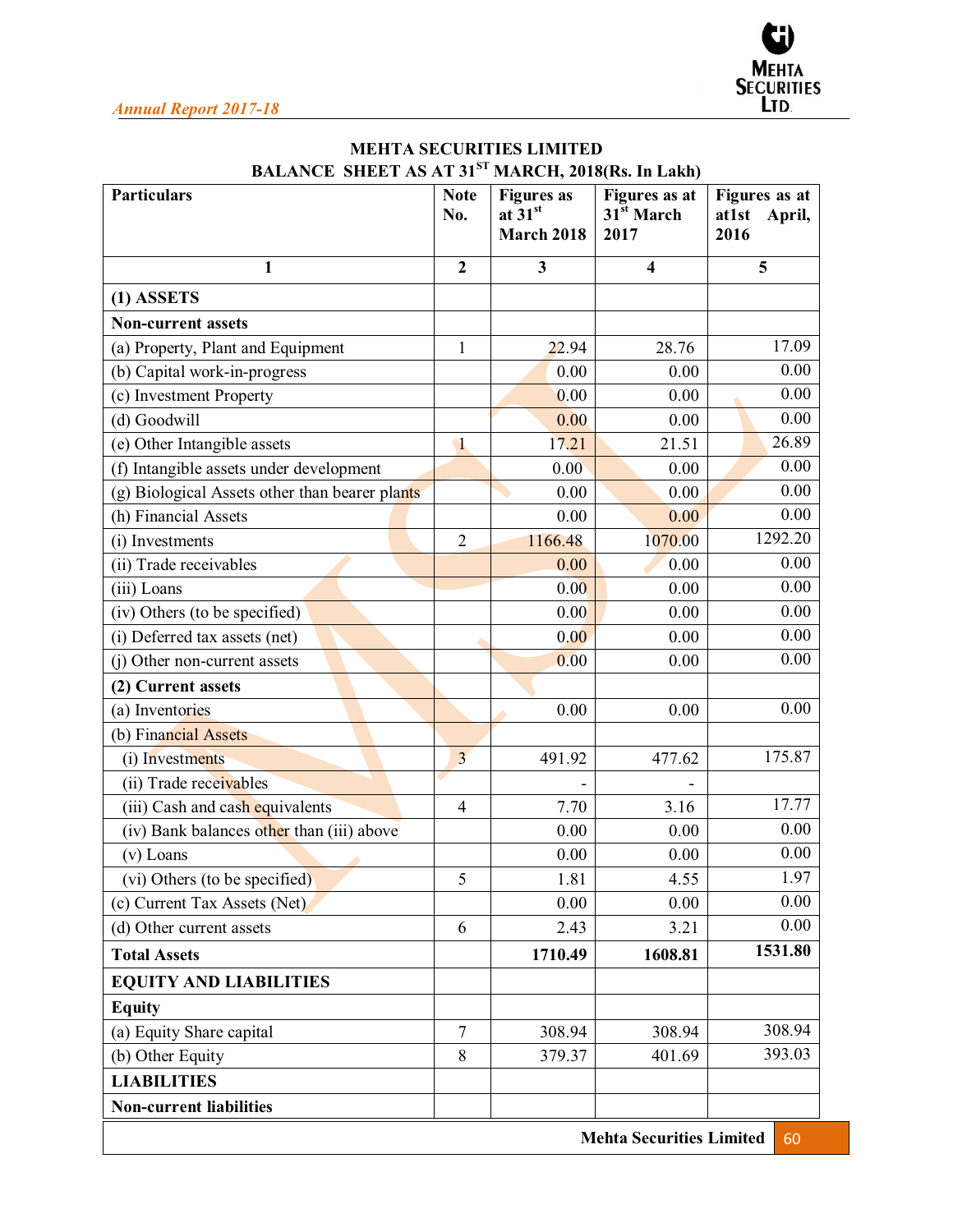| (a) Financial Liabilities                                                                      |    | 0.00    | 0.00    | 0.00    |
|------------------------------------------------------------------------------------------------|----|---------|---------|---------|
| (i) Borrowings                                                                                 |    | 0.00    | 0.00    | 0.00    |
| (ii) Trade payables                                                                            |    | 0.00    | 0.00    | 0.00    |
| (iii) Other financial liabilities (other than<br>those specified in item (b), to be specified) |    | 0.00    | 0.00    | 0.00    |
| (b) Provisions                                                                                 |    | 0.00    | 0.00    | 0.00    |
| (c) Deferred tax liabilities (Net)                                                             |    | 0.00    | 0.00    | 0.00    |
| (d) Other non-current liabilities                                                              |    | 0.00    | 0.00    | 0.00    |
| <b>Current liabilities</b>                                                                     |    |         |         |         |
| (a) Financial Liabilities                                                                      |    | 0.00    | 0.00    | 0.00    |
| (i) Borrowings                                                                                 | 9  | 0.38    | 117.72  | 211.19  |
| (ii) Trade payables                                                                            | 10 | 971.47  | 730.00  | 568.36  |
| Other financial liabilities (other than<br>(iii)<br>those specified in item (c)                |    | 0.00    | 0.00    | 0.00    |
| (b) Other current liabilities                                                                  | 11 | 50.00   | 50.12   | 50.00   |
| (c) Provisions                                                                                 | 12 | 0.33    | 0.34    | 0.28    |
| (d) Current Tax Liabilities (Net)                                                              |    | 0.00    | 0.00    | 0.00    |
| <b>Total Equity and Liabilities</b>                                                            |    | 1710.49 | 1608.81 | 1531.80 |

The Schedules referred to above forms an integral part of the Balance Sheet

Chartered Accountants Firm Registration No. 107743W Sd<sup>/-</sup><br>Sd<sup>/-</sup> Bhavna D. Mehta Chii P. P. Patel (Managing Director) (Director) (Director) (Director) (Director) (Director) (DIN: 00484709) Membership No: 164080

For P.P.Patel & Bros. For and on behalf of Board of Directors

Bhavna D. Mehta Chirag D. MEHTA

Date:  $30<sup>th</sup>$  May, 2018

Place: Ahmedabad Place: Ahmedabad<br>Date: 30<sup>th</sup> May, 2018 Date: 30<sup>th</sup> May, 2018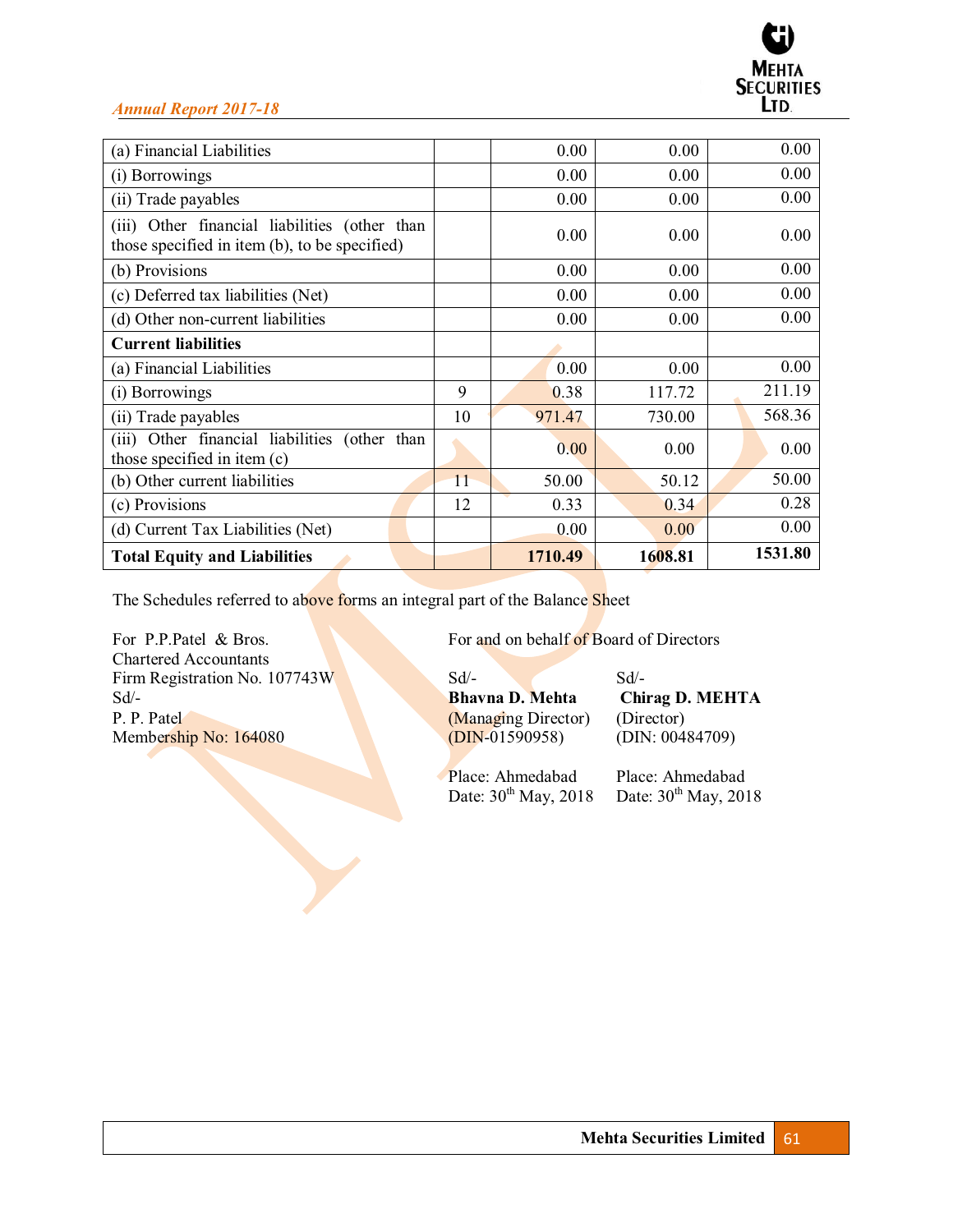

# **MEHTA SECURITIES LIMITED**

STATEMENT OF PROFIT & LOSS FOR PERIOD FROM 1<sup>st</sup> APR., 17 TO 31<sup>st</sup> MAR., 2018

|              |                                                         |              |                  | (Rs. In Lakh)    |
|--------------|---------------------------------------------------------|--------------|------------------|------------------|
|              | Particulars                                             | Note         | Year ended       | Year ended       |
|              |                                                         | No.          | 31.03.2018       | 31.3.2017        |
| I            | <b>Revenue From Operations</b>                          | 13           | 6.76             | 47.58            |
| $\mathbf{I}$ | Other Income                                            | 14           | 39.90            | 45.57            |
| III          | Total Income (I+II)                                     |              | 46.66            | 93.15            |
| IV           | <b>EXPENSES</b>                                         |              |                  |                  |
|              | Cost of materials consumed                              |              |                  |                  |
|              | Purchases of Stock-in-Trade                             |              |                  |                  |
|              | Changes in inventories of finished goods,               |              |                  |                  |
|              | Stock-in-Trade and work-in-progress                     |              |                  |                  |
|              | Employee benefits expense                               | 15           | 18.49            | 19.09            |
|              | Finance costs                                           | 16           | 0.00             | 12.43            |
|              | Depreciation and amortization expense                   | $\mathbf{1}$ | 12.82            | 12.90            |
|              | Other expenses                                          | 17           | 37.67            | 40.08            |
|              | Total expenses (IV)                                     |              | 68.98            | 84.49            |
| V            | Profit/(loss) before exceptional items and tax (I-IV)   |              | (22.32)          | 8.67             |
| VI           | <b>Exceptional Items</b>                                |              | $\Omega$         | $\Omega$         |
| <b>VII</b>   | Profit/(loss) before tax(V-VI)                          |              | (22.32)          | 8.67             |
| <b>VIII</b>  | Tax expense:                                            |              |                  |                  |
|              | $(1)$ Current tax                                       |              | $\boldsymbol{0}$ | $\boldsymbol{0}$ |
|              | (2) Deferred tax                                        |              | $\Omega$         | $\Omega$         |
|              | Profit (Loss) for the period from                       |              |                  |                  |
| IX           | continuing operations (VII-VIII)                        |              | (22.32)          | 8.67             |
| X            | <b>Profit/(loss) from discontinued operations</b>       |              | $\boldsymbol{0}$ | $\boldsymbol{0}$ |
| XI           | Tax expense of discontinued operations                  |              | $\Omega$         | $\theta$         |
|              | Profit/(loss) from Discontinued operations              |              |                  |                  |
| XII          | (after tax) $(X-XI)$                                    |              | $\boldsymbol{0}$ | $\theta$         |
| <b>XIII</b>  | Profit/(loss) for the period $(IX+XII)$                 |              | (22.32)          | 8.67             |
| XIV          | Other Comprehensive Income                              |              |                  |                  |
|              | A (i) Items that will not be reclassified to profit or  |              |                  |                  |
|              | loss                                                    |              | $\boldsymbol{0}$ | $\boldsymbol{0}$ |
|              | (ii) Income tax relating to items that will not be      |              |                  |                  |
|              | reclassified to profit or loss                          |              | $\boldsymbol{0}$ | $\boldsymbol{0}$ |
|              | B (i) Items that will be reclassified to profit or loss |              | $\boldsymbol{0}$ | $\overline{0}$   |
|              | (ii) Income tax relating to items that will not be      |              |                  |                  |
|              | reclassified to profit or loss                          |              | $\boldsymbol{0}$ | $\mathbf{0}$     |
|              | Total Comprehensive Income for the period               |              |                  |                  |
| XV           | (XIII+XIV)(Comprising Profit (Loss) and Other           |              | (22.32)          | 8.67             |
|              | Comprehensive Income for the period)                    |              |                  |                  |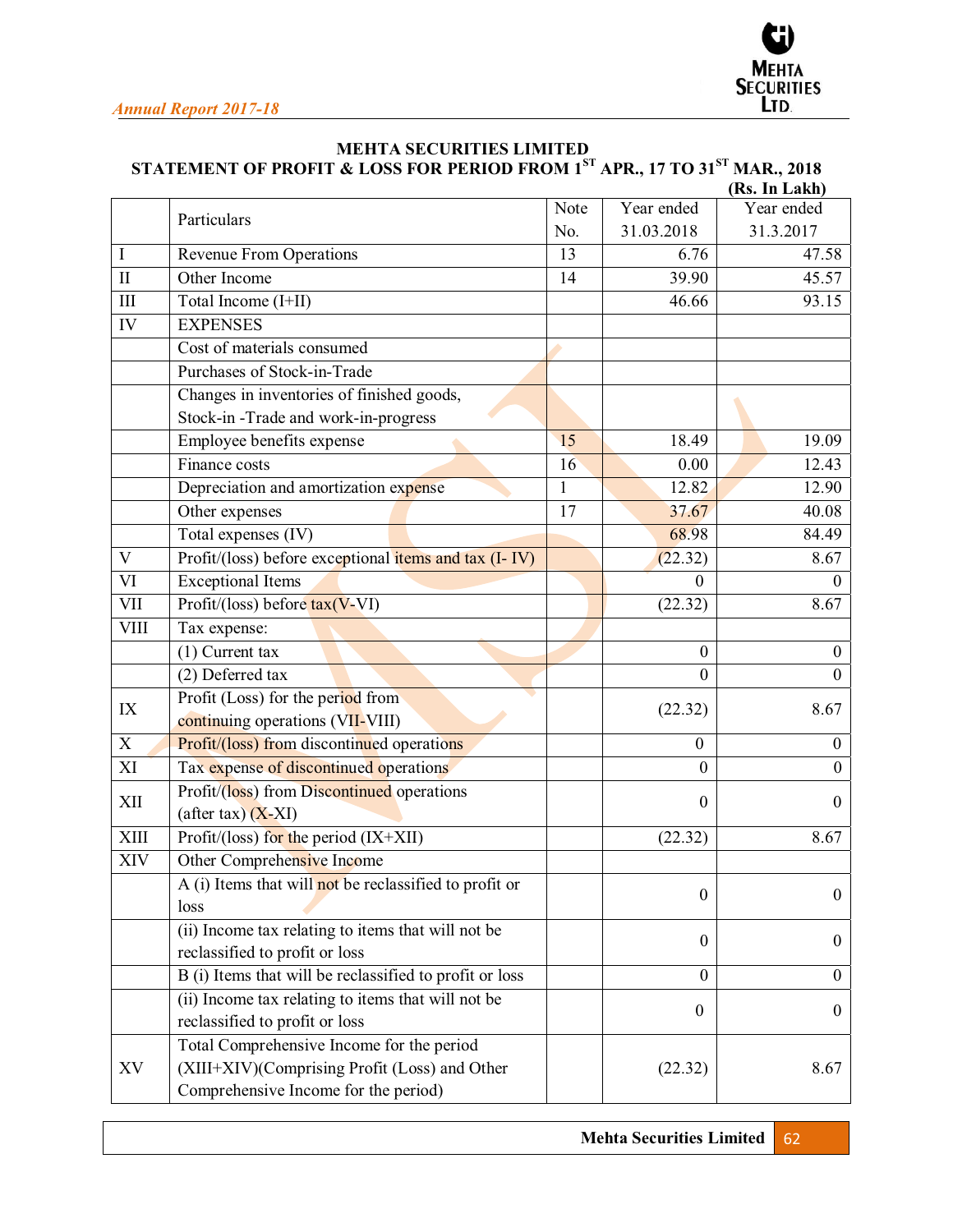

| <b>XVI</b>   | Earnings per equity share (for continuing operation)                      |        |      |
|--------------|---------------------------------------------------------------------------|--------|------|
|              | $(1)$ Basic                                                               | (0.72) | 0.28 |
|              | (2) Diluted                                                               | (0.72) | 0.28 |
| <b>XVII</b>  | Earnings per equity share (for discontinued<br>operation):                |        |      |
|              | $(1)$ Basic                                                               |        |      |
|              | (2) Diluted                                                               |        |      |
| <b>XVIII</b> | Earnings per equity share(for discontinued $\&$<br>continuing operations) |        |      |
|              | $(1)$ Basic                                                               | (0.72) | 0.28 |
|              | (2) Diluted                                                               | (0.72) | 0.28 |

The Schedules referred to above forms an integral part of the Balance Sheet

Chartered Accountants Firm Registration No.107743W

Sd<sup>/-</sup><br> **Bhavna D. Mehta** Chirag D. Mehta<br>
P. P. Patel (Managing Director) (Director) Membership No: 164080

For P. P. Patel & Bros. For and on behalf of Board of Directors

 $Sd$  -  $Sd$  -(Managing Director) (Director)<br>(DIN-01590958) (DIN: 00484709)

Place: Ahmedabad Place: Ahmedabad

Date:  $30^{th}$  May, 2018 Date: 30th May, 2018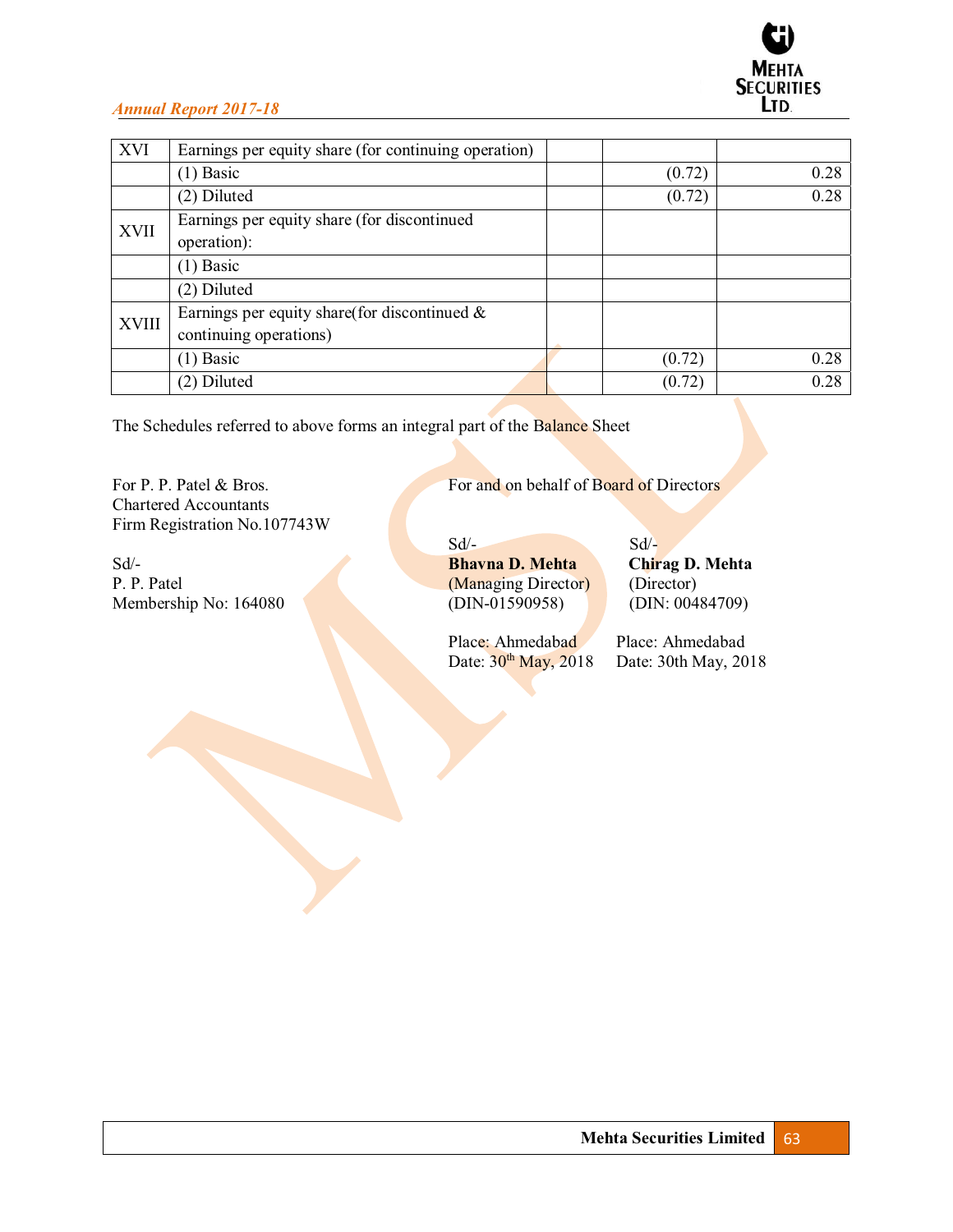# **A ± Equity Share Capital**

| Balance at the<br>beginning of the<br>reporting period | Changes in equity<br>share capital during<br>the year | Balance at the<br>End of the period<br>31.03.2017 | Changes in<br>current year | Balance at the end<br>of the reporting<br>period |
|--------------------------------------------------------|-------------------------------------------------------|---------------------------------------------------|----------------------------|--------------------------------------------------|
| 01.04.2016                                             |                                                       |                                                   |                            | 31.03.2018                                       |
| 308.94                                                 | $0.00\,$                                              | 308.94                                            | 0.00                       | 308.94                                           |

# **B ± Other Equity**

| Particulars                              | Revaluat | Securities | General | Retained | Capital | Other    | Total       |
|------------------------------------------|----------|------------|---------|----------|---------|----------|-------------|
|                                          | ion      | Premium    | Reserve | Earning  | Reserve | Comprehe | Equity      |
|                                          | Reserve  |            |         |          |         | nsive    | Attributabl |
|                                          |          |            |         |          |         | Income   | e to Equity |
|                                          |          |            |         |          |         |          | Holder of   |
|                                          |          |            |         |          |         |          | the         |
|                                          |          |            |         |          |         |          | Company     |
| Balance as of 1 <sup>st</sup> April 2016 |          | 459.81     |         | (16.79)  |         |          | 443.02      |
| Adjustment (error)                       |          | 0.00       |         | 0.00     |         |          | 0.00        |
| Adjustment Other                         |          | 0.00       |         | 0.00     |         | (50.00)  | (50.00)     |
| Comprehensive Income                     |          |            |         |          |         |          |             |
| <b>Revised Balance as on 1st</b>         |          | 459.81     |         | (16.79)  |         |          | 393.02      |
| April 2016                               |          |            |         |          |         |          |             |
| Net Income of the year                   |          | 0.00       |         | 8.67     |         |          | 8.67        |
| Fair Value of Non Current                |          | 0.00       |         | 0.00     |         |          | 0.00        |
| Investment                               |          |            |         |          |         |          |             |
| Income Tax Effect                        |          | 0.00       |         | 0.00     |         |          | 0.00        |
| <b>Actual Gain or Loss</b>               |          | 0.00       |         | 0.00     |         |          | 0.00        |
| Balance as of 1 <sup>st</sup> April 2017 |          | 459.81     |         | (8.12)   |         |          | 401.69      |
| Prior period of 16-17                    |          |            |         |          |         |          |             |
| Net Income of the year                   |          | 0.00       |         | (22.32)  |         |          | (22.32)     |
| Fair Value of Non Current                |          | 0.00       |         | 0.00     |         |          | 0.00        |
| Investment                               |          |            |         |          |         |          |             |
| Income Tax Effect                        |          | 0.00       |         | 0.00     |         |          | 0.00        |
| Actual Gain of Loss                      |          | 0.00       |         | 0.00     |         |          | 0.00        |
| <b>Balance as of 1st April 2018</b>      |          | 459.81     |         | (30.44)  |         | (50.00)  | 379.37      |

 $\blacktriangleright$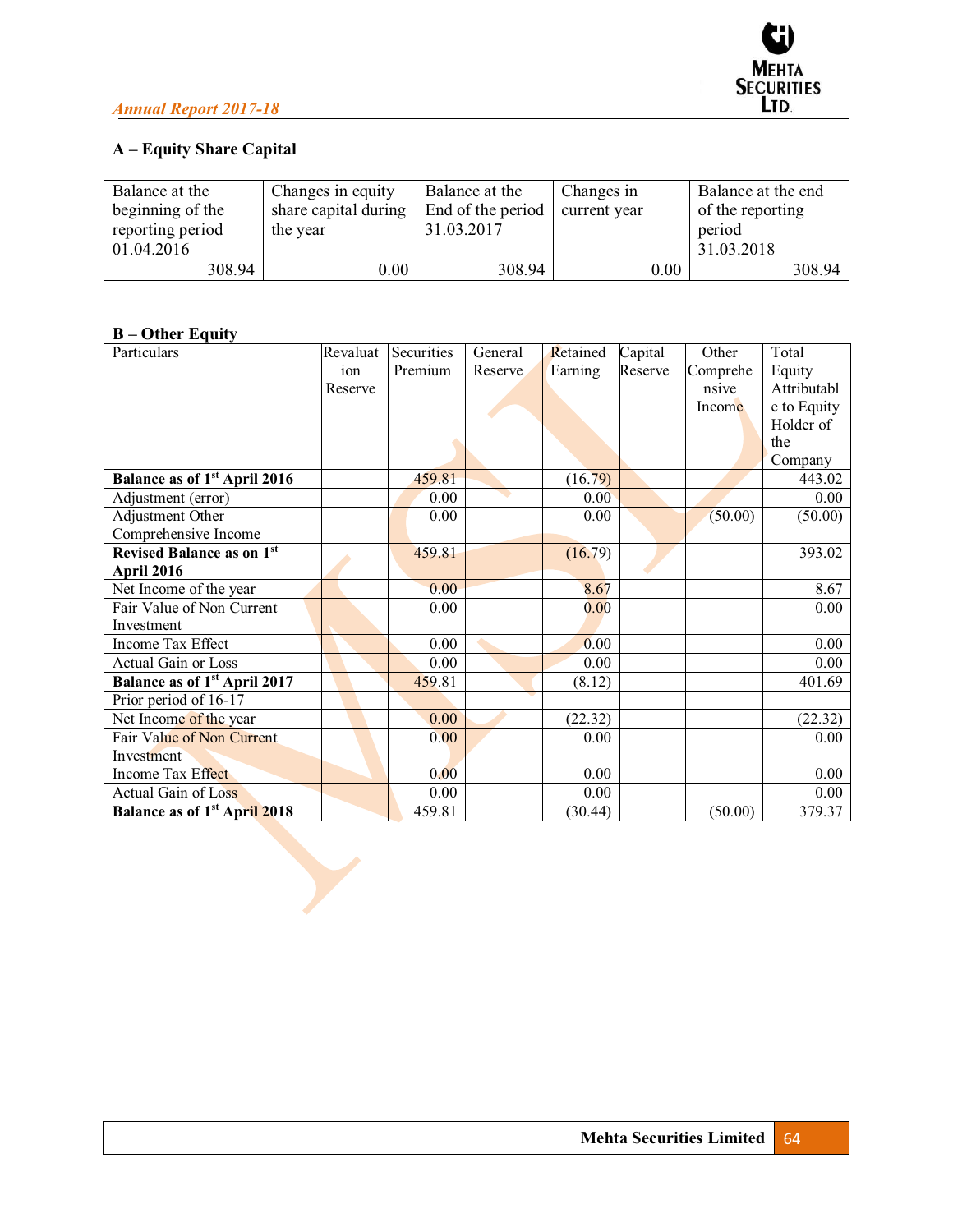

# **MEHTA SECURITIES LIMITED**

**Cash Flow Statement for year ended on 31st March,2018** 

|              |                                                      |                        | (Rs. In Lakh)          |
|--------------|------------------------------------------------------|------------------------|------------------------|
| Sr.          | <b>Particulars</b>                                   | <b>31st March 2018</b> | <b>31st March 2017</b> |
| $\mathbf{I}$ | <b>Cash flow from Operating activities</b>           |                        |                        |
|              | Net Profit before Tax and Extraordinary items        | (22.32)                | 7.85                   |
|              | Adjustment for:                                      |                        |                        |
| Add:         | Depreciation                                         | 12.82                  | 12.90                  |
|              | Finance Charges/bank interest                        | 0.00                   | 1.39                   |
| Less:        | Interest income                                      | 0.00                   | (12.92)                |
|              | Profit on sale of asset/Redemption of Unit           | 0.00                   | (1.42)                 |
|              | Operating Profit Before Working Capital Changes      | (9.50)                 | 7.80                   |
|              | (Increase)/decrease in working capital               |                        |                        |
|              | Increase/(decrease) in current liabilities           | (124.00)               | 161.64                 |
|              | (Increase)/decrease in short term loans and advances | (0.78)                 | (3.15)                 |
|              | Increase/Decrease in other current assets            | (2.74)                 | (1.81)                 |
|              | Cash flow before extra ordinary items                | 127.52                 | 164.48                 |
| Less:        | Prior period adjustment                              |                        |                        |
|              | Net Cash flow from operating activities              | 118.02                 | 164.48                 |
| (II)         | <b>Cash Flow from Investing Activities</b>           |                        |                        |
|              | Increase in fixed asset                              | (2.70)                 | (17.76)                |
|              | Increase in Current investment                       | (14.30)                | (115.22)               |
|              | Increase in Non Current Investment                   | (96.48)                | 0.00                   |
|              | Decrease in current investment                       | 0.00                   | 35.66                  |
|              | Interest Income                                      | 0.00                   | 12.91                  |
|              | Net Cash flow from Investing Activities              | (113.48)               | (84.41)                |
| (III)        | <b>Cash Flow from Financing Activity</b>             |                        |                        |
| Less:        | <b>Interest Paid</b>                                 | 0.00                   | (1.39)                 |
|              | Long term Loans and Advances (liabilities)           | 0.00                   | (93.29)                |
|              | Net Cash flow from Financing Activities              | 0.00                   | (94.68)                |
|              | Net Increase/(Decrease) in Cash & Cash Equivalents   | 4.54                   | (14.62)                |
| Add:         | Opening balance of cash and cash equivalent          | 3.16                   | 17.78                  |
|              | Closing balance of cash and cash equivalent          | 7.70                   | 3.16                   |

The Schedules referred to above forms an integral part of the Balance Sheet

| For P. P. Patel & Bros.       | For and on behalf of Board of Directors |                           |  |
|-------------------------------|-----------------------------------------|---------------------------|--|
| <b>Chartered Accountants</b>  |                                         |                           |  |
| Firm Registration No. 107743W | $Sd/-$                                  | $Sd/-$                    |  |
| Sd                            | <b>Bhavna D. Mehta</b>                  | Chirag D. Mehta           |  |
| P. P. Patel                   | (Managing Director)                     | (Director)                |  |
| Membership No: 164080         | $(DIN-01590958)$                        | (DIN: 00484709)           |  |
|                               | Place: Ahmedabad                        | Place: Ahmedabad          |  |
|                               | Date: $30^{th}$ May, 2018               | Date: $30^{th}$ May, 2018 |  |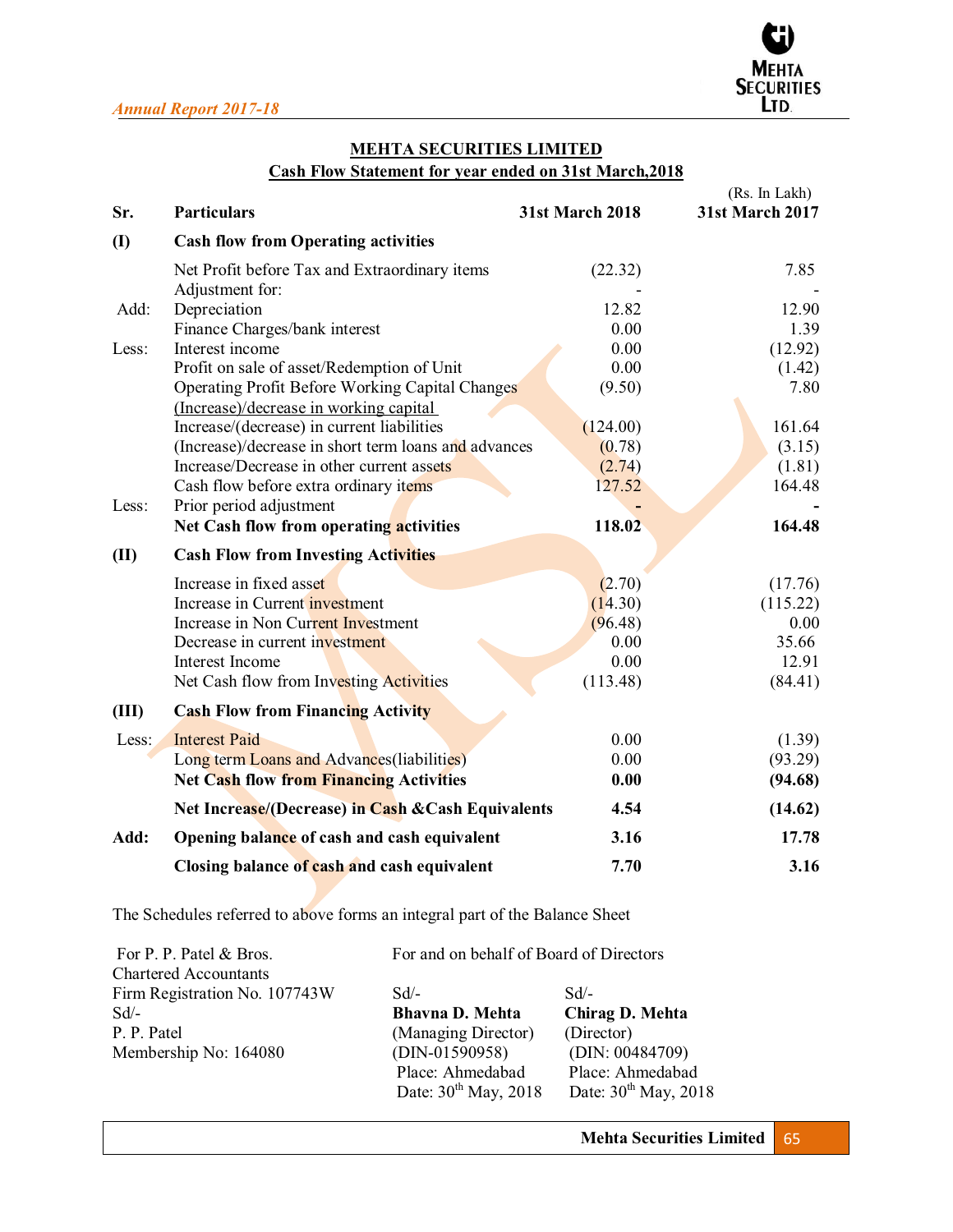

# **NOTES FORMING PART OF THE ACCOUNTS**

### *SIGNIFICANT ACCOUNTING POLICIES:*

#### **1. Corporate information:**

The company is incorporated under the Indian Companies Act, 1956/2013, having its registered office situated at 002, Law Garden Apartment, Scheme-I, Opp. Law Garden, Ellisbridge, Ahmedabad-380006. The company is a member of the Cash  $\&$  FO segment of the NSE and is investing its surplus funds for long term gains. The company invests in equity market and other markets to optimize return on funds. The Company's equity share is listed on the Bombay Stock Exchange

The financial statements are approved for issue by the Company's Board of Directors on May 30, 2018.

#### **2. Statement of compliance:**

The standalone financial statements have been prepared in accordance with Ind AS notified under the Companies (Indian Accounting Standards) Rules, 2015.

Up to the year ended March 31, 2017, the Company prepared its standalone financial statements in accordance with accounting standards notified under section 133 of the Companies Act 2013, read together with rules there under ('Indian GAAP' or 'previous GAAP'). These are the Company's first Ind AS financial statements. The date of transition to Ind AS is April 1, 2016. These standalone financial statements comprising of Balance Sheet, Statement of Profit and Loss, Statement of Changes in Equity and Statement of Cash Flows as at March 31, 2018 have been prepared in accordance with Indian Accounting Standards ('Ind AS') as prescribed under Section 133 of the Companies Act, 2013 read with Rule 3 of the Companies (Indian Accounting Standards) Rules, 2015 and Companies (Indian Accounting Standards) Amendment Rules, 2016. Previous period numbers in the standalone financial statements have been restated to Ind AS. Refer Note for the details of first-time adoption exemptions availed by the Company.

Accounting Policies have been consistently applied except where a newly issued accounting standard is initially adopted or a revision to an existing standard requires changes in the accounting policy there to in use.

# **3. Basis of preparation and presentation of standalone financial statements:**

The standalone financial statements have been prepared on the historical cost basis except for certain financial instruments that are measured at fair values at the end of each reporting period, as explained in the accounting policies below:

Historical cost is generally based on the fair value of the consideration given in exchange for goods and services.

Fair value is the price that would be received to sell an asset or paid to transfer a liability in an orderly transaction between market participants at the measurement date, regardless of whether that price is directly observable or estimated using another valuation technique. In estimating the fair value of an asset or a liability, the Company takes into account the characteristics of the asset or liability if market participants would take those characteristics in to account when pricing the asset or liability at them measurement date. Fair value for measurement and/or disclosure purposes in these standalone financial statements is determined on such basis.

In addition, for financial reporting purposes, fair value measurements are categorized into Level 1, 2, or 3 based on the degree to which the inputs to the fair value measurements are observable and the significance of the inputs to the fair value measurement in its entirety, which are described as follows:

Level 1 inputs are quoted prices (unadjusted) in active markets for identical assets or liabilities that the entity can access at the measurement date;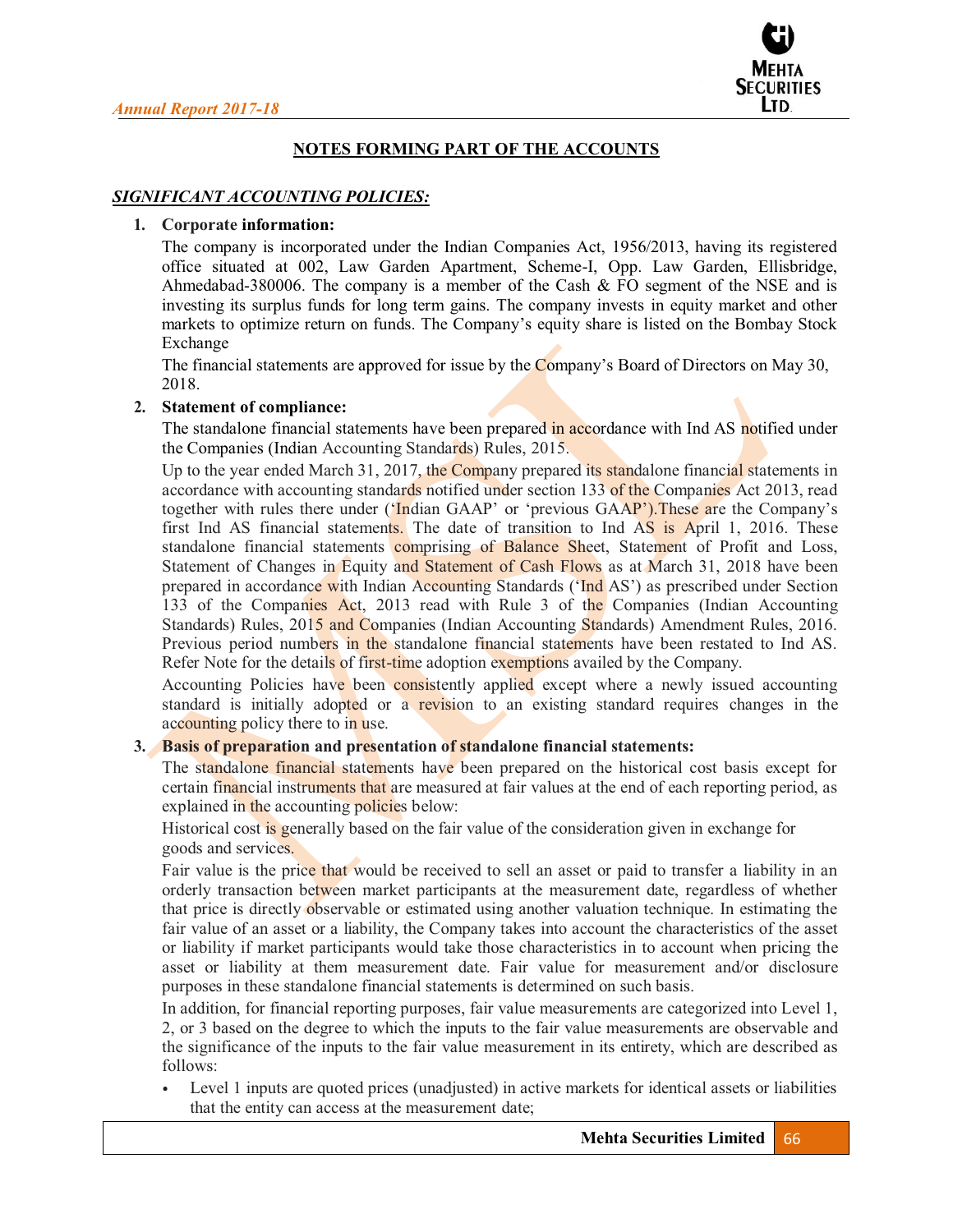

- Level 2 inputs are inputs, other than quoted prices included within Level 1, that are observable for the asset or liability, either directly or indirectly; and
- Level 3 inputs are unobservable inputs for the asset or liability.

### **4. The principal accounting policies are set out below:**

# **a. Use of estimates:**

The preparation of these standalone financial statements in conformity with the recognition and measurement principles of Ind AS requires the management of the Company to make estimates and assumptions that affect the reported balances of assets and liabilities, disclosures relating to contingent liabilities as at the date of the standalone financial statements and the reported amount so fin come and expense for the periods presented. The estimates and assumptions used in the accompanying standalone financial statements are based upon management's evaluation of relevant facts and circumstances as at the date of the financial statements. Actual results could differ from estimates.

Estimates and underlying assumptions are reviewed on an on going basis. Revisions to accounting estimates are recognized in the period in which the estimates are revised and future periods are affected.

Key source of estimation of uncertainty at the date of the financial statements, which may cause a material adjustment to the carrying amounts of assets and liabilities within the next financial year, is in respect of useful lives of property, plant and equipment and provisions and contingent liabilities.

# **Critical accounting judgments and key sources of estimation uncertainty**

(i) Impairment of Non-financial assets

Impairment exists when the carrying value of assets exceeds its recoverable amount, which is higher of its fair value less cost of disposal and its value in use. The value in use is determined based upon discounted cash flow model which is derived from the budget determined by the Company. There coverable amount is sensitive to the discount rate used for the discounted cash flow model as well as the expected future cash inflows and the growth rate used.

(ii) Provisions and contingent liabilities

A provision is recognized when the Company has a present obligation as a result of past event and it is probable than an out flow of resources will be required to settle the obligation, in respect of which there liable estimate can be made. Provisions (excluding retirement benefits and compensated absences) are not discounted to its present value and are determined base d on best estimate required to settle the obligation at the balance sheet date. These are reviewed at each balance sheet date adjusted to reflect the current best estimates. Contingent liabilities are not recognized in the financial statements. A contingent asset is neither recognized nor disclosed in the financial statements.

(iii) Other estimates:

The preparation of standalone financial statements involves estimates, classification and assumptions that affect the reported amount of assets, liabilities, disclosure of contingent liabilities at the date of standalone financial statements and there ported amount of revenues and expenses for there porting period. Specifically, the Company estimates the probability of collection of accounts receivable by analyzing historical payment patterns, customer concentrations, customer credit- worthiness and current conomictrends. If the financial condition of a customer deteriorates, additional allowances may be required.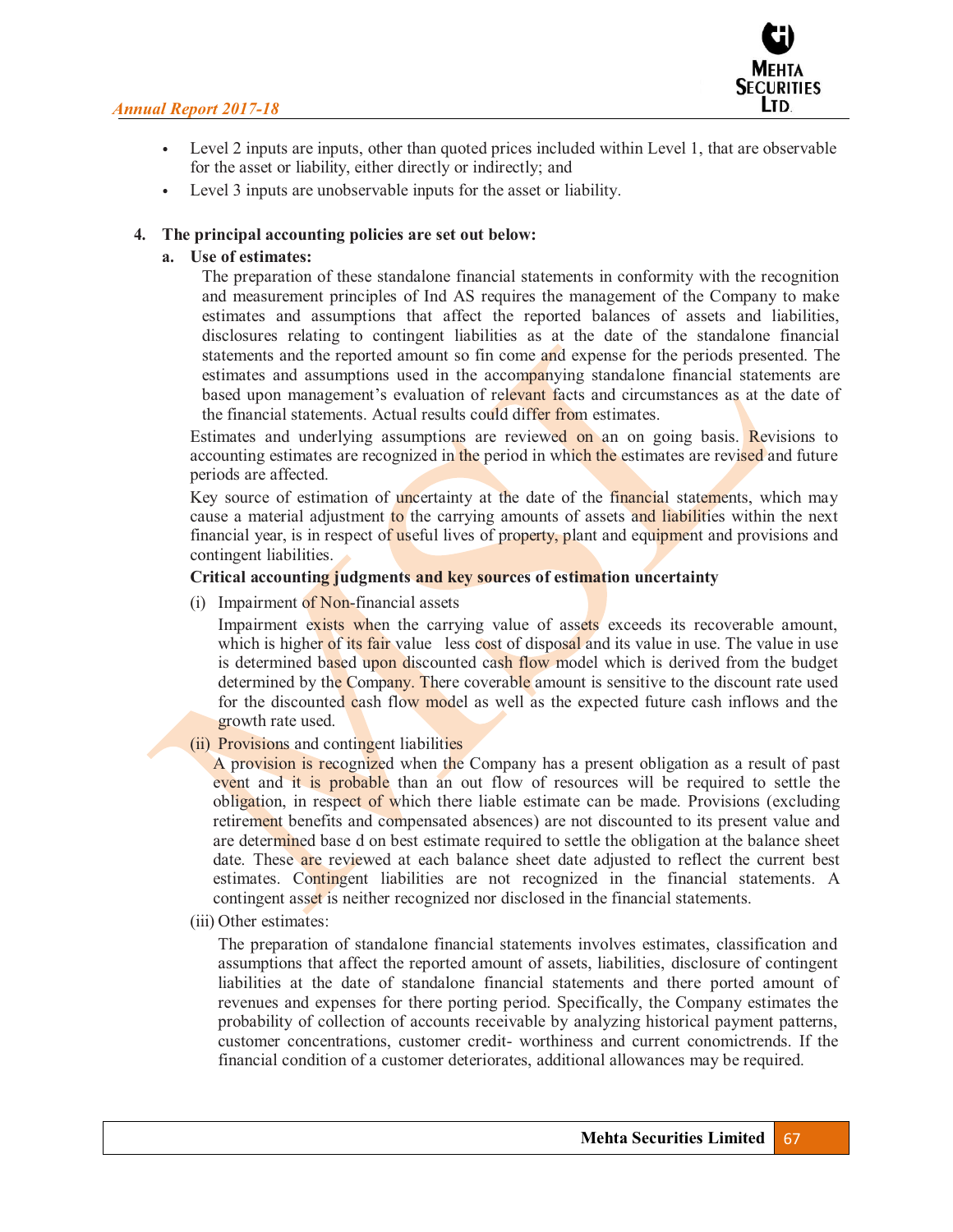

# **b. Revenue recognition:**

Revenue is measured at the fair value of the consideration received or receivable. Revenue is reduced for estimated customer returns, rebates and other similar allowances.

# **Sale of Goods**

Revenue from the sale of goods is recognized when the goods are delivered and titles have passed, at which time all the following conditions are satisfied:

- the Company has transferred to the buyer the significant risks and rewards of ownership of the goods;
- the Company retains neither continuing managerial involvement to the degree usually associated with ownership nor effective control over the goods sold;
- the amount of revenue can be measured reliably;
- it is probable that the economic benefits associated with the transaction will flow to the Company ;and
- the costs incurred or to be incurred in respect of the transaction can be measured reliably. Interest income

Interest income from a financial asset is recognized when it is probable that the economic benefits will flow to the Company and the amount of income can be measured reliably. Interest income is accrued on a time basis, by reference to the principal outstanding and at the effective interest rate applicable, which is the rate that exactly discounts estimated future cash receipts through the expected life of the financial asset to that asset's net carrying amount on initial recognition.

Dividend income is accounted for when the right to receive it is established.

Insurance claims are accounted at the time when there is a certainty with regard to the receipt of claim.

### **c. Tangible Fixed Assets:**

Land and buildings held for use in the production or supply of goods or services, or for administrative purposes, are stated in the balance sheet at cost less accumulated depreciation and accumulated impairment losses. Freehold land is not depreciated.

Properties in the course of construction for production, supply or administrative purposes are carried at cost, less any recognised impairment loss. Cost includes professional fees and, for qualifying assets, borrowing costs capitalized in accordance with the Company's accounting policy. Such properties are classified to the appropriate categories of property, plant and equipment when completed and ready for intended use. Depreciation of these assets, on the same basis as other property assets, commences when the assets are ready for their intended use.

Fixtures and equipment are stated at cost less accumulated depreciation and accumulated impairment losses.

Depreciation is recognized so as to write off the cost of assets (other than freehold land and properties under construction) less their residual values over their useful lives, using the Written down Value Method (WDV). The estimated useful lives, residual values and depreciation method are reviewed at the end of each reporting period, with the effect of any changes in estimate accounted for on a prospective basis.

An item of property, plant and equipment is derecognized upon disposal or when no future economic benefits are expected to arise from the continued use of the asset. Any gain or loss arising on the disposal or retirement of an item of property, plant and equipment is determined as the difference between the sales proceeds and the carrying amount of the asset and is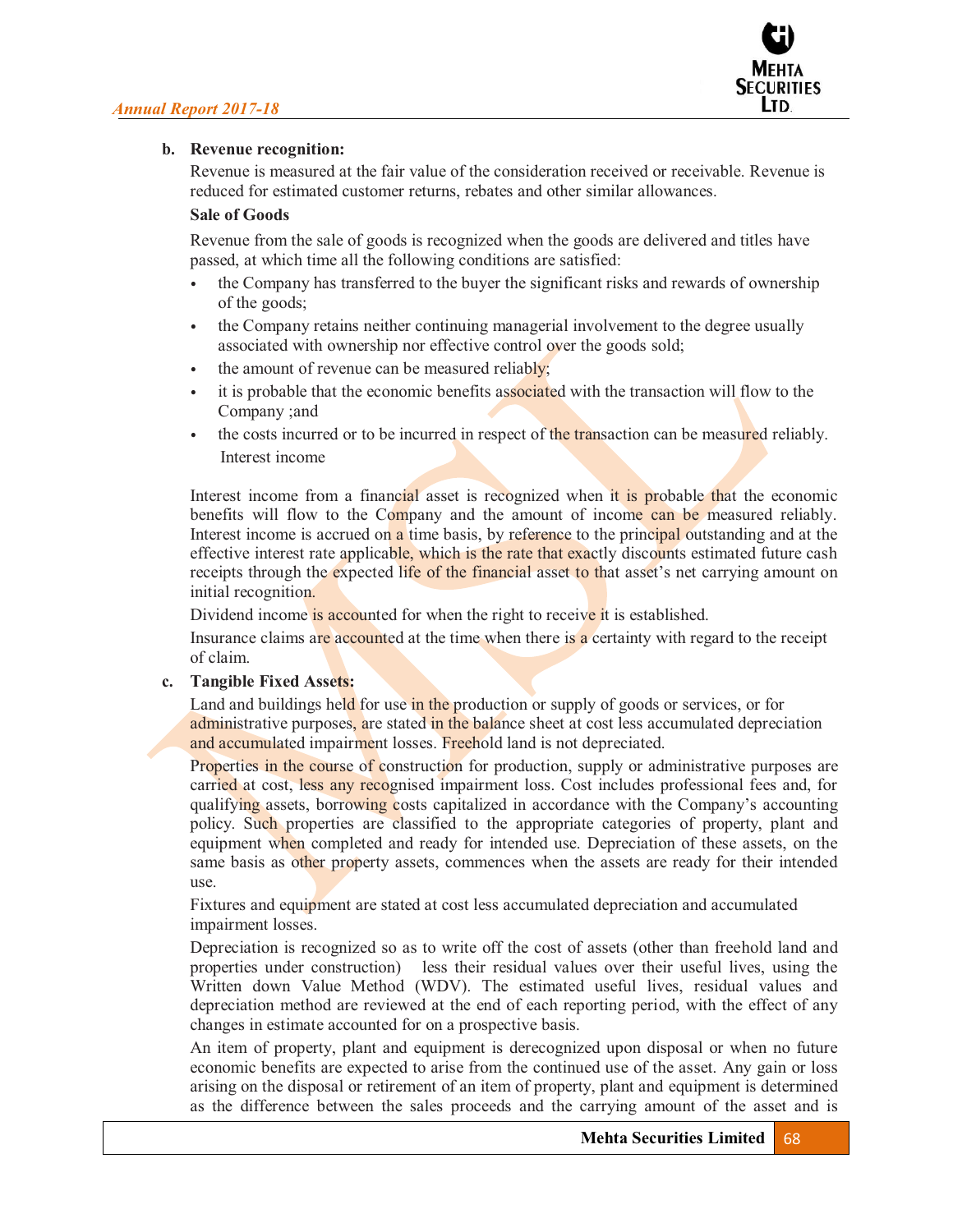

recognized in profit or loss.

# **d. Depreciation on tangible fixed assets:**

Depreciable amount for assets is the cost of an asset, or other amount substituted for cost, less its estimated residual value. Depreciation on plant and machineries is provided using the Written Down Value Method (WDV) and for tangible assets other than plant and machineries is provided using the Company's equity share is listed on the Bombay Stock Exchange over the useful lives of the assets mentioned under Companies Act,2013.

# **e. Impairment of tangible assets:**

At the end of each reporting period, the Company reviews the carrying amounts of its tangible assets to determine whether there is any indication that those assets have suffered an impairment loss. If any such indication exists, the recoverable amount of the asset is estimated in order to determine the extent of the impairment loss (if any). When it is not possible to estimate the recoverable amount of an individual asset, the Company estimates the recoverable amount of the cash-generating unit to which the asset belongs. When a reasonable and consistent basis of allocation can be identified, corporate assets are also allocated to individual cash-generating units, or otherwise they are allocated to the smallest Company of cash-generating units for which a reasonable and consistent allocation basis can be identified.

Recoverable amount is the higher of fair value less costs of disposal and value in use. In assessing value in use, the estimated future cash flows are discounted to their present value using a pre-tax discount rate that reflects current market assessments of the time value of money and the risks specific to the asset for which the estimates of future cash flows have not been adjusted.

If the recoverable amount of an asset (or cash-generating unit) is estimated to be less than its carrying amount, the carrying amount of the asset (or cash-generating unit) is reduced to its recoverable amount. An impairment loss is recognized immediately in profit or loss.

### **f. Non-current assets held for sale**

Non-current assets and disposal Group of assets are classified as held for sale if the in carrying amount will be recovered principally through a sale transaction rather than through continuing use. This condition is regarded as met only when the asset (or disposal group) is available for immediate sale in its present condition subject only to terms that are usual and customary for sales of such asset (or disposal group) and its sale is highly probable. Management must be committed to the sale, which should be expected to qualify for recognition as a completed sale within one year from the date of classification.

Non-current assets (and disposal group) classified as held for sale are measured at the lower of their carrying amount and fair value less costs to sell.

# **g. Borrowing Costs:**

Borrowing costs directly attributable to the acquisition, construction or production of qualifying assets, which are assets that necessarily take a substantial period of time to get ready for their intended use or sale, are added to the cost of those assets, until such time as the assets are substantially ready for their intended use or sale.

Interest income earned on the temporary investment of specific borrowings pending their expenditure on qualifying assets is deducted from the borrowing costs eligible for capitalization.

All other borrowing costs are recognised in profit or loss in the period in which they are incurred.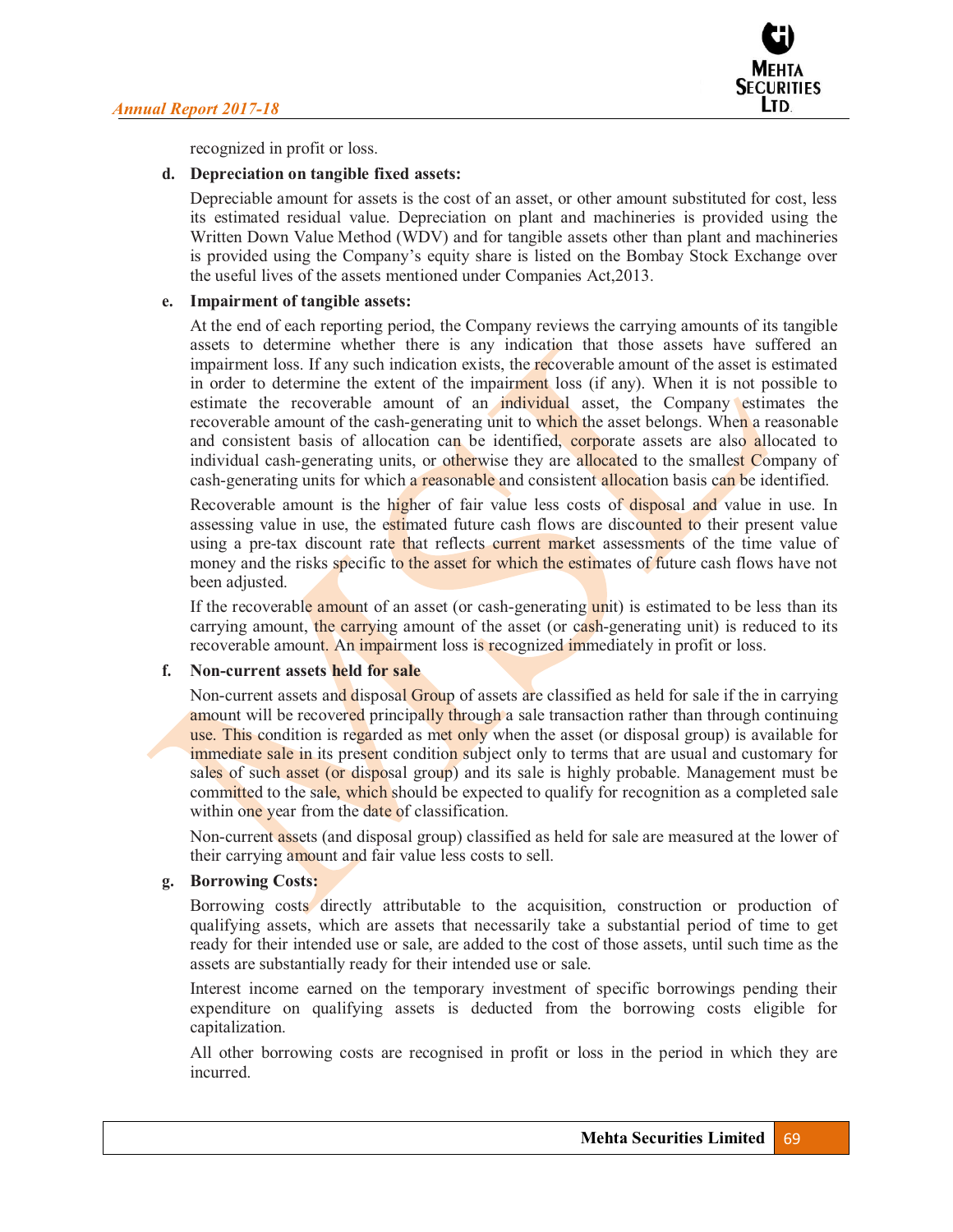

### **h. Inventories:**

Inventories are stated at the lower of cost and net realizable value. Cost is determined on actual cost determined on First-In-First- Out (FIFO) basis. Net realizable value represents the estimated selling price for inventories less all costs necessary to make the sale.

Net realizable value is the estimated selling price in the ordinary course of business, less estimated costs of completion and estimated costs necessary to make the sale.

### **i. Financial instruments:**

Financial assets and financial liabilities are recognised when a Company entity becomes a party to the contractual provisions of the instruments.

Financial assets and financial liabilities are initially measured at fair value. Transaction costs that are directly attributable to the acquisition or issue of financial assets and financial liabilities (other than financial assets and financial liabilities at fair value through profit or loss) are added to or deducted from the fair value of the financial assets or financial liabilities, as appropriate, on initial recognition. Transaction costs directly attributable to the acquisition of financial assets or financial liabilities at fair value through profit or loss are recognised immediately in profit or loss.

### **Financial assets**

The company classifies its financial assets as per Ind AS 109 those to be measured subsequently at fair value (either through other comprehensive income, or through profit or loss), and those to be measured at amortised cost. The company has made an irrevocable election not to present the other comprehensive income and subsequent changes in the fair value of equity instruments not held for trading.

Financial assets at fair value through profit or loss

Financial assets are measured at fair value through profit or loss unless it is measured at amortised cost or at fair value through other comprehensive income on initial recognition.The transaction costs directly attributable of financial assets and liabilities at fair value through profit or loss are immediately recognised profit or loss.

# Financial assets at amortised cost

Financial assets subsequently measured at amortised cost if these financial assets are held within a business whose objective is to hold these assets to collect contractual cash flows and contractual terms of the financial assets give rise on specified dates to cash flows that are solely payment of principal and interest on the principal amount outstanding.

### Impairment of financial assets

The Company assesses at each of Balance Sheet date whether a financial assets or a group of financial assets is impaired. Ind AS 109 requires expected credit losses to be measured through loss allowance. The Company recognises lifetime expected credit losses for all contracts and/or all trade receivables that does not constitute financing transaction. For all other financial assets, expected credit losses are measured at an amount equal to the 12 month expected credit losses or at an amount equal to the life time expected credit losses if the credit risk on the financial asset has increased significantly since initial recognition.

### De recognition of financial assets

The Company de recognises a financial asset when the contractual rights to the cash flows from the asset expire, or when it transfers the financial asset and substantially all the risks and rewards of ownership of the asset to another party. If the Company neither transfers nor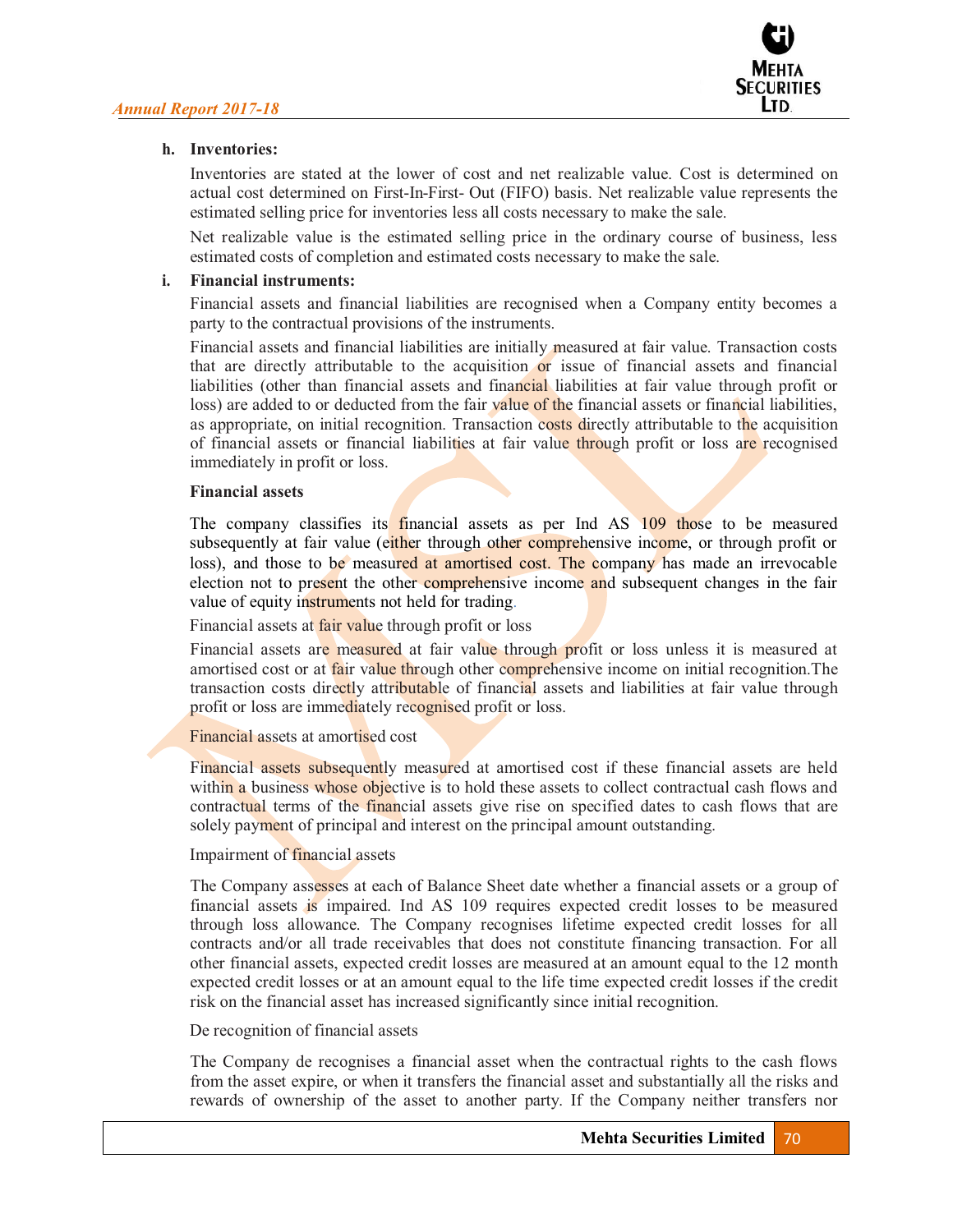

retains substantially all the risks and rewards of ownership and continues to control the transferred asset, the Company recognizes its retained interest in the asset and an associated liability for amounts it may have to pay. If the Company retains substantially all the risks and rewards of ownership of a transferred financial asset, the Company continues to recognise the financial asset and also recognises collateral is borrowing for the proceeds received.

On de recognition of a financial asset in its entirety, the difference between the asset's carrying amount and the sum of the consideration received and receivable and the cumulative gain or loss that had been recognized in other comprehensive income and accumulated in equity is recognized in profit or loss if such gain or loss would have otherwise been recognized in profit or loss on disposal of that financial asset.

On de recognition of a financial asset other than in its entirety (e.g. when the Company retains an option to repurchase part of a transferred asset), the Company allocates the previous carrying amount of the financial asset between the part it continues to recognise under continuing involvement, and the part it no longer recognises on the basis of the relative fair values of those parts on the date of the transfer. The difference between the carrying amount allocated to the part that is no longer recognised and the sum of the consideration received for the part no longer recognised and any cumulative gain or loss allocated to it that had been recognised in other comprehensive income is recognised in profit or loss if such gain or loss would have otherwise been recognised in profit or loss on disposal of that financial asset. A cumulative gain or loss that had been recognised in other comprehensive income is allocated between the part that continues to be recognized and the part that is no longer recognized on the basis of the relative fair values of those parts.

#### **Financial liabilities and equity instruments**

Classification as debt or equity

Debt and equity instruments issued by a Company are classified as either financial liabilities or as equity in accordance with the substance of the contractual arrangements and the definitions of a financial liability and an equity instrument.

#### Financial liabilities

All financial liabilities are subsequently measured at amortised cost using the effective interest method.

#### Equity instruments

An equity instrument is any contract that evidences a residual interest in the assets of an entity after deducting all of its liabilities. Equity instruments issued by a Company are recognised at the proceeds received, net of direct issue costs.

#### Financial guarantee contracts

A financial guarantee contract is a contract that requires the issuer to make specified payments to reimburse the holder for a loss it incurs because a specified debt or fails to make payments when due in accordance with the terms of a debt instrument.

Financial guarantee contracts issued by a Company entity are initially measured at their fair values and, if not designated as at FVTPL, are subsequently measured at the higher of:

- the amount of loss allowance determined in accordance with impairment requirements of Ind AS 109;and
- the amount initially recognized less, when appropriate, the cumulative amount of income recognized in accordance with the principles of Ind AS18.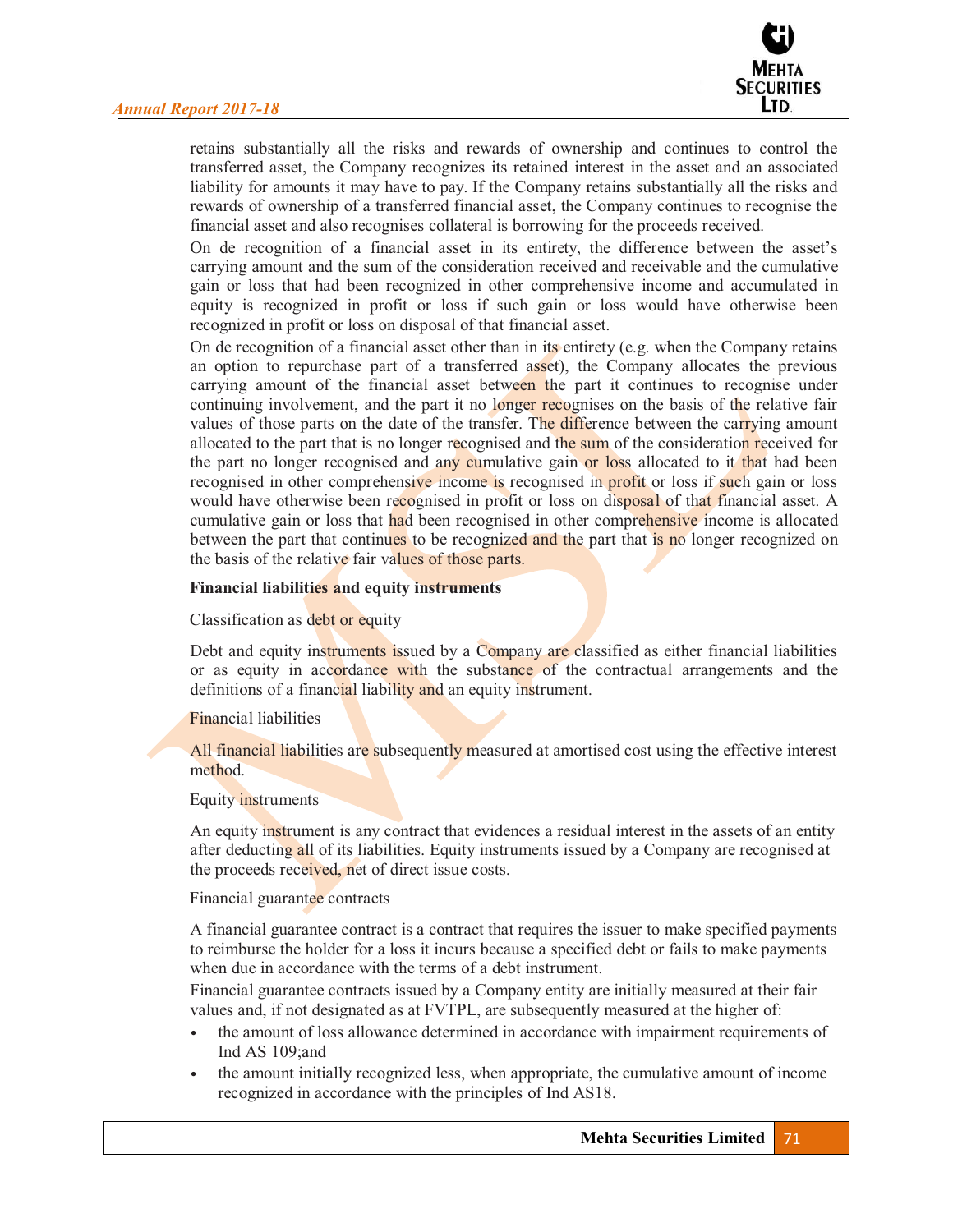

De recognition of financial liabilities

The Company derecognises financial liabilities when, and only when, the Company's obligations are discharged, cancelled or have expired. An exchange between with a lender of debt instruments with substantially different terms is accounted for as an extinguishmentoftheoriginalfinancialliabilityandtherecognitionofanewfinancialliability.Similar ly,asubstantialmodification of the terms of an existing financial liability (whether or not attributable to the financial difficulty of the debtor) is accounted for as an extinguishment of the original financial liability and the recognition of a new financial liability. The difference between the carrying amount of the financial liability de recognized and the consideration paid and payable is recognized in profit or loss.

### Offsetting Financial Instruments

Financial assets and liabilities are offset and the net amount is reported in the balance sheet where there is a legally enforceable right to offset there cognized amounts and there is anintention to settle on a net basis or real is the asset and settle the liability simultaneously. The legally enforceable right must not be contingent on future events and must be enforceable in the normal course of business and in the event of default, insolvency or bankruptcy of the Company or the counter party.

#### **j. Cash and cash equivalents**

For the purpose of presentation in the statement of cash flows, cash and cash equivalents includes cash on hand, deposits held at call with financial institutions,othershort-term,highly liquid investments with original maturities of three months or less that are readily convertible to known amounts of cash and which are subject to an insignificant risk of changes in value, and bank overdrafts. Bank overdrafts are shown within borrowings in current liabilities in the balance sheet.

#### **k. Foreign currency:**

The functional currency of the Company is Indian rupee (INR).

On initial recognition, all foreign currency transactions are translated into the functional currency using the exchange rates prevailing on the date of the transaction. As at the reporting date, foreign currency monetary assets andl iabilities are translated at the exchange rate prevailing on the Balance Sheet date and the exchange gains or losses are recognised in the Statement of Profit and Loss.

#### **l. Retirement and other employee benefits:**

(i) Defined benefit plans

For defined benefit plans, the cost of providing benefits is determined using the Projected Unit Credit Method,with actuarial valuations being carried out at each Balance sheet date. Actuarial gains and losses are recognised in full in the other comprehensive income for the period in which they occur. Past service cost both vested and unvested is recognised as an expense at the earlier of (a) when the plan amendment or curtailment occurs; and (b) when the entity recognises related restructuring costs or termination benefits.

(ii) Defined contribution plans

Contribution to defined contribution plans are recognised as expense when employees have rendered services entitling them to such benefits.

(iii) Compensated absences

Compensated absences which are not expected to occur within twelve months after the end of the period in which the employee renders the related services are recognised as an actuarially determined liability at the present value of the defined benefit obligation at the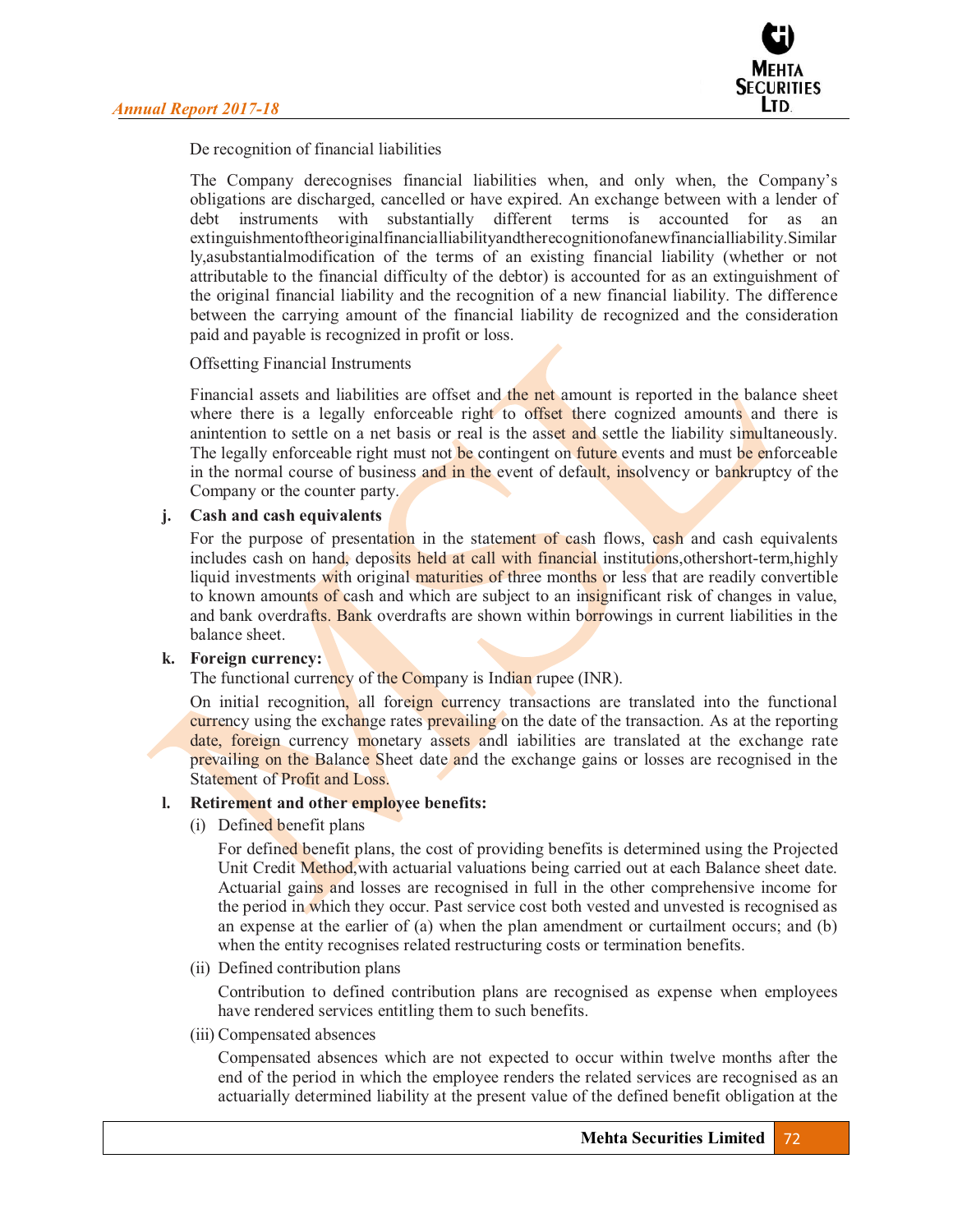

Balance sheet date.

### **m. IncomeTaxes:**

Income tax expense represents the sum of the tax currently payable and deferred tax.

### Current tax

The tax currently payable is based on taxable profit for the year. Taxable profit differs from "profit before tax" as reported in the statement of profit and loss because of items of income or expense that are taxable or deductible in other years and items that are never taxable or deductible. The Company's current tax is calculated using tax rates that have been enacted or substantively enacted by the end of the reporting period.

### Deferred tax

Deferred tax is recognised on temporary differences between the carrying amounts of assets and liabilities in the standalone financial statements and the corresponding tax bases used in the computation of taxable profit. Deferred tax liabilities are generally recognised for all taxable temporary differences. Deferred tax assets are **generally** recognised for all deductible temporary differences to the extent that it is probable that taxable profits will be available against which those deductible temporary differences can be utilised. Such deferred tax assets and liabilities are not recognised if the temporary difference arises from the initial recognition (other than in a business combination) of assets and liabilities in a transaction that affects neither the taxable profit nor the accounting profit.

The carrying amount of deferred tax assets is reviewed attheend of each reporting period and reduced to the extent that it is no longer probable that sufficient taxable profits will be available to allow all or part of the asset to be recovered.

Deferred tax liabilities and assets are measured at the tax rates that are expected to apply in the period in which the liability is settled or the asset realised, based on tax rates (and tax laws) that have been enacted or substantively enacted by the end of the reporting period.

The measurement of deferred tax liabilities and assets reflects the tax consequences that would follow from the manner in which the Company expects, at the end of the reporting period,to recover or settle the carrying amount of its assets and liabilities.

# Current and deferred tax for the period

Current and deferred tax are recognised in profit or loss, except when they relate to items that are recognised in other comprehensive income or directly in equity, in which case, the current and deferred tax are also recognised in other comprehensive income or directly in equity respectively.

# **n. Segment Reporting:**

Operating segments are reported in a manner consistent with the internal reporting provided to the chief operating decision maker.

### **o. Provisions and contingencies:**

Provisions are recognised when the Company has a present obligation (legal or constructive) as a result of a past event, it is probable that the Company will be required to settle the obligation, and a reliable estimate can be made of the amount of the obligation.

The amount recognised as a provisionis the best estimate of the consideration required to settle the present obligation at the end of the reporting period, taking into account the risks and uncertainties surrounding the obligation. When a provisionis measured using the cash flows estimated to settle the present obligation,its carrying amount is the present value of those cashflows (when the effect of the time value of money is material).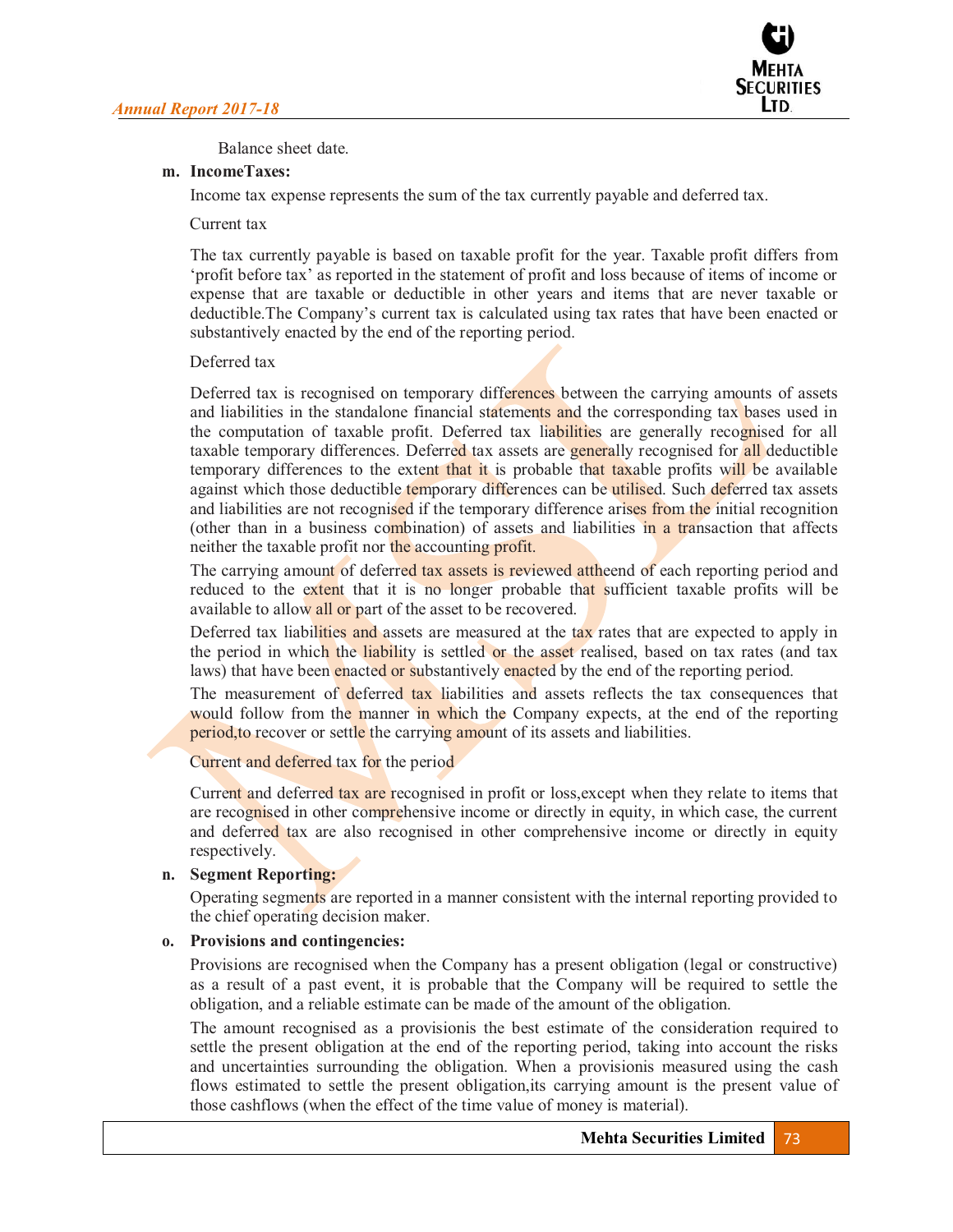

When some or all of the economic benefits required to settle a provision are expected to be recovered from a third party, a receivable is recognised as an asset if it is virtually certain that reimbursement will be received and the amount of the receivable can be measured reliably.

#### **p. Earnings per equity share:**

Basic earnings per equity share is computed by dividing the net profit attributable to the equity holders of the company by the weighted average number of equity shares outstanding during the period. Diluted earnings per equity share is computed by dividing the net profit attributable to the equity holders of the company by the weighted average number of equity shares considered for deriving basic earnings per equity share and also the weighted average number of equity shares that could have been issued upon conversion of all dilutive potential equity shares. The dilutive potential equity shares are adjusted for the proceeds receivable had the equity shares been actually issued at fair value (i.e. the average market value of the outstanding equity shares). Dilutive potential equity shares are deemed converted as of the beginning of the period, unless issued at a later date. Dilutive potential equity shares are determined independently for each period presented.

The number of equity shares and potentially dilutive equity shares are adjusted retrospectively for all periods presented for any share splits and bonus shares issues including for changes effected prior to the approval of the standalone financial statements by the Board of Directors.

#### **q. Operating Cycle:**

Based on the nature of products/activities of the Company and the normal time between acquisition of assets and the irrealisation in cash or cash equivalents, the Company has determined its operating cycle as 12 months for the purpose of classification of its assets and liabilities as current and non-current.

# **SCHEDULES FORMING PART OF THE FINANCIAL STATEMENTS**

| Particulars          |                             |                                | <b>Gross Block</b>              |                                  |                             |                                | Depreciation                    |                                  |                  | Net Block        |
|----------------------|-----------------------------|--------------------------------|---------------------------------|----------------------------------|-----------------------------|--------------------------------|---------------------------------|----------------------------------|------------------|------------------|
|                      | Open.Bal<br>as on<br>1.4.17 | Addition<br>during<br>the year | Deduction<br>during the<br>year | Closing<br>Bal. as on<br>31.3.18 | Open.Bal<br>as on<br>1.4.17 | Addition<br>during<br>the year | Deduction<br>during the<br>year | Closing<br>Bal. as on<br>31.3.18 | As on<br>31.3.18 | As on<br>31.3.17 |
| Tangible Assets      |                             |                                |                                 |                                  |                             |                                |                                 |                                  |                  |                  |
| Air Condition        | 1.51                        |                                |                                 | 1.51                             | 0.55                        | 0.02                           |                                 | 0.57                             | 0.94             | 0.96             |
| Office Premises      | 5.17                        |                                |                                 | 5.17                             | 2.89                        | 0.12                           |                                 | 3.01                             | 2.16             | 2.28             |
| Furniture            | 1.59                        |                                |                                 | 1.59                             | 1.56                        | 0.00                           |                                 | 1.56                             | 0.03             | 0.03             |
| Motor Bikes          | 0.51                        |                                |                                 | 0.51                             | 0.51                        | 0.00                           |                                 | 0.51                             | 0.00             | 0.00             |
| Computer             | 9.86                        |                                |                                 | 9.86                             | 9.83                        | 0.02                           |                                 | 9.85                             | 0.01             | 0.04             |
| Motor Car            | 47.28                       |                                |                                 | 47.28                            | 22.51                       | 7.74                           |                                 | 30.25                            | 17.03            | 24.77            |
| Office<br>Equipment  | 1.04                        |                                |                                 | 1.04                             | 0.48                        | 0.25                           |                                 | 0.73                             | 0.31             | 0.56             |
| Mobile               | 0.22                        |                                |                                 | 0.22                             | 0.11                        | 0.02                           |                                 | 0.13                             | 0.09             | 0.11             |
| Solar Pennal         |                             | 2.70                           |                                 | 2.70                             | $\mathbf{0}$                | 0.35                           |                                 | 0.35                             | 2.35             |                  |
| Intangible<br>Assets |                             |                                |                                 |                                  |                             |                                |                                 |                                  |                  |                  |
| Licences/Franch      | 68.00                       |                                |                                 | 68.00                            | 46.48                       | 4.30                           |                                 | 50.78                            | 17.22            | 21.52            |
| Total                |                             |                                |                                 | 137.88                           | 84.92                       | 12.82                          |                                 | 97.74                            | 40.14            |                  |

#### **Note 1- Fixed Assets** (Rs. In Lakh)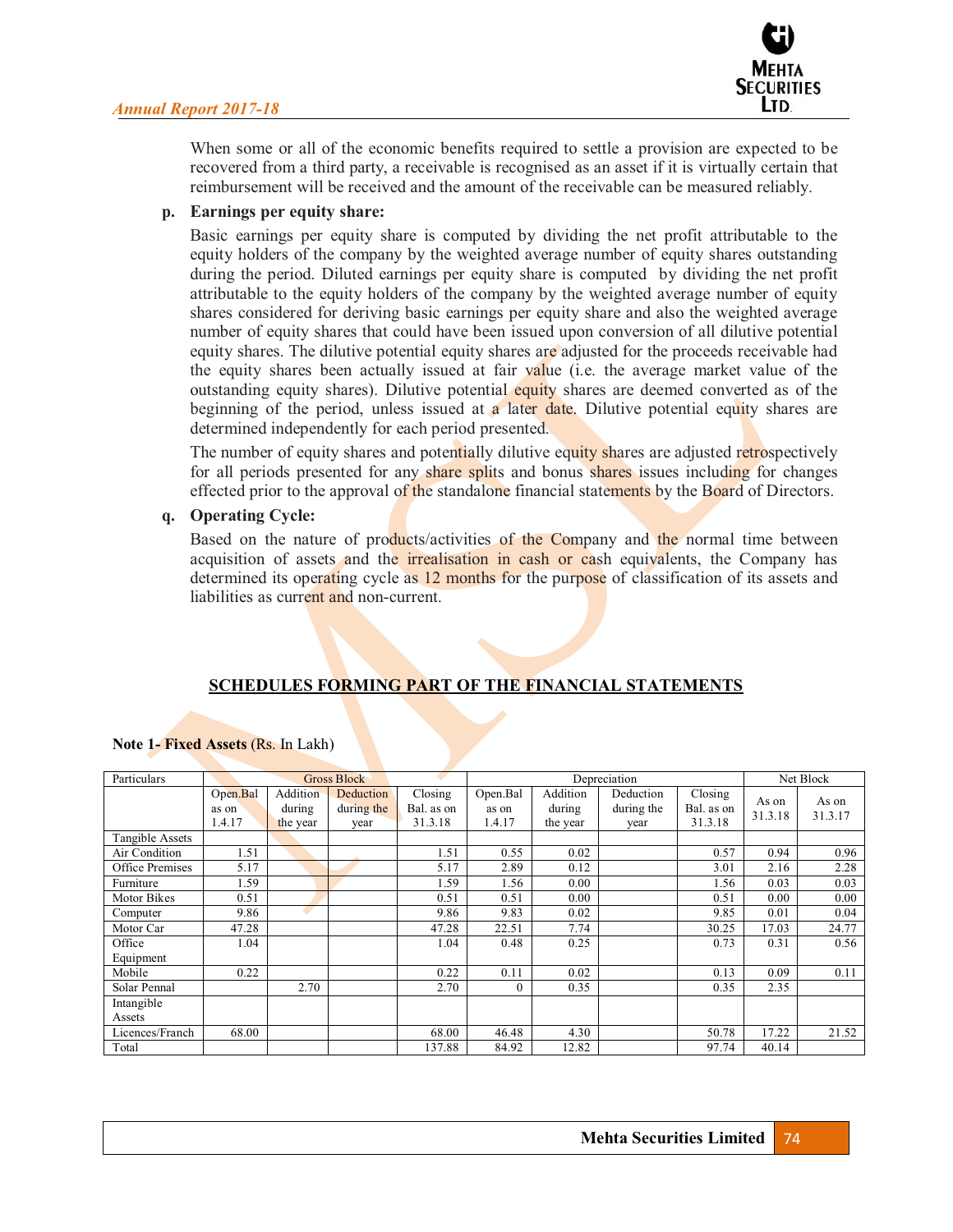# **Note 2- Non-current Investments**

| Particulars                                    | 31 <sup>st,</sup> March | 31 <sup>st,</sup> March | <sup>st,</sup> April |  |
|------------------------------------------------|-------------------------|-------------------------|----------------------|--|
|                                                | 2018                    | 2017                    | 2016                 |  |
| Investment in Equity & Equity Link Instruments | 1166.48                 | 1070.00                 | 1292.20              |  |
|                                                |                         |                         |                      |  |
| Total                                          | 1166.48                 | 1070.00                 | 1292.20              |  |
| .<br>___<br>_ _ _<br>- -                       |                         |                         |                      |  |

Market Value of above securities is Rs. 15crores

### **Note 3- Current Investment**

| Particulars                   | 31 <sup>st,</sup> March | 31 <sup>st</sup> , March | <sup>st,</sup> April |
|-------------------------------|-------------------------|--------------------------|----------------------|
|                               | 2018                    | 2017                     | 2016                 |
| <b>Short Term Instruments</b> | 491.92                  | 477.62                   | 175.87               |
|                               |                         |                          |                      |
| Total                         | 491.92                  | 477.62                   | 175.87               |
|                               |                         |                          |                      |

# **Note 4- Cash & Cash Equivalents**

| Particulars         |  | 31 <sup>st,</sup> March | 31 <sup>st</sup> March | <sup>st</sup> April |            |
|---------------------|--|-------------------------|------------------------|---------------------|------------|
|                     |  |                         | 2018                   | 2017                | 2016       |
| Cash on Hand        |  |                         | 3.05                   | 0.58                | ົາ<br>ر∠.د |
| <b>Bank Balance</b> |  |                         | 4.65                   | 2.58                | 9.64       |
| Total               |  |                         | 7.70                   | 3.16                | 12.87      |

### **Note 5- Short term Loans and Advances**

| Particulars        | $31st$ March 2018 31 <sup>st</sup> March |      | <sup>st</sup> April |
|--------------------|------------------------------------------|------|---------------------|
|                    |                                          | 2017 | 2016                |
| Loans and Advances | 1.81                                     |      | $\Omega$            |
|                    |                                          |      |                     |
| Total              | 1.81                                     |      | 07                  |

# **Note 6- Other Current Assets**

| Particulars    | $31st$ March 2018 31 <sup>st</sup> March |                                  | st<br>April |
|----------------|------------------------------------------|----------------------------------|-------------|
|                |                                          | 2017                             | 2016        |
| TDS Receivable | 2.43                                     | $2 \Omega$<br>$J \cdot \angle 1$ | 0.00        |
|                |                                          |                                  |             |
| Total          | 2.43                                     | 3.21<br>$J \cdot \angle 1$       | 0.00        |

### **Note ±7 Share Capital**

|                                            | At $31st$ March | At $31st$ March | $1st$ April |
|--------------------------------------------|-----------------|-----------------|-------------|
|                                            | 2018            | 2017            | 2016        |
| AUTHORISED CAPITAL                         |                 |                 |             |
| 3500000 Euity Shares of Rs. 10 Each        | 350.00          | 350.00          | 350.00      |
| ISSUED, SUBSCRIBED & PAID UP CAPITAL       |                 |                 |             |
| 3089400 Equity Shares of Rs. 10 Each Fully | 308.94          | 308.94          | 308.94      |
| Paid up                                    |                 |                 |             |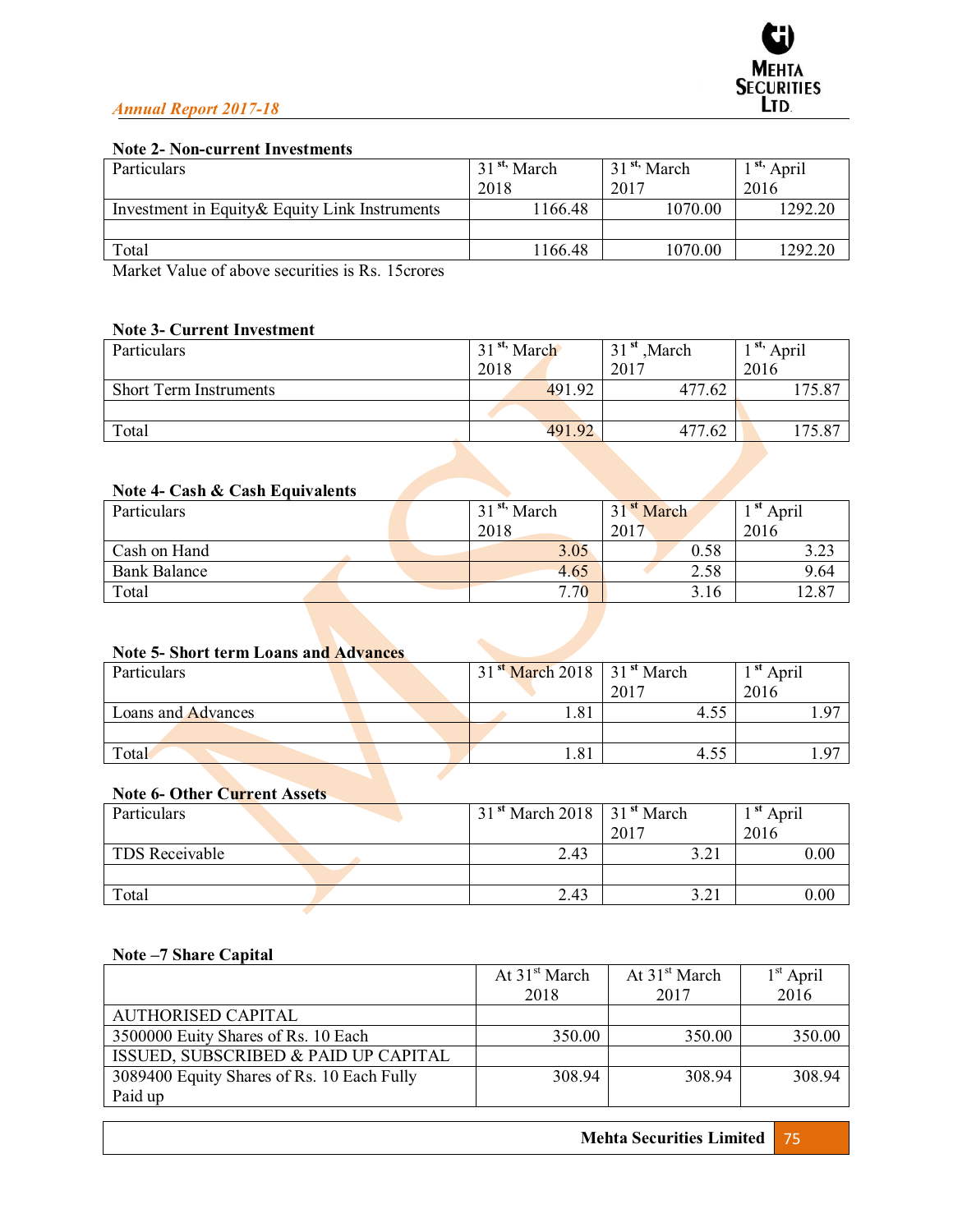

| <b>Particulars</b>            | As at March $31st$ , 2018 |        | As at March $31st$ , |        | As at April $1st$ , 2016 |        |
|-------------------------------|---------------------------|--------|----------------------|--------|--------------------------|--------|
|                               |                           |        | 2017                 |        |                          |        |
| <b>Equity Shares:</b>         | <b>No. of Equity</b>      | Rs. In | No. of               | Rs. In | No. of                   | Rs. In |
|                               | <b>Shares</b>             | Lakhs  | Equity               | Lakhs  | Equity                   | Lakhs  |
|                               |                           |        | <b>Shares</b>        |        | <b>Shares</b>            |        |
| Shares at the beginning of    | 3089400                   | 308.94 | 3089400              | 308.94 | 3089400                  | 308.94 |
| the year                      |                           |        |                      |        |                          |        |
| Shares at the end of the year | 3089400                   | 308.94 | 3089400              | 308.94 | 3089400                  | 308.94 |

### **Note 7(a) Reconciliation of number of shares**

#### **Note 7(b) Rights, Preferences and restrictions attached to Equity Shares**

The Company has only one class of equity shares having a par value of Rs 10/- per share. Each Shareholder is eligible for one vote per share. The dividend if any proposed by the Board of Directors is subject to the approval of shareholders, except in case of interim dividend.In the event of liquidation, the equity shareholders are eligible to receive the remaining assets of the Company, after distribution of all preferential amounts, in proportion of their shareholding (in future if company ever had the other classes of share).

### **Note 7(c) Details of shares held by shareholders holding more than 5% of the aggregate shares in the Company:**

| Name of the        | As at March $31st$ , 2018 |         | As at March $31$ <sup>st</sup> , 2017 |         | As at $1^{st}$ , April 2016 |                |
|--------------------|---------------------------|---------|---------------------------------------|---------|-----------------------------|----------------|
| <b>Shareholder</b> | No. of                    | $%$ of  | No. of                                | $%$ of  | No. of                      | $%$ of holding |
|                    | <b>Shares held</b>        | holding | Shares held                           | holding | Shares held                 |                |
| Bhavna D. Mehta    | 824252                    | 26.68   | 824252                                | 26.68   | 824252                      | 26.68          |
| Darshan V. Mehta   | 535885                    | 17.35   | 412126                                | 13.34   | 412126                      | 13.34          |
| Chirag D. Mehta*   | 367651                    | 11.90   | 367651                                | 11.90   | 215961                      | 6.99           |

*\*During the Financial Year there was a total acquisition by the Promoter namely Darshan Mehta of 1,23,759 equity shares (4.01%) of the Company as an off market transaction from the Public Category.[BSE Disclosure dated 15thJune, 2017]* 

| <b>Note 8- Other Equity</b>           |                 |                 |                  |  |
|---------------------------------------|-----------------|-----------------|------------------|--|
| <b>Particulars</b>                    | $31st$ March 18 | $31st$ March 17 | $1st$ April 2016 |  |
| <b>Security Premium</b>               |                 |                 |                  |  |
| <b>Opening Balance</b>                | 459.81          | 459.81          | 459.81           |  |
| <b>Closing Balance</b>                | 459.81          | 459.81          | 459.81           |  |
| <b>Other Comprehensive Income</b>     |                 |                 |                  |  |
| Balance as per last Financial Year    | (50.00)         | (50.00)         |                  |  |
| Adjustment during the year            |                 |                 | (50.00)          |  |
| <b>Closing Balance</b>                | (50.00)         | (50.00)         | (50.00)          |  |
| Surplus/(Deficit)                     |                 |                 |                  |  |
| <b>Opening Balance</b>                | (8.12)          | (16.78)         | (16.78)          |  |
| <b>Mehta Securities Limited</b><br>76 |                 |                 |                  |  |

#### **Note 8- Other Equity**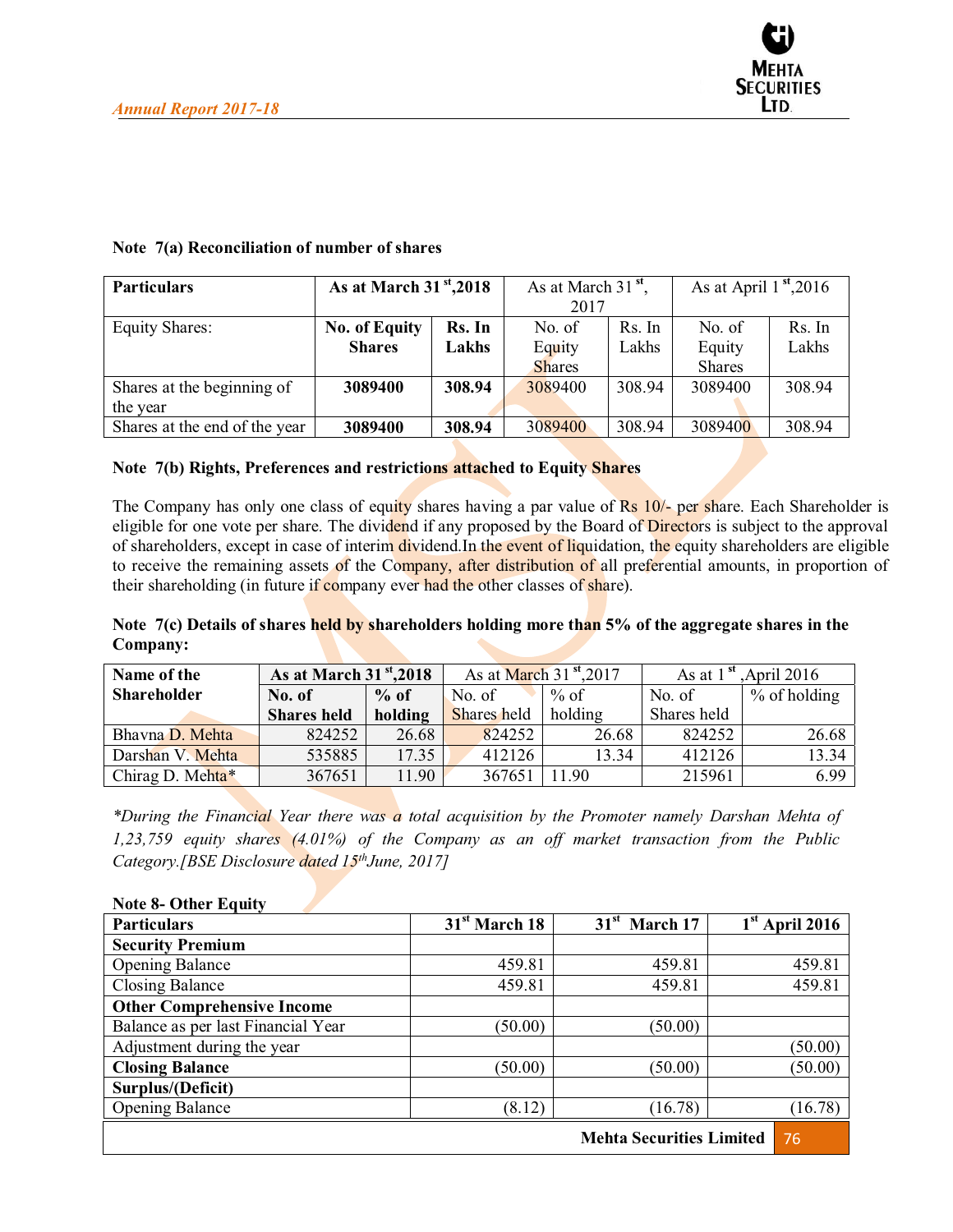

| Adjustment on Account IndAs                |         |        |         |
|--------------------------------------------|---------|--------|---------|
| Net Profit/(Net Loss) for the current year | (22.32) | 8.66   |         |
| <b>Closing Balance</b>                     | 30.44   | (8.12) | (16.78) |
| <b>Total</b>                               | 379.37  | 401.69 | 393.03  |

# **Note 9- Short Term Borrowing**

| Particulars                         | $31st$ March 2018 |      | 31 <sup>st</sup> March | <sup>st</sup> April |
|-------------------------------------|-------------------|------|------------------------|---------------------|
|                                     |                   |      | 2017                   | 2016                |
| From Banks                          |                   | 0.00 | 0.01                   | (4.90)              |
| From Other                          |                   | 0.38 | 117.71                 | 211.19              |
| (Secured by pledge of Shares/Bonds) |                   |      |                        |                     |
| Total                               |                   | 0.38 | 117.72                 | 206.29              |

### **Note10- Current Liabilities**

| Particulars   |  | $31st$ March 2018 | 31 <sup>st</sup> March | <sup>st</sup> April |
|---------------|--|-------------------|------------------------|---------------------|
|               |  |                   | 2017                   | 2016                |
| Trade Payable |  | 971.47            | 730.00                 | 568.36              |
|               |  |                   |                        |                     |
| Total         |  | 971.47            | 730.00                 | 568.36              |

### **Note 11- Other Current Liabilities**

| Particulars        | $31st$ March 2018 | $131$ <sup>st</sup> March | <sup>st</sup> April |  |
|--------------------|-------------------|---------------------------|---------------------|--|
|                    |                   | 2017                      | 2016                |  |
| TDS Payable        | 0.00              | 0.12                      | 0.00                |  |
| Gratuity Liability | 30.00             | 30.00                     | 30.00               |  |
| Other              | 20.00             | 20.00                     | 20.00               |  |
| Total              | 50.00             | 50.12                     | 50.00               |  |

### **Note 12- Short-term Provision**

| Particulars               | $31st$ March 2018 | 31 <sup>st</sup> March | <sup>st</sup> April |
|---------------------------|-------------------|------------------------|---------------------|
|                           |                   | 2017                   | 2016                |
| <b>Audit Fees Payable</b> | 0.28              | 0.29                   |                     |
| Provision for ROC Fees    | 0.05              | $\rm 0.05$             | 0.05                |
| Total                     | 0.33              | 0.34                   | 0.28                |

### **Note 13- Revenue from operations**

| Particulars            | $31st$ March 2018   31 <sup>st</sup> March |      |
|------------------------|--------------------------------------------|------|
|                        |                                            | 2017 |
| Income from operations | 6.76                                       |      |
|                        |                                            |      |
| `otal                  | 6.76                                       |      |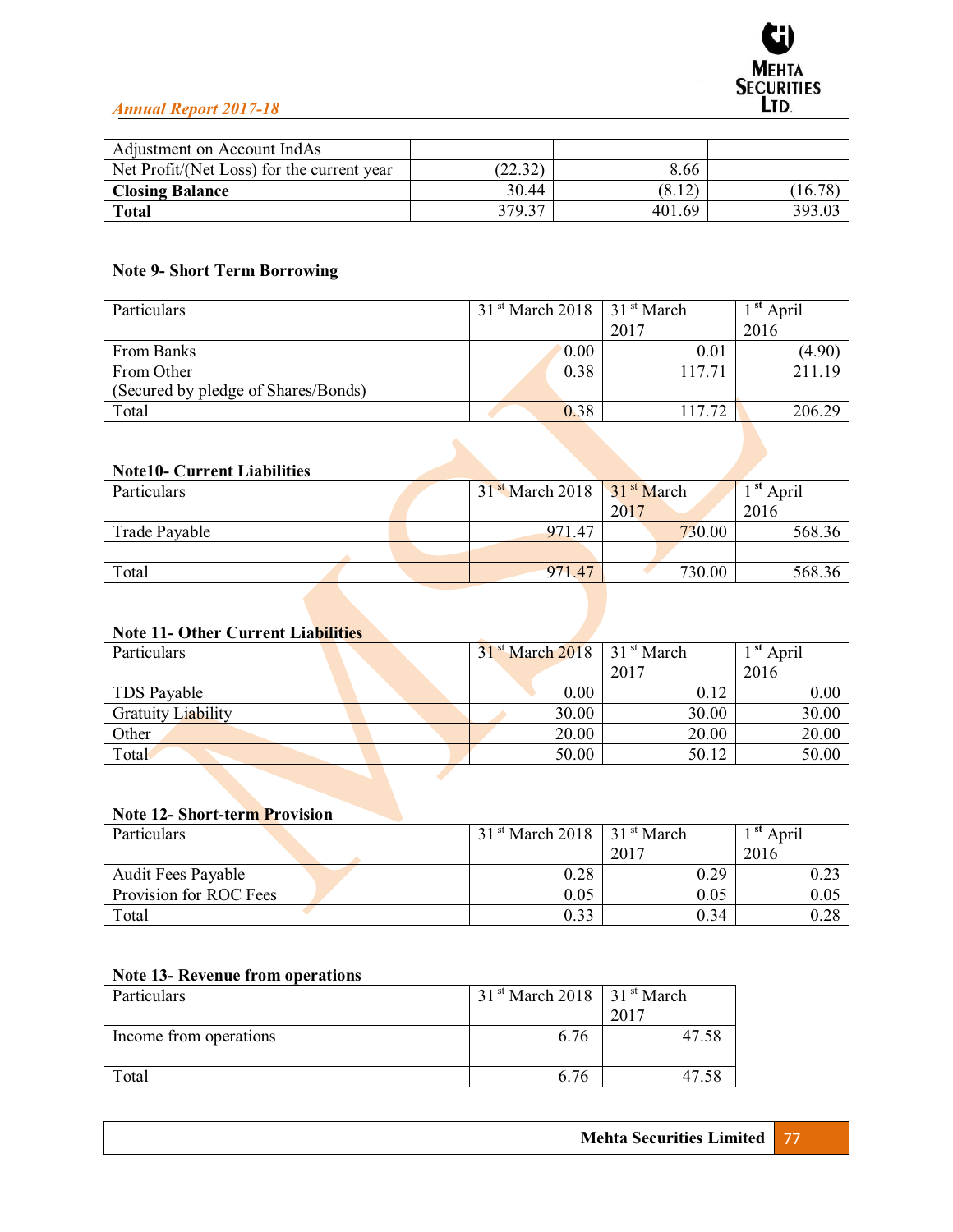# **Note 14- Other Income**

| Particulars                    | $31st$ March 2018   31 <sup>st</sup> March |       |
|--------------------------------|--------------------------------------------|-------|
|                                |                                            | 2017  |
| Interest Income                | 12.15                                      | 12.92 |
| Dividend (from Long Term Inv.) | 12.56                                      | 6.89  |
| Income from Partnership Firm   | 7.58                                       | 18.70 |
| Other Income                   | 7.61                                       | 7.07  |
| Total                          | 39.90                                      | 45.57 |

# **Note 15- Employee Benefit Expense**

| Particulars            | $31st$ March 2018 | 31 <sup>st</sup> March |
|------------------------|-------------------|------------------------|
|                        |                   | 2017                   |
| <b>Salary Expenses</b> | 15.13             | 17.89                  |
| Medical Expenses       | 2.23              | 0.36                   |
| Other Expenses         | 1.12.             | 0.83                   |
|                        |                   |                        |
| Total                  | 18.48             | 19 09                  |

### **Note 16- Finance Cost**

| Particulars                   | $31st$ March 2018 31 <sup>st</sup> March |       |
|-------------------------------|------------------------------------------|-------|
|                               |                                          | 2017  |
| <b>Bank Interest Expenses</b> | 0.00                                     | .39   |
| <b>Interest Expenses</b>      | 0.00                                     | 11.03 |
|                               |                                          |       |
| Total                         | 0.00                                     | 12.43 |

# **Note 17- Other Expense**

| Particulars    | $31st$ March 2018   31 <sup>st</sup> March |       |
|----------------|--------------------------------------------|-------|
|                |                                            | 2017  |
| Other Expenses | 37.67                                      | 40.08 |
|                |                                            |       |
| Total          | 37.67                                      |       |

|                | <b>Note 18- Earning Per Share</b>                                                                                                    | As at<br>$31st$ March, 2018 | As at<br>31 <sup>st</sup> March, 2017 |
|----------------|--------------------------------------------------------------------------------------------------------------------------------------|-----------------------------|---------------------------------------|
| a)             | Weighted average number of shares at the<br>beginning&end of the year.                                                               | 30.894                      | 30.894                                |
| $\mathbf{c}$ ) | b) Net Profit/ (Loss) after tax available for<br>Equity Shareholders (In Rs.)<br>Basic & Diluted Earnings/ (Loss) per share (In Rs.) | (22.32)<br>(0.72)           | 8.67<br>0.28                          |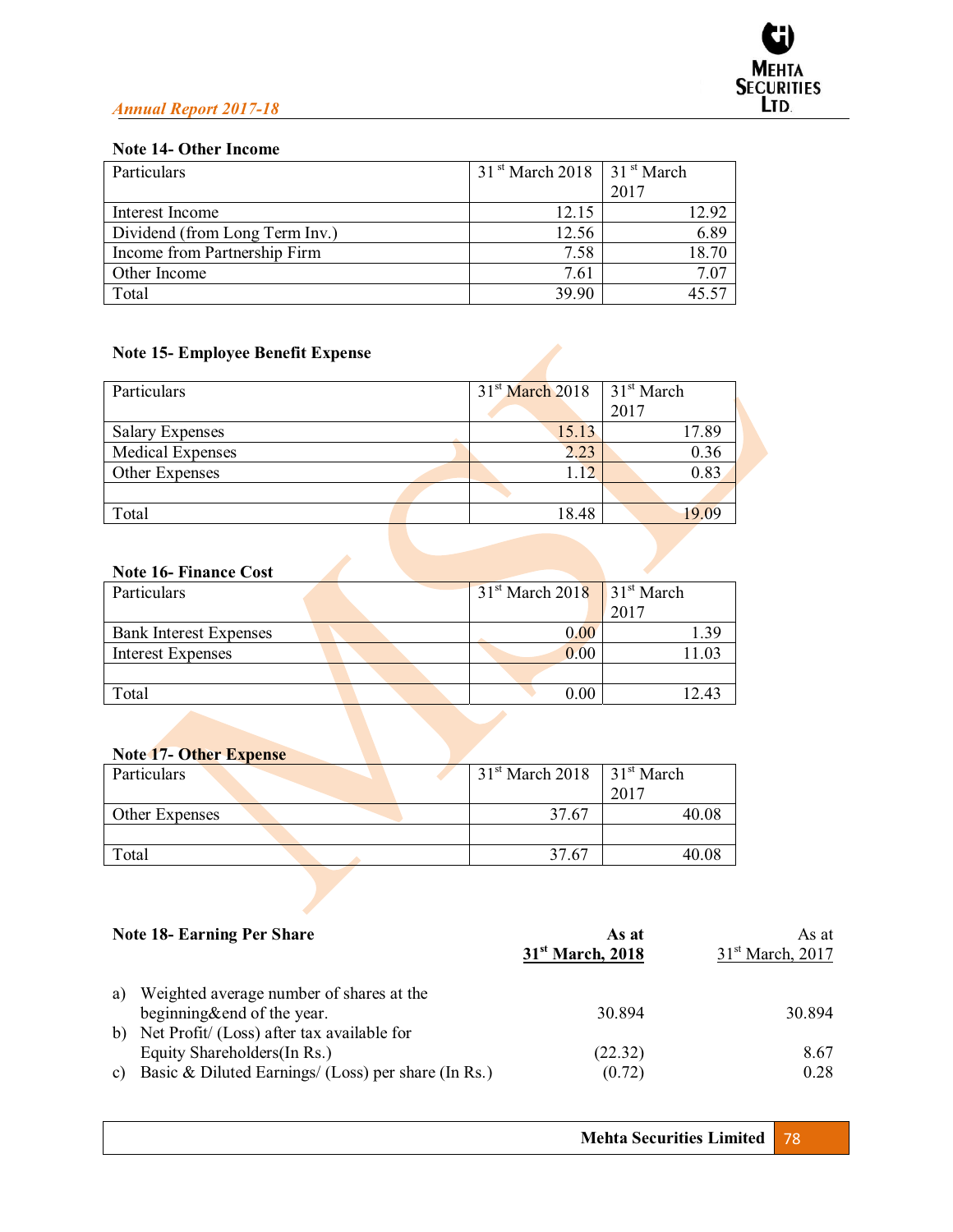

### **Note 19 - Financial risk management objectives and policies**

The Company's activities expose it to a variety of financial risks including market risk, credit risk and liquidity risk. The Company's primary risk management focus is to minimize potential adverse effects of market risk on its financial performance. The Company's risk management assessment and policies and processes are established to identify and analyze the risks faced by the Company, to set appropriate risk limits and controls, and to monitor such risks and compliance with the same.The Board of Directors and the Audit Committee is responsible for overseeing the Company's risk assessment and management policies and processes.

The Company's financial risk management policy is set by the management.Market risk is the risk of loss of future earnings, fair values or future cash flows that may result from a change in the price of a financial instrument. The value of a financial instrument may change as a result of changes in the interest rates, foreign currency exchange rates, equity prices and other market changes that affect market risk sensitive instruments. The Company manages market risk which evaluates and exercises independent control over the entire process of market risk management. The activities include investment in mutual fund (debt and equity), Equity Shares, Debentures, Alternative Investments plans, Real Estate Exposure through non-convertible debentures/as capital contributions in subsidiaries and other strategies investments. The market value and future yield on debt fund will fluctuate because of changes in bank rate, RBI Policy and market interest rates while market value of the equity instruments changes on account of performance of various industries/ investee in which the Company has made an investments. In order to optimize the Company's position with regards to appreciation in value of mutual fund and to manage the interest rate risk, it performs a comprehensive corporate interest rate risk management by balancing the proportion of floating rate and accruals financial instruments in its total portfolio.

#### **a. Credit risk**

Credit risk is the risk of financial loss to the Company if a customer or counter party to a financial instrument fails to meet its contractual obligations, and arises principally from the Company's receivables from customers, investments, inter-corporate deposits and financial guarantees.Credit risk arises from cash held with banks and financial institutions,as well as credit exposure to clients, including outstanding accounts receivable. The maximum exposure to credit risk is equal to the carrying value of the financial assets. The objective of managing counter party credit risk is to prevent losses in financial assets. The Company assesses the credit quality of the counter parties, taking into account their financial position, past experience and other factors. The Company establishes an allowance for doubtful debts and impairment that represents its estimate of incurred losses in respect of trade and other receivables and investments.

#### **(i) Trade receivables**

The Company's exposure to credit risk is influenced mainly by the individual characteristics of each customer.The demographics of the customer, including the default risk of the industry in which the customer operates, also has an influence on credit risk assessment. Credit risk is managed through continuously monitoring the creditworthiness of customers to which the Company grants credit terms in the normal course of business. An impairment analysis is performed at each reporting date on an individual basis. The Company does not hold collateral as security for outstanding trade receivables. The history of trade receivables shows an egligible provision for bad and doubtful debts.

#### **(ii) Investments and other financial assets**

The Company limits its exposure to credit risk by generally investing in liquid securities, equity shares, mutual funds and other investments and only with counter parties that have a good credit rating. The Company does not expect any losses from non-performance by these counter-parties, and does not have any significant concentration of exposures to specific industry sectors.For derivative and financial instruments,the Company attempts to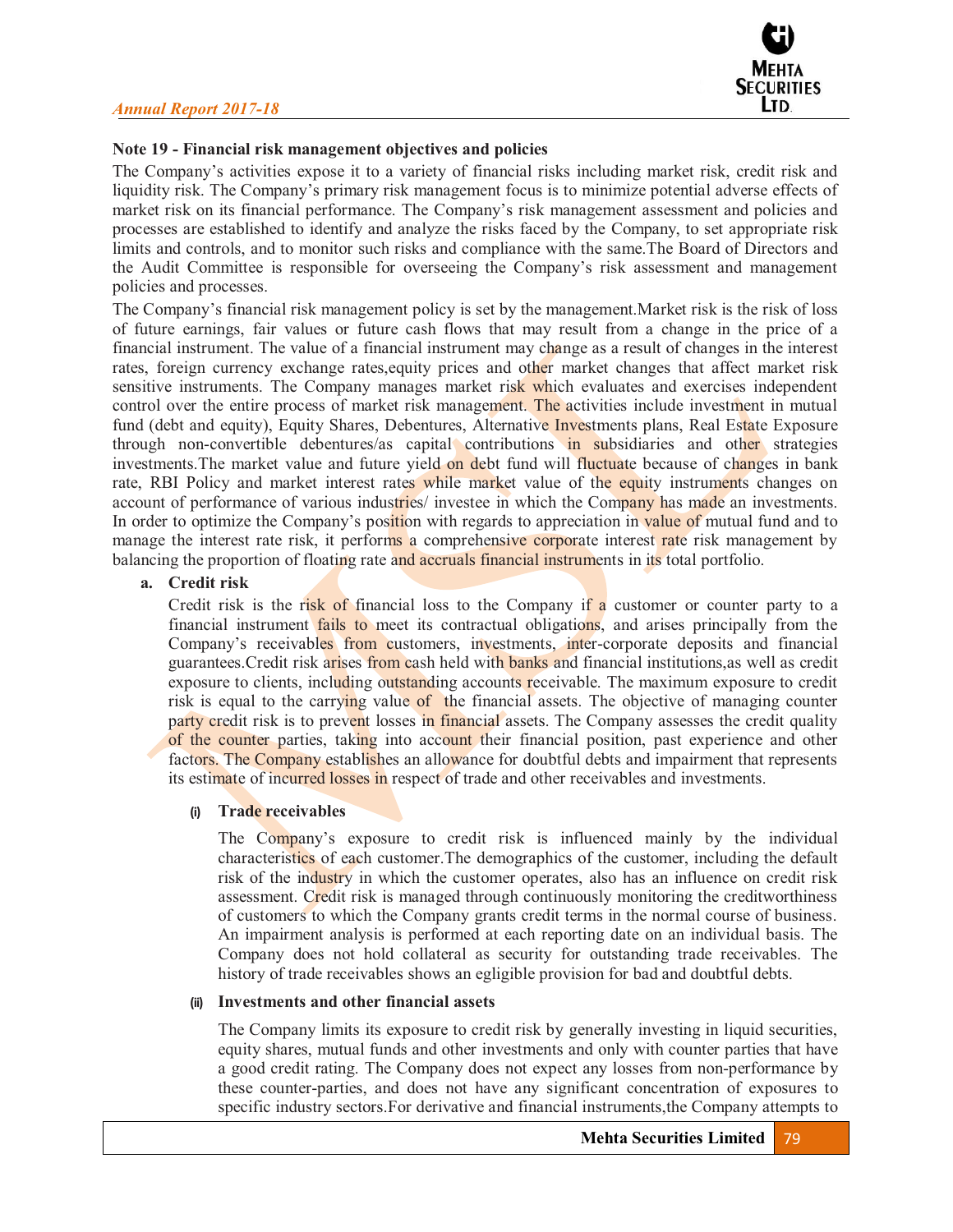

limit the credit risk by only dealing with reputable banks and financial institutions having high credit-ratings assigned.The Company does not expect any material credit risk on account of non-performance by counter parties to whom the financial assets receivables.

### **(iii) Financial assets that are past due but not impaired**

Credit risk from balances with banks and financial institutions is managed by the management in such a manner that it is exposed to the lowest possible risk. None of the Company's cash equivalents, including term deposits (i.e.,certificates of deposit) with banks, were past due or impaired as at March 31, 2018.

### **b. Liquidityrisk**

Liquidity risk is the risk that the Company will not be able to meet its financial obligations as they become due. The Company invests its surplus funds in various marketable securities to ensure that the sufficient liquidity is available. The Company manages its liquidity risk by ensuring, as far as possible, that it will always have sufficient liquidity to meet its liabilities when due.

The Company also has access to a sufficient variety of sources of funding with the banks. Considering surplus funds invested in liquid investments, the Company does not perceive any liquidity risk.

### **c. Market risk**

Market risk is the risk of loss of future earnings, fair values or future cash flows that may result from adverse changes in market rates and prices (such as interest rates, foreign currency exchange rates and commodity prices) or in the price of market risk- sensitive instruments as a result of such adverse changes in market rates and prices. Market risk is attributable to all market risk- sensitive financial instruments. The Company is exposed to market risk primarily related to foreign exchange rate risk, interest rate risk and the market value of its investments. Thus, the Company's exposure to market risk is a function of investing and borrowing activities.

# Note : 20 First-time adoption of Ind AS – mandatory exceptions, optional exemptions:

These financial statements for the year ended March 31, 2018, are the Company's first Ind AS financial statements which has been prepared in accordance with Ind AS. For periods up to and including the year ended March 31, 2017, the Company prepared its financial statements in accordance with accounting standards notified under section 133 of the Companies Act 2013, read together with relevant rules of the Companies (Accounts) Rules, 2014 (Indian GAAP or IGAAP).

Accordingly, the Company has prepared financial statements which comply with Ind AS applicable for periods ending on March 31, 2018, together with the comparative period data as at and for the year ended March 31,2017, as described in the summary of significant accounting policies. The Company has prepared the opening balance sheet as per Ind AS as of April 1, 2016 (the transition date)by recognizing all assets and liabilities whose recognition is required by Ind AS, not recognizing items of assets or liabilities which are not permitted by Ind AS, by reclassifying items from Previous GAAP to Ind AS as required under Ind AS, and applying Ind AS in measurement of recognized assets and liabilities.

Anex planation of how the transition from Previous GAAP to Ind AS has affected the Company's Balance sheet,Statement of Profit and Loss, is set out here-in-after.

#### **(I) Employee Benefits:**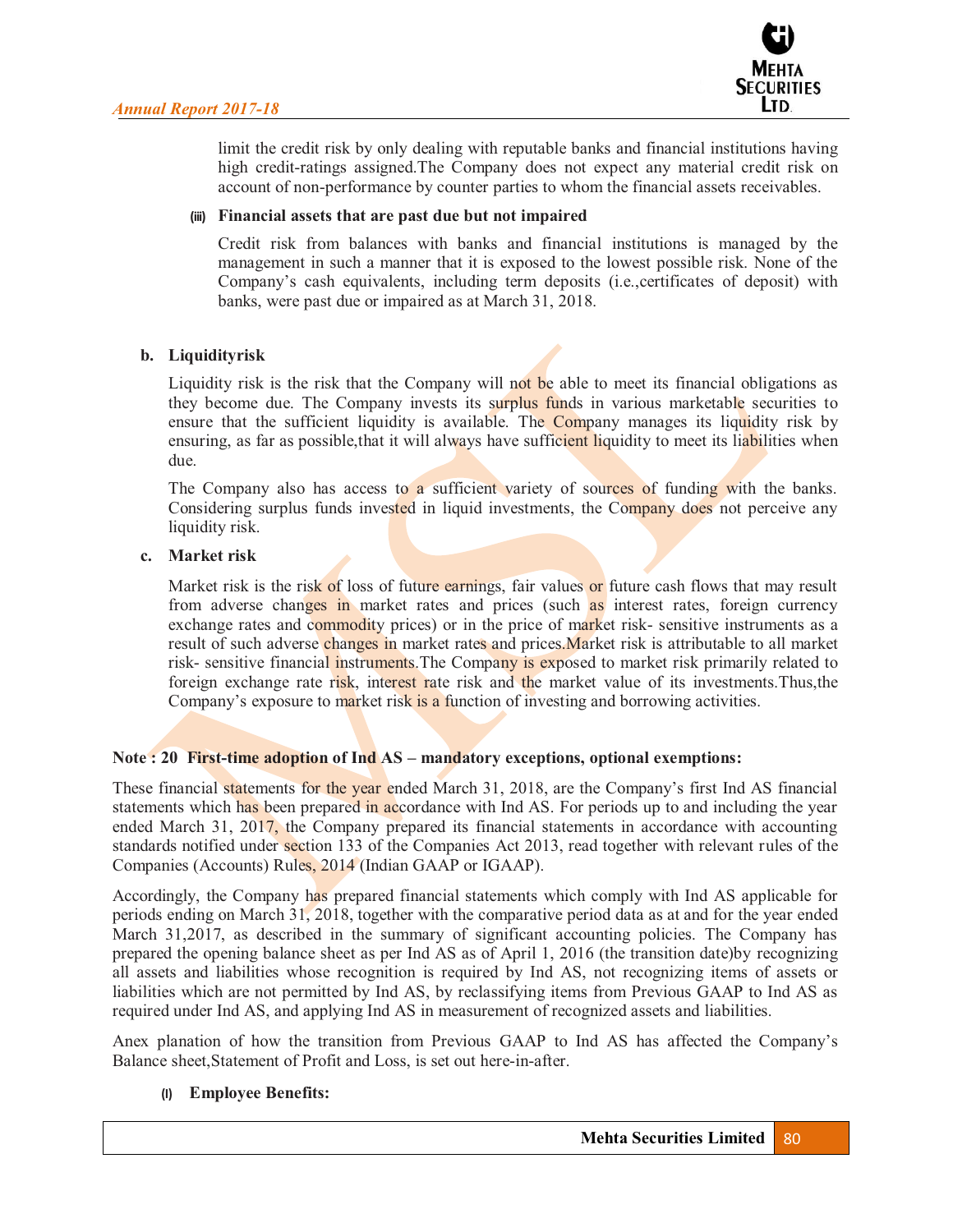

Under the previous GAAP, actuarial gains and losses on defined benefit liabilities were recognized in the statement of profit and loss. Under Ind AS, the actuarial gains and losses form part of re-measurement of net defined benefit liability which is recognized in other comprehensive income.

### **(II) Deferred Tax:**

The impact of transition adjustments for computation of deferred tax has resulted in change to the Reserves, on the date of transition, with consequential impact to the Statement of Profit and Loss/Other Comprehensive Income for the subsequent periods. Unused Tax Credit is being reclassified as Deferred Tax which was considered as Loans and Advances.

| <b>Particulars</b>                                | <b>Not</b>     |                       | Figures as at 31 <sup>st</sup> March 2017 |                  | Figures as at at1st April, 2016 |                          |                  |
|---------------------------------------------------|----------------|-----------------------|-------------------------------------------|------------------|---------------------------------|--------------------------|------------------|
| 1                                                 | e              |                       |                                           |                  |                                 |                          |                  |
|                                                   | No.            |                       |                                           |                  |                                 |                          |                  |
|                                                   |                | As per<br><b>GAAP</b> | <b>Adjust</b><br>ment on                  | As per<br>Ind As | As per<br><b>GAAP</b>           | <b>Adjust</b><br>ment on | As per<br>Ind As |
|                                                   |                |                       | <b>Transiti</b>                           |                  |                                 | <b>Transiti</b>          |                  |
|                                                   |                |                       | on to                                     |                  |                                 | on to                    |                  |
|                                                   |                |                       | <b>Ind As</b>                             |                  |                                 | Ind As                   |                  |
| $(1)$ ASSETS                                      |                |                       |                                           |                  |                                 |                          |                  |
| <b>Non-current assets</b>                         |                |                       |                                           |                  |                                 |                          |                  |
| Property,<br>Plant<br>(a)<br>and<br>Equipment     | $\mathbf{L}$   | 28.76                 |                                           | 28.76            | 17.09                           |                          | 17.09            |
| work-in-<br>Capital<br>(b)<br>progress            |                | 0.00                  |                                           | 0.00             | 0.00                            |                          | 0.00             |
| (c) Investment Property                           |                | 0.00                  |                                           | 0.00             | 0.00                            |                          | 0.00             |
| (d) Goodwill                                      |                | 0.00                  | Ξ                                         | 0.00             | 0.00                            |                          | 0.00             |
| (e) Other Intangible assets                       | 1              | 21.51                 | $\overline{\phantom{0}}$                  | 21.51            | 26.89                           |                          | 26.89            |
| (f) Intangible assets under<br>development        |                | 0.00                  |                                           | 0.00             | 0.00                            |                          | 0.00             |
| (g) Biological Assets other<br>than bearer plants |                | 0.00                  | $\overline{\phantom{a}}$                  | 0.00             | 0.00                            |                          | 0.00             |
| (h) Financial Assets                              |                | 0.00                  |                                           | 0.00             | 0.00                            |                          | 0.00             |
| (i) Investments                                   | $\overline{2}$ | 1070.00               | $\overline{a}$                            | 1070.00          | 1292.20                         |                          | 1292.20          |
| (ii) Trade receivables                            |                | 0.00                  | L,                                        | 0.00             | 0.00                            |                          | 0.00             |
| (iii) Loans                                       |                | 0.00                  | $\overline{\phantom{0}}$                  | 0.00             | 0.00                            |                          | 0.00             |
| (iv) Others (to be specified)                     |                | 0.00                  | $\overline{a}$                            | 0.00             | 0.00                            |                          | 0.00             |
| (i) Deferred tax assets (net)                     |                | 0.00                  |                                           | 0.00             | 0.00                            |                          | 0.00             |
| (j) Other non-current assets                      |                | 0.00                  |                                           | 0.00             | 0.00                            |                          | 0.00             |
| (2) Current assets                                |                |                       |                                           |                  |                                 |                          |                  |
| (a) Inventories                                   |                | 0.00                  | $\overline{a}$                            | 0.00             | 0.00                            |                          | 0.00             |
| (b) Financial Assets                              |                |                       |                                           |                  |                                 |                          |                  |
| (i) Investments                                   | 3              | 477.62                |                                           | 477.62           | 175.87                          |                          | 175.87           |
| <b>Mehta Securities Limited</b><br>81             |                |                       |                                           |                  |                                 |                          |                  |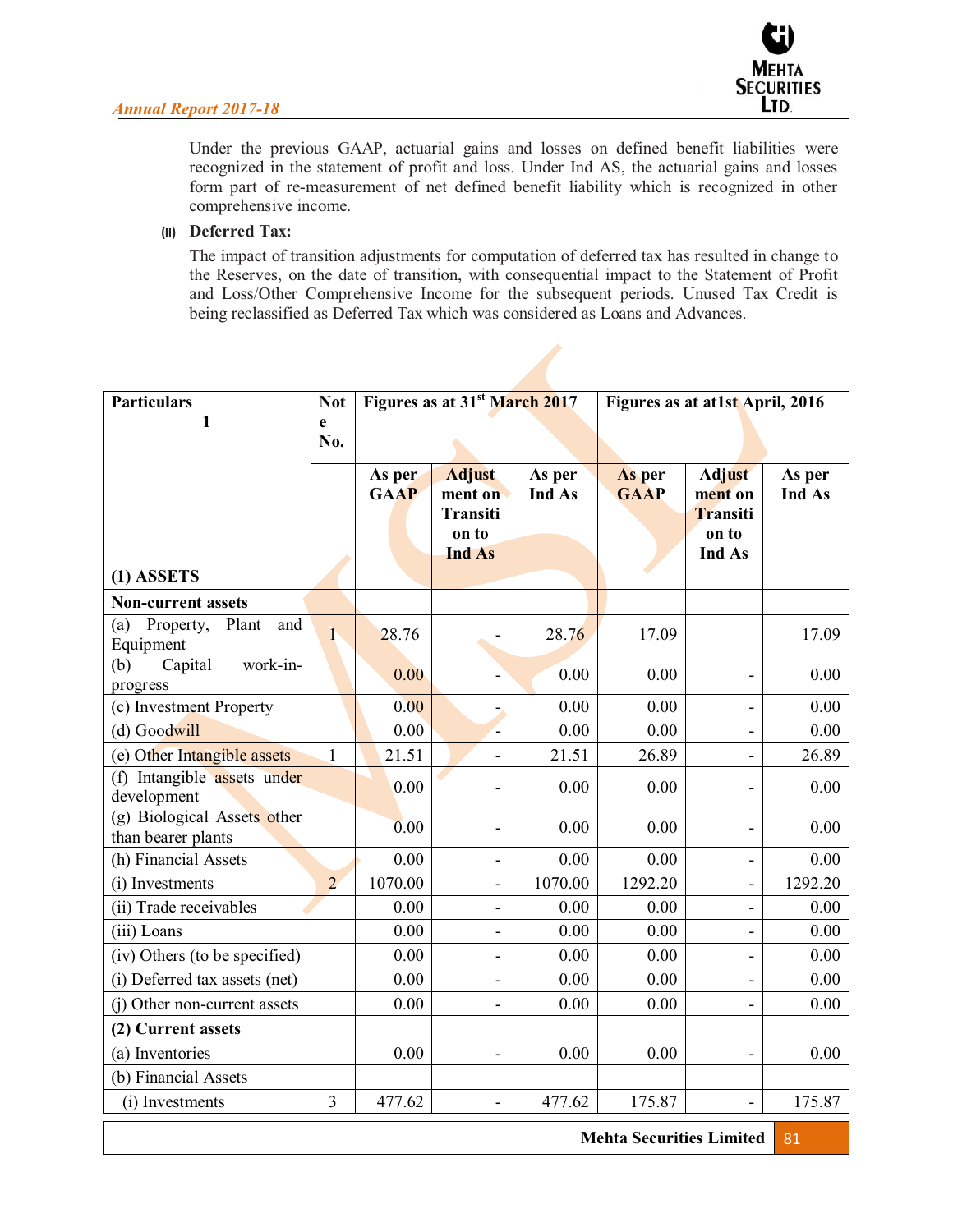

| (ii) Trade receivables                                                                                     |                |         |                          |         |         |                          |         |
|------------------------------------------------------------------------------------------------------------|----------------|---------|--------------------------|---------|---------|--------------------------|---------|
| (iii) Cash and cash                                                                                        | $\overline{4}$ | 3.16    |                          | 3.16    | 17.77   |                          | 17.77   |
| equivalents<br>(iv) Bank balances other                                                                    |                |         |                          |         |         |                          |         |
| than (iii) above                                                                                           |                | 0.00    |                          | 0.00    | 0.00    |                          | 0.00    |
| $(v)$ Loans                                                                                                |                | 0.00    |                          | 0.00    | 0.00    | $\overline{\phantom{0}}$ | 0.00    |
| (vi) Others (to be                                                                                         | 5              | 4.55    |                          | 4.55    | 1.97    |                          | 1.97    |
| specified)                                                                                                 |                |         | $\overline{\phantom{a}}$ |         |         | $\overline{\phantom{0}}$ |         |
| Tax<br>$(c)$ Current<br>Assets<br>(Net)                                                                    |                | 0.00    | $\overline{\phantom{0}}$ | 0.00    | 0.00    |                          | 0.00    |
| (d) Other current assets                                                                                   | 6              | 3.21    | $\overline{\phantom{a}}$ | 3.21    | 0.00    | -                        | 0.00    |
| <b>Total Assets</b>                                                                                        |                | 1608.81 |                          | 1608.81 | 1531.80 |                          | 1531.80 |
| EQUITY<br><b>AND</b>                                                                                       |                |         |                          |         |         |                          |         |
| <b>LIABILITIES</b>                                                                                         |                |         |                          |         |         |                          |         |
| <b>Equity</b>                                                                                              |                |         |                          |         |         |                          |         |
| (a) Equity Share capital                                                                                   | $\overline{7}$ | 308.94  |                          | 308.94  | 308.94  |                          | 308.94  |
| (b) Other Equity                                                                                           | 8              | 451.69  | (50.00)                  | 401.69  | 443.03  | (50.00)                  | 393.03  |
| <b>LIABILITIES</b>                                                                                         |                |         |                          |         |         |                          |         |
| <b>Non-current liabilities</b>                                                                             |                |         |                          |         |         |                          |         |
| (a) Financial Liabilities                                                                                  |                | 0.00    |                          | 0.00    | 0.00    | $\overline{\phantom{0}}$ | 0.00    |
| (i) Borrowings                                                                                             |                | 0.00    |                          | 0.00    | 0.00    |                          | 0.00    |
| (ii) Trade payables                                                                                        |                | 0.00    |                          | 0.00    | 0.00    |                          | 0.00    |
| financial<br>Other<br>(iii)<br>liabilities (other than those<br>specified in item (b), to be<br>specified) |                | 0.00    |                          | 0.00    | 0.00    |                          | 0.00    |
| (b) Provisions                                                                                             |                | 0.00    | L.                       | 0.00    | 0.00    |                          | 0.00    |
| (c) Deferred tax liabilities<br>(Net)                                                                      |                | 0.00    |                          | 0.00    | 0.00    |                          | 0.00    |
| (d)<br>Other<br>non-current<br>liabilities                                                                 |                | 0.00    | $\overline{\phantom{a}}$ | 0.00    | 0.00    |                          | 0.00    |
| <b>Current liabilities</b>                                                                                 |                |         |                          |         |         |                          |         |
| (a) Financial Liabilities                                                                                  |                | 0.00    | $\blacksquare$           | 0.00    | 0.00    |                          | 0.00    |
| (i) Borrowings                                                                                             | 9              | 117.72  |                          | 117.72  | 211.19  |                          | 211.19  |
| (ii) Trade payables                                                                                        | 10             | 730.00  |                          | 730.00  | 568.36  |                          | 568.36  |
| Other<br>financial<br>(iii)<br>liabilities (other than those<br>specified in item (c)                      |                | 0.00    |                          | 0.00    | 0.00    |                          | 0.00    |
| (b) Other current liabilities                                                                              | 11             | 0.12    | 50.00                    | 50.12   | 0.00    | 50.00                    | 50.00   |
| (c) Provisions                                                                                             | 12             | 0.34    |                          | 0.34    | 0.28    |                          | 0.28    |
| (d) Current Tax Liabilities<br>(Net)                                                                       |                | 0.00    |                          | 0.00    | 0.00    |                          | 0.00    |
| <b>Equity</b><br><b>Total</b><br>and<br><b>Liabilities</b>                                                 |                | 1608.81 |                          | 1608.81 | 1531.80 |                          | 1531.80 |

**Mehta Securities Limited** 82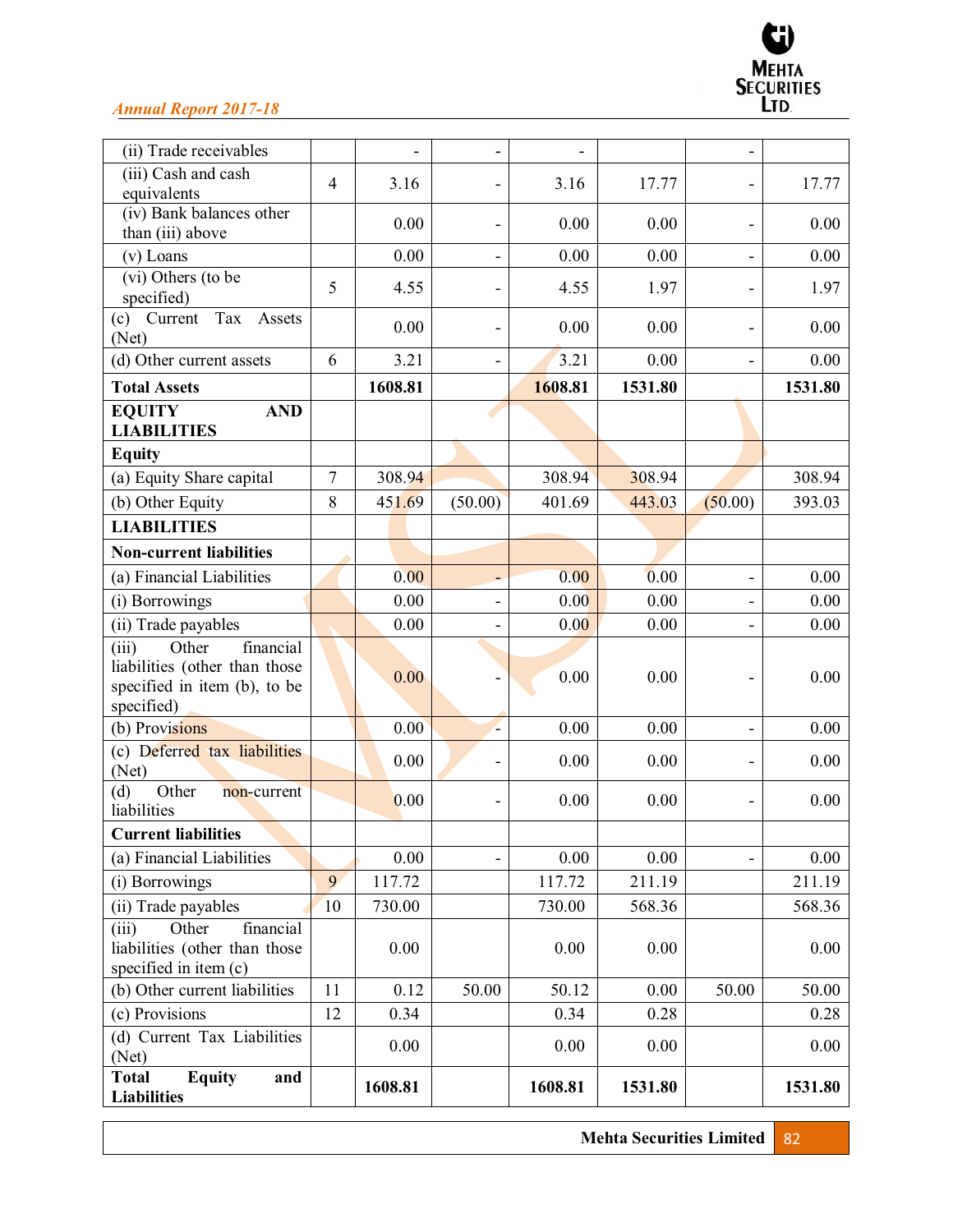

# **Note 21- Disclosure required under Section 22 of the Micro, Small & Medium Enterprises Development Act, 2006:**

The Company has not received information from vendors regarding their status under the Micro/Small & Medium Enterprises Development Act, 2006; hence disclosure relating to amounts unpaid as at the year end under this Act has not been given.

### **Note 22- Related Parties Disclosure in accordance with Accounting Standard-18**

**a) List of Related Parties and Relationship:** 

*Key Management personnel and their relatives:* 

- 1. Mrs. Bhavna D. Mehta, Chairperson and Managing Director
- 2. Mr. Chirag D. Mehta, Non-Executive Director
- 3. Mr. Darshan V. Mehta, (Relative of Key Management Personnel)
- 4. Mr. Vishwesh D. Mehta, (Relative of Key Management Personnel)
- *b) Transactions that have taken place during the year April 1, 2017 to March 31, 2018 with related parties by the Company:*

| Sr.              | <b>Enterprises owned or</b>     |                              | <b>For the</b> | For the    |
|------------------|---------------------------------|------------------------------|----------------|------------|
| No.              | <b>Significantly influenced</b> |                              | Year           | Year       |
|                  | by Key management               | <b>Nature of Transaction</b> | 31-03-2018     | 31-03-2017 |
|                  | personnel or theirtheir         |                              | (Rs. In        | (Rs. In    |
|                  | relatives                       |                              | Lakh)          | Lakh)      |
| 1.               | Bhavna D. Mehta                 | <b>Business Dealings</b>     | 147.05         | 103.84     |
| 2.               | Chirag D. Mehta                 | <b>Business Dealings</b>     | 35.71          | 0.12       |
| $\overline{4}$ . | Darshan V. Mehta                | <b>Business Dealings</b>     | 81.33          | 0.35       |
| 5.               | <b>Mehta Housing Finance</b>    | Short Term Loan &            | 7.00           | 5.45       |
|                  | Limited                         | Advance                      |                |            |
| 6.               | Mehta Integrated Finance        | Short Term Loan &            | 37.89          | 73.92      |
|                  | Limited                         | Advance                      |                |            |
| $7_{\cdot}$      | Vishwesh D. Mehta               | <b>Business Dealings</b>     | 0.00           | 0.23       |

Note 23 – Figures for the previous year have been regrouped/rearranged, wherever necessary, to conform to current year's classification.

# **NOTES FORMING PART OF THE ACCOUNTS**

- 1. The Company has ceased to carry on fund based business and hence not governed by Reserve Bank of India Act.
- 2. The liabilities towards the secured loan towards banks, financial institutions have been fully accounted for, till date.
- 3. Previous and Current Year figures have been regrouped reclassified and represented properly wherever found necessary.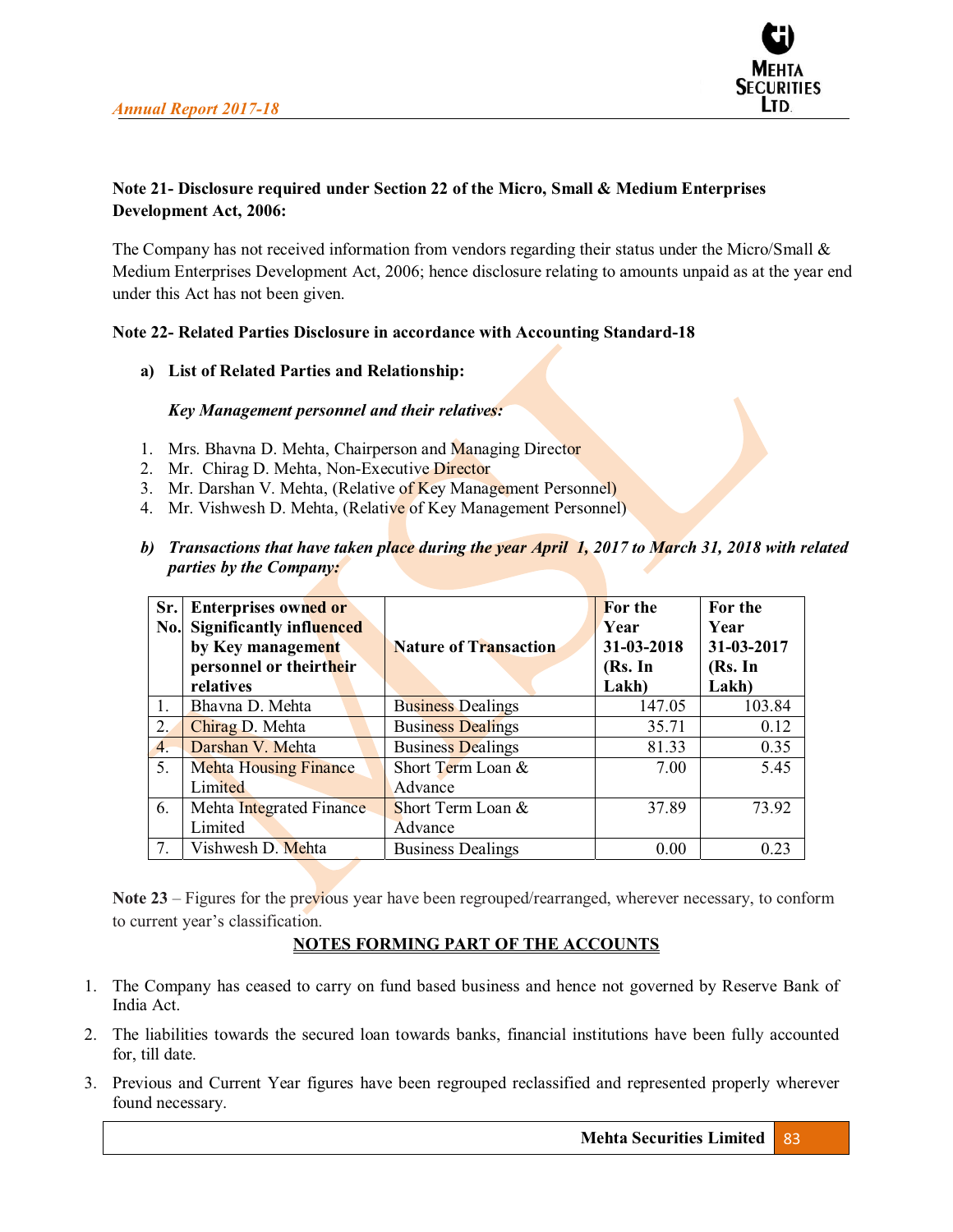

- 4. Various claims receivable of the previous year and liabilities relating to the previous year have been brought in the current years to show a true and fair view of the accounts.
- 5. The requirements of IndAS as to deffered tax have been considered and the management is of the opinion that no deferred tax assets / liability needs to be created.
- 6. In the absence of the taxable income, no provision for taxation has been made u/s 115 JB of the Income Tax Act, 1961. However, the tax year end of the Company being 31<sup>st</sup> March, 2017 the ultimate liability for the A.Y.- 2017-18 will be determined on the total income of the Company for the year ended  $31<sup>st</sup>$ March, 2017.
- 7. Auditors Remuneration :

|    | <b>Particulars</b> | 31/03/2018                      | 31/03/2017               |
|----|--------------------|---------------------------------|--------------------------|
|    | Audit Fees         | 28000                           | 28750                    |
|    | Total              | 28000                           | 28750                    |
| -- | $\sim$             | $\cdot$ $\cdot$ $\cdot$ $\cdot$ | $\overline{\phantom{a}}$ |

The Company has not made any provision for Income Tax as the Company does not envisage any liability.

| 8. | Information Pursuant to Schedule III of the Companies Act, 2013. |            |            |
|----|------------------------------------------------------------------|------------|------------|
|    |                                                                  | 31/03/2018 | 31/03/2017 |
|    | Earning in Foreign Currency<br>a)                                | <b>NIL</b> | <b>NIL</b> |
|    | Expenditure in Foreign Currency<br>b)                            | <b>NIL</b> | <b>NIL</b> |
| 9. | Earnings Per Share:                                              |            |            |
|    |                                                                  | 31/03/2018 | 31/03/2017 |
|    | Profit after tax                                                 | (22.32)    | 8.67       |
|    | Number of Shares outstanding                                     |            |            |
|    | at the end of the year                                           | 30.894     | 30.894     |
|    | Basis EPS (Rs)                                                   | Nil        | 0.28       |
|    | Nominal Value of Shares (Rs)                                     | 10.00      | 10.00      |
|    |                                                                  |            |            |

| ForP.P.Patel& Bros           | For and on behalf of Board of Directors |                  |  |
|------------------------------|-----------------------------------------|------------------|--|
| <b>Chartered Accountants</b> |                                         |                  |  |
| Firm Registration No.107743W |                                         |                  |  |
|                              | $Sd/-$                                  | $Sd/-$           |  |
| $Sd/-$                       | <b>Bhavna D. Mehta</b>                  | Chirag D. Mehta  |  |
| P. P. Patel                  | (Managing Director)                     | (Director)       |  |
| Membership No.164080         | $(DIN-01590958)$                        | $(DIN-00484709)$ |  |

Place: Ahmedabad Place: Ahmedabad Date:  $30^{th}$  May,  $2018$  Date:  $30^{th}$  May,  $2018$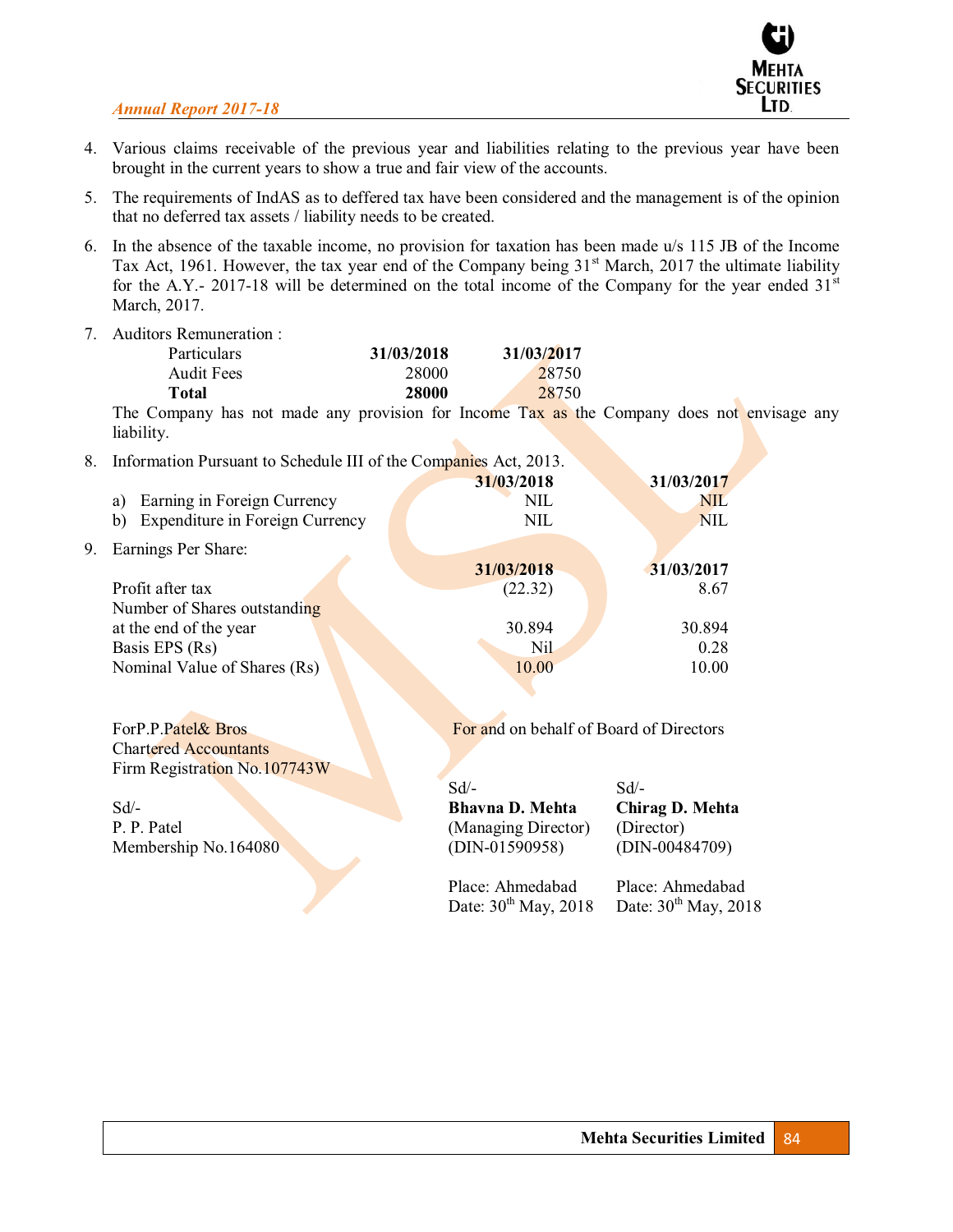

# *MEHTA SECURITIES LIMITED*

CIN: L67120GJ1994PLC022740 **Registered Office**: 02, Law Garden Apartment, Scheme-1, Opp. Law Garden, Ellisbridge, Ahmedabad .380 006

|                            | <b>PROXY FORM</b>                                                                                                                                         |  |
|----------------------------|-----------------------------------------------------------------------------------------------------------------------------------------------------------|--|
|                            | Form No. MGT-11<br>[Pursuant to Section 105(6) of the Companies Act, 2013 and rule 19(3) of the Companies<br>(Management and Administration) Rules, 2014] |  |
| $\overline{\text{CN}}$     | L67120GJ1994PLC022740                                                                                                                                     |  |
| Name of the Company:       | <b>Mehta Securities Limited</b>                                                                                                                           |  |
| Registered Office          | 002, Law Garden Apartment, Scheme-1, Opp. Law Garden,<br>Ellisbridge, Ahmedabad- 380 006                                                                  |  |
| Name of the member( $s$ ): |                                                                                                                                                           |  |
| Registered address         |                                                                                                                                                           |  |
| E-mail ID                  |                                                                                                                                                           |  |
| Folio No/ Client ID        |                                                                                                                                                           |  |
| DP ID                      |                                                                                                                                                           |  |
|                            |                                                                                                                                                           |  |
| Name<br>$1_{-}$            |                                                                                                                                                           |  |
| Address                    |                                                                                                                                                           |  |
|                            | E-mail ID : $\qquad \qquad$                                                                                                                               |  |
|                            | <b>Mehta Securities Limited</b><br>85                                                                                                                     |  |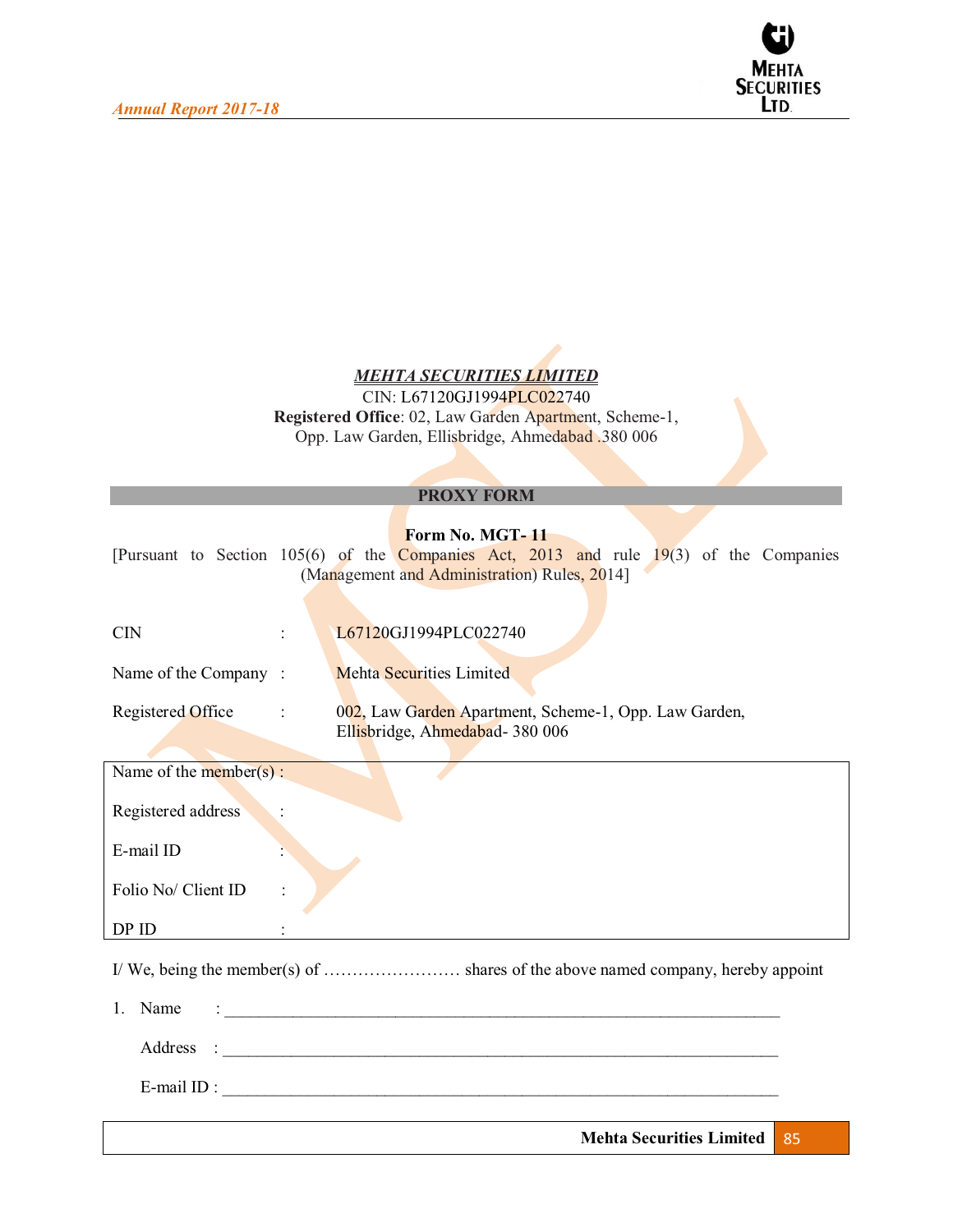|            | Signature:<br>, or failing him |
|------------|--------------------------------|
|            | 2. Name $\qquad \qquad :$      |
|            |                                |
|            | E-mail ID : $\qquad \qquad$    |
|            | Signature:<br>or failing him   |
|            |                                |
|            | 3. Name $\qquad \qquad :$      |
|            |                                |
|            | E-mail ID:                     |
| Signature: | , or failing him               |

as my / our proxy to attend and vote (on a poll) for me/us and on my / our behalf at the  $24<sup>th</sup>$  Annual General Meeting of the Company, to be held on Saturday, **28th July, 2018 at 11:00 AM** at, 02, Law Garden Apartment, Scheme-1, Opp. Law Garden, Ellisbridge, Ahmedabad- 380006 and at any adjournment thereof in respect of such resolutions as are indicated below:

#### **Ordinary Business:**

- 1. Adoption of audited financial statements for the financial year ended on  $31<sup>st</sup>$  March, 2018.
- 2. Re-appointment of Mrs. Bhavna D. Mehta (DIN-01590958) as a Director of the Company who retires by rotation.
- 3. Ratification of appointment of auditors M/s. P.P. Patel & Brothers, chartered accountants(firm registration no.-  $107743W$  )on expiry of term of office of existing auditorDinesh K. Shah & co., chartered accountants (firm registration no.- 102602W)

#### **Special Business:**

- 4. Appointment of Independent Director for Second Term
- 5. Appointment of Independent Director for Second Term
- 6. Loans to Director/Interested Parties
- 7. Related Party Transactions
- 8. Borrowing Limits of the Company
- 9. Private Placement of Non-Convertible Debenture (NCD)
- 10. Advance Loans, provide guarantee/security and make investment in excess of the prescribed limit
- 11. Contribution to bona fide and charitable funds

Signed this ...........Day of ............. 2018.

**SECURITIES** LTD.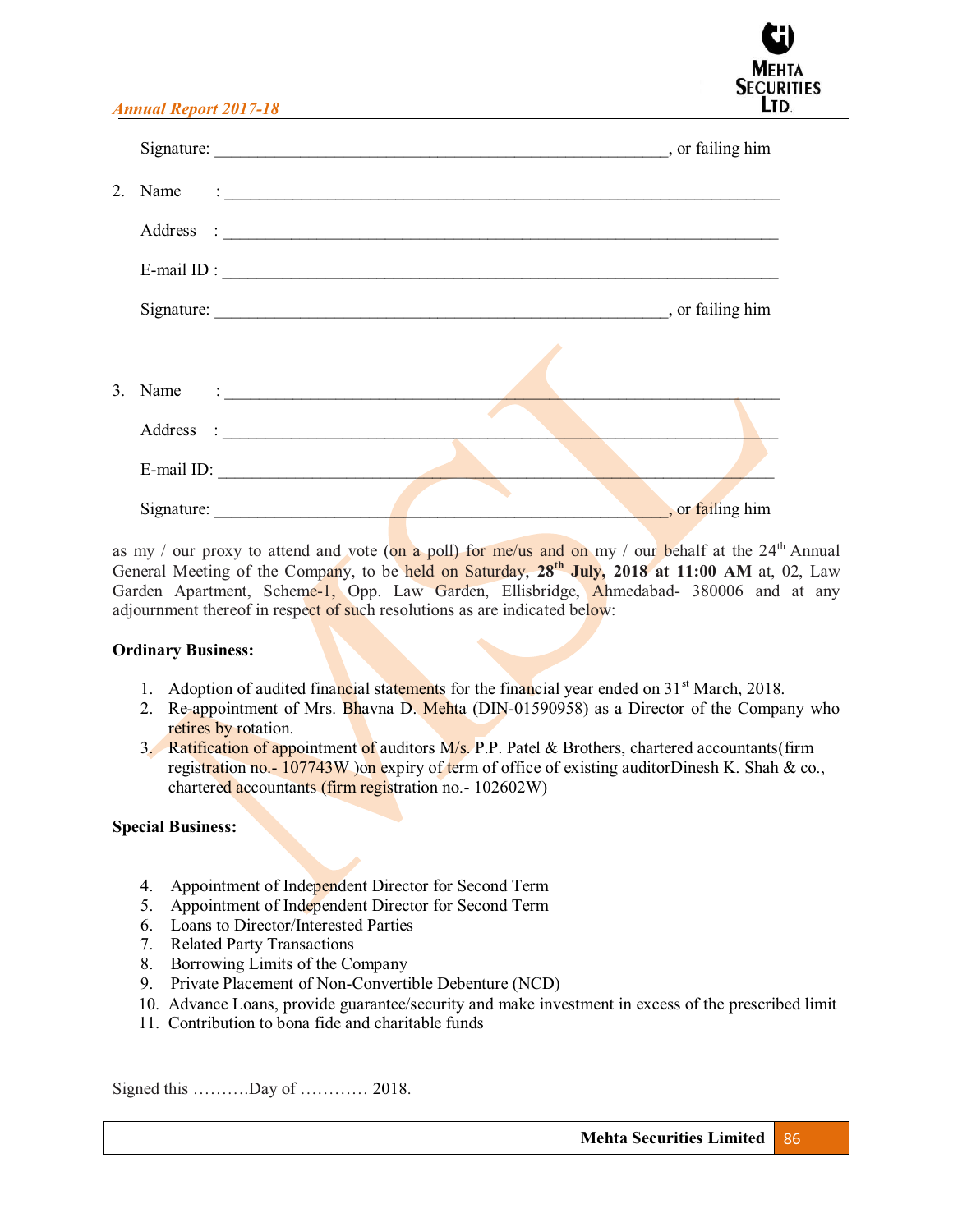

Signature of shareholder:

Signature of Proxy holder $(s)$ :

Affix Rs. 1 revenue stamp

*Note: This form of proxy in order to be effective should be duly completed and deposited at the registered office of the Company not less than 48 hours before the commencement of the Meeting.*  **MEHTA SECURITIES LIMITED** 

> CIN: L67120GJ1994PLC022740 Registered Office: 02, Law Garden Apartment, Scheme-1, Opp. Law Garden, Ellisbridge, Ahmedabad.380006, Gujarat. India.

|                                   | <b>ATTENDANCE SLIP</b> |  |
|-----------------------------------|------------------------|--|
|                                   |                        |  |
| Full name of the member attending |                        |  |

Full name of the joint-holder

(To be filled in if first named Joint- holder does not attend meeting)

Name of Proxy

(To be filled in if Proxy Form has been duly deposited with the Company)

I hereby record my presence at the 24<sup>th</sup> Annual General Meeting held at 002, Law Garden Apartment, Scheme- 1, Opp. Law Garden, Ellisbridge, Ahmedabad. 380006, Gujarat on Day, 28<sup>th</sup> July, 2018 at 11:00 **AM.** 

Folio No **DP ID No. \*** Client ID No. \*

\*Applicable for members holding shares in electronic form.

No. of Share(s) held  $\overline{\phantom{a}}$ 

Members/ Proxy's Signature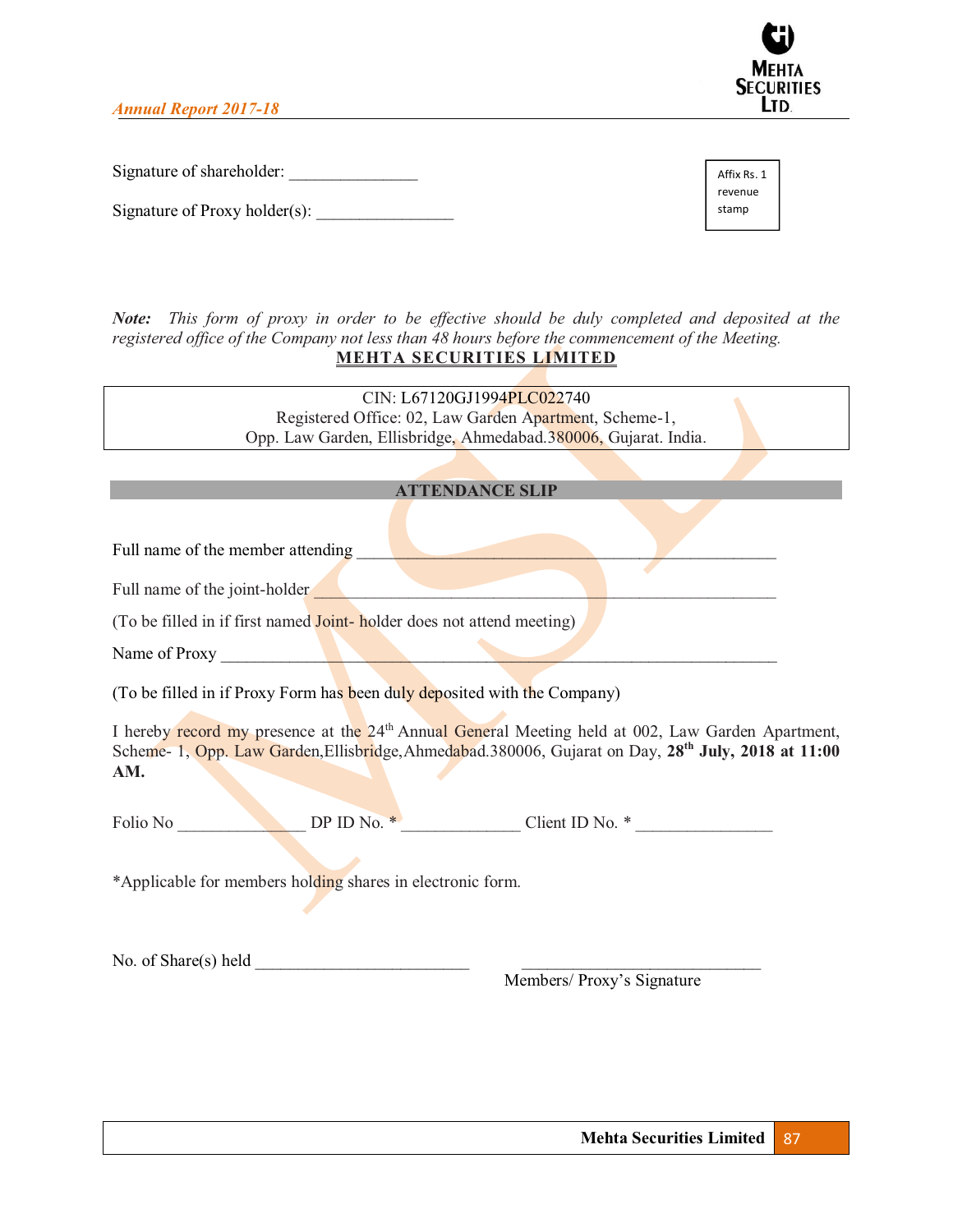

### **MEHTA SECURITIES LIMITED**  CIN: L67120GJ1994PLC022740 **Registered Office**: 02, Law Garden Apartment, Scheme-1, Opp. Law Garden, Ellisbridge, Ahmedabad.380 006

Dear Shareholder(s),

This is to inform you that the company is in process of updation of records of the shareholders in order to reduce the physical documentation as far as possible.

With new BSE listing agreement, it is mandatory for all the investors including transferors to complete their KYC information. Hence, we have to update your PAN No., phone no. and e-mail id in our records. We would also like to update your current signature records in our system.

To achieve this we solicit your co-operation in providing the following details to us:

- 1. If you are holding the shares in dematerialized form you may update all your records with your Depository Participant (DP).
- 2. If you are holding shares in physical form, you may provide the following :

| Folio No.                  |
|----------------------------|
| Pan No.                    |
| E-mail ID                  |
| Telephone No:              |
| Name and Signatures:<br>i. |
| ii.                        |
| iii.                       |
| Thanking you,              |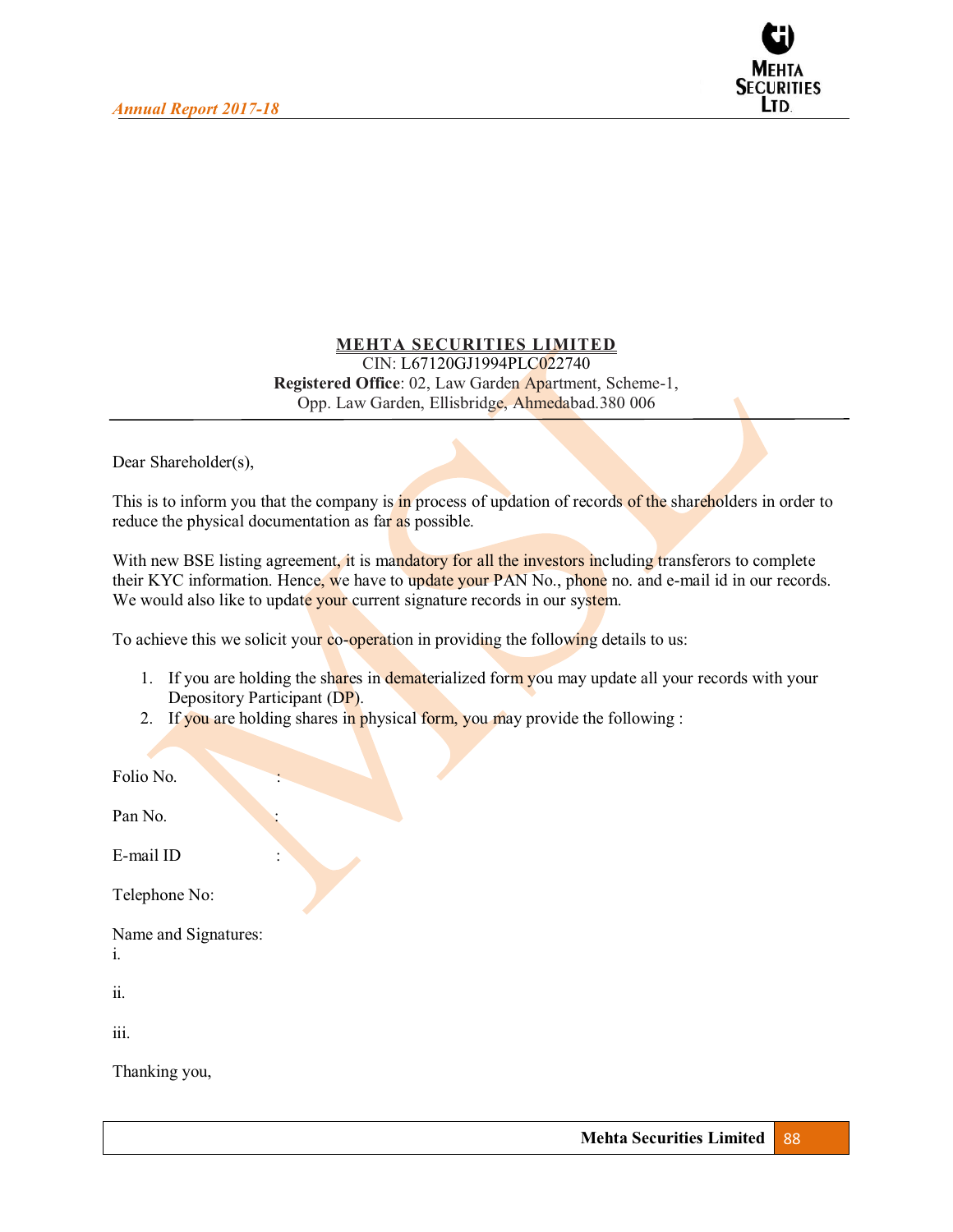

For, Mehta SecuritiesLimited

Director/Authorised Signatory



### **If Undelivered, Please Return to**:

Mehta Securities Limited 002, Law Garden Apartments,  $Scheme - 1$ , Opp. Law Garden, Ellisbridge, Ahmedabad. Gujarat  $-380006$ India.